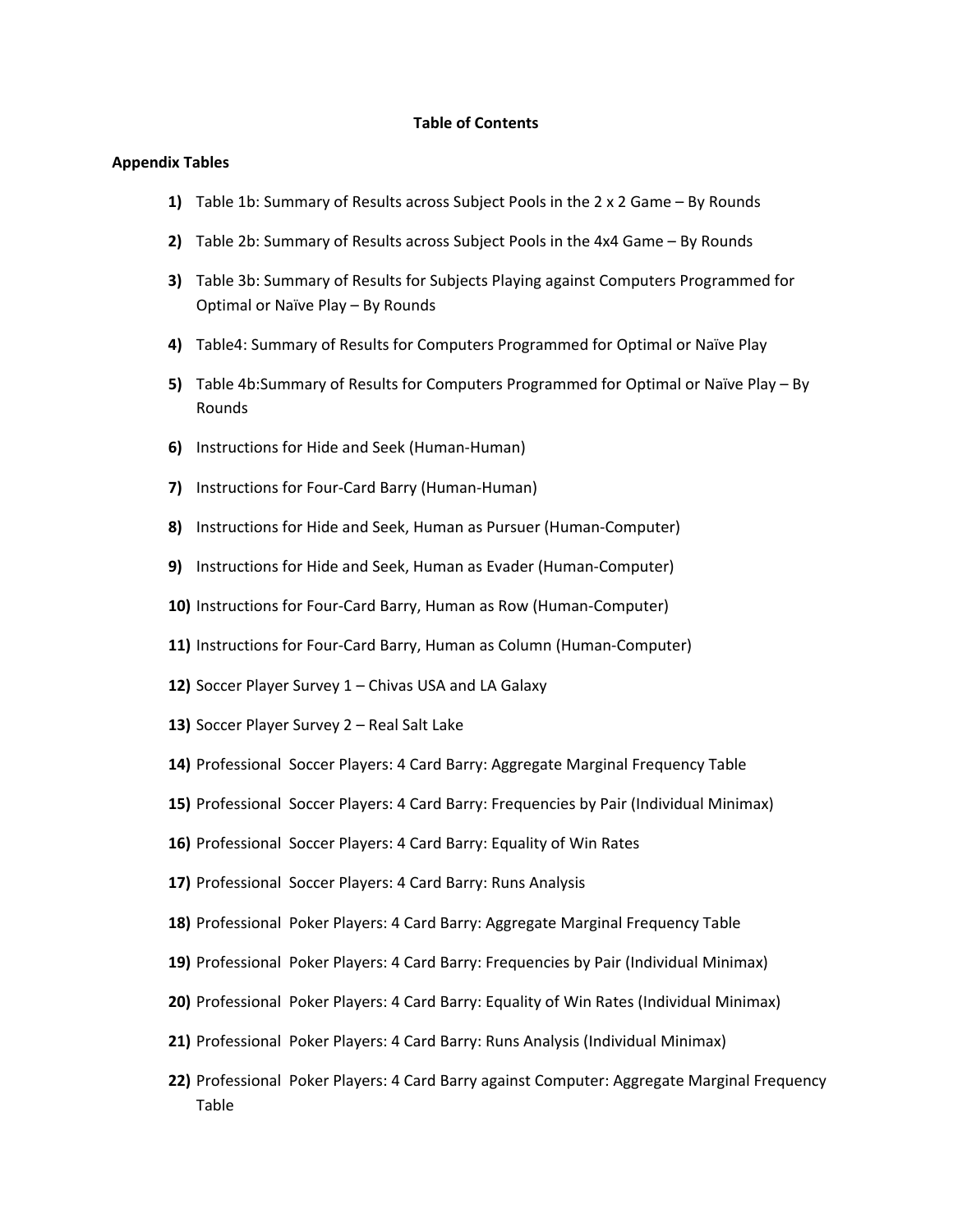- **23)** Professional Poker Players: 4 Card Barry against Computer: Frequencies by Pair (Individual Minimax)
- **24)** Professional Poker Players: 4 Card Barry against Computer: Equality of Win Rates (with Player Only)
- **25)** Professional Poker Players: 4 Card Barry against Computer: Equality of Win Rates (with Computer)
- **26)** Professional Poker Players: 4 Card Barry against Computer: Runs Analysis (with Player Only)
- **27)** Professional Poker Players: 4 Card Barry against Computer: Runs Analysis (with Computer)
- **28)** Professional Poker Players: Hide & Seek: Aggregate Marginal Frequency Table
- **29)** Professional Poker Players: Hide & Seek: Frequencies by Pair (Individual Minimax)
- **30)** Professional Poker Players: Hide & Seek: Equality of Win Rates
- **31)** Professional Poker Players: Hide & Seek: Runs Analysis
- **32)** Professional Poker Players: Hide & Seek against Computer: Aggregate Marginal Frequency Table
- **33)** Professional Poker Players: Hide & Seek against Computer: Frequencies by Pair
- **34)** Professional Poker Players: Hide & Seek against Computer: Equality of Win Rates (with Player Only)
- **35)** Professional Poker Players: Hide & Seek against Computer: Equality of Win Rates with Computer
- **36)** Professional Poker Players: Hide & Seek against Computer: Runs Analysis with Player Only
- **37)** Professional Poker Players: Hide & Seek against Computer: Runs Analysis with Computer
- **38)** World‐Class Bridge Players: Hide & Seek: Aggregate Marginal Frequency Table
- **39)** World‐Class Bridge Players: Hide & Seek: Frequencies by Pair
- **40)** World‐Class Bridge Players: Hide & Seek: Runs Analysis
- **41)** World‐Class Bridge Players: 4 Card Barry: Aggregate Marginal Frequency Table
- **42)** World‐Class Bridge Players: 4 Card Barry: Hide & Seek: Frequencies by Pair
- **43)** World‐Class Bridge Players: 4 Card Barry: Hide & Seek: Runs Analysis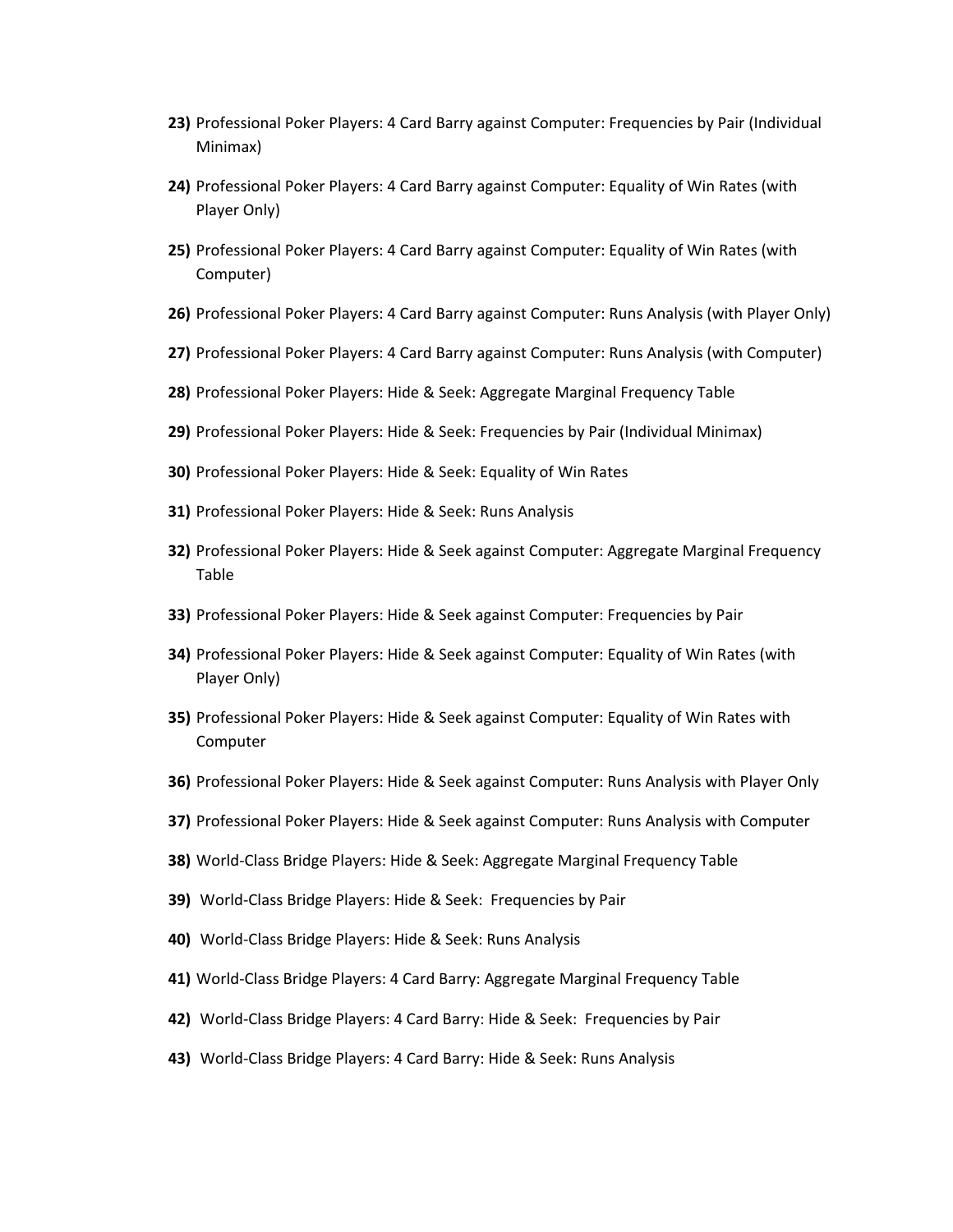**Table 1b: Summary of Results across Subject Pools in the 2 x 2 Game ‐ By Rounds**

| Source:                                                                                      |          | Levitt, List & Reiley   |          |                        |  |  |  |
|----------------------------------------------------------------------------------------------|----------|-------------------------|----------|------------------------|--|--|--|
| Test:                                                                                        |          | <b>College Students</b> |          | <b>Poker (Overall)</b> |  |  |  |
|                                                                                              | 1st Half | 2nd Half                | 1st Half | 2nd Half               |  |  |  |
|                                                                                              |          |                         |          |                        |  |  |  |
| #Pairs of Players                                                                            | 11       | 11                      | 22       | 22                     |  |  |  |
| #Pairs of Roles                                                                              | 22       | 22                      | 44       | 44                     |  |  |  |
| I. Minimax play at aggregate level                                                           |          |                         |          |                        |  |  |  |
| Chi-square test for minimax play:                                                            |          |                         |          |                        |  |  |  |
| Pursuer                                                                                      | < 0.001  | < 0.001                 | < 0.001  | < 0.001                |  |  |  |
| Evader                                                                                       | < 0.001  | 0.001                   | < 0.001  | < 0.001                |  |  |  |
| Joint play                                                                                   | < 0.001  | < 0.001                 | < 0.001  | < 0.001                |  |  |  |
| II. Minimax play at individual level                                                         |          |                         |          |                        |  |  |  |
| Rejections at 5 percent:                                                                     |          |                         |          |                        |  |  |  |
| Pursuer                                                                                      | 36%      | 68%                     | 71%      | 46%                    |  |  |  |
| Evader                                                                                       | 55%      | 41%                     | 59%      | 41%                    |  |  |  |
| Joint Play                                                                                   | 50%      | 64%                     | 77%      | 59%                    |  |  |  |
| <b>Neither Player</b>                                                                        | 23%      | 27%                     | 55%      | 23%                    |  |  |  |
| <b>III. Equality of Success Rates Across</b><br><b>Strategies and to the Equlibrium Rate</b> |          |                         |          |                        |  |  |  |
| Rejections at 5 percent                                                                      | 55%      | 50%                     | 55%      | 57%                    |  |  |  |
| <b>IV. Runs Tests</b>                                                                        |          |                         |          |                        |  |  |  |
| Rejections at 5 percent                                                                      | 23%      | 9%                      | 25%      | 18%                    |  |  |  |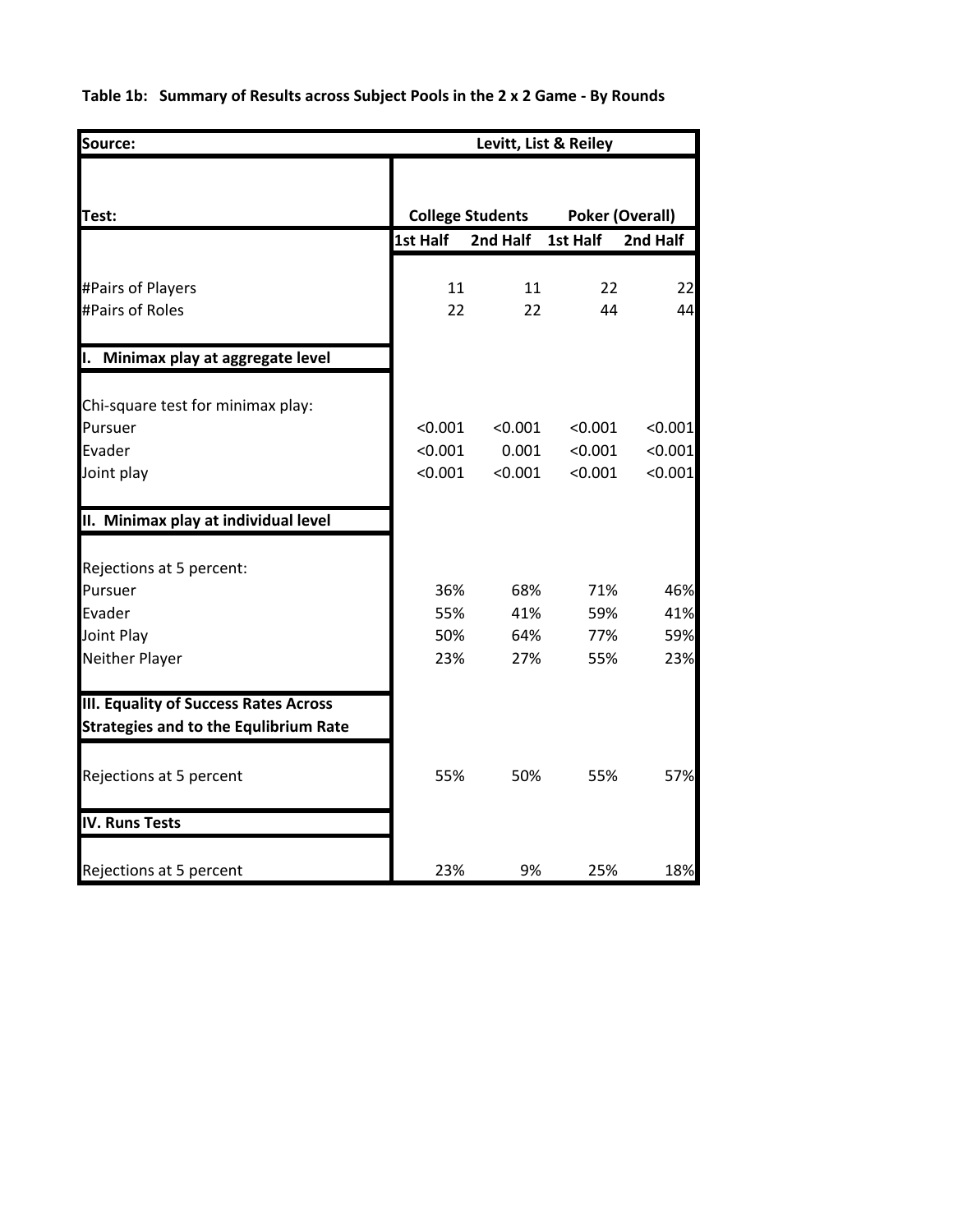#### **Table 1b continued**

Table 1b reports results for the 2x2 matrix game based on the game used by Rosenthal et al (2003). The columns correspond to the different subject pools tested, while the rows report results for each test. The last two columns report results for a similar experiment carried out by Palacios-Huerta and Volij (2007). Panel I shows p-values from Pearson's Chi-square test for goodness of fit of aggregate frequencies to minimax predictions. P-values for the marginal frequencies of the pursuer and evader are shown in the first two rows, while the third row shows p-values for combinations of plays by both players. The test uses one degree of freedom for the marginal distribution of play and three for the joint distribution. Panel II shows the percentage of the individuals (or pairs) that we reject at the 5% level for this same Chi-square test. Panel III shows the percentage of individuals for whom we reject the null hypothesis that success rates are equal across strategies and equal to the equilibrium success rate. The Pearson test statistic is also used in this case, but with winning and losing probabilities for each play rather than frequencies. Thus, it is a chi-square test with 3 degrees of freedom. Panel IV presents the percentage of players for whom we can reject the null hypothesis of no serial correlation in actions, based on the runs test of Gibbons and Chakraborti (1982) which has the following distribution:

$$
f(r|n_b^i, n_R^i) = \begin{cases} 2\binom{(n_b^i - 1)}{(r/2) - 1}\binom{(n_b^i - 1)}{(r/2) - 1} \binom{n_b^i + n_R^i}{n_B^i} & \text{if r is even} \\ \binom{(n_b^i - 1)}{(r-1)/2}\binom{(n_b^i - 1)}{(r-3)/2} + \binom{(n_b^i - 1)}{(r-3)/2}\binom{(n_b^i - 1)}{(r-1)/2} \binom{n_b^i + n_R^i}{n_B^i} & \text{if r is odd} \end{cases}
$$

Where r is the number of runs, and  $n_B^i$  and  $n_R^i$  are the number of black and red choices. The serial independence hypothesis will be rejected at the 5 percent level if there are too few or too many runs, that is if  $F(r|n_{B}^{i}, n_{R}^{i}) < 0.025$  or if  $F(r-1|n_{B}^{i}, n_{R}^{i}) > 0.975$  where  $F(r|n_B^i, n_R^i) = \sum_{k=1}^r f(k|n_B^i, n_R^i).$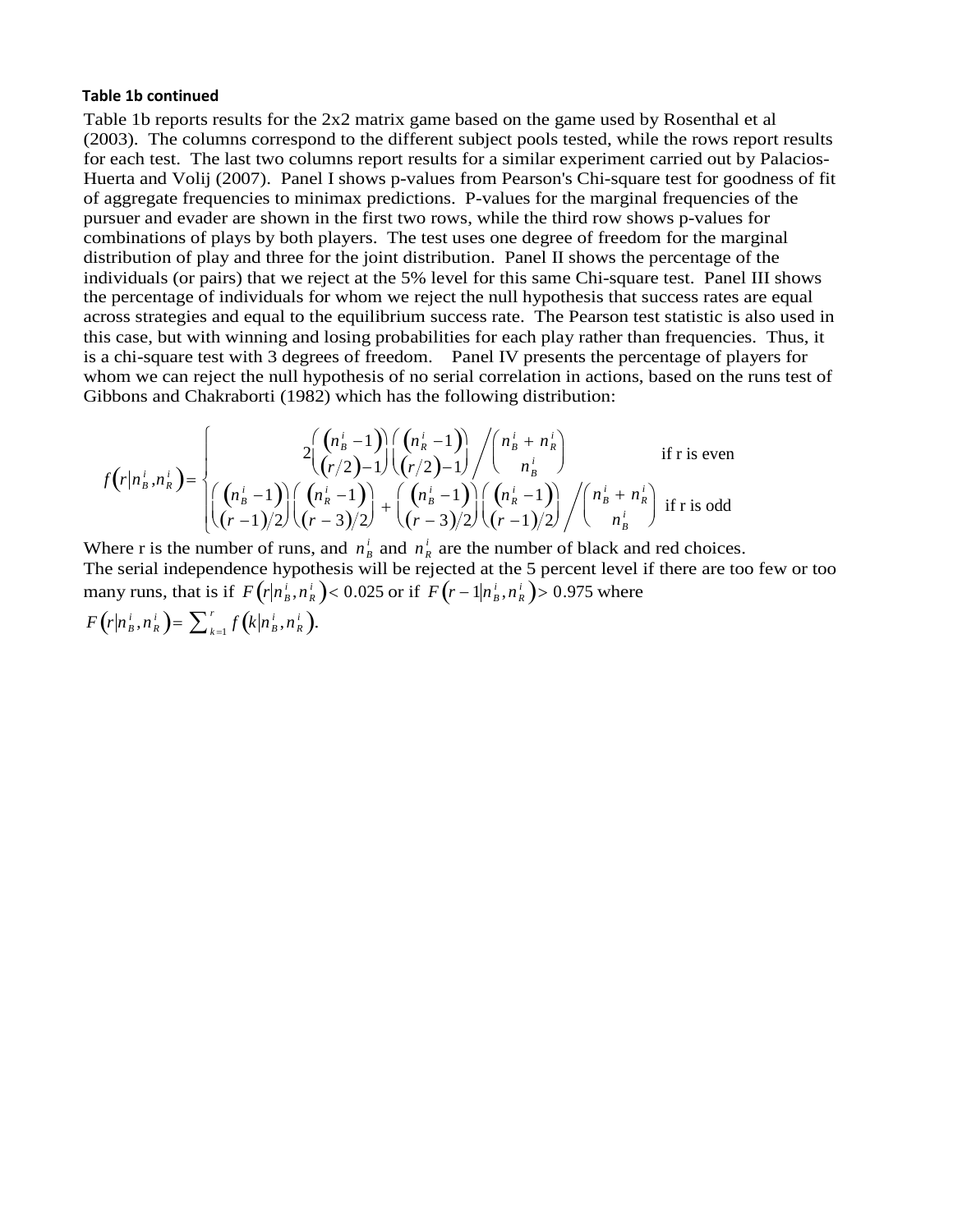**Table 2b: Summary of Results across Subject Pools in the 4 x 4 Game - By Rounds**

| Source:                              | Levitt, List & Reiley |                         |                       |          |       |                   |       |                    |
|--------------------------------------|-----------------------|-------------------------|-----------------------|----------|-------|-------------------|-------|--------------------|
| Test:                                |                       | <b>College Students</b> | <b>Bridge Players</b> |          |       | (Overall)         |       | <b>Soccer Pros</b> |
|                                      | 1st Half              | 2nd Half                | 1st Half              | 2nd Half |       | 1st Half 2nd Half |       | 1st Half 2nd Half  |
|                                      |                       |                         |                       |          |       |                   |       |                    |
| # Pairs of People                    |                       | 12                      |                       | 11       |       | 26                |       | 16                 |
| # Pairs of Roles                     |                       | 24                      |                       | 22       |       | 52                |       | 32                 |
| I. Minimax play at aggregate level   |                       |                         |                       |          |       |                   |       |                    |
|                                      |                       |                         |                       |          |       |                   |       |                    |
| Chi-square test for minimax play:    |                       |                         |                       |          |       |                   |       |                    |
| Row Player                           | 0.436                 | 0.597                   | 0.647                 | 0.325    | 0.079 | 0.858             | 0.002 | 0.294              |
| Column Player                        | 0.109                 | 0.072                   | 0.029                 | 0.091    | 0.019 | 0.088             | 0.010 | < .001             |
| Joint                                | 0.200                 | 0.479                   | 0.448                 | 0.141    | 0.023 | 0.465             | 0.020 | 0.001              |
| II. Minimax play at individual level |                       |                         |                       |          |       |                   |       |                    |
| Rejections at 5 percent:             |                       |                         |                       |          |       |                   |       |                    |
| <b>Row Player</b>                    | 12.5%                 | 16.7%                   | 36.4%                 | 27.7%    | 17.3% | 21.2%             | 21.9% | 21.9%              |
| Column Player                        | 25.0%                 | 37.5%                   | 13.6%                 | 22.7%    | 17.3% | 28.8%             | 12.5% | 12.5%              |
| Joint Play                           | 25.0%                 | 25.0%                   | 22.7%                 | 22.7%    | 19.2% | 22.8%             | 15.6% | 28.1%              |
| Neither Player                       | 4.2%                  | 8.3%                    | 9.1%                  | 0.0%     | 1.9%  | 9.6%              | 6.3%  | 3.1%               |
|                                      |                       |                         |                       |          |       |                   |       |                    |
| <b>III. Runs Tests</b>               |                       |                         |                       |          |       |                   |       |                    |
| Rejections at 5 percent              | 33.3%                 | 25.0%                   | 27.3%                 | 18.2%    | 17.3% | 26.9%             | 12.5% | 6.3%               |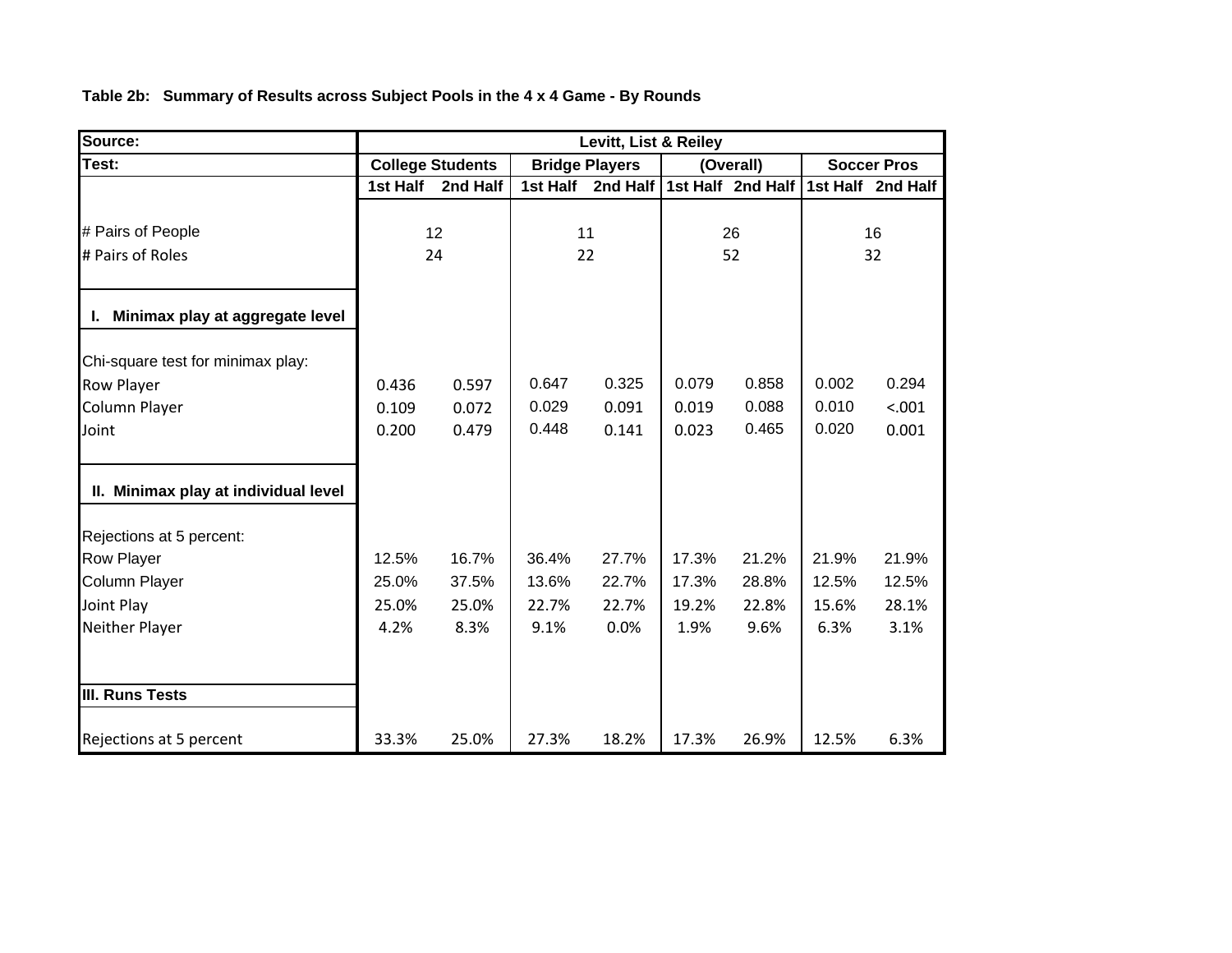#### **Table 2b continued**

Table 2b compares the first half of play to the second half of play for the 4x4 matrix game that is based on a game developed by O'Neill (1987). Columns correspond to the different subject pools tested and to the half of play that is being analyzed. Rows report results for each test. As each pair plays 75 rounds before switching roles, the first half of play is defined as the first 38 rounds in each role while the second half of play is defined as the last 37 rounds. Panel I shows p-values from Pearson's Chi-square test for goodness of fit of aggregate frequencies to Minimax predictions. P-values for the marginal frequencies of the row and column players are shown in the first two rows, while the third row shows p-values for combinations of plays by both players. The test uses three degrees of freedom for the marginal distribution of play and fifteen for the joint distribution. Panel II shows the percentage of individuals (or pairs) that we reject at the 5% level for this same Chi-square test. For Panel III, play is divided into two - diamond plays and non-diamond plays - before being analyzed. Panel III presents the percentage of players for whom we can reject the null hypothesis of no serial correlation in actions, based on the runs test of Gibbons and Chakraborti (1982) which has the following distribuiton:

$$
f(r|n_b^i, n_k^i) = \begin{cases} 2\binom{(n_b^i - 1)}{(r/2) - 1}\binom{(n_b^i - 1)}{(r/2) - 1} \binom{n_b^i + n_b^i}{n_b^i} & \text{if r is even} \\ \binom{(n_b^i - 1)}{(r-1)/2}\binom{(n_b^i - 1)}{(r-3)/2} + \binom{(n_b^i - 1)}{(r-3)/2}\binom{(n_b^i - 1)}{(r-1)/2} \binom{n_b^i + n_b^i}{n_b^i} & \text{if r is odd} \end{cases}
$$

Where r is the number of runs, and  $n_B^i$  and  $n_R^i$  are the number of black and red choices.

 The serial independence hypothesis will be rejected at the 5 percent level if there are too few or too many runs, that is if  $F(r|n_B^{\mu})$  $i_B^i, n_R^i$  $\left(r|n_{\scriptscriptstyle B}^i,n_{\scriptscriptstyle R}^i\right)$ < 0.025 or if  $F\left(r-1|n_{\scriptscriptstyle B}^i\right)$  $i_B^i, n_R^i$  $\left(r - 1 | n^i_{\scriptscriptstyle B}, n^i_{\scriptscriptstyle R}\right)$ > 0.975 where  $F\!\left(r | n^i_{\scriptscriptstyle B}\right)$  $i_B^i, n_R^i$  $\left(r|n_{\scriptscriptstyle B}^i,n_{\scriptscriptstyle R}^i\right)=\sum_{k=1}^r f\!\left(k|n_{\scriptscriptstyle B}^i\right)$  $i_B^i, n_R^i$  $\int\limits_{k=1}^r f\!\left(\!k\big| n^i_{B},n^i_{R}\right)\!\right)$  $\sum_{k=1}^{r} f(k|n_{B}^{i},n_{R}^{i}).$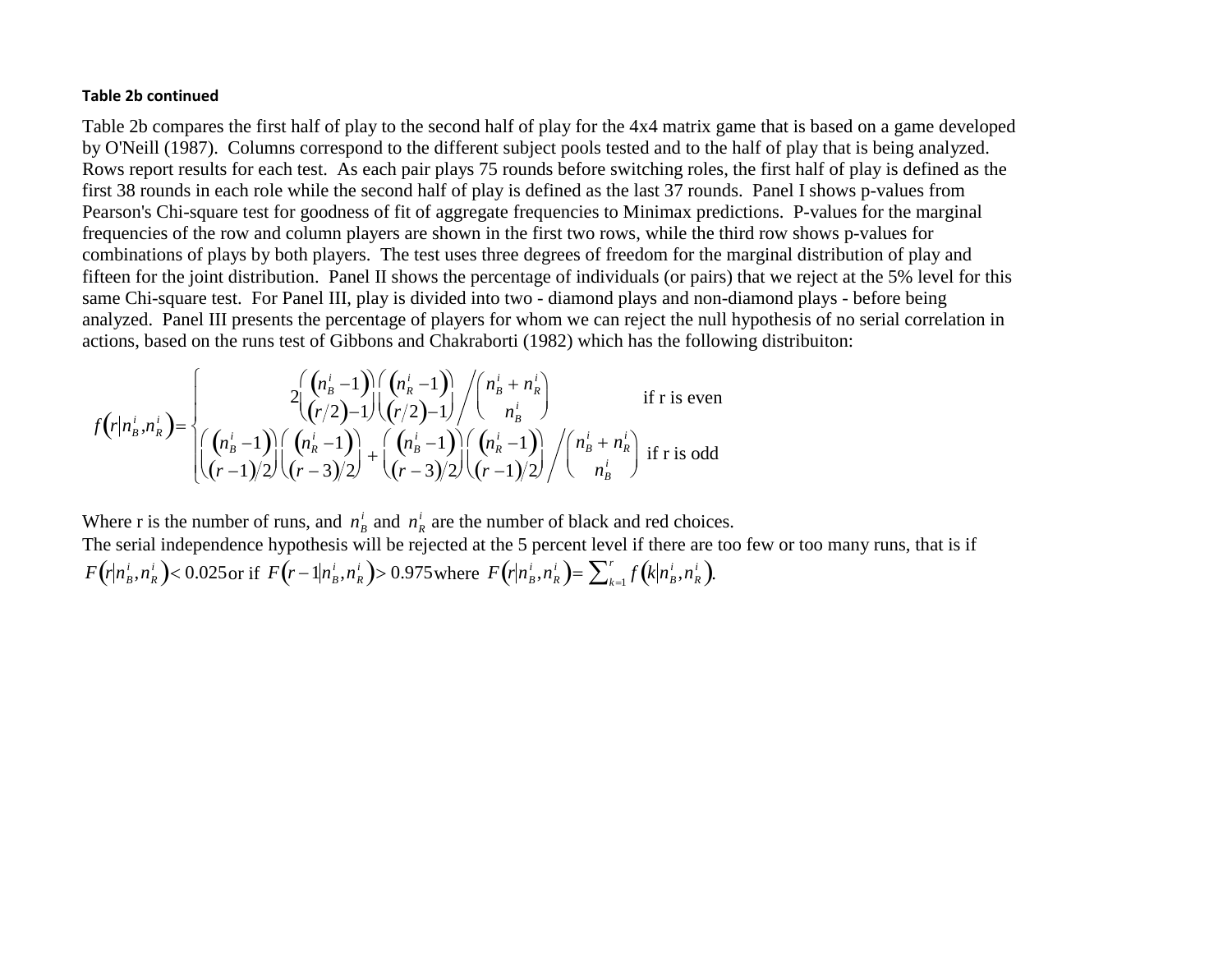| Source:                                                   | <b>Computer Programmed for Optimal Play</b> |                    |          |                    |                    |              | <b>Computer Programmed for Naïve Play</b> |              |  |
|-----------------------------------------------------------|---------------------------------------------|--------------------|----------|--------------------|--------------------|--------------|-------------------------------------------|--------------|--|
| Test:                                                     |                                             | $2 \times 2$       |          | $4 \times 4$       |                    | $2 \times 2$ |                                           | $4 \times 4$ |  |
| <b>Type of Player:</b>                                    |                                             | <b>All Players</b> |          | <b>All Players</b> | <b>All Players</b> |              | <b>All Players</b>                        |              |  |
|                                                           | 1st Half                                    | 2nd Half           | 1st Half | 2nd Half           | 1st Half           | 2nd Half     | 1st Half                                  | 2nd Half     |  |
| # Players                                                 |                                             | 21                 |          | 21                 |                    | 13           |                                           | 13           |  |
| # Player-Roles                                            |                                             | 42                 |          | 42                 |                    | 26           |                                           | 26           |  |
| I. Minimax Play at Aggregate Level                        |                                             |                    |          |                    |                    |              |                                           |              |  |
| Chi-square test for minimax play:                         |                                             |                    |          |                    |                    |              |                                           |              |  |
| Evader/Row Player                                         | < 0.001                                     | 0.033              | 0.361    | 0.366              | 0.324              | 0.318        | < 0.001                                   | < 0.001      |  |
| Pursuer/Column Player                                     | < 0.001                                     | < 0.001            | 0.090    | < 0.001            | < 0.001            | < 0.001      | < 0.001                                   | < 0.001      |  |
| II. Minimax Play at Individual Level                      |                                             |                    |          |                    |                    |              |                                           |              |  |
| Rejections at 5 percent:                                  |                                             |                    |          |                    |                    |              |                                           |              |  |
| Evader/Row Player                                         | 33.30%                                      | 34.40%             | 24.00%   | 50.00%             | 30.80%             | 38.50%       | 50.00%                                    | 50.00%       |  |
| Pursuer/Column Player                                     | 34.40%                                      | 31.10%             | 24.00%   | 47.60%             | 42.30%             | 46.20%       | 50.00%                                    | 46.20%       |  |
| <b>III. Runs Tests</b>                                    |                                             |                    |          |                    |                    |              |                                           |              |  |
| Rejections at 5 percent                                   | 14.30%                                      | 21.40%             | 46.40%   | 46.40%             | 28.85%             | 19.20%       | 34.60%                                    | 38.50%       |  |
| IV. Mean Player Payoff Relative to<br><b>Total Payoff</b> |                                             |                    |          |                    |                    |              |                                           |              |  |
| Overall                                                   | 0.502                                       | 0.490              | 0.513    | 0.456              | 0.499              | 0.519        | 0.577                                     | 0.574        |  |
| % Players who beat the computer:                          | 10/21                                       | 9/21               | 13/21    | 4/21               | 6/13               | 9/13         | 12/13                                     | 13/13        |  |

**Table 3b: Summary of Results for Subjects Playing against Computers Programmed for Optimal or Naïve Play - By Rounds**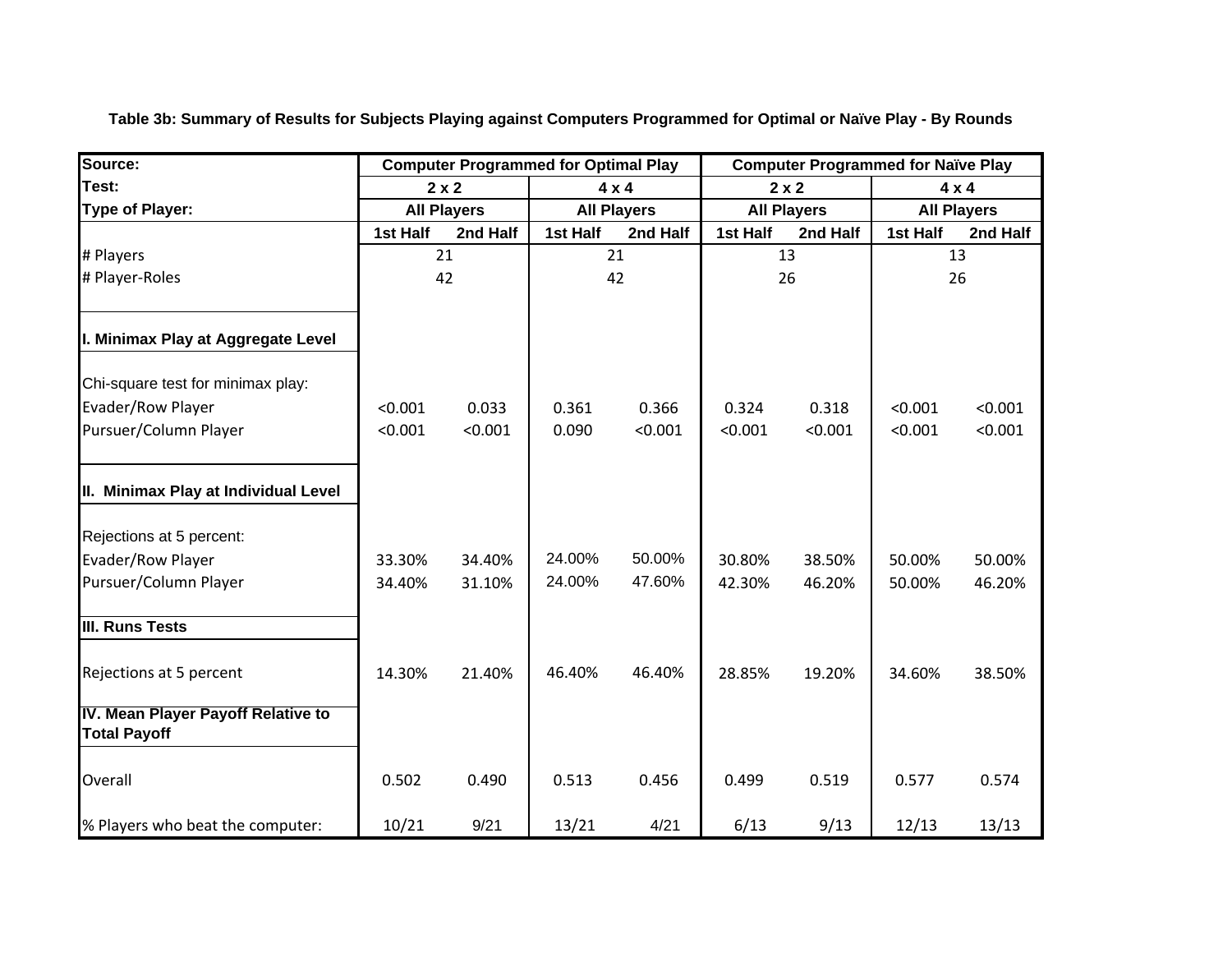### **Table 3b continued**

Table 3b compares the first half of play to the second half of play for the computer-based experiments. The first four columns correspond to games played on the computer programmed for optimal play, while the last four columns correspond to games played on the computer programmed for naïve play. As each pair plays 75 rounds before switching roles, the first half of play is defined as the first 38 rounds in each role while the second half of play is defined as the last 37 rounds. Panel I shows p-values from Pearson's Chi-square test for goodness of fit of the human player's aggregate frequencies to minimax predictions. P-values for the marginal frequencies of the human player as evader (or row) and pursuer (or column) are shown in the first and second rows. The test uses one (three) degree(s) of freedom for the marginal distribution of play and three (fifteen) for the joint distribution for the 2x2 (4x4 game). Panel II shows the percentage of humans that we reject at the 5% level for this same Chi-square test. For Panel III and IV, play in the 4x4 game is divided into two – diamond plays and non-diamond plays – and then analyzed as in the 2x2 game. Panel III presents the percentage of players for whom we can reject the null hypothesis of no serial correlation in actions, based on the runs test of Gibbons and Chakraborti (1982) which has the following distribution:

$$
f(r|n_h^i, n_R^i) = \begin{cases} 2\left(\binom{n_h^i - 1}{r/2} - 1\right) \binom{n_h^i - 1}{r/2 - 1} \binom{n_h^i + n_R^i}{n_B^i} & \text{if r is even} \\ \left(\binom{n_h^i - 1}{r/2} - 1\right) \binom{n_h^i - 1}{r/2} + \left(\binom{n_h^i - 1}{r/2} - 1\right) \binom{n_h^i + n_R^i}{r/2} & \text{if r is odd} \\ \left(\binom{n_h^i - 1}{r/2} - 1\right) \binom{n_h^i - 1}{r/2} \binom{n_h^i - 1}{r/2} \binom{n_h^i + n_R^i}{r/2} & \text{if r is odd} \end{cases}
$$

Where r is the number of runs, and  $n_R^i$  and  $n_R^i$  are the number of black and red choices. The serial independence hypothesis will be rejected at the 5 percent level if there are too few or too many runs, that is if  $F(r|n_B^i, n_R^i)$  < 0.025 or if  $F(r-1|n_B^i, n_R^i)$  > 0.975 where  $F(r|n_B^i, n_R^i) = \sum_{k=1}^r f(k|n_B^i, n_R^i)$ .

Panel IV gives the average player payoff relative to the maximum potential payoff. In equilibrium, the expected payoff is 50 percent.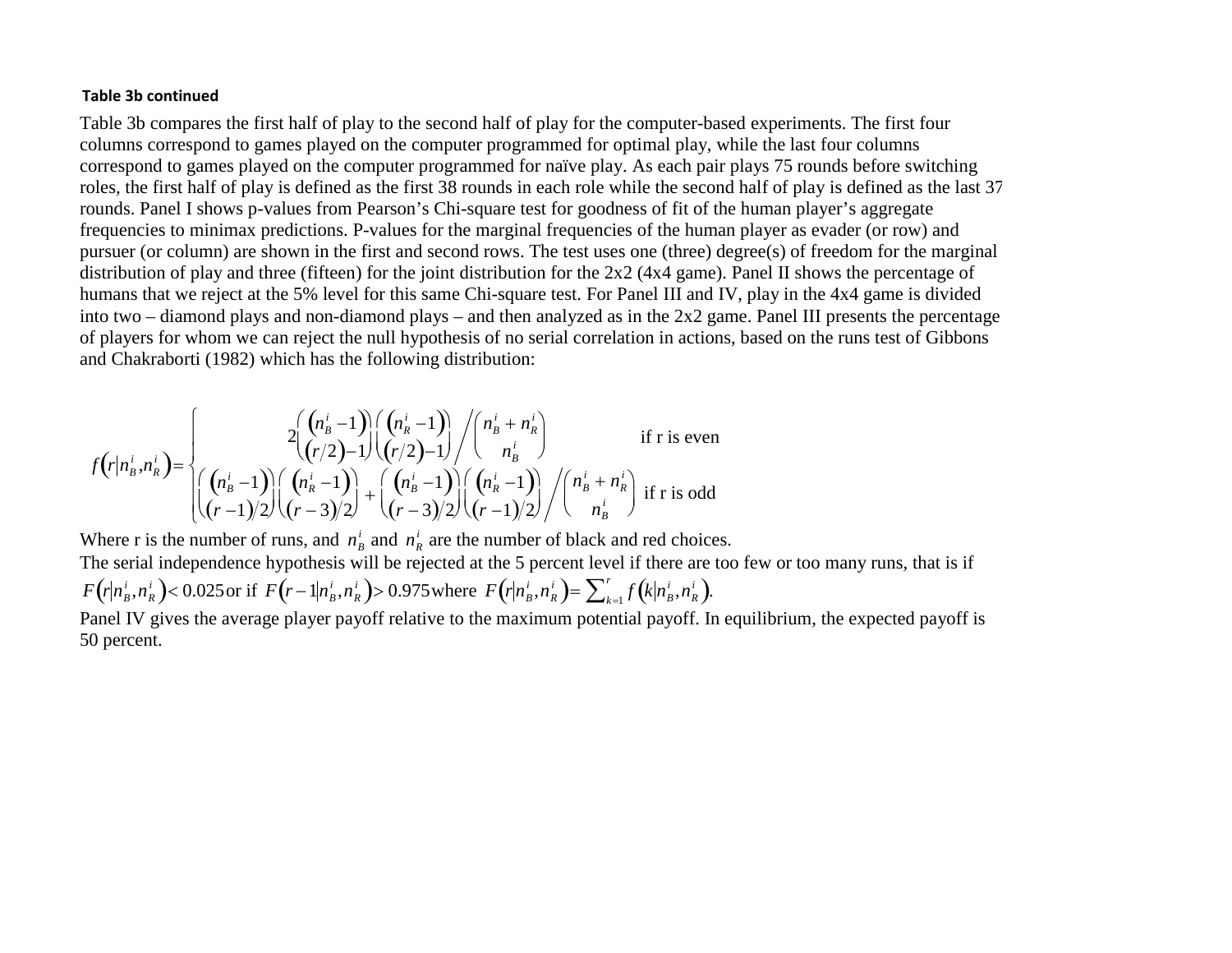**Table 4: Summary of Results for Computers Programmed for Optimal or Naïve Play**

| Source:                              |                                                                          | <b>Computer Programmed</b><br>for Optimal Play | <b>Computer Programmed</b><br>for Naïve Play |                    |  |
|--------------------------------------|--------------------------------------------------------------------------|------------------------------------------------|----------------------------------------------|--------------------|--|
| Test:                                | $2 \times 2$<br>$4 \times 4$<br><b>All Players</b><br><b>All Players</b> |                                                | $2 \times 2$                                 | $4 \times 4$       |  |
| Type of Player:                      |                                                                          |                                                | <b>All Players</b>                           | <b>All Players</b> |  |
| # Players                            | 21                                                                       | 21                                             | 13                                           | 13                 |  |
| # Player-Roles                       | 42                                                                       | 42                                             | 26                                           | 26                 |  |
| I. Minimax Play at Aggregate Level   |                                                                          |                                                |                                              |                    |  |
| Chi-square test for minimax play:    |                                                                          |                                                |                                              |                    |  |
| Evader/Row Player                    | 0.037                                                                    | 0.594                                          | < 0.001                                      | < 0.001            |  |
| Pursuer/Column Player                | < 0.001                                                                  | < 0.001                                        | < 0.001                                      | < 0.001            |  |
| II. Minimax Play at Individual Level |                                                                          |                                                |                                              |                    |  |
| Rejections at 5 percent:             |                                                                          |                                                |                                              |                    |  |
| Evader/Row Player                    | 75.60%                                                                   | 19.00%                                         | 84.60%                                       | 19.00%             |  |
| Pursuer/Column Player                | 46.70%                                                                   | 47.60%                                         | 46.20%                                       | 47.60%             |  |
| <b>III. Runs Tests</b>               |                                                                          |                                                |                                              |                    |  |
| Rejections at 5 percent              | 21.40%                                                                   | 14.30%                                         | 0.00%                                        | 0.00%              |  |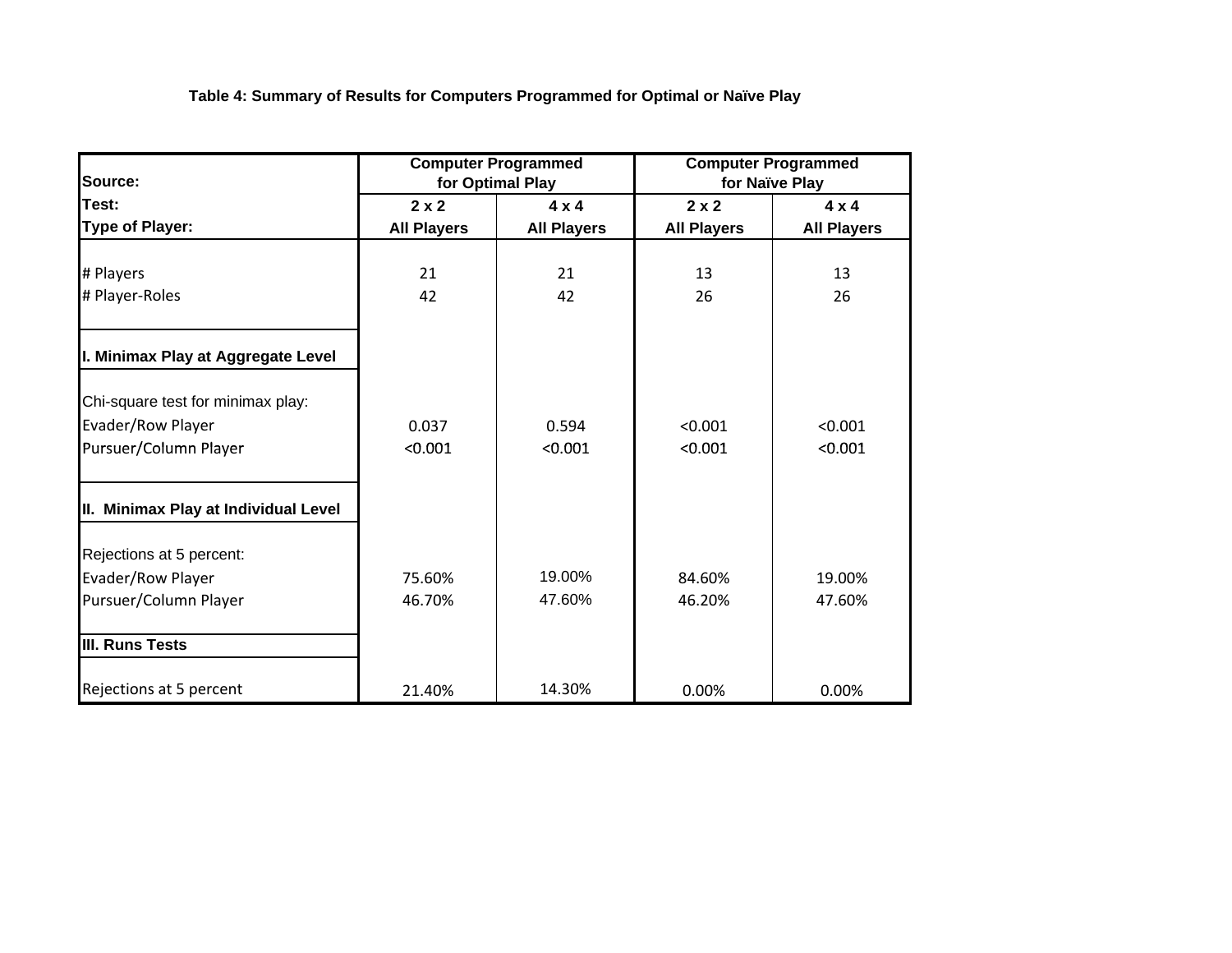#### **Table4 continued**

Table 4 reports results for the computer-based experiments. The first two columns correspond to games played on the computer programmed for optimal play, while the last two columns correspond to games played on the computer programmed for naïve play. Panel I shows p-values from Pearson's Chi-square test for goodness of fit of the computer's aggregate frequencies to Minimax predictions. P-values for the marginal frequencies of the computer as evader (or row) and pursuer (or column) are shown in the first and second rows. The test uses one (three) degree(s) of freedom for the marginal distribution of play and three (fifteen) for the joint distribution for the 2x2 (4x4 game). Panel II shows the percentage of individual computer plays that we reject at the 5% level for this same Chi-square test. For Panels III, play in the 4x4 game is divided into two – diamond plays and non-diamond plays – and then analyzed as in the 2x2 game. Panel IV presents the percentage of players for whom we can reject the null hypothesis of no serial correlation in actions, based on the runs test of Gibbons and Chakraborti (1982) which has the following distribution:

$$
f(r|n_b^i, n_R^i) = \begin{cases} 2\binom{(n_b^i - 1)}{(r/2) - 1} \binom{(n_b^i - 1)}{(r/2) - 1} \binom{n_b^i + n_R^i}{n_B^i} & \text{if r is even} \\ \binom{(n_b^i - 1)}{(r-1)/2} \binom{(n_b^i - 1)}{(r-3)/2} + \binom{(n_b^i - 1)}{(r-3)/2} \binom{(n_b^i - 1)}{(r-1)/2} \binom{n_b^i + n_R^i}{n_B^i} & \text{if r is odd} \end{cases}
$$

Where r is the number of runs, and  $n_B^i$  and  $n_R^i$  are the number of black and red choices. The serial independence hypothesis will be rejected at the 5 percent level if there are too few or too many runs, that is if  $F\left(r|n_{\ B}^{'}\right)$  $\frac{i}{B}$ ,  $n_R^i$  $\left( r\vert n_{\scriptscriptstyle B}^{\scriptscriptstyle i},n_{\scriptscriptstyle R}^{\scriptscriptstyle i} \right)$ < 0.025 or if  $\,F\left( r-1\vert n_{\scriptscriptstyle B}^{\scriptscriptstyle i} \right)$  $\frac{i}{B}$ ,  $n_R^i$  $\left(r - 1 | n_{\scriptscriptstyle B}^{\scriptscriptstyle i}, n_{\scriptscriptstyle R}^{\scriptscriptstyle i} \right)$ > 0.975 where  $F\left(r | n_{\scriptscriptstyle B}^{\scriptscriptstyle i} \right)$  $\frac{i}{B}$ ,  $n_R^i$  $\left(r|n_{\,B}^{\,i},n_{\,R}^{\,i}\right)=\sum\nolimits_{\,k=1}^{r}f\left(k|n_{\,B}^{\,i}\right)$  $\frac{i}{B}$ ,  $n_R^i$  $\int\limits_{k = 1}^r {f\left( {k|{n_B^i},{n_R^i}} \right)}$  $\sum_{k=1}^{r} f(k|n_{B}^{i},n_{R}^{i}).$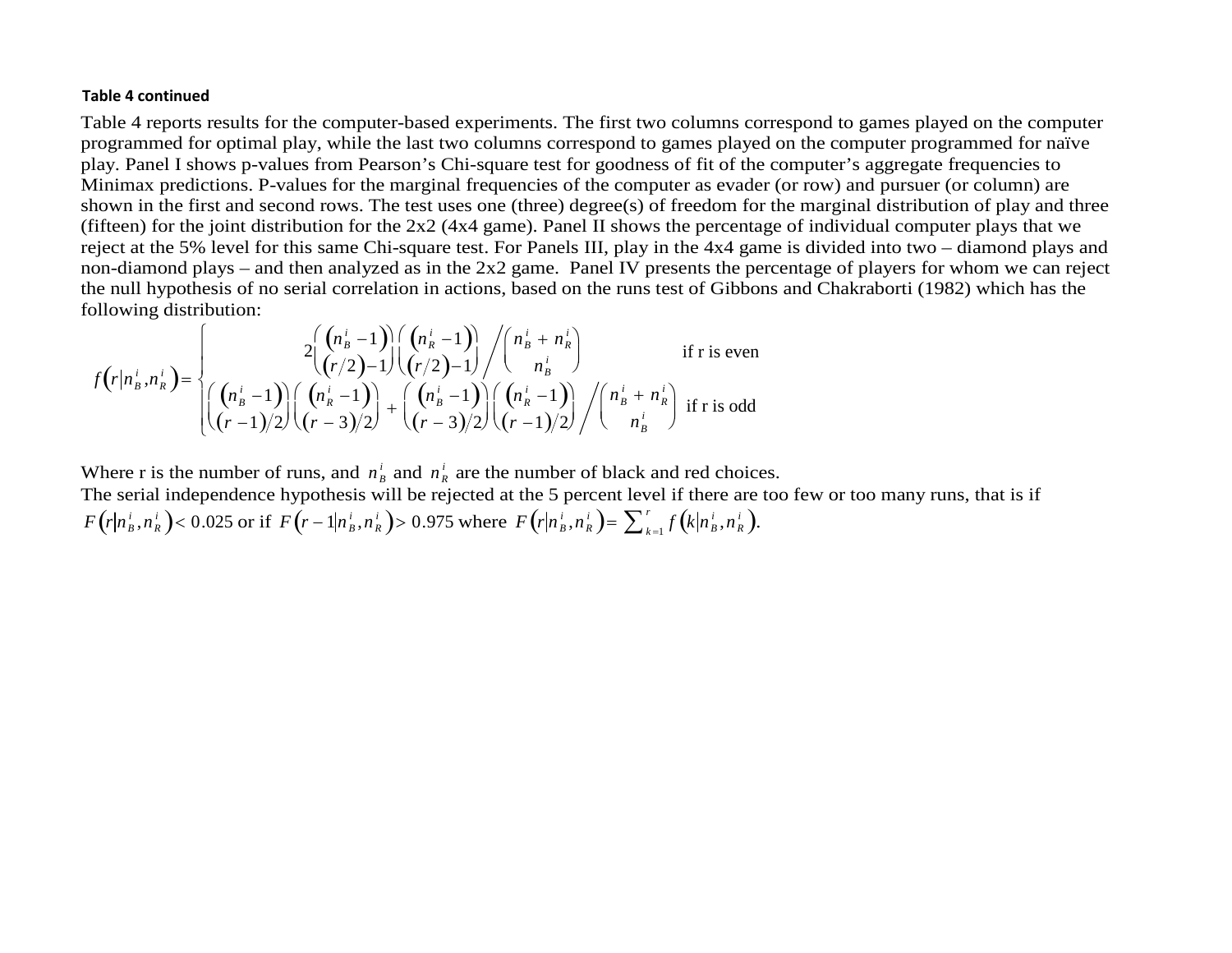| Source:                                                | <b>Computer Programmed for Optimal Play</b> |                    |          |                    |              | <b>Computer Programmed for Naïve Play</b> |                    |          |
|--------------------------------------------------------|---------------------------------------------|--------------------|----------|--------------------|--------------|-------------------------------------------|--------------------|----------|
| Test:                                                  |                                             | $2 \times 2$       |          | $4 \times 4$       | $2 \times 2$ |                                           | $4 \times 4$       |          |
| <b>Type of Player:</b>                                 |                                             | <b>All Players</b> |          | <b>All Players</b> |              | <b>All Players</b>                        | <b>All Players</b> |          |
|                                                        | 1st Half                                    | 2nd Half           | 1st Half | 2nd Half           | 1st Half     | 2nd Half                                  | 1st Half           | 2nd Half |
| # Players                                              |                                             | 21                 |          | 21                 |              | 13                                        | 13                 |          |
| # Player-Roles                                         |                                             | 42                 |          | 42                 |              | 26                                        |                    | 26       |
| I. Minimax Play at Aggregate<br>Level                  |                                             |                    |          |                    |              |                                           |                    |          |
| Chi-square test for minimax play:<br>Evader/Row Player | 0.133                                       | < 0.001            | 0.222    | 0.597              | < 0.001      | < 0.001                                   | < 0.001            | < 0.001  |
| Pursuer/Column Player                                  | 0.003                                       | < 0.001            | 0.206    | < 0.001            | < 0.001      | < 0.001                                   | < 0.001            | < 0.001  |
| II. Minimax Play at Individual<br><b>Level</b>         |                                             |                    |          |                    |              |                                           |                    |          |
| Rejections at 5 percent:                               |                                             |                    |          |                    |              |                                           |                    |          |
| Evader/Row Player                                      | 48.90%                                      | 71.10%             | 9.50%    | 38.10%             | 76.90%       | 69.20%                                    | 38.50%             | 38.50%   |
| Pursuer/Column Player                                  | 37.80%                                      | 48.90%             | 0.00%    | 42.90%             | 38.50%       | 30.80%                                    | 53.80%             | 53.80%   |
| III. Runs Tests                                        |                                             |                    |          |                    |              |                                           |                    |          |
| Rejections at 5 percent                                | 4.80%                                       | 16.70%             | 16.70%   | 9.50%              | 0.00%        | 3.80%                                     | 0.00%              | 3.80%    |

**Table 4b: Summary of Results for Computers Programmed for Optimal or Naïve Play - By Rounds**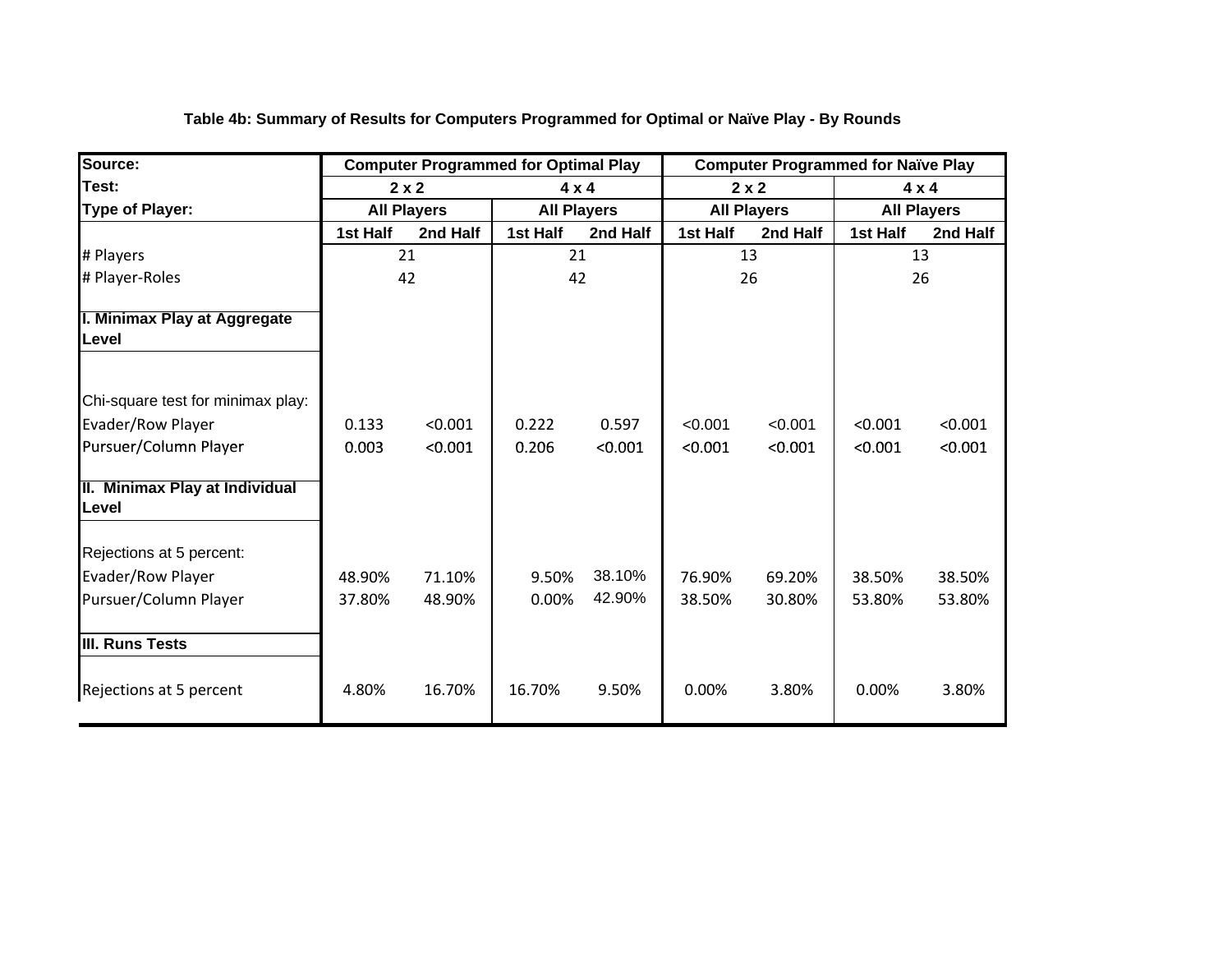#### **Table 4b continued**

Table 4b compares the first half of play to the second half of play for the computer-based experiments. The first four columns correspond to games played on the computer programmed for optimal play, while the last four columns correspond to games played on the computer programmed for naïve play. As each pair plays 75 rounds before switching roles, the first half of play is defined as the first 37 rounds in each role while the second half of play is defined as the last 38 rounds. Panel I shows p-values from Pearson's Chi-square test for goodness of fit of the computer's aggregate frequencies to minimax predictions. P-values for the marginal frequencies of the computer as evader (or row) and pursuer (or column) are shown in the first and second rows. The test uses one (three) degree(s) of freedom for the marginal distribution of play and three (fifteen) for the joint distribution for the 2x2 (4x4 game). Panel II shows the percentage of individual computer plays that we reject at the 5% level for this same Chi-square test. For Panel III and IV, play in the 4x4 game is divided into two – diamond plays and non-diamond plays – and then analyzed as in the 2x2 game. Panel III presents the percentage of players for whom we can reject the null hypothesis of no serial correlation in actions, based on the runs test of Gibbons and Chakraborti (1982) which has the following distribution:

Where r is the number of runs, and  $n<sub>B</sub><sup>i</sup>$  and  $n<sub>B</sub><sup>i</sup>$  are the number of black and red choices. The serial independence hypothesis will be rejected at the 5 percent level if there are too few or too many runs, that is if  $F(r|n_B^i, n_R^i) < 0.025$  or if  $F(r-1|n_B^i, n_R^i) > 0.975$  where  $F(r|n_B^i, n_R^i) = \sum_{k=1}^r f(k|n_B^i, n_R^i).$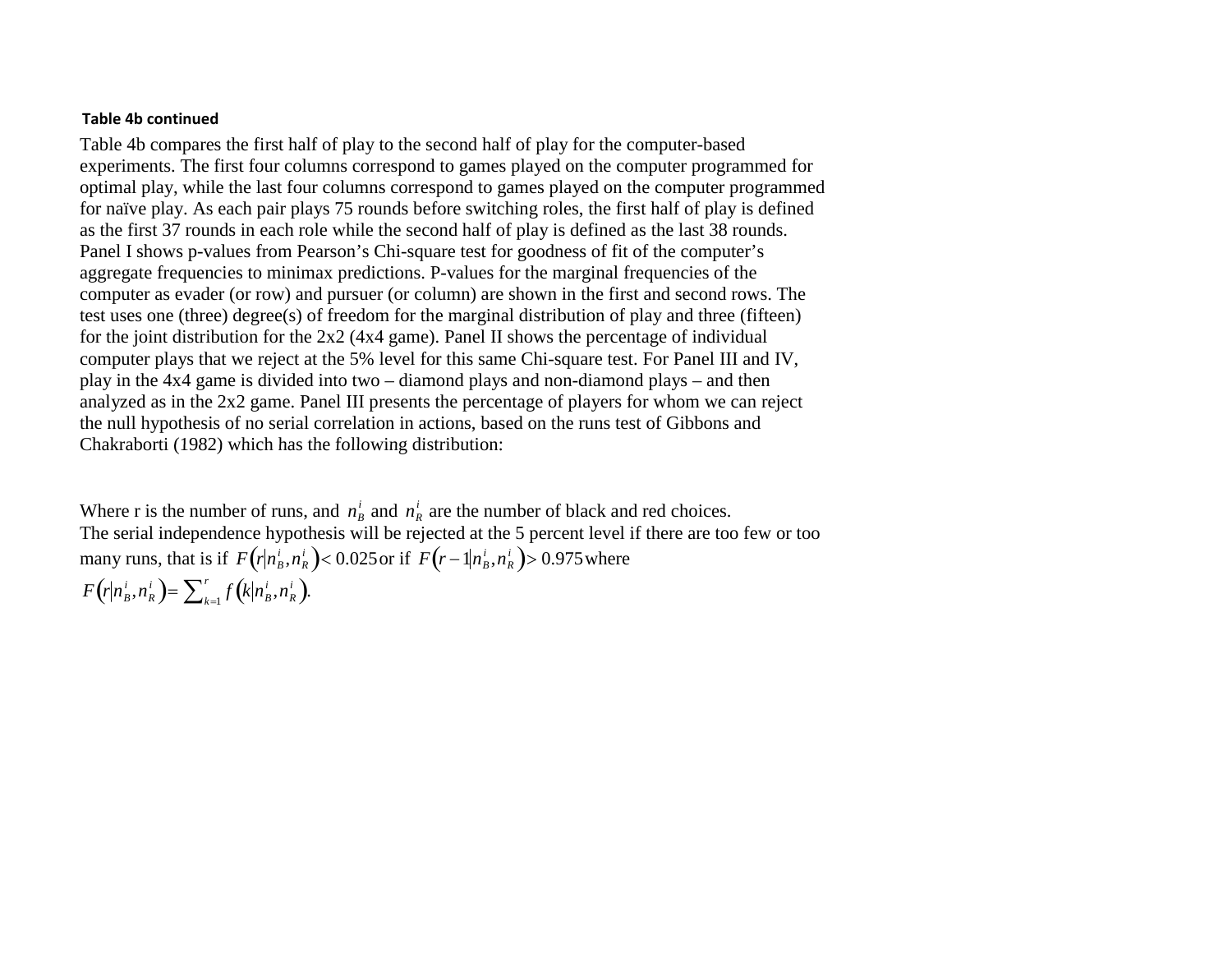## **Instructions for Hide and Seek**

You and the person next to you will be playing a repeated game of pursuit and evasion, or "hide and seek". If you are sitting at the left-hand side of your table, you are the Pursuer; if you are on the right-hand side, you are the Evader. Each of you should have two cards in front of you—a black card and a red card.

The game begins with each player privately choosing either their black or red card, and placing it face down on the table.

Next, both players will turn over their cards. If the cards do not match (i.e., one is red, the other black), then the Evader has succeeded: the Pursuer has not found him, so the Evader wins the hand. Alternatively, if the cards DO match (i.e., both are red or both are black), then the Pursuer has FOUND the Evader, but whether he actually wins the hand depends upon the die number rolled.

In this case, the monitor will randomly select a number from 1 to 6 by rolling this six-sided die. Note that each of the six numbers is equally likely to occur.

The result is determined as follows:

|                        | If the die is $1$ or $2$ : | If the die is $3,4,5$ , or 6: |
|------------------------|----------------------------|-------------------------------|
| If both played red:    | Pursuer wins               | Evader wins                   |
| If both played black:  | Evader wins                | Pursuer wins                  |
| If one red, one black: |                            | No die roll, Evader wins      |

Once the winner is determined, the monitor will record who won, the cards played, and the die number rolled. The player's cards will then be returned to them, and a new round will begin.

Play will continue for a number of rounds. Each round that you win will be worth  $25¢$ .

You will play 75 rounds. You will then switch roles and play another 75 rounds.

Each of you has a sheet of paper summarizing the rules.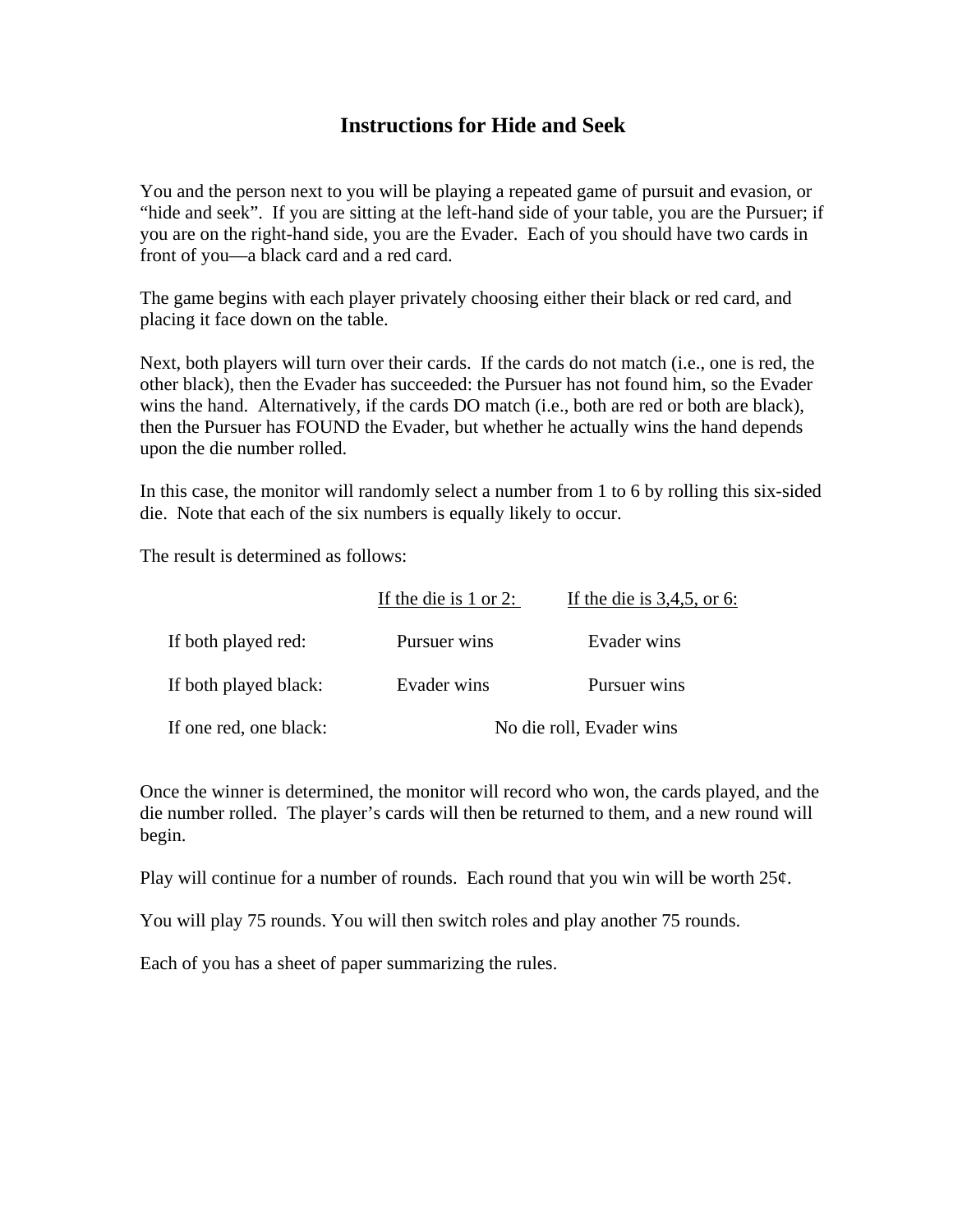# **Instructions for Four-Card Barry**

You and the person next to you will be playing a repeated game of skill called "Four-Card Barry." If you're sitting to the left, you will be called the "Row" player. If you're sitting to the right, you will be called the "Column" player.

You and your opponent compete for chips by each simultaneously playing a card: Heart, Spade, Club, or Diamond. The game begins with each player privately choosing a card, and placing it face down on the table.

Next, both players will turn over their cards.

|                  |                | <b>Column plays</b> |              |             |                |  |  |
|------------------|----------------|---------------------|--------------|-------------|----------------|--|--|
|                  |                | <b>Heart</b>        | <b>Spade</b> | <b>Club</b> | <b>Diamond</b> |  |  |
|                  | <b>Heart</b>   | Row                 | Column       | Column      | Row            |  |  |
| <b>Row plays</b> | <b>Spade</b>   | Column              | Row          | Column      | Row            |  |  |
|                  | <b>Club</b>    | Column              | Column       | Row         | Row            |  |  |
|                  | <b>Diamond</b> | Row                 | Row          | Row         | 'olumn         |  |  |

The winner of each round will be determined as follows:

While this might seem difficult to understand, a few examples and practice rounds should make things clearer. Consider the case of both players choosing Heart. As the table denotes, the row player wins in this case.

As you can see, if both players play cards other than diamond, then Row wants the two cards to match suit, and Column wants the two cards not to match suit. If someone plays a diamond, then Row wins unless *both* players play a diamond, in which case Column wins.

Each round that you win will be worth  $25¢$ . We will play 10 practice rounds before beginning play for real stakes.

You will play 75 rounds. You will then switch roles and play another 75 rounds.

Each of you has a sheet of paper summarizing the rules.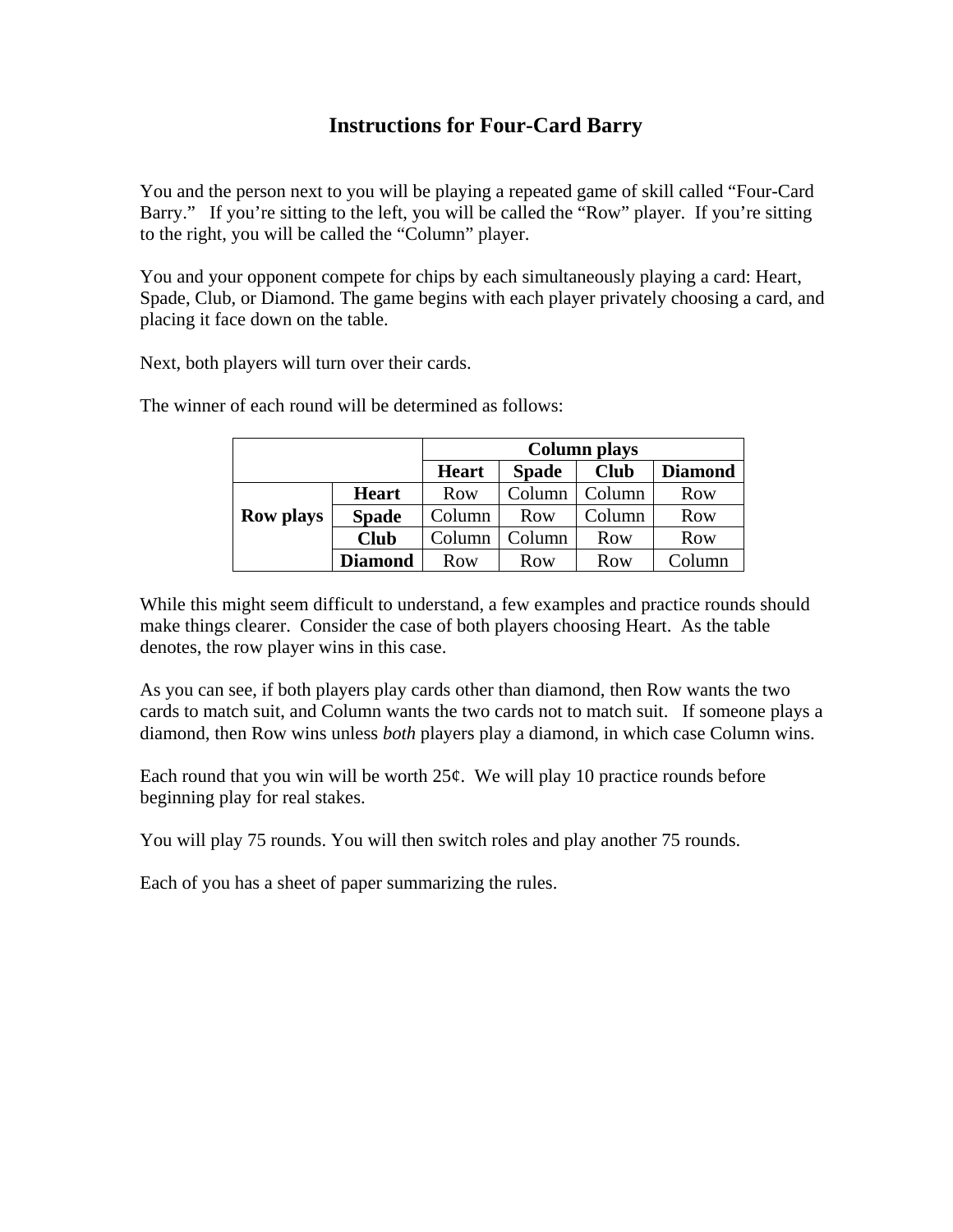# **Instructions for Hide and Seek Versus Computer[1](#page-14-0) Human Subject as Pursuer**

You and the computer will be playing a repeated game of pursuit and evasion, or "hide and seek". You are the pursuer, the computer is the evader. You have two cards in front of you on the computer screen, as does the computer—a black 9 and a red 9.

The game begins with both you and the computer choosing either your black or red card; you choose by clicking on the card of your choice on the computer screen.

The computer will then reveal what it played. If the cards do not match (i.e., one is red, the other black), then the Evader (computer) has succeeded: you have not found him, so the Evader wins the hand. Alternatively, if the cards DO match (i.e., both are red or both are black), then you have FOUND the Evader, but whether he actually wins the hand depends upon the die number rolled.

In this case, the computer will randomly select a number from 1 to 6 by rolling a six-sided die. Note that each of the six numbers is equally likely to occur.

The result is determined as follows:

1

|                        | If the die is $1$ or $2$ : | If the die is $3,4,5$ , or 6: |
|------------------------|----------------------------|-------------------------------|
| If both played red:    | Pursuer wins               | Evader wins                   |
| If both played black:  | Evader wins                | Pursuer wins                  |
| If one red, one black: |                            | No die roll, Evader wins      |

Once the winner is determined, the monitor will record who won, the cards played, and the die number rolled. A new round will then begin.

Play will continue for a number of rounds. Each round that you win will be worth \$1; each round that you lose will cost you a \$1.

<span id="page-14-0"></span> $<sup>1</sup>$  All instructions for the naively programmed computer are the same as for the optimally programmed</sup> computer, except that the last paragraph is omitted.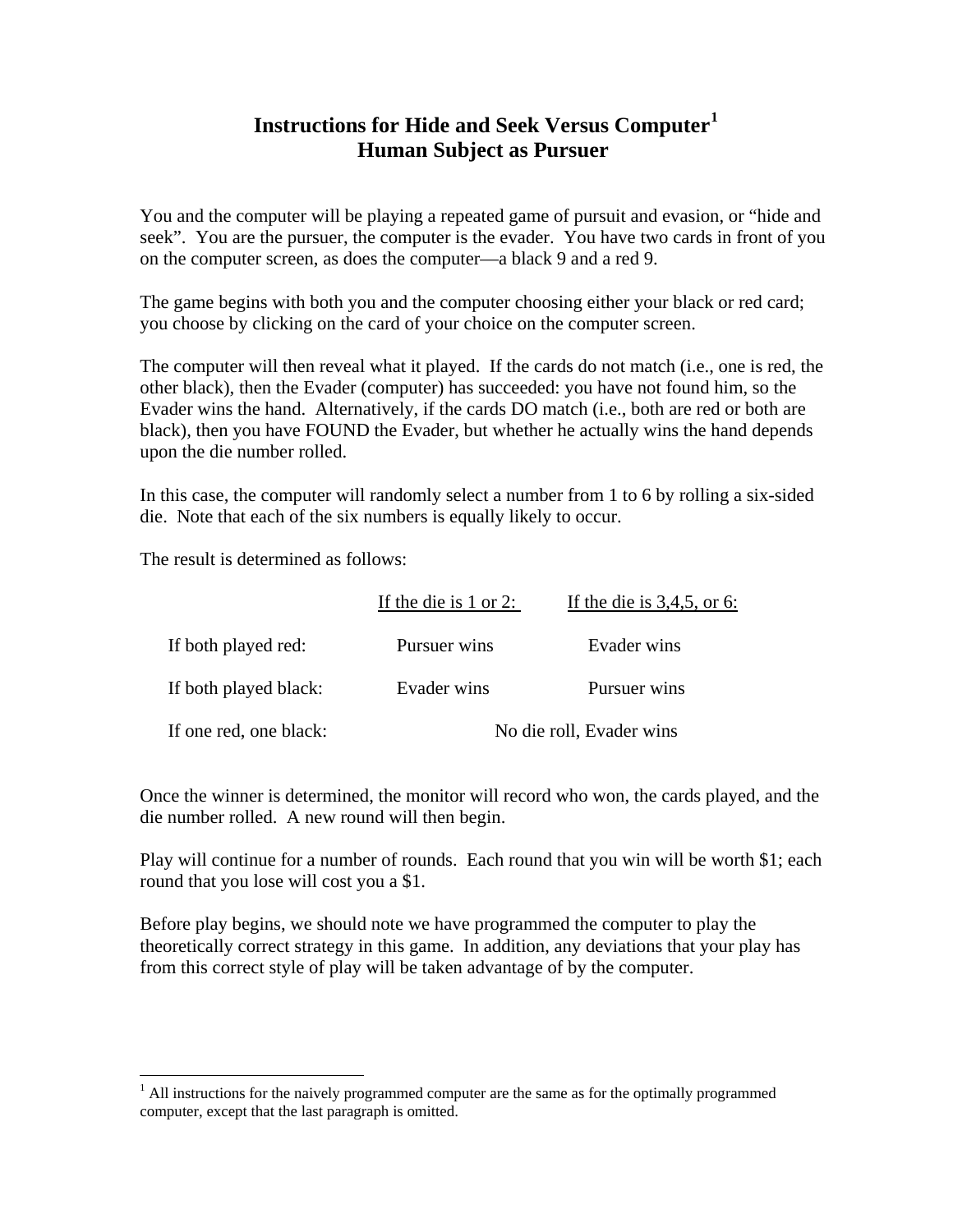# **Instructions for Hide and Seek Versus Computer Human Subject as Evader**

You and the computer will be playing a repeated game of pursuit and evasion, or "hide and seek". You are the evader, the computer is the pursuer. You have two cards in front of you on the computer screen, as does the computer—a black 9 and a red 9.

The game begins with both you and the computer choosing either your black or red card; you choose by clicking on the card of your choice on the computer screen.

The computer will then reveal what it played. If the cards do not match (i.e., one is red, the other black), then the Evader (you) has succeeded: he has not found you, so the Evader wins the hand. Alternatively, if the cards DO match (i.e., both are red or both are black), then the computer has FOUND the Evader, but whether he actually wins the hand depends upon the die number rolled.

In this case, the computer will randomly select a number from 1 to 6 by rolling a six-sided die. Note that each of the six numbers is equally likely to occur.

The result is determined as follows:

|                        | If the die is $1$ or $2$ : | If the die is $3,4,5$ , or 6: |
|------------------------|----------------------------|-------------------------------|
| If both played red:    | Pursuer wins               | Evader wins                   |
| If both played black:  | Evader wins                | Pursuer wins                  |
| If one red, one black: |                            | No die roll, Evader wins      |

Once the winner is determined, the monitor will record who won, the cards played, and the die number rolled. A new round will then begin.

Play will continue for a number of rounds. Each round that you win will be worth \$1; each round that you lose will cost you a \$1.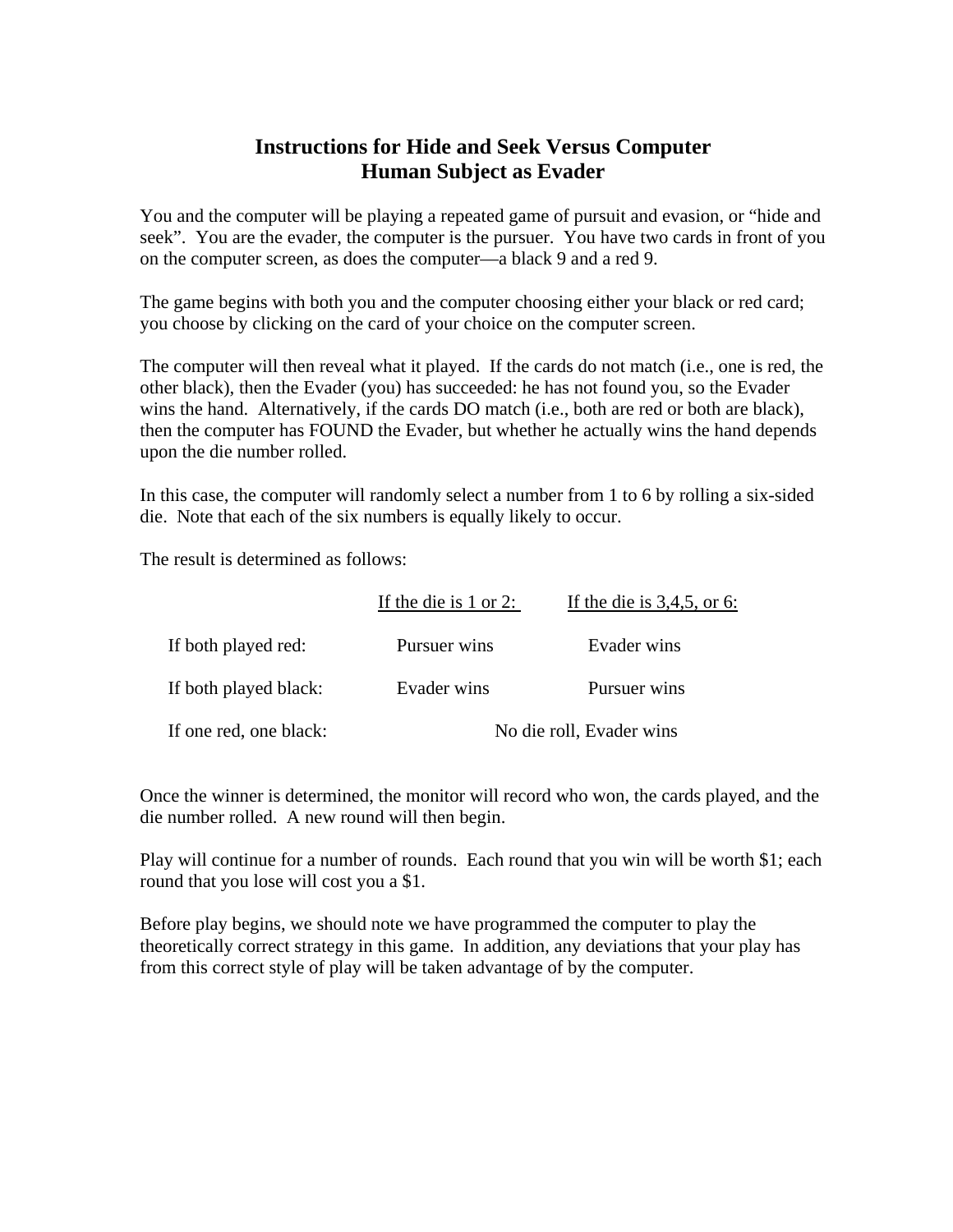# **Instructions for Four-Card Barry Versus Computer Human Subject as Row**

You and the computer will be playing a repeated game of skill called "Four-Card Barry." You are the "Row" player.

You and the computer compete for chips by each simultaneously playing a card: Heart, Spade, Club, or Diamond. The winner of each round will be determined as follows:

|          |                | <b>Column plays</b> |              |             |                |  |  |
|----------|----------------|---------------------|--------------|-------------|----------------|--|--|
|          |                | <b>Heart</b>        | <b>Spade</b> | <b>Club</b> | <b>Diamond</b> |  |  |
|          | <b>Heart</b>   | Row                 | Column       | Column      | Row            |  |  |
| You play | <b>Spade</b>   | Column              | Row          | Column      | Row            |  |  |
|          | <b>Club</b>    | Column              | Column       | Row         | Row            |  |  |
|          | <b>Diamond</b> | Row                 | Row          | Row         | Column         |  |  |

While this might seem difficult to understand, a few examples and practice rounds should make things clearer. Consider the case of both players choosing Heart. As the matrix denotes, the row player (you) wins in this case.

As you can see, if both players play cards other than diamond, then Row (you) wants the two cards to match suit, and Column (computer) wants the two cards not to match suit. If someone plays a diamond, then Row (you) wins unless *both* players play a diamond, in which case Column (computer) wins.

Each round that you win will be worth \$1. We will play 10 practice rounds before beginning play for real stakes.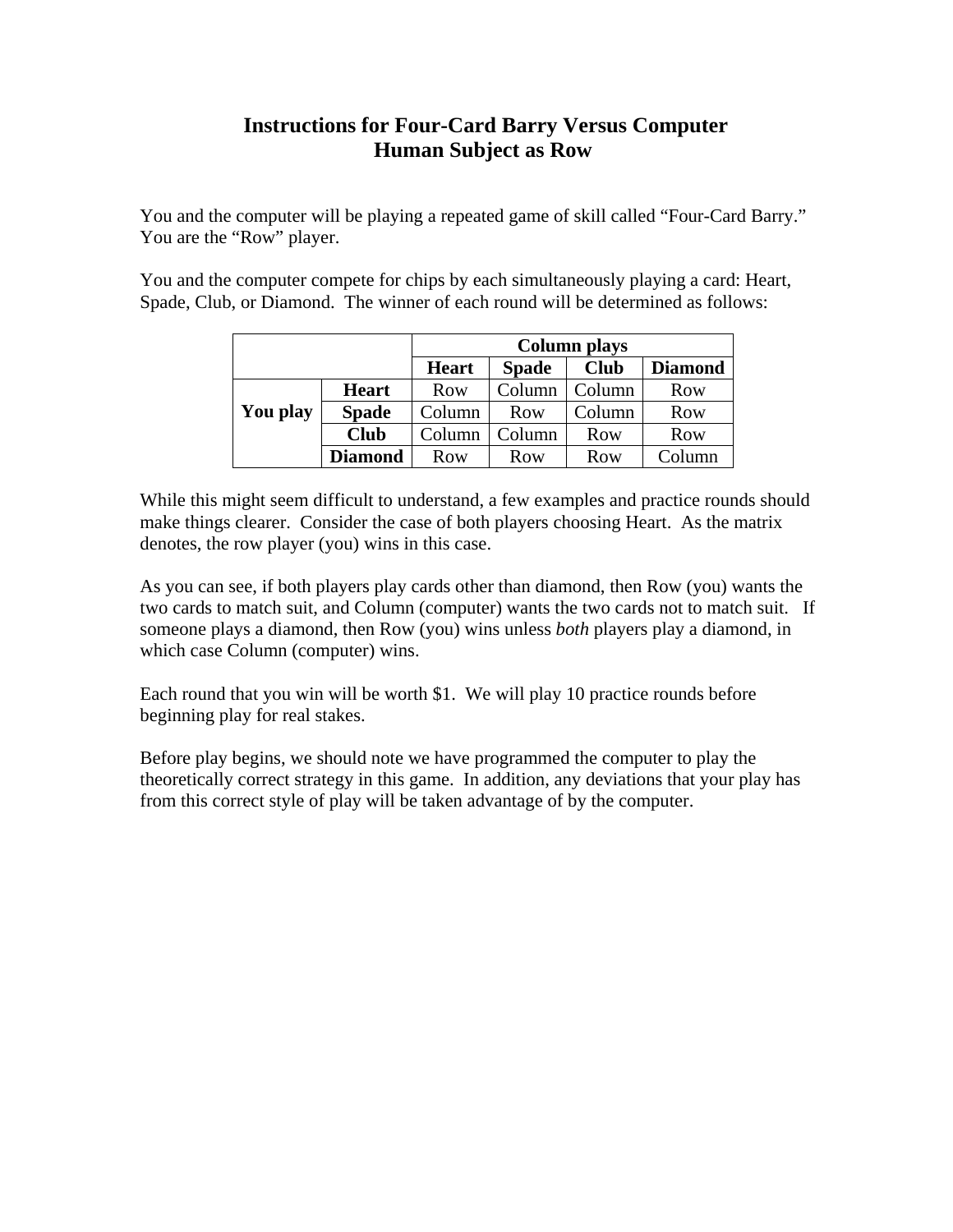# **Instructions for Four-Card Barry Versus Computer Human Subject as Column**

You and the computer will be playing a repeated game of skill called "Four-Card Barry." You are the "Column" player.

You and the computer compete for chips by each simultaneously playing a card: Heart, Spade, Club, or Diamond. The winner of each round will be determined as follows:

|                  |                | You play     |              |             |                |  |  |
|------------------|----------------|--------------|--------------|-------------|----------------|--|--|
|                  |                | <b>Heart</b> | <b>Spade</b> | <b>Club</b> | <b>Diamond</b> |  |  |
|                  | <b>Heart</b>   | Row          | Column       | Column      | Row            |  |  |
| <b>Row plays</b> | <b>Spade</b>   | Column       | Row          | Column      | <b>Row</b>     |  |  |
|                  | <b>Club</b>    | Column       | Column       | Row         | <b>Row</b>     |  |  |
|                  | <b>Diamond</b> | Row          | Row          | Row         | Column         |  |  |

While this might seem difficult to understand, a few examples and practice rounds should make things clearer. Consider the case of both players choosing Heart. As the matrix denotes, the row player (computer) wins in this case.

As you can see, if both players play cards other than diamond, then Row (computer) wants the two cards to match suit, and Column (you) wants the two cards not to match suit. If someone plays a diamond, then Row (computer) wins unless *both* players play a diamond, in which case Column (you) wins.

Each round that you win will be worth \$1. We will play 10 practice rounds before beginning play for real stakes.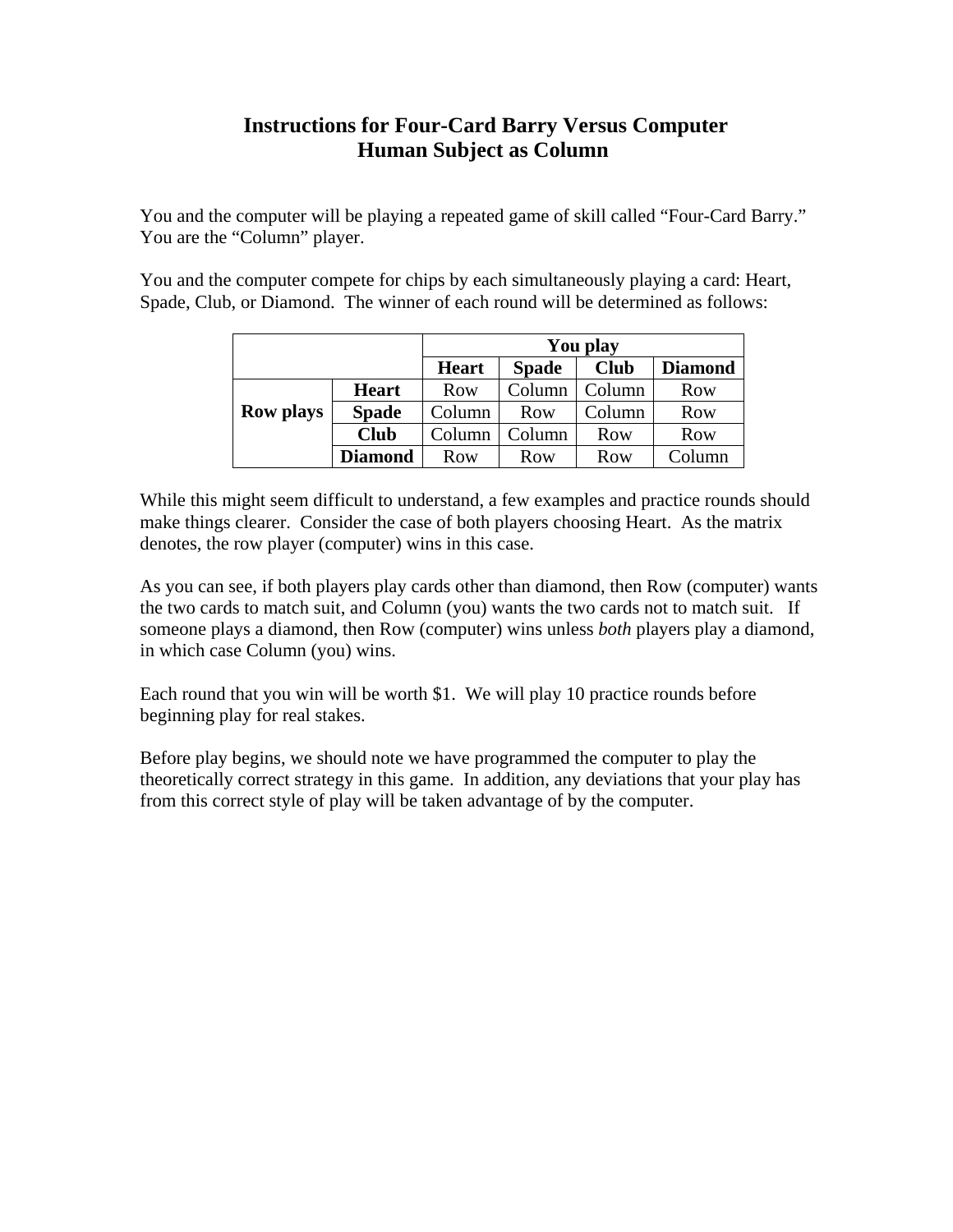# **Soccer Player Survey 1 – Chivas USA and LA Galaxy**

## **Player Survey**

## **This information is completely confidential.**

- 1. What do you think about the game we just played? Do you think your experience in soccer helped you to play this game better?
- 2. Does this game remind you of penalty kicks?
- 3. How many different penalty kick strategies do you use? Describe them.
- 4. Estimate what fraction of the time you use on each of the above strategies.
- 5. How do you decide where to direct a particular penalty kick?
- 6. How often do you practice penalty kicks?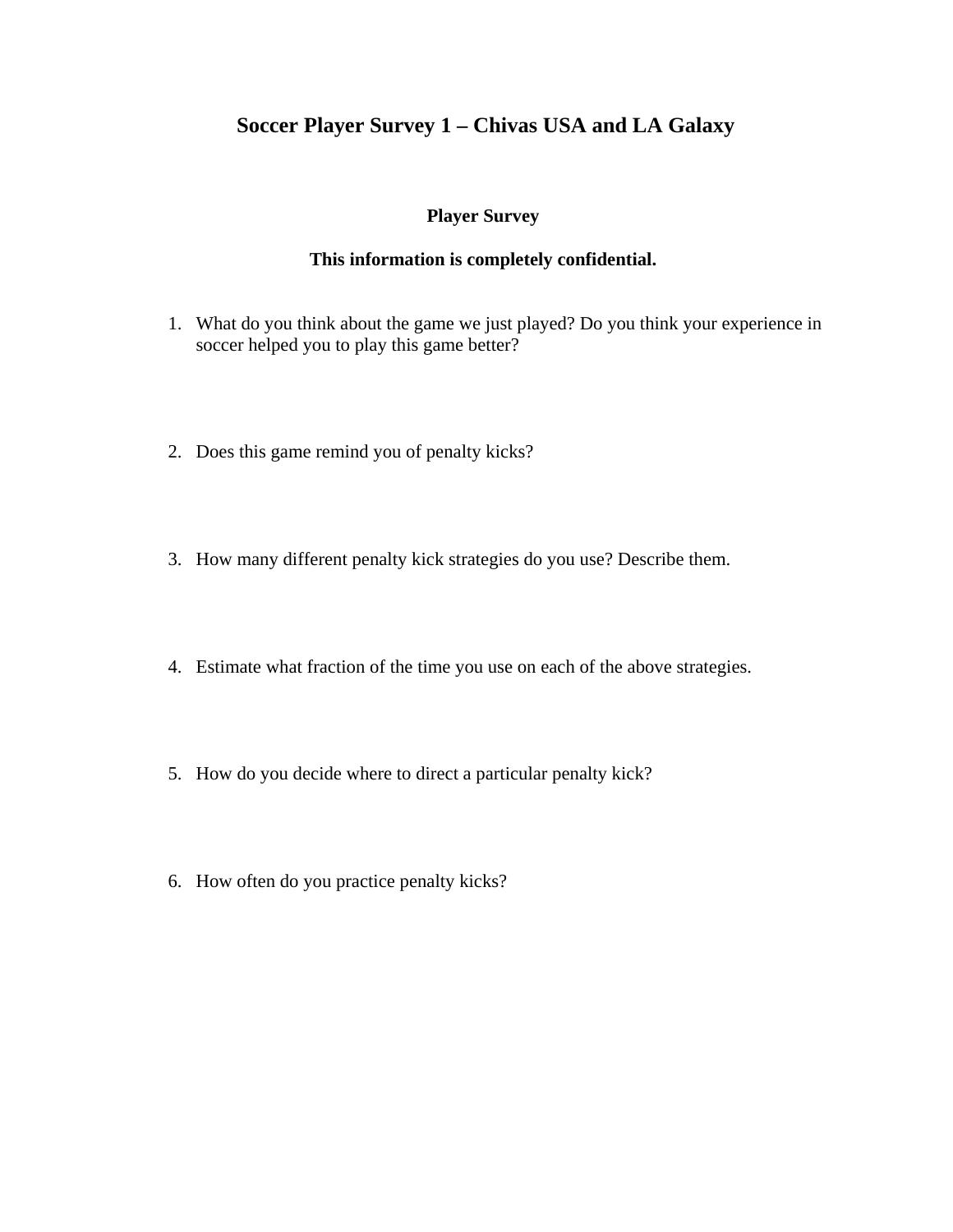# **Soccer Player Survey 2 – Real Salt Lake**

### **Player Survey**

### **This information is completely confidential.**

- 1. What do you think about the game we just played?
- 2. Does this game remind you of any other games?
- 3. How many different penalty kick strategies do you use? Describe them.
- 4. Estimate what fraction of the time you use each of the above strategies.
- 5. How do you decide where to direct a particular penalty kick?
- 6. How often do you practice penalty kicks?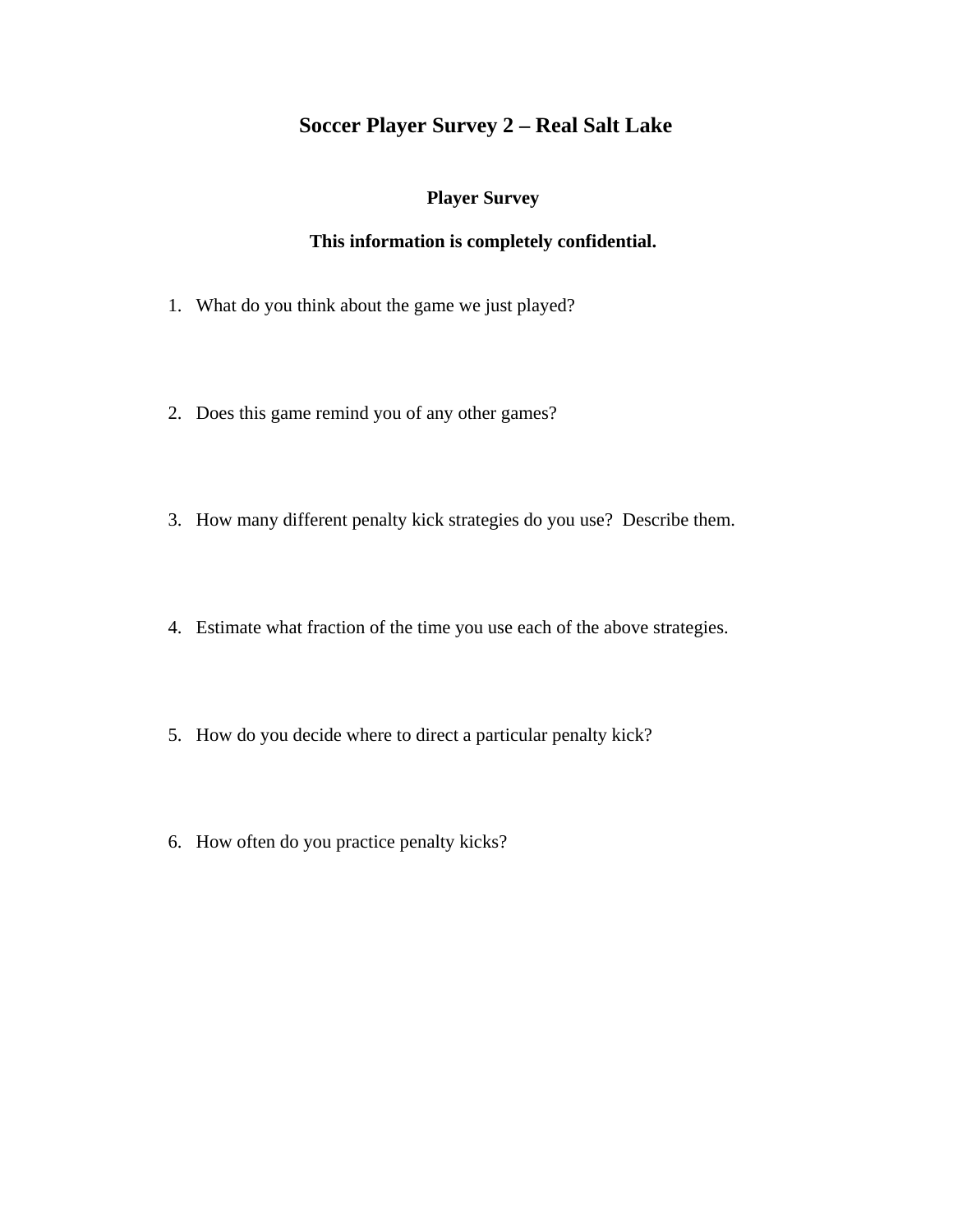### **APPENDIX TABLES 1. 4CARD BARRY PROFESSIONAL SOCCER PLAYERS TABLE 1**

|                                                   |                         |            | <b>Column Player Choice</b> | <b>Marginal Frequencies</b> |            |                |
|---------------------------------------------------|-------------------------|------------|-----------------------------|-----------------------------|------------|----------------|
|                                                   |                         | C          | D                           | Н                           | ${\bf S}$  | for Row Player |
|                                                   | $\mathbf c$             | 0.042      | 0.065                       | 0.031                       | 0.033      | 0.203          |
|                                                   |                         | (0.040)    | (0.080)                     | (0.040)                     | (0.040)    | (0.200)        |
|                                                   |                         | ${0.0002}$ | ${0.0006}$                  | ${0.0004}$                  | ${0.0003}$ | ${0.0054}$     |
|                                                   | D                       | 0.106      | 0.177                       | 0.07                        | 0.074      | 0.391          |
|                                                   |                         | (0.080)    | (0.160)                     | (0.080)                     | (0.080)    | (0.400)        |
| <b>Row</b>                                        |                         | ${0.0007}$ | ${0.0007}$                  | ${0.0004}$                  | ${0.0002}$ | ${0.0109}$     |
| <b>Player</b><br><b>Choice</b>                    | $\overline{\mathsf{H}}$ | 0.039      | 0.072                       | 0.039                       | 0.037      | 0.187          |
|                                                   |                         | (0.040)    | (0.080)                     | (0.040)                     | (0.040)    | 0.200          |
|                                                   |                         | ${0.0000}$ | ${0.0003}$                  | ${0.0002}$                  | ${0.0001}$ | ${0.0054}$     |
|                                                   | $\mathbf S$             | 0.041      | 0.087                       | 0.041                       | 0.048      | 0.217          |
|                                                   |                         | (0.040)    | (0.080)                     | (0.040)                     | (0.040)    | (0.200)        |
|                                                   |                         | ${0.0003}$ | ${0.0002}$                  | ${0.0002}$                  | ${0.0001}$ | ${0.0054}$     |
|                                                   |                         | .243       | 0.423                       | 0.151                       | 0.183      |                |
| <b>Marginal</b>                                   |                         | (0.200)    | (0.400)                     | (0.200)                     | (0.200)    |                |
| <b>Frequencies</b><br>for Column<br><b>Player</b> |                         | ${0.0054}$ | ${0.0109}$                  | ${0.0054}$                  | ${0.0054}$ |                |
| N                                                 |                         | 1350       |                             |                             |            |                |
| #pairs                                            |                         | 18         |                             |                             |            |                |

**Row p-value:** 0.0029356 **Column p-value:** 4.46e-07 **Pooled p-value:** .0129736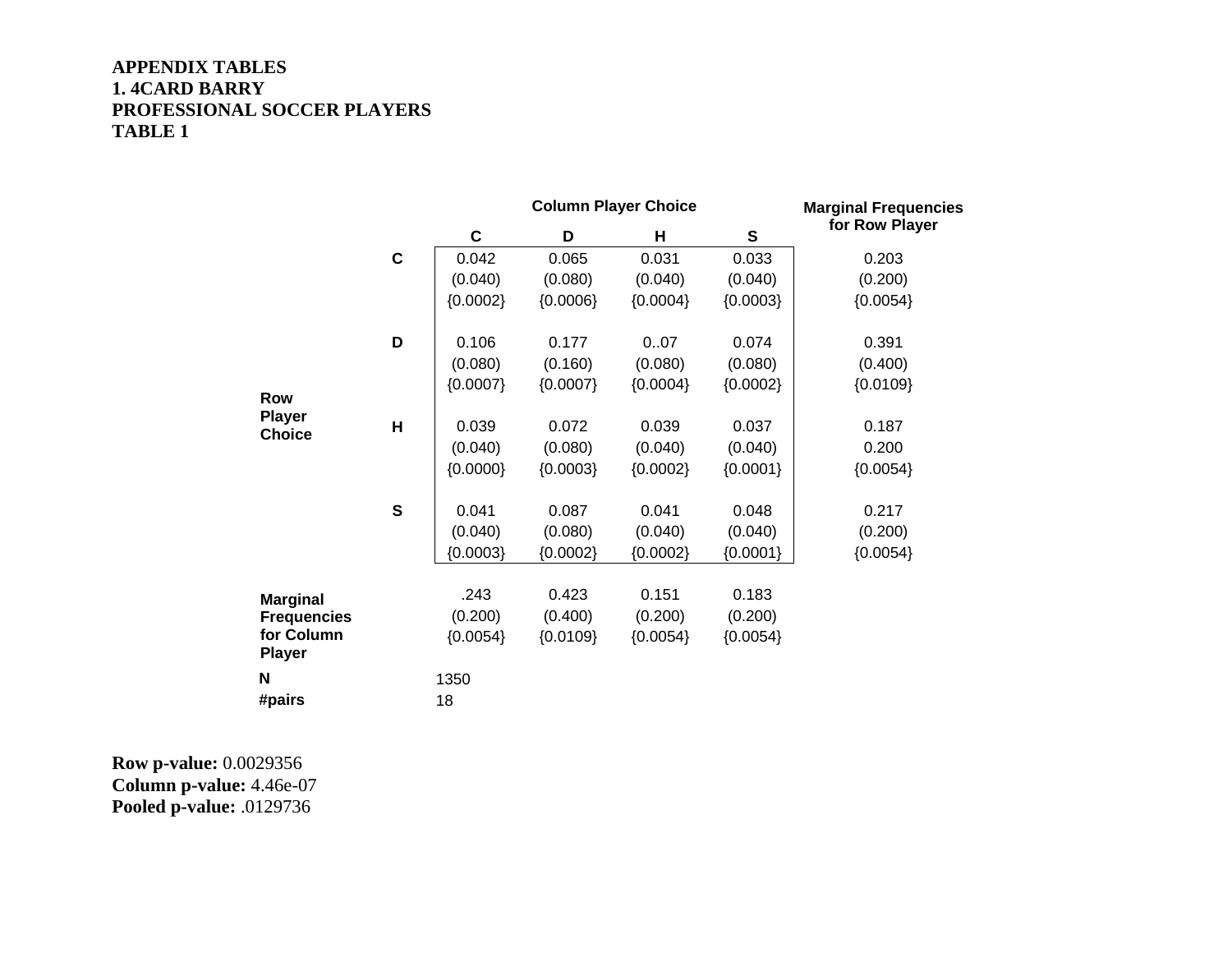### **APPENDIX TABLES 1. 4CARD BARRY PROFESSIONAL SOCCER PLAYERS TABLE 2 FREQUENCIES BY PAIR**

|      |             | <b>Row Player Choices</b> |       |       |             | <b>Column Player Choices</b> |       |       | P-values from Chi-Squared Test on<br><b>Minimax Predicted Choices</b> |               |                |
|------|-------------|---------------------------|-------|-------|-------------|------------------------------|-------|-------|-----------------------------------------------------------------------|---------------|----------------|
|      |             |                           |       |       |             |                              |       |       | Row                                                                   | Column        | <b>Both</b>    |
| pair | $\mathbf c$ | D                         | H     | S     | $\mathbf c$ | D                            | H     | S     | <b>Player</b>                                                         | <b>Player</b> | <b>Players</b> |
|      | 0.133       | 0.533                     | 0.173 | 0.160 | 0.253       | 0.307                        | 0.213 | 0.227 | 0.118                                                                 | 0.387         | $0.024**$      |
| 2    | 0.093       | 0.373                     | 0.253 | 0.280 | 0.200       | 0.493                        | 0.173 | 0.133 | $0.049**$                                                             | 0.312         | $0.000**$      |
| 3    | 0.147       | 0.480                     | 0.200 | 0.173 | 0.213       | 0.480                        | 0.133 | 0.173 | 0.469                                                                 | 0.362         | 0.747          |
| 4    | 0.253       | 0.520                     | 0.147 | 0.080 | 0.240       | 0.440                        | 0.120 | 0.200 | $0.017**$                                                             | 0.348         | 0.281          |
| 5    | 0.133       | 0.573                     | 0.160 | 0.133 | 0.267       | 0.427                        | 0.160 | 0.147 | $0.023**$                                                             | 0.325         | 0.203          |
| 6    | 0.133       | 0.507                     | 0.200 | 0.160 | 0.293       | 0.307                        | 0.147 | 0.253 | 0.221                                                                 | $0.071*$      | 0.203          |
| 7    | 0.147       | 0.413                     | 0.213 | 0.227 | 0.240       | 0.480                        | 0.147 | 0.133 | 0.698                                                                 | 0.209         | 0.685          |
| 8    | 0.267       | 0.387                     | 0.120 | 0.227 | 0.120       | 0.467                        | 0.253 | 0.160 | 0.224                                                                 | 0.179         | 0.451          |
| 9    | 0.147       | 0.307                     | 0.240 | 0.307 | 0.200       | 0.307                        | 0.280 | 0.213 | $0.056*$                                                              | 0.251         | $0.065*$       |
| 10   | 0.080       | 0.613                     | 0.187 | 0.120 | 0.253       | 0.467                        | 0.120 | 0.160 | $0.001**$                                                             | 0.179         | $0.033**$      |
| 11   | 0.240       | 0.293                     | 0.227 | 0.240 | 0.280       | 0.320                        | 0.187 | 0.213 | 0.308                                                                 | 0.292         | 0.422          |
| 12   | 0.200       | 0.333                     | 0.307 | 0.160 | 0.200       | 0.467                        | 0.187 | 0.147 | 0.127                                                                 | 0.579         | 0.723          |
| 13   | 0.040       | 0.440                     | 0.067 | 0.453 | 0.227       | 0.480                        | 0.093 | 0.200 | $0.000**$                                                             | 0.125         | $0.000**$      |
| 14   | 0.187       | 0.347                     | 0.160 | 0.307 | 0.280       | 0.467                        | 0.107 | 0.147 | 0.141                                                                 | 0.056         | 0.350          |
| 15   | 0.147       | 0.333                     | 0.373 | 0.147 | 0.253       | 0.360                        | 0.213 | 0.173 | $0.003**$                                                             | 0.637         | 0.182          |
| 16   | 0.147       | 0.520                     | 0.200 | 0.133 | 0.267       | 0.493                        | 0.067 | 0.173 | 0.143                                                                 | $0.017**$     | $0.001**$      |
| 17   | 0.173       | 0.440                     | 0.320 | 0.067 | 0.187       | 0.453                        | 0.120 | 0.240 | $0.006**$                                                             | 0.308         | $0.017**$      |
| 18   | 0.213       | 0.293                     | 0.187 | 0.307 | 0.400       | 0.400                        | 0.000 | 0.200 | $0.088*$                                                              | $0.000**$     | $0.000**$      |

**Row rejections 7/18** at 5%

**Column rejections 2/18** at 5%

**Joint Rejections 7/18** at 5%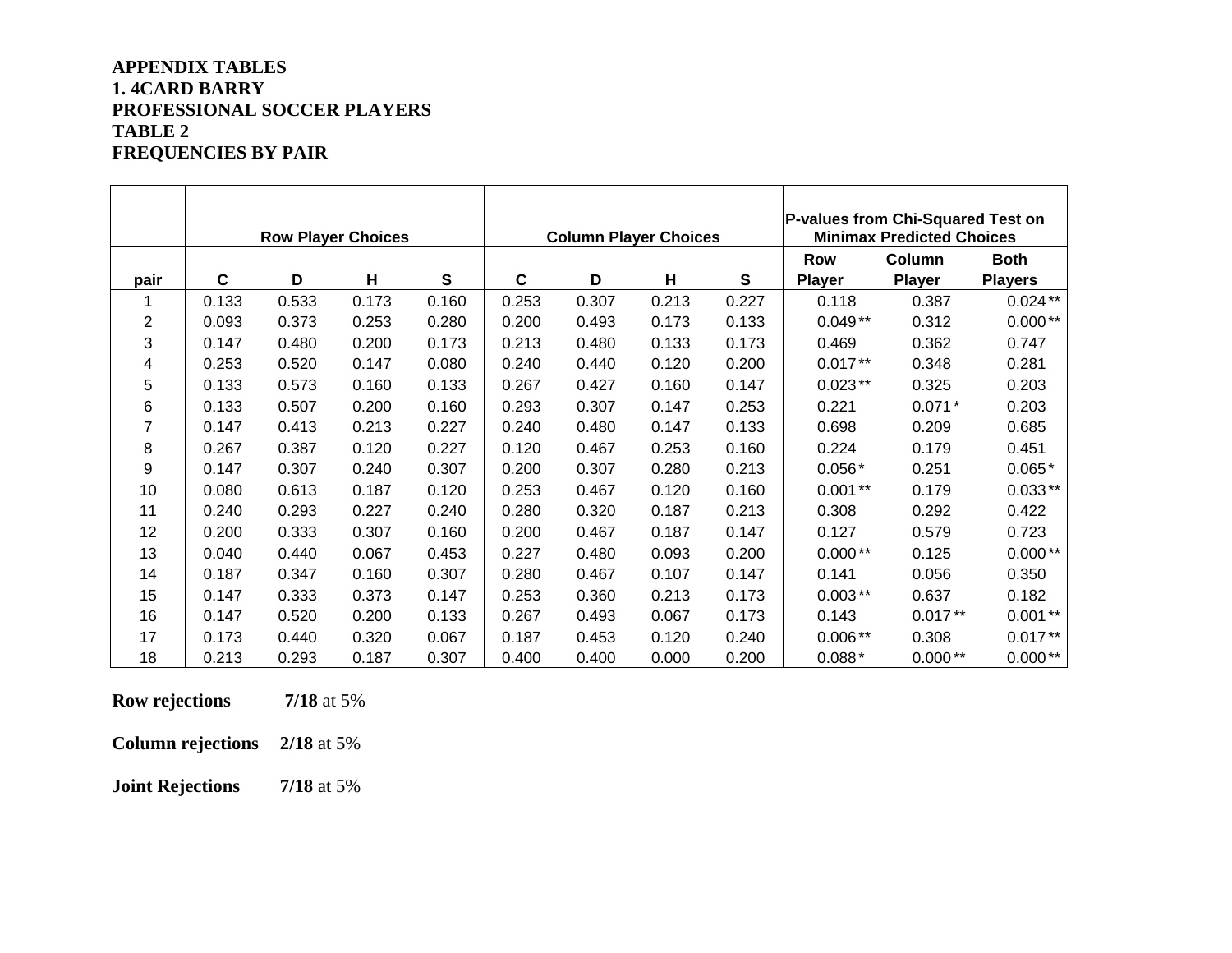### **APPENDIX TABLES 1. 4CARD BARRY PROFESSIONAL SOCCER PLAYERS TABLE 3 EQUALITY OF WIN RATES**

|                         |               |                | <b>Mixtures</b> |                | <b>Win Rates</b> |                |           |
|-------------------------|---------------|----------------|-----------------|----------------|------------------|----------------|-----------|
|                         |               |                | Non-            |                | Non-             |                |           |
| pair                    | <b>Player</b> | <b>Diamond</b> | <b>Diamond</b>  | <b>Diamond</b> | <b>Diamond</b>   | <b>Pearson</b> | p-value   |
| 1                       | R             | 0.533          | 0.467           | 0.825          | 0.657            | 17.176         | $0.001**$ |
|                         | C             | 0.307          | 0.693           | 0.304          | 0.231            | 10.565         | $0.014**$ |
| $\mathbf 2$             | R             | 0.373          | 0.627           | 0.036          | 0.362            | 46.509         | $0.000**$ |
|                         | $\mathsf C$   | 0.493          | 0.507           | 0.730          | 0.789            | 43.676         | $0.000**$ |
| 3                       | R             | 0.480          | 0.520           | 0.472          | 0.615            | 4.972          | 0.174     |
|                         | C             | 0.480          | 0.520           | 0.528          | 0.385            | 4.972          | 0.174     |
| $\overline{\mathbf{4}}$ | R             | 0.520          | 0.480           | 0.590          | 0.722            | 6.315          | $0.097*$  |
|                         | $\mathsf C$   | 0.440          | 0.560           | 0.485          | 0.238            | 5.870          | 0.118     |
| 5                       | R             | 0.573          | 0.427           | 0.558          | 0.719            | 11.176         | $0.011**$ |
|                         | $\mathsf C$   | 0.427          | 0.573           | 0.594          | 0.209            | 11.787         | $0.008**$ |
| 6                       | R             | 0.507          | 0.493           | 0.658          | 0.459            | 6.731          | $0.081*$  |
|                         | C             | 0.307          | 0.693           | 0.565          | 0.385            | 4.787          | 0.188     |
| $\overline{7}$          | R             | 0.413          | 0.587           | 0.516          | 0.614            | 1.028          | 0.795     |
|                         | C             | 0.480          | 0.520           | 0.417          | 0.436            | 2.231          | 0.526     |
| 8                       | R             | 0.387          | 0.613           | 0.448          | 0.609            | 2.759          | 0.430     |
|                         | C             | 0.467          | 0.533           | 0.457          | 0.450            | 2.315          | 0.510     |
| 9                       | $\mathsf{R}$  | 0.307          | 0.693           | 0.826          | 0.654            | 7.204          | $0.066*$  |
|                         | $\mathsf C$   | 0.307          | 0.693           | 0.174          | 0.346            | 7.204          | $0.066*$  |
| 10                      | R             | 0.613          | 0.387           | 0.565          | 0.690            | 15.204         | $0.002**$ |
|                         | C             | 0.467          | 0.533           | 0.571          | 0.225            | 10.926         | $0.012**$ |
| 11                      | R             | 0.293          | 0.707           | 0.682          | 0.472            | 8.287          | $0.040**$ |
|                         | $\mathsf C$   | 0.320          | 0.680           | 0.292          | 0.549            | 8.287          | $0.040**$ |
| 12                      | $\mathsf R$   | 0.333          | 0.667           | 0.480          | 0.640            | 3.009          | 0.390     |
|                         | C             | 0.467          | 0.533           | 0.371          | 0.450            | 1.898          | 0.594     |
| 13                      | R             | 0.440          | 0.560           | 0.576          | 0.667            | 1.315          | 0.726     |
|                         | C             | 0.480          | 0.520           | 0.389          | 0.359            | 2.259          | 0.520     |
| 14                      | $\mathsf R$   | 0.347          | 0.653           | 0.538          | 0.714            | 4.148          | 0.246     |
|                         | C             | 0.467          | 0.533           | 0.343          | 0.350            | 2.315          | 0.510     |
| 15                      | R             | 0.333          | 0.667           | 0.640          | 0.540            | 2.361          | 0.501     |
|                         | C             | 0.360          | 0.640           | 0.333          | 0.479            | 2.287          | 0.515     |
| 16                      | R             | 0.520          | 0.480           | 0.538          | 0.806            | 10.370         | $0.016**$ |
|                         | С             | 0.493          | 0.507           | 0.486          | 0.184            | 10.370         | $0.016**$ |
| 17                      | R             | 0.440          | 0.560           | 0.636          | 0.667            | 1.426          | 0.699     |
|                         | С             | 0.453          | 0.547           | 0.353          | 0.341            | 1.778          | 0.620     |
| 18                      | R             | 0.293          | 0.707           | 0.500          | 0.585            | 4.287          | 0.232     |
|                         | С             | 0.400          | 0.600           | 0.367          | 0.489            | 1.620          | 0.655     |

**Rejections:** 12/36 at 5%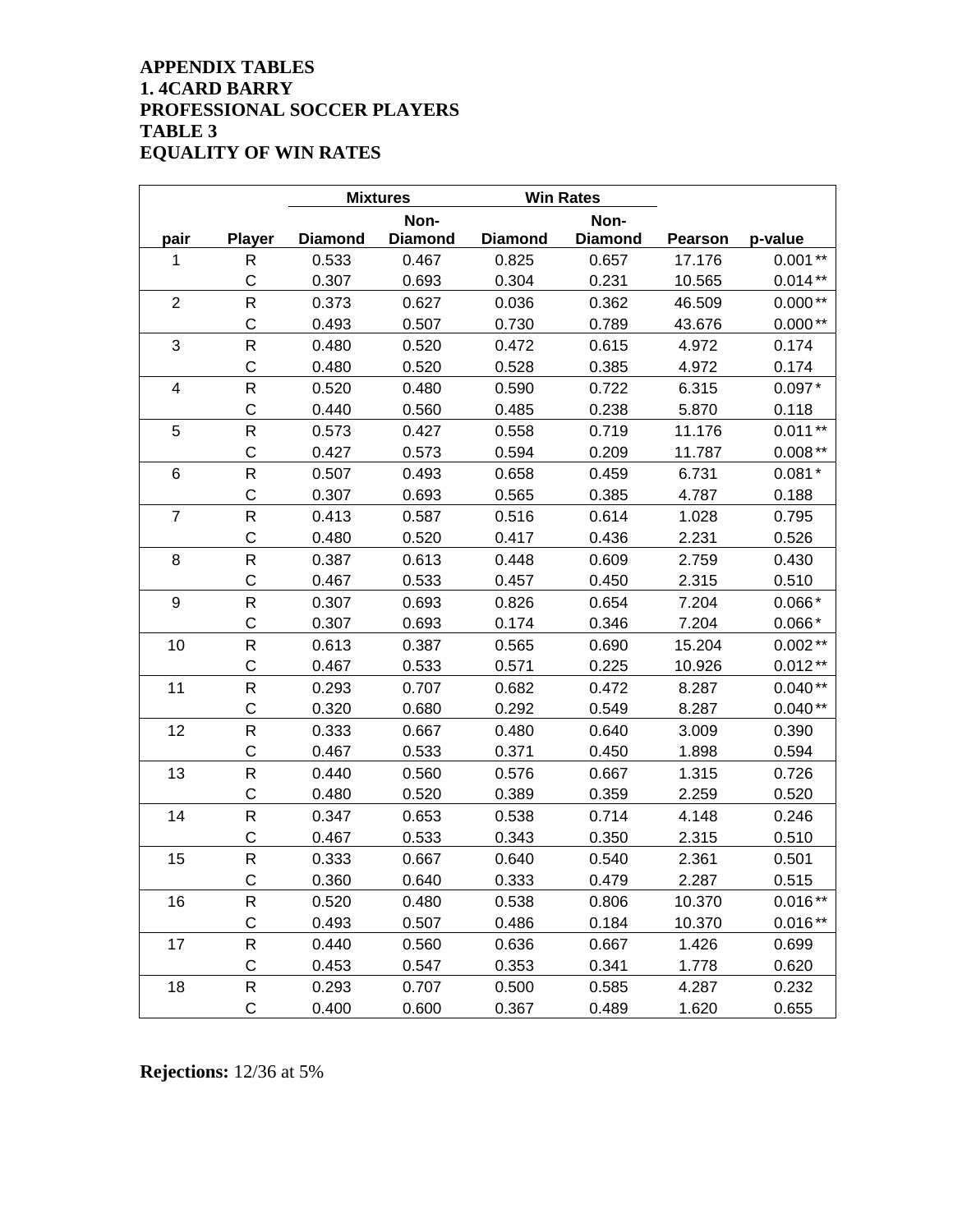### **APPENDIX TABLES 1. 4CARD BARRY PROFESSIONAL SOCCER PLAYERS TABLE C4 RUNS ANALYSIS**

|                |               |    | <b>Choices</b> |                          |            |           |
|----------------|---------------|----|----------------|--------------------------|------------|-----------|
|                |               |    | Non-           |                          |            |           |
| Pair           | <b>Player</b> |    |                | Diamond Diamond Runs (r) | $F(r - 1)$ | F(r)      |
| $\mathbf{1}$   | R             | 40 | 35             | 40                       | 0.607      | 0.694     |
|                | C             | 23 | 52             | 31                       | 0.249      | 0.354     |
| $\overline{2}$ | R             | 28 | 47             | 48                       | $0.998**$  | 0.999     |
|                | $\mathsf C$   | 37 | 38             | 45                       | 0.919      | 0.949     |
| 3              | R             | 36 | 39             | 41                       | 0.685      | 0.761     |
|                | $\mathsf C$   | 36 | 39             | 44                       | 0.881      | 0.921     |
| 4              | R             | 39 | 36             | 41                       | 0.685      | 0.761     |
|                | $\mathsf C$   | 33 | 42             | 36                       | 0.281      | 0.365     |
| 5              | R             | 43 | 32             | 33                       | 0.109      | 0.160     |
|                | $\mathsf C$   | 32 | 43             | 41                       | 0.747      | 0.817     |
| 6              | R             | 38 | 37             | 48                       | $0.982**$  | 0.990     |
|                | $\mathsf C$   | 23 | 52             | 38                       | 0.903      | 0.937     |
| 7              | R             | 31 | 44             | 34                       | 0.177      | 0.245     |
|                | C             | 36 | 39             | 31                       | 0.032      | 0.053     |
| 8              | R             | 29 | 46             | 28                       | 0.013      | $0.024**$ |
|                | C             | 35 | 40             | 40                       | 0.607      | 0.694     |
| 9              | R             | 23 | 52             | 35                       | 0.658      | 0.766     |
|                | $\mathsf C$   | 23 | 52             | 34                       | 0.568      | 0.658     |
| 10             | R             | 46 | 29             | 37                       | 0.489      | 0.590     |
|                | $\mathsf C$   | 35 | 40             | 30                       | 0.019      | $0.033*$  |
| 11             | R             | 22 | 53             | 28                       | 0.103      | 0.153     |
|                | C             | 24 | 51             | 31                       | 0.197      | 0.286     |
| 12             | R             | 25 | 50             | 36                       | 0.621      | 0.707     |
|                | $\mathsf C$   | 35 | 40             | 34                       | 0.129      | 0.186     |
| 13             | R             | 33 | 42             | 38                       | 0.456      | 0.550     |
|                | C             | 36 | 39             | 44                       | 0.881      | 0.921     |
| 14             | R             | 26 | 49             | 43                       | $0.974*$   | 0.988     |
|                | C             | 35 | 40             | 45                       | 0.926      | 0.953     |
| 15             | R             | 25 | 50             | 41                       | 0.947      | 0.974     |
|                | C             | 27 | 48             | 32                       | 0.154      | 0.218     |
| 16             | R             | 39 | 36             | 33                       | 0.083      | 0.125     |
|                | $\mathsf C$   | 37 | 38             | 35                       | 0.177      | 0.243     |
| 17             | R             | 33 | 42             | 35                       | 0.207      | 0.281     |
|                | C             | 34 | 41             | 45                       | 0.932      | 0.958     |
| 18             | R             | 22 | 53             | 35                       | 0.739      | 0.837     |
|                | $\mathsf C$   | 30 | 45             | 33                       | 0.137      | 0.199     |

**Rejections:** 3/72 at 5%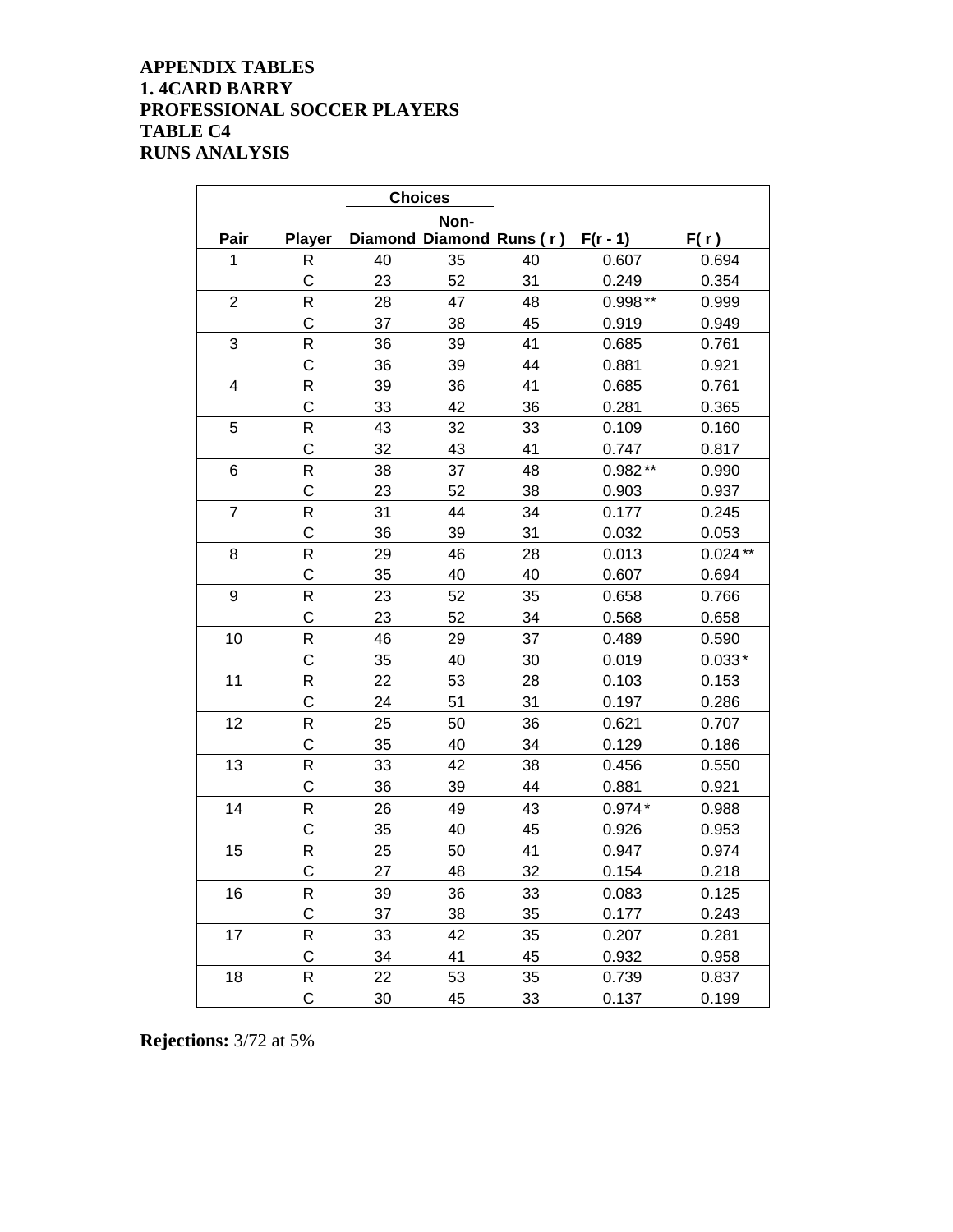### **APPENDIX TABLES 1. 4CARD BARRY PROFESSIONAL POKER PLAYERS TABLE 1**

|                                         |             |            | <b>Column Player Choice</b> |            | <b>Marginal Frequencies</b> |                |
|-----------------------------------------|-------------|------------|-----------------------------|------------|-----------------------------|----------------|
|                                         |             | C          | D                           | н          | ${\mathbf S}$               | for Row Player |
|                                         | $\mathbf c$ | 0.041      | 0.074                       | 0.045      | 0.043                       | 0.191          |
|                                         |             | (0.040)    | (0.080)                     | (0.040)    | (0.040)                     | (0.200)        |
|                                         |             | ${0.0000}$ | ${0.0001}$                  | ${0.0001}$ | ${0.0000}$                  | ${0.0001}$     |
|                                         | D           | 0.067      | 0.158                       | 0.077      | 0.089                       | 0.395          |
|                                         |             | (0.080)    | (0.160)                     | (0.080)    | (0.080)                     | (0.400)        |
|                                         |             | ${0.0002}$ | ${0.0000}$                  | ${0.0000}$ | ${0.0001}$                  | ${0.0001}$     |
| <b>Row</b>                              |             |            |                             |            |                             |                |
| <b>Player Choice</b>                    | H           | 0.039      | 0.072                       | 0.039      | 0.037                       | 0.204          |
|                                         |             | (0.040)    | (0.080)                     | (0.040)    | (0.040)                     | (0.200)        |
|                                         |             | ${0.0000}$ | ${0.0001}$                  | ${0.0000}$ | ${0.0000}$                  | ${0.0001}$     |
|                                         | $\mathbf s$ | 0.041      | 0.087                       | 0.041      | 0.048                       | 0.210          |
|                                         |             | (0.040)    | (0.080)                     | (0.040)    | (0.040)                     | (0.200)        |
|                                         |             | ${0.0000}$ | ${0.0001}$                  | ${0.0000}$ | ${0.0001}$                  | ${0.0002}$     |
|                                         |             | 0.200      | 0.387                       | 0.188      | 0.225                       |                |
| <b>Marginal</b>                         |             | (0.200)    | (0.400)                     | (0.200)    | (0.200)                     |                |
| <b>Frequencies</b><br>for Column Player |             | ${0.0000}$ | ${0.0002}$                  | ${0.0002}$ | ${0.0004}$                  |                |
| N                                       |             | 3900       |                             |            |                             |                |
| # pairs                                 |             | 52         |                             |            |                             |                |
| <b>Pooled Pvalue</b>                    |             | .0023173   |                             |            |                             |                |
|                                         |             |            |                             |            |                             |                |

**Row P-value:** .253 **Col P-value:** .001 **Pooled P-value:** .002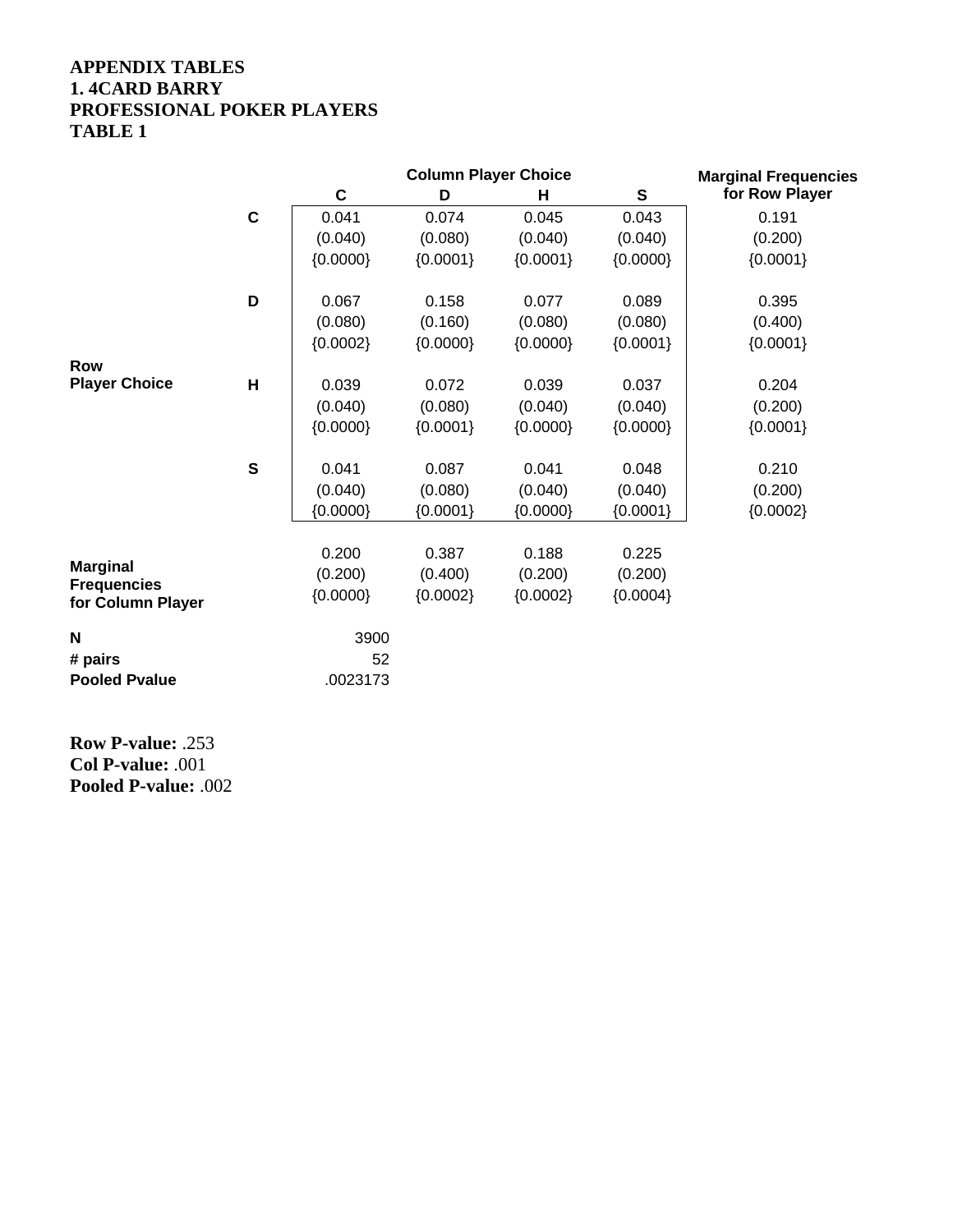## **APPENDIX TABLES 1. 4CARD BARRY PROFESSIONAL POKER PLAYERS TABLE 2 FREQUENCIES BY PAIR**

|                         |       | <b>Row Player Choices</b> |       |               | <b>Column Player Choices</b> |       |       |           | <b>P-values from Chi-Squared</b><br><b>Test on Minimax Predicted</b><br><b>Choices</b> |               |              |
|-------------------------|-------|---------------------------|-------|---------------|------------------------------|-------|-------|-----------|----------------------------------------------------------------------------------------|---------------|--------------|
|                         |       |                           |       |               |                              |       |       |           | <b>Row</b>                                                                             | Column        | <b>Joint</b> |
| pair                    | C     | D                         | H     | ${\mathbb S}$ | $\mathbf C$                  | D     | H     | ${\bf S}$ | Player                                                                                 | <b>Player</b> | <b>Test</b>  |
| 1                       | 0.280 | 0.253                     | 0.320 | 0.147         | 0.200                        | 0.280 | 0.213 | 0.307     | $0.005**$                                                                              | $0.071*$      | $0.011**$    |
| 2                       | 0.093 | 0.507                     | 0.173 | 0.227         | 0.253                        | 0.253 | 0.240 | 0.253     | $0.074*$                                                                               | $0.080*$      | 0.206        |
| 3                       | 0.160 | 0.400                     | 0.293 | 0.147         | 0.200                        | 0.387 | 0.213 | 0.200     | 0.177                                                                                  | 0.992         | 0.557        |
| $\overline{\mathbf{4}}$ | 0.187 | 0.453                     | 0.133 | 0.227         | 0.227                        | 0.413 | 0.160 | 0.200     | 0.469                                                                                  | 0.825         | 0.787        |
| 5                       | 0.200 | 0.427                     | 0.133 | 0.240         | 0.093                        | 0.627 | 0.173 | 0.107     | 0.494                                                                                  | $0.001**$     | $0.051*$     |
| 6                       | 0.107 | 0.400                     | 0.280 | 0.213         | 0.213                        | 0.480 | 0.160 | 0.147     | 0.125                                                                                  | 0.402         | 0.360        |
| 7                       | 0.160 | 0.453                     | 0.120 | 0.267         | 0.093                        | 0.547 | 0.227 | 0.133     | 0.158                                                                                  | $0.017**$     | 0.151        |
| 8                       | 0.173 | 0.333                     | 0.320 | 0.173         | 0.213                        | 0.307 | 0.147 | 0.333     | $0.080*$                                                                               | $0.024**$     | 0.127        |
| 9                       | 0.227 | 0.307                     | 0.240 | 0.227         | 0.067                        | 0.320 | 0.253 | 0.360     | 0.429                                                                                  | $0.000**$     | $0.027**$    |
| 10                      | 0.227 | 0.147                     | 0.267 | 0.360         | 0.267                        | 0.253 | 0.200 | 0.280     | $0.000**$                                                                              | $0.044**$     | $0.000**$    |
| 11                      | 0.133 | 0.453                     | 0.147 | 0.267         | 0.253                        | 0.413 | 0.133 | 0.200     | 0.177                                                                                  | 0.429         | 0.488        |
| 12                      | 0.240 | 0.333                     | 0.173 | 0.240         | 0.200                        | 0.320 | 0.227 | 0.240     | 0.513                                                                                  | 0.559         | 0.388        |
| 13                      | 0.173 | 0.453                     | 0.173 | 0.200         | 0.173                        | 0.307 | 0.227 | 0.293     | 0.785                                                                                  | 0.143         | 0.685        |
| 14                      | 0.160 | 0.413                     | 0.187 | 0.240         | 0.200                        | 0.400 | 0.160 | 0.240     | 0.729                                                                                  | 0.753         | 0.482        |
| 15                      | 0.213 | 0.413                     | 0.213 | 0.160         | 0.160                        | 0.453 | 0.187 | 0.200     | 0.857                                                                                  | 0.753         | 0.685        |
| 16                      | 0.187 | 0.427                     | 0.200 | 0.187         | 0.147                        | 0.427 | 0.213 | 0.213     | 0.966                                                                                  | 0.721         | 0.210        |
| 17                      | 0.173 | 0.493                     | 0.120 | 0.213         | 0.200                        | 0.347 | 0.187 | 0.267     | 0.224                                                                                  | 0.519         | 0.532        |
| 18                      | 0.120 | 0.573                     | 0.133 | 0.173         | 0.173                        | 0.453 | 0.173 | 0.200     | $0.019**$                                                                              | 0.785         | 0.122        |
| 19                      | 0.200 | 0.493                     | 0.147 | 0.160         | 0.107                        | 0.547 | 0.133 | 0.213     | 0.348                                                                                  | $0.029**$     | 0.214        |
| 20                      | 0.253 | 0.440                     | 0.133 | 0.173         | 0.093                        | 0.613 | 0.120 | 0.173     | 0.348                                                                                  | $0.001**$     | $0.093*$     |
| 21                      | 0.173 | 0.373                     | 0.173 | 0.280         | 0.253                        | 0.413 | 0.147 | 0.187     | 0.381                                                                                  | 0.525         | 0.463        |
| 22                      | 0.200 | 0.507                     | 0.173 | 0.120         | 0.187                        | 0.480 | 0.253 | 0.080     | 0.187                                                                                  | $0.052*$      | 0.145        |
| 23                      | 0.227 | 0.213                     | 0.307 | 0.253         | 0.293                        | 0.133 | 0.320 | 0.253     | $0.007**$                                                                              | $0.000**$     | $0.000**$    |
| 24                      | 0.120 | 0.547                     | 0.187 | 0.147         | 0.293                        | 0.187 | 0.307 | 0.213     | $0.056*$                                                                               | $0.001**$     | $0.004**$    |
| 25                      | 0.240 | 0.240                     | 0.213 | 0.307         | 0.200                        | 0.200 | 0.240 | 0.360     | $0.021**$                                                                              | $0.001**$     | $0.000**$    |
| 26                      | 0.067 | 0.440                     | 0.200 | 0.293         | 0.240                        | 0.493 | 0.093 | 0.173     | $0.017**$                                                                              | $0.080*$      | $0.041**$    |
| 27                      | 0.280 | 0.227                     | 0.213 | 0.280         | 0.293                        | 0.307 | 0.147 | 0.253     | $0.015**$                                                                              | $0.071*$      | $0.000**$    |
| 28                      | 0.067 | 0.507                     | 0.293 | 0.133         | 0.147                        | 0.613 | 0.093 | 0.147     | $0.003**$                                                                              | $0.002**$     | $0.000**$    |
| 29                      | 0.267 | 0.213                     | 0.253 | 0.267         | 0.240                        | 0.267 | 0.213 | 0.280     | $0.012**$                                                                              | $0.094*$      | $0.009**$    |
| 30                      | 0.187 | 0.387                     | 0.267 | 0.160         | 0.187                        | 0.427 | 0.173 | 0.213     | 0.500                                                                                  | 0.912         | 0.366        |
| 31                      | 0.173 | 0.493                     | 0.200 | 0.133         | 0.227                        | 0.360 | 0.160 | 0.253     | 0.312                                                                                  | 0.525         | 0.134        |
| 32                      | 0.147 | 0.493                     | 0.187 | 0.173         | 0.187                        | 0.373 | 0.293 | 0.147     | 0.387                                                                                  | 0.209         | 0.782        |
| 33                      | 0.200 | 0.373                     | 0.187 | 0.240         | 0.147                        | 0.360 | 0.213 | 0.280     | 0.849                                                                                  | 0.280         | 0.609        |
| 34                      | 0.120 | 0.067                     | 0.360 | 0.453         | 0.227                        | 0.387 | 0.147 | 0.240     | $0.000**$                                                                              | 0.579         | $0.000**$    |
| 35                      | 0.160 | 0.467                     | 0.133 | 0.240         | 0.120                        | 0.573 | 0.173 | 0.133     | 0.296                                                                                  | $0.019**$     | 0.172        |
| 36                      | 0.160 | 0.467                     | 0.187 | 0.187         | 0.107                        | 0.507 | 0.133 | 0.253     | 0.667                                                                                  | $0.043**$     | $0.003**$    |
| 37                      | 0.187 | 0.387                     | 0.120 | 0.307         | 0.173                        | 0.293 | 0.267 | 0.267     | $0.080*$                                                                               | 0.125         | 0.254        |
| 38                      | 0.213 | 0.360                     | 0.200 | 0.227         | 0.213                        | 0.373 | 0.200 | 0.213     | 0.889                                                                                  | 0.966         | 0.532        |
| 39                      | 0.227 | 0.413                     | 0.173 | 0.187         | 0.240                        | 0.360 | 0.200 | 0.200     | 0.889                                                                                  | 0.825         | 0.966        |
| 40                      | 0.213 | 0.427                     | 0.147 | 0.213         | 0.160                        | 0.307 | 0.253 | 0.280     | 0.721                                                                                  | 0.127         | 0.329        |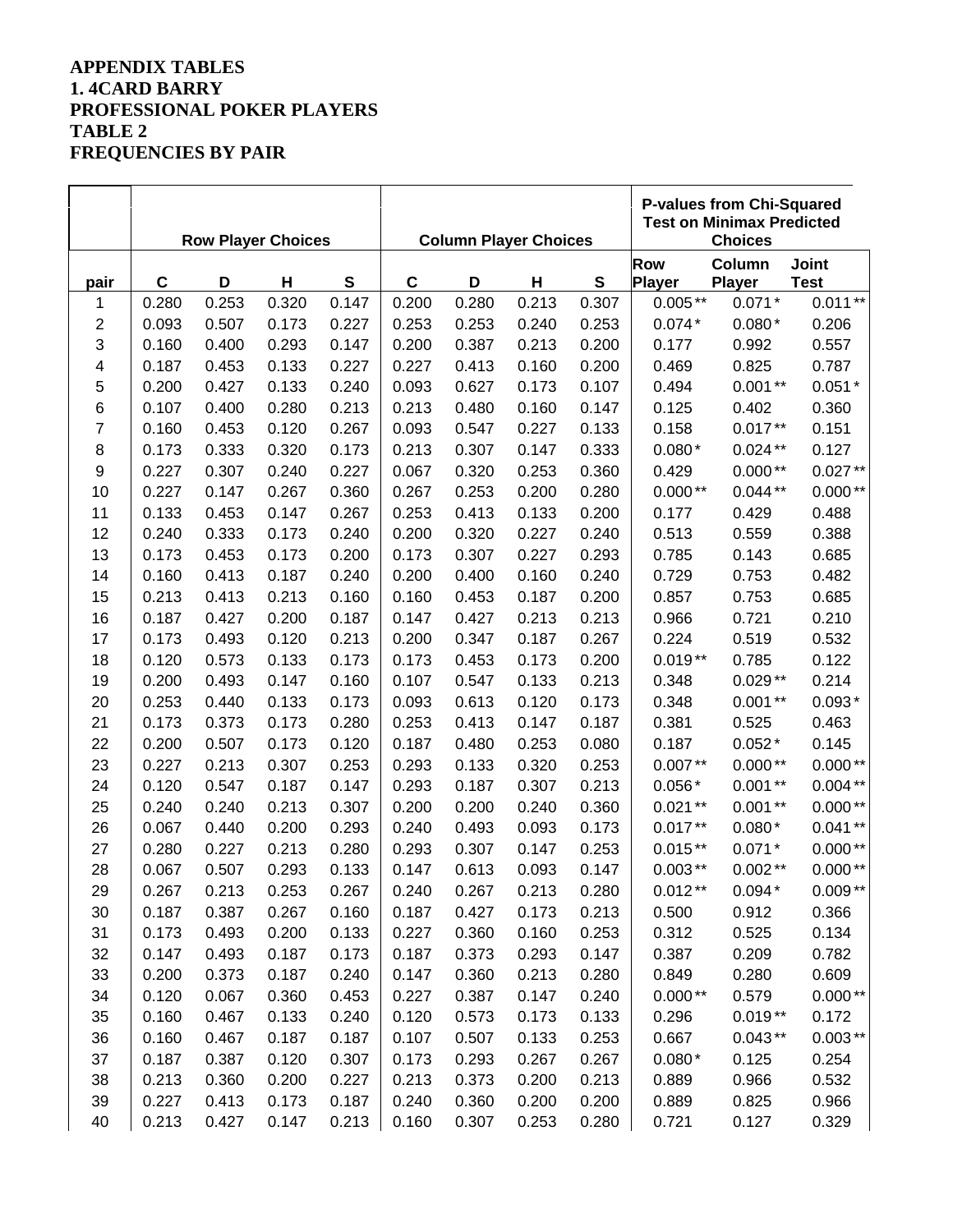### **APPENDIX TABLES 1. 4CARD BARRY PROFESSIONAL POKER PLAYERS**

| 41 | 0.307 | 0.373 | 0.160 | 0.160 | 0.333 | 0.400 | 0.173 | 0.093 | 0.133     | $0.011**$ | 0.157     |
|----|-------|-------|-------|-------|-------|-------|-------|-------|-----------|-----------|-----------|
| 42 | 0.133 | 0.453 | 0.307 | 0.107 | 0.187 | 0.427 | 0.147 | 0.240 | $0.021**$ | 0.601     | 0.137     |
| 43 | 0.240 | 0.280 | 0.253 | 0.227 | 0.253 | 0.480 | 0.107 | 0.160 | 0.201     | 0.105     | 0.132     |
| 44 | 0.173 | 0.387 | 0.307 | 0.133 | 0.307 | 0.387 | 0.093 | 0.213 | 0.101     | $0.035**$ | 0.117     |
| 45 | 0.240 | 0.200 | 0.280 | 0.280 | 0.227 | 0.213 | 0.267 | 0.293 | $0.005**$ | $0.008**$ | $0.000**$ |
| 46 | 0.333 | 0.533 | 0.040 | 0.093 | 0.213 | 0.440 | 0.173 | 0.173 | $0.000**$ | 0.825     | $0.007**$ |
| 47 | 0.200 | 0.520 | 0.133 | 0.147 | 0.227 | 0.413 | 0.213 | 0.147 | 0.143     | 0.698     | 0.428     |
| 48 | 0.253 | 0.387 | 0.267 | 0.093 | 0.187 | 0.453 | 0.053 | 0.307 | $0.071*$  | $0.005**$ | $0.001**$ |
| 49 | 0.133 | 0.480 | 0.213 | 0.173 | 0.187 | 0.333 | 0.120 | 0.360 | 0.362     | $0.005**$ | $0.005**$ |
| 50 | 0.253 | 0.267 | 0.133 | 0.347 | 0.227 | 0.320 | 0.267 | 0.187 | $0.003**$ | 0.362     | $0.058*$  |
| 51 | 0.173 | 0.453 | 0.240 | 0.133 | 0.253 | 0.320 | 0.213 | 0.213 | 0.381     | 0.494     | 0.470     |
| 52 | 0.200 | 0.413 | 0.213 | 0.173 | 0.133 | 0.400 | 0.160 | 0.307 | 0.947     | $0.088*$  | 0.122     |

**Row Rejections:** 14/52 at 5% **Col Rejections:** 18/52 at 5% **Joint Rejections:** 16/52 at 5%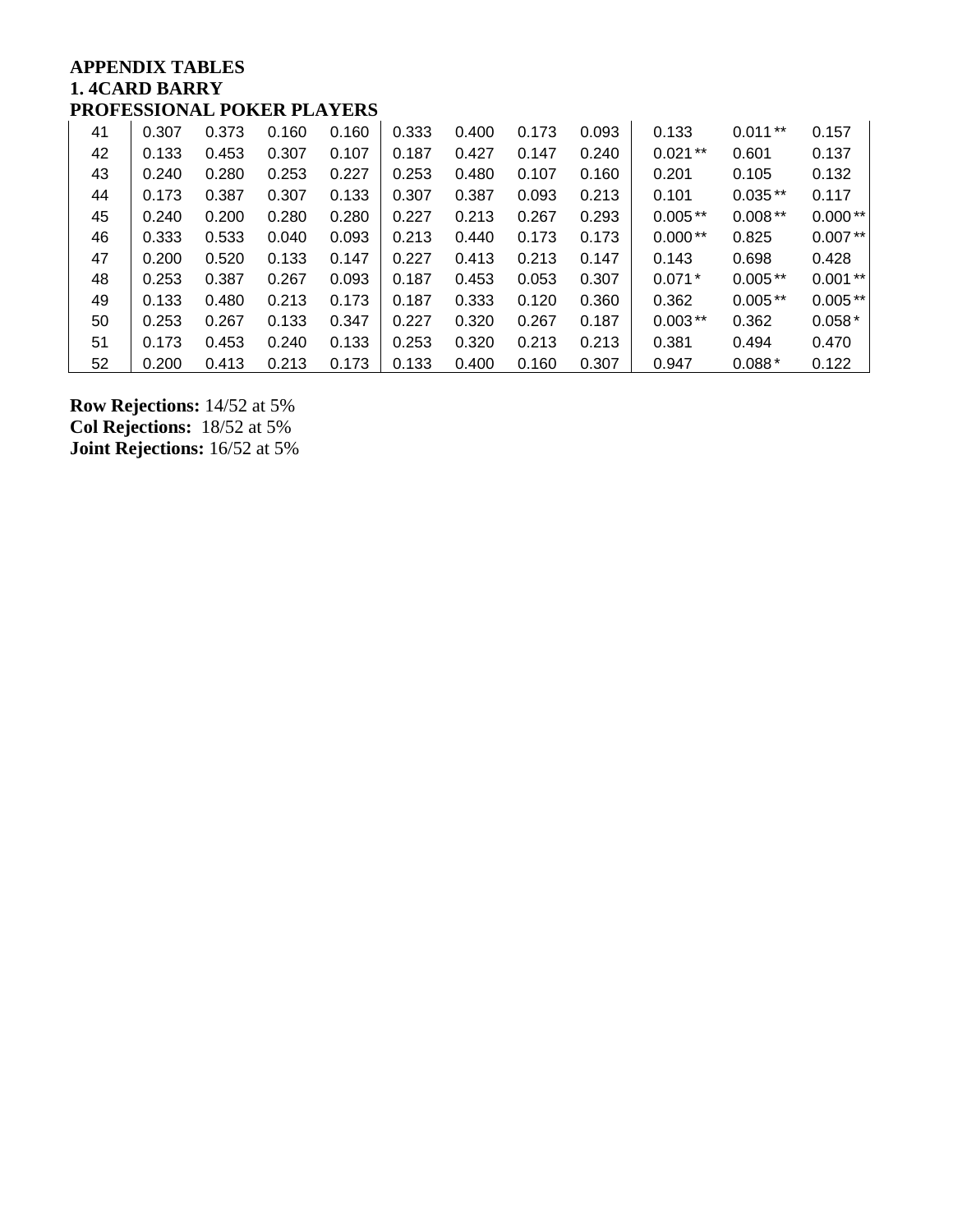### **APPENDIX TABLES 1. 4CARD BARRY PROFESSIONAL POKER PLAYERS TABLE 3 EQUALITY OF WIN RATES**

|                |               | <b>Mixtures</b> |       |       | <b>Win Rates</b>                        |        |           |
|----------------|---------------|-----------------|-------|-------|-----------------------------------------|--------|-----------|
|                |               |                 | Non-  |       | Non-                                    |        |           |
| Pair           | <b>Player</b> |                 |       |       | Diamond Diamond Diamond Diamond Pearson |        | p-value   |
| 1              | R             | 0.253           | 0.747 | 0.737 | 0.589                                   | 7.694  | $0.053*$  |
|                | $\mathsf{C}$  | 0.280           | 0.720 | 0.238 | 0.426                                   | 6.287  | $0.098*$  |
| $\overline{2}$ | R             | 0.507           | 0.493 | 0.737 | 0.486                                   | 8.944  | $0.030**$ |
|                | $\mathsf{C}$  | 0.253           | 0.747 | 0.526 | 0.339                                   | 8.593  | $0.035**$ |
| 3              | R             | 0.400           | 0.600 | 0.567 | 0.622                                   | 0.231  | 0.972     |
|                | C             | 0.387           | 0.613 | 0.448 | 0.370                                   | 0.509  | 0.917     |
| 4              | $\mathsf R$   | 0.453           | 0.547 | 0.588 | 0.634                                   | 1.093  | 0.779     |
|                | C             | 0.413           | 0.587 | 0.452 | 0.341                                   | 1.037  | 0.792     |
| 5              | R             | 0.427           | 0.573 | 0.406 | 0.814                                   | 13.398 | $0.004**$ |
|                | C             | 0.627           | 0.373 | 0.404 | 0.286                                   | 17.009 | $0.001**$ |
| 6              | ${\sf R}$     | 0.400           | 0.600 | 0.533 | 0.578                                   | 0.648  | 0.885     |
|                | C             | 0.480           | 0.520 | 0.389 | 0.487                                   | 3.093  | 0.378     |
| $\overline{7}$ | $\mathsf R$   | 0.453           | 0.547 | 0.382 | 0.683                                   | 9.565  | $0.023**$ |
|                | $\mathsf{C}$  | 0.547           | 0.453 | 0.512 | 0.382                                   | 9.694  | $0.021**$ |
| 8              | R             | 0.333           | 0.667 | 0.680 | 0.500                                   | 4.259  | 0.235     |
|                | C             | 0.307           | 0.693 | 0.348 | 0.481                                   | 4.556  | 0.207     |
| 9              | R             | 0.307           | 0.693 | 0.783 | 0.519                                   | 6.806  | $0.078*$  |
|                | C             | 0.320           | 0.680 | 0.208 | 0.490                                   | 6.898  | $0.075*$  |
| 10             | R             | 0.147           | 0.853 | 0.636 | 0.531                                   | 21.870 | $0.000**$ |
|                | C             | 0.253           | 0.747 | 0.211 | 0.536                                   | 13.870 | $0.003**$ |
| 11             | ${\sf R}$     | 0.453           | 0.547 | 0.588 | 0.634                                   | 1.093  | 0.779     |
|                | C             | 0.413           | 0.587 | 0.452 | 0.341                                   | 1.037  | 0.792     |
| 12             | ${\sf R}$     | 0.333           | 0.667 | 0.560 | 0.500                                   | 3.120  | 0.373     |
|                | C             | 0.320           | 0.680 | 0.458 | 0.471                                   | 3.509  | 0.320     |
| 13             | R             | 0.453           | 0.547 | 0.676 | 0.585                                   | 1.861  | 0.602     |
|                | C             | 0.307           | 0.693 | 0.478 | 0.327                                   | 4.509  | 0.211     |
| 14             | R             | 0.413           | 0.587 | 0.516 | 0.455                                   | 4.787  | 0.188     |
|                | $\mathsf{C}$  | 0.400           | 0.600 | 0.500 | 0.533                                   | 4.583  | 0.205     |
| 15             | R             | 0.413           | 0.587 | 0.516 | 0.568                                   | 1.176  | 0.759     |
|                | C             | 0.453           | 0.547 | 0.441 | 0.463                                   | 1.787  | 0.618     |
| 16             | R             | 0.427           | 0.573 | 0.594 | 0.744                                   | 3.787  | 0.285     |
|                | C             | 0.427           | 0.573 | 0.406 | 0.256                                   | 3.787  | 0.285     |
| 17             | R             | 0.493           | 0.507 | 0.595 | 0.421                                   | 7.009  | $0.072*$  |
|                | C             | 0.347           | 0.653 | 0.577 | 0.449                                   | 4.361  | 0.225     |
| 18             | ${\sf R}$     | 0.573           | 0.427 | 0.535 | 0.781                                   | 13.593 | $0.004**$ |
|                | C             | 0.453           | 0.547 | 0.588 | 0.171                                   | 14.759 | $0.002**$ |
| 19             | ${\sf R}$     | 0.493           | 0.507 | 0.568 | 0.737                                   | 5.426  | 0.143     |
|                | C             | 0.547           | 0.453 | 0.390 | 0.294                                   | 7.944  | $0.047**$ |
| 20             | R             | 0.440           | 0.560 | 0.364 | 0.786                                   | 14.583 | $0.002**$ |
|                | C             | 0.613           | 0.387 | 0.457 | 0.310                                   | 15.787 | $0.001**$ |
| 21             | R             | 0.373           | 0.627 | 0.500 | 0.660                                   | 2.037  | 0.565     |
|                | C             | 0.413           | 0.587 | 0.452 | 0.364                                   | 0.648  | 0.885     |

the control of the control of the control of the control of the control of the control of the control of the control of the control of the control of the control of the control of the control of the control of the control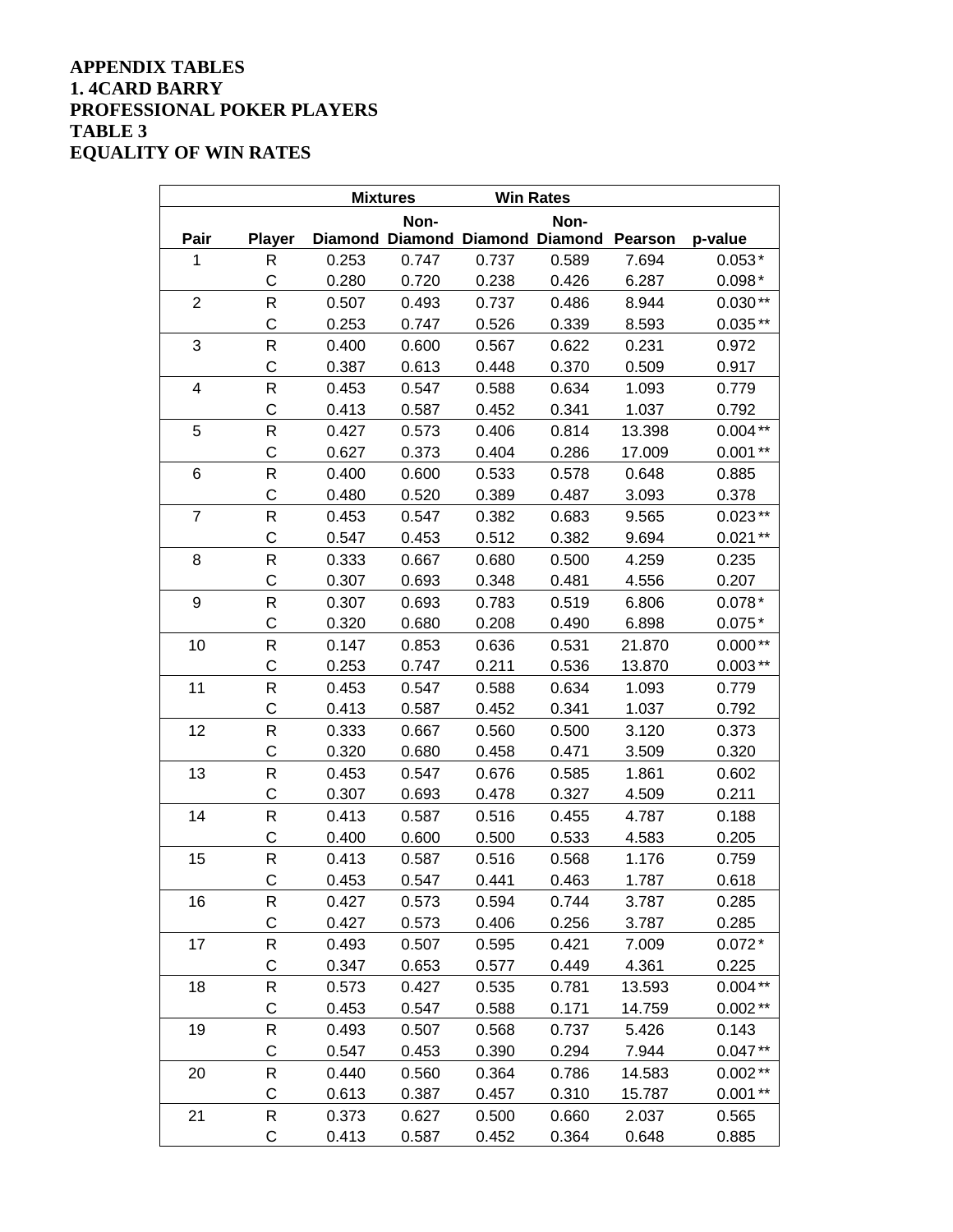### **APPENDIX TABLES 1. 4CARD BARRY PROFESSIONAL POKER PLAYERS**

| 22 | R            | 0.507 | 0.493 | 0.447 | 0.595 | 8.231  | $0.041**$ |
|----|--------------|-------|-------|-------|-------|--------|-----------|
|    | $\mathsf C$  | 0.480 | 0.520 | 0.583 | 0.385 | 8.083  | $0.044**$ |
| 23 | R            | 0.213 | 0.787 | 0.875 | 0.492 | 17.370 | $0.001**$ |
|    | C            | 0.133 | 0.867 | 0.200 | 0.462 | 24.259 | $0.000**$ |
| 24 | R            | 0.547 | 0.453 | 0.829 | 0.382 | 24.065 | $0.000**$ |
|    | C            | 0.187 | 0.813 | 0.500 | 0.344 | 15.565 | $0.001**$ |
| 25 | R            | 0.240 | 0.760 | 0.889 | 0.596 | 11.759 | $0.008**$ |
|    | C            | 0.200 | 0.800 | 0.133 | 0.383 | 14.815 | $0.002**$ |
| 26 | R            | 0.440 | 0.560 | 0.606 | 0.667 | 1.231  | 0.745     |
|    | C            | 0.493 | 0.507 | 0.351 | 0.368 | 3.306  | 0.347     |
| 27 | R            | 0.227 | 0.773 | 0.529 | 0.310 | 35.722 | $0.000**$ |
|    | $\mathsf{C}$ | 0.307 | 0.693 | 0.348 | 0.769 | 37.056 | $0.000**$ |
| 28 | R            | 0.507 | 0.493 | 0.658 | 0.919 | 17.120 | $0.001**$ |
|    | C            | 0.613 | 0.387 | 0.283 | 0.103 | 25.120 | $0.000**$ |
| 29 | R            | 0.213 | 0.787 | 0.563 | 0.492 | 14.731 | $0.002**$ |
|    | C            | 0.267 | 0.733 | 0.350 | 0.545 | 11.620 | $0.009**$ |
| 30 | R            | 0.387 | 0.613 | 0.483 | 0.674 | 2.731  | 0.435     |
|    | C            | 0.427 | 0.573 | 0.469 | 0.349 | 1.343  | 0.719     |
| 31 | $\mathsf R$  | 0.493 | 0.507 | 0.649 | 0.632 | 3.306  | 0.347     |
|    | C            | 0.360 | 0.640 | 0.481 | 0.292 | 3.676  | 0.299     |
| 32 | ${\sf R}$    | 0.493 | 0.507 | 0.649 | 0.632 | 3.306  | 0.347     |
|    | $\mathsf C$  | 0.373 | 0.627 | 0.464 | 0.298 | 2.806  | 0.423     |
| 33 | R            | 0.373 | 0.627 | 0.750 | 0.532 | 3.620  | 0.305     |
|    | C            | 0.360 | 0.640 | 0.259 | 0.458 | 3.231  | 0.357     |
| 34 | ${\sf R}$    | 0.067 | 0.933 | 0.200 | 0.543 | 36.759 | $0.000**$ |
|    | C            | 0.387 | 0.613 | 0.138 | 0.696 | 25.204 | $0.000**$ |
| 35 | C            | 0.467 | 0.533 | 0.486 | 0.750 | 6.944  | $0.074*$  |
|    | C            | 0.573 | 0.427 | 0.419 | 0.313 | 10.204 | $0.017**$ |
| 36 | ${\sf R}$    | 0.467 | 0.533 | 0.343 | 0.450 | 15.972 | $0.001**$ |
|    | C            | 0.507 | 0.493 | 0.605 | 0.595 | 16.806 | $0.001**$ |
| 37 | ${\sf R}$    | 0.387 | 0.613 | 0.724 | 0.587 | 1.889  | 0.596     |
|    | C            | 0.293 | 0.707 | 0.364 | 0.358 | 4.093  | 0.252     |
| 38 | C            | 0.360 | 0.640 | 0.667 | 0.646 | 1.398  | 0.706     |
|    | C            | 0.373 | 0.627 | 0.321 | 0.362 | 1.194  | 0.754     |
| 39 | R            | 0.413 | 0.587 | 0.548 | 0.523 | 1.481  | 0.687     |
|    | $\mathsf C$  | 0.360 | 0.640 | 0.519 | 0.438 | 2.222  | 0.528     |
| 40 | R            | 0.427 | 0.573 | 0.625 | 0.558 | 0.611  | 0.894     |
|    | $\mathsf C$  | 0.307 | 0.693 | 0.522 | 0.365 | 4.111  | 0.250     |
| 41 | R            | 0.373 | 0.627 | 0.679 | 0.596 | 0.898  | 0.826     |
|    | C            | 0.400 | 0.600 | 0.300 | 0.422 | 1.343  | 0.719     |
| 42 | R            | 0.453 | 0.547 | 0.471 | 0.561 | 3.815  | 0.282     |
|    | C            | 0.427 | 0.573 | 0.563 | 0.419 | 4.037  | 0.257     |
| 43 | ${\sf R}$    | 0.280 | 0.720 | 0.524 | 0.722 | 8.889  | $0.031**$ |
|    | C            | 0.480 | 0.520 | 0.278 | 0.385 | 4.722  | 0.193     |
| 44 | $\mathsf{R}$ | 0.387 | 0.613 | 0.724 | 0.587 | 1.889  | 0.596     |
|    | C            | 0.387 | 0.613 | 0.276 | 0.413 | 1.889  | 0.596     |
| 45 | ${\sf R}$    | 0.200 | 0.800 | 0.800 | 0.500 | 17.083 | $0.001**$ |
|    | $\mathsf C$  | 0.213 | 0.787 | 0.188 | 0.508 | 16.287 | $0.001**$ |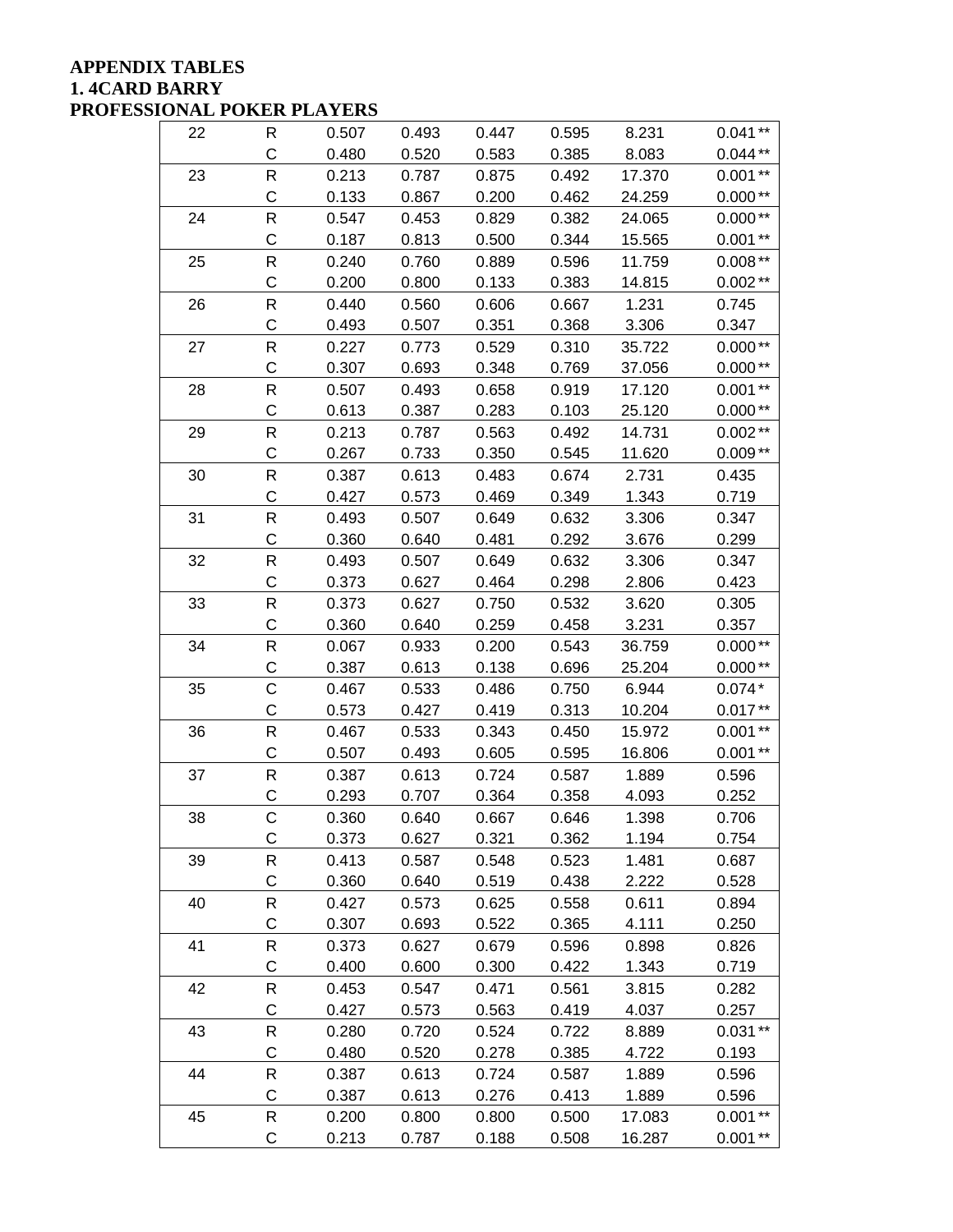## **APPENDIX TABLES 1. 4CARD BARRY PROFESSIONAL POKER PLAYERS**

| 46 | R | 0.533 | 0.467 | 0.575 | 0.743 | 8.009 | $0.046**$ |
|----|---|-------|-------|-------|-------|-------|-----------|
|    | С | 0.440 | 0.560 | 0.515 | 0.214 | 8.139 | $0.043**$ |
| 47 | R | 0.520 | 0.480 | 0.538 | 0.583 | 5.333 | 0.149     |
|    | С | 0.413 | 0.587 | 0.581 | 0.341 | 5.037 | 0.169     |
| 48 | R | 0.387 | 0.613 | 0.655 | 0.587 | 0.444 | 0.931     |
|    | С | 0.453 | 0.547 | 0.294 | 0.463 | 3.315 | 0.346     |
| 49 | R | 0.480 | 0.520 | 0.667 | 0.538 | 3.333 | 0.343     |
|    | С | 0.333 | 0.667 | 0.480 | 0.360 | 2.315 | 0.510     |
| 50 | R | 0.267 | 0.733 | 0.650 | 0.564 | 6.065 | 0.108     |
|    | С | 0.320 | 0.680 | 0.292 | 0.471 | 4.139 | 0.247     |
| 51 | R | 0.453 | 0.547 | 0.735 | 0.683 | 4.898 | 0.179     |
|    | С | 0.320 | 0.680 | 0.375 | 0.255 | 7.120 | $0.068*$  |
| 52 | R | 0.413 | 0.587 | 0.742 | 0.614 | 2.778 | 0.427     |
|    | С | 0.400 | 0.600 | 0.267 | 0.378 | 2.315 | 0.510     |

**Rejections:** 36/104 at 5%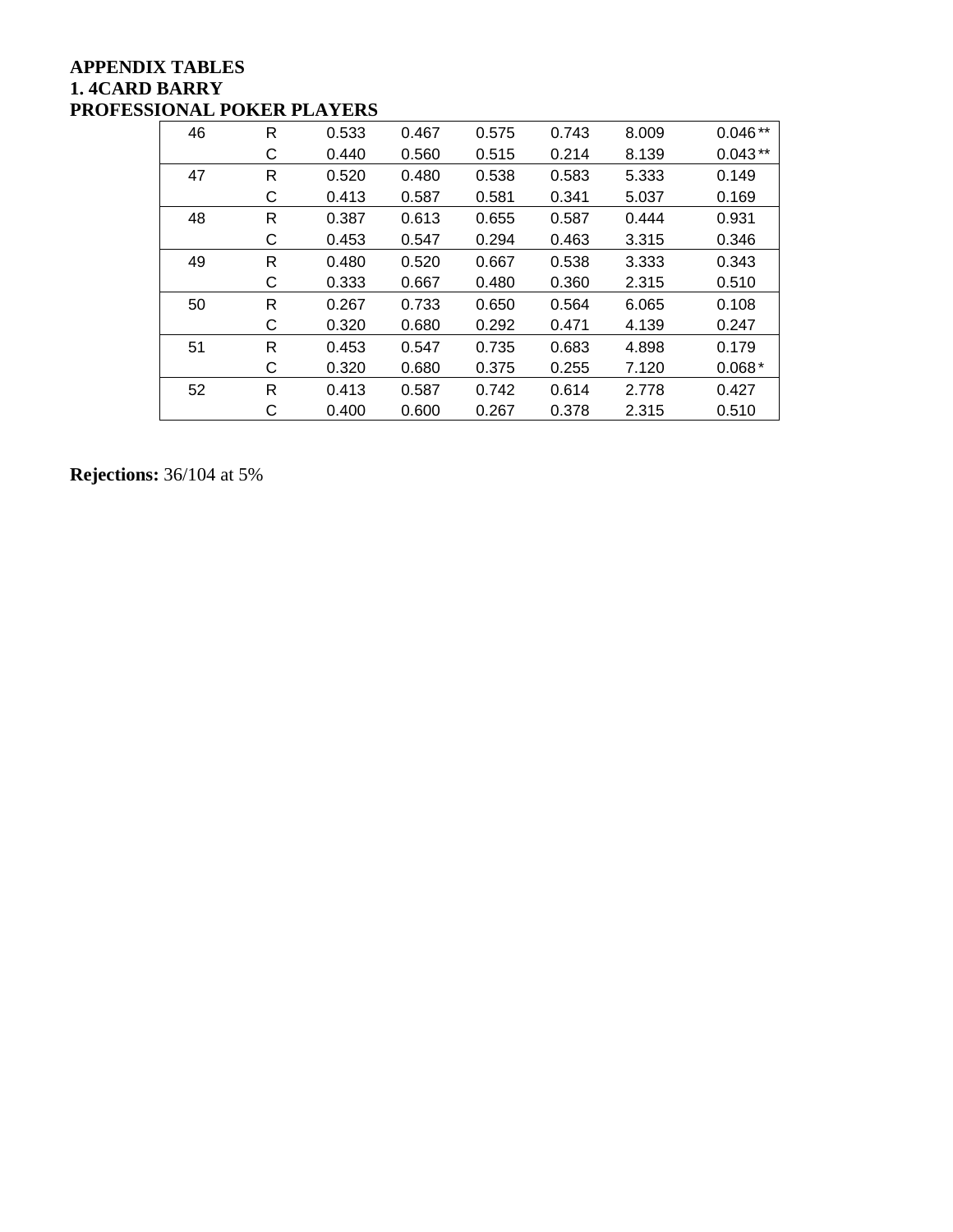### **APPENDIX TABLES 1. 4CARD BARRY PROFESSIONAL POKER PLAYERS TABLE 4 RUNS ANALYSIS**

|                | <b>Choices</b>   |             |    |                                    |    |           |           |  |  |  |  |
|----------------|------------------|-------------|----|------------------------------------|----|-----------|-----------|--|--|--|--|
|                |                  |             |    | Non-                               |    |           |           |  |  |  |  |
| Pair           |                  |             |    | wc Player Diamond Diamond Runs (r) |    | $F(r-1)$  | F(r)      |  |  |  |  |
| 1              | 0                | R           | 19 | 56                                 | 29 | 0.374     | 0.519     |  |  |  |  |
|                |                  | C           | 21 | 54                                 | 33 | 0.625     | 0.749     |  |  |  |  |
| $\mathbf 2$    | 0                | R           | 38 | 37                                 | 42 | 0.757     | 0.825     |  |  |  |  |
|                |                  | C           | 19 | 56                                 | 29 | 0.374     | 0.519     |  |  |  |  |
| 3              | $\overline{2}$   | R           | 30 | 45                                 | 34 | 0.199     | 0.271     |  |  |  |  |
|                |                  | C           | 29 | 46                                 | 38 | 0.590     | 0.678     |  |  |  |  |
| 4              | $\overline{2}$   | R           | 34 | 41                                 | 41 | 0.707     | 0.782     |  |  |  |  |
|                |                  | C           | 31 | 44                                 | 36 | 0.327     | 0.416     |  |  |  |  |
| 5              | 1                | R           | 32 | 43                                 | 30 | 0.026     | $0.044*$  |  |  |  |  |
|                |                  | C           | 47 | 28                                 | 34 | 0.260     | 0.343     |  |  |  |  |
| 6              | 1                | $\mathsf R$ | 30 | 45                                 | 27 | 0.005     | $0.011**$ |  |  |  |  |
|                |                  | C           | 36 | 39                                 | 43 | 0.828     | 0.881     |  |  |  |  |
| $\overline{7}$ | 1                | R           | 34 | 41                                 | 42 | 0.782     | 0.845     |  |  |  |  |
|                |                  | C           | 41 | 34                                 | 42 | 0.782     | 0.845     |  |  |  |  |
| 8              | 1                | R           | 25 | 50                                 | 39 | 0.859     | 0.916     |  |  |  |  |
|                |                  | C           | 23 | 52                                 | 41 | $0.983**$ | 0.994     |  |  |  |  |
| 9              | 1                | $\mathsf R$ | 23 | 52                                 | 33 | 0.445     | 0.568     |  |  |  |  |
|                |                  | C           | 24 | 51                                 | 34 | 0.486     | 0.580     |  |  |  |  |
| 10             | $\mathbf 1$      | $\mathsf R$ | 11 | 64                                 | 14 | 0.005     | $0.011**$ |  |  |  |  |
|                |                  | C           | 19 | 56                                 | 26 | 0.123     | 0.180     |  |  |  |  |
| 11             | $\overline{2}$   | R           | 34 | 41                                 | 44 | 0.894     | 0.932     |  |  |  |  |
|                |                  | C           | 31 | 44                                 | 41 | 0.772     | 0.839     |  |  |  |  |
| 12             | $\overline{2}$   | R           | 25 | 50                                 | 26 | 0.011     | $0.021**$ |  |  |  |  |
|                |                  | C           | 24 | 51                                 | 38 | 0.854     | 0.901     |  |  |  |  |
| 13             | 0                | R           | 34 | 41                                 | 41 | 0.707     | 0.782     |  |  |  |  |
|                |                  | C           | 23 | 52                                 | 29 | 0.113     | 0.180     |  |  |  |  |
| 14             | $\mathbf 0$      | R           | 31 | 44                                 | 30 | 0.030     | $0.050*$  |  |  |  |  |
|                |                  | C           | 30 | 45                                 | 31 | 0.058     | 0.092     |  |  |  |  |
| 15             | 0                | R           | 31 | 44                                 | 33 | 0.121     | 0.177     |  |  |  |  |
|                |                  | C           | 34 | 41                                 | 43 | 0.845     | 0.894     |  |  |  |  |
| 16             | $\boldsymbol{0}$ | R           | 32 | 43                                 | 47 | $0.982**$ | 0.991     |  |  |  |  |
|                |                  | C           | 32 | 43                                 | 36 | 0.301     | 0.388     |  |  |  |  |
| 17             | $\overline{c}$   | R           | 37 | 38                                 | 33 | 0.082     | 0.122     |  |  |  |  |
|                |                  | C           | 26 | 49                                 | 35 | 0.445     | 0.555     |  |  |  |  |
| 18             | 2                | R           | 43 | 32                                 | 45 | 0.948     | 0.969     |  |  |  |  |
|                |                  | C           | 34 | 41                                 | 32 | 0.058     | 0.092     |  |  |  |  |
| 19             | 0                | R           | 37 | 38                                 | 37 | 0.322     | 0.408     |  |  |  |  |
|                |                  | C           | 41 | 34                                 | 44 | 0.894     | 0.932     |  |  |  |  |
| 20             | $\boldsymbol{0}$ | R           | 33 | 42                                 | 50 | $0.997**$ | 0.999     |  |  |  |  |
|                |                  | C           | 46 | 29                                 | 33 | 0.158     | 0.226     |  |  |  |  |
| 21             | $\overline{c}$   | R           | 28 | 47                                 | 45 | $0.983**$ | 0.992     |  |  |  |  |
|                |                  | C           | 31 | 44                                 | 35 | 0.245     | 0.327     |  |  |  |  |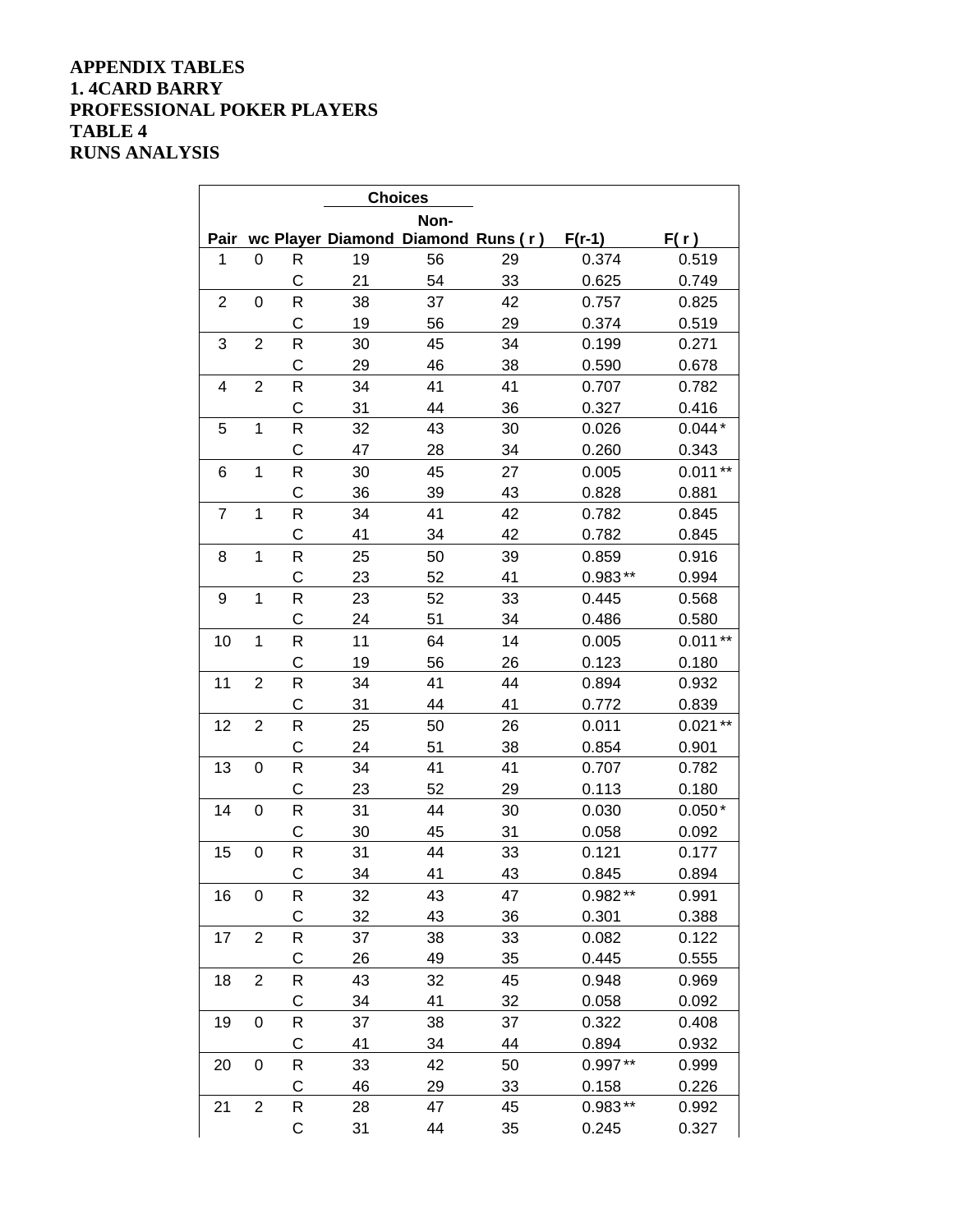### **APPENDIX TABLES 1. 4CARD BARRY PROFESSIONAL POKER PLAYERS**

| 22 | 2                | R                  | 38 | 37 | 18 | 0.000     | $0.000**$ |
|----|------------------|--------------------|----|----|----|-----------|-----------|
|    |                  | C                  | 36 | 39 | 37 | 0.326     | 0.413     |
| 23 | 0                | R                  | 16 | 59 | 32 | $0.984**$ | 0.991     |
|    |                  | C                  | 10 | 65 | 19 | 0.446     | 0.751     |
| 24 | 0                | $\mathsf R$        | 41 | 34 | 50 | 0.996**   | 0.998     |
|    |                  | C                  | 14 | 61 | 25 | 0.561     | 0.763     |
| 25 | 0                | R                  | 18 | 57 | 26 | 0.188     | 0.260     |
|    |                  | C                  | 15 | 60 | 21 | 0.052     | 0.113     |
| 26 | 0                | R                  | 33 | 42 | 28 | 0.007     | $0.013**$ |
|    |                  | C                  | 37 | 38 | 23 | 0.000     | $0.000**$ |
| 27 | $\mathbf 1$      | R                  | 17 | 58 | 29 | 0.625     | 0.780     |
|    |                  | C                  | 23 | 52 | 37 | 0.832     | 0.903     |
| 28 | $\mathbf 1$      | $\mathsf{R}% _{T}$ | 38 | 37 | 36 | 0.243     | 0.322     |
|    |                  | C                  | 46 | 29 | 32 | 0.108     | 0.158     |
| 29 | 0                | R                  | 16 | 59 | 29 | 0.765     | 0.895     |
|    |                  | C                  | 20 | 55 | 27 | 0.124     | 0.205     |
| 30 | 0                | R                  | 29 | 46 | 39 | 0.678     | 0.764     |
|    |                  | C                  | 32 | 43 | 32 | 0.071     | 0.109     |
| 31 | $\boldsymbol{0}$ | ${\sf R}$          | 37 | 38 | 44 | 0.878     | 0.919     |
|    |                  | C                  | 27 | 48 | 33 | 0.218     | 0.303     |
| 32 | 0                | R                  | 37 | 38 | 31 | 0.031     | 0.051     |
|    |                  | $\mathsf C$        | 28 | 47 | 37 | 0.536     | 0.637     |
| 33 | $\mathbf 1$      | R                  | 28 | 47 | 43 | 0.945     | 0.969     |
|    |                  | C                  | 27 | 48 | 46 | $0.995**$ | 0.998     |
| 34 | $\mathbf 1$      | ${\sf R}$          | 5  | 70 | 11 | 0.349     | 1.000     |
|    |                  | C                  | 29 | 46 | 47 | $0.993**$ | 0.997     |
| 35 | 2                | $\mathsf R$        | 35 | 40 | 36 | 0.254     | 0.335     |
|    |                  | C                  | 43 | 32 | 40 | 0.666     | 0.747     |
| 36 | 2                | R                  | 35 | 40 | 35 | 0.186     | 0.254     |
|    |                  | C                  | 38 | 37 | 36 | 0.243     | 0.322     |
| 37 | $\pmb{0}$        | R                  | 29 | 46 | 46 | $0.987**$ | 0.993     |
|    |                  | C                  | 22 | 53 | 37 | 0.888     | 0.943     |
| 38 | 0                | R                  | 27 | 48 | 36 | 0.495     | 0.588     |
|    |                  | С                  | 28 | 47 | 41 | 0.862     | 0.913     |
| 39 | 0                | R                  | 31 | 44 | 41 | 0.772     | 0.839     |
|    |                  | C                  | 27 | 48 | 36 | 0.495     | 0.588     |
| 40 | 0                | ${\sf R}$          | 32 | 43 | 52 | $1.000**$ | 1.000     |
|    |                  | C                  | 23 | 52 | 36 | 0.766     | 0.832     |
| 41 | $\mathbf 0$      | ${\sf R}$          | 28 | 47 | 36 | 0.442     | 0.536     |
|    |                  | C                  | 30 | 45 | 37 | 0.449     | 0.548     |
| 42 | 0                | R                  | 34 | 41 | 34 | 0.136     | 0.195     |
|    |                  | C                  | 32 | 43 | 35 | 0.224     | 0.301     |
| 43 | 0                | R                  | 21 | 54 | 36 | 0.899     | 0.934     |
|    |                  | C                  | 36 | 39 | 40 | 0.597     | 0.685     |
| 44 | $\boldsymbol{0}$ | R                  | 29 | 46 | 42 | 0.888     | 0.927     |
|    |                  | $\mathsf C$        | 29 | 46 | 39 | 0.678     | 0.764     |
| 45 | $\mathbf 0$      | R                  | 15 | 60 | 29 | 0.887     | 0.971     |
|    |                  | $\mathbf C$        | 16 | 59 | 32 | $0.984**$ | 0.991     |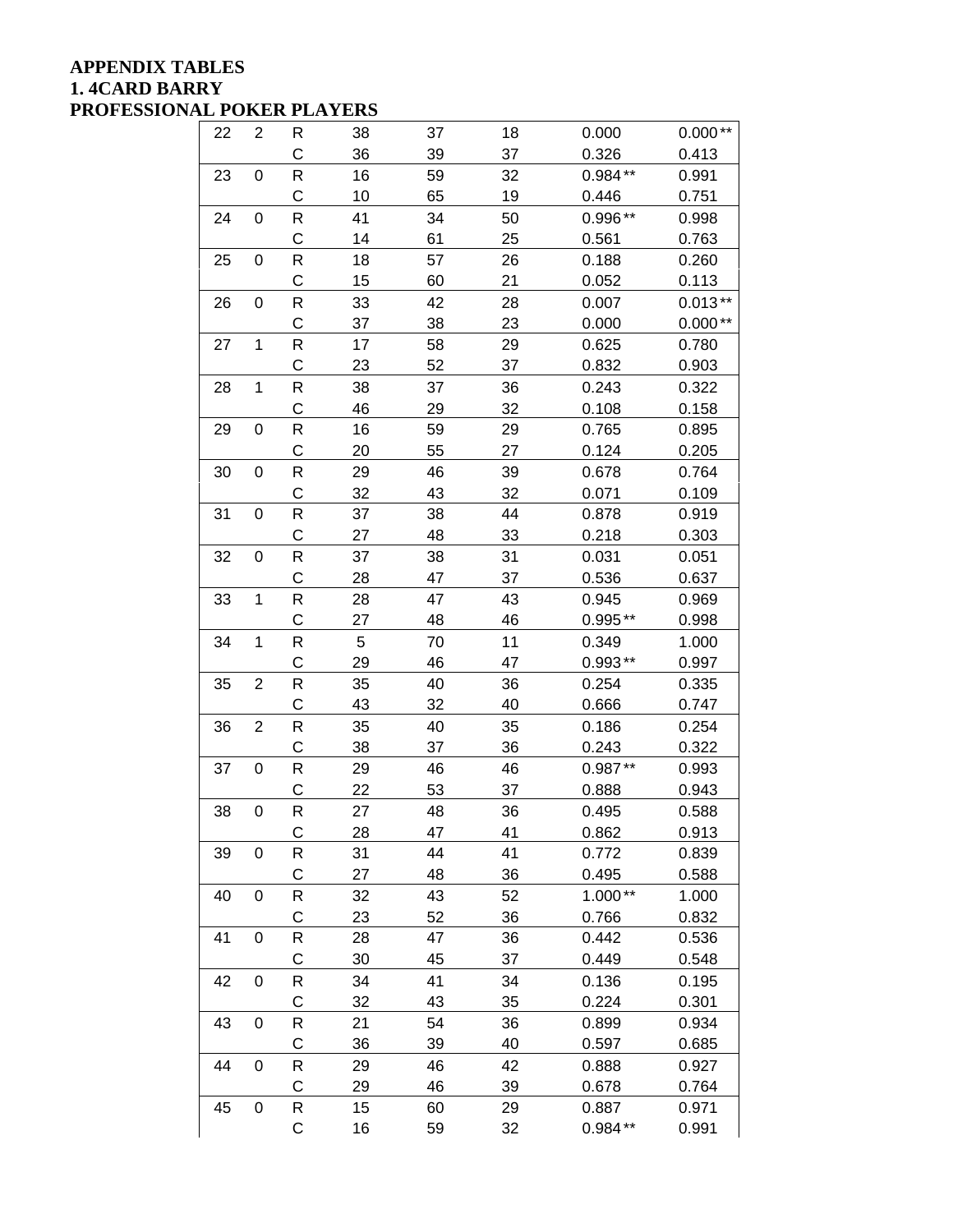## **APPENDIX TABLES 1. 4CARD BARRY PROFESSIONAL POKER PLAYERS**

| 46 | $\Omega$ | R | 40 | 35 | 54 | $1.000**$ | 1.000     |
|----|----------|---|----|----|----|-----------|-----------|
|    |          | С | 33 | 42 | 41 | 0.725     | 0.798     |
| 47 | 1        | R | 39 | 36 | 29 | 0.010     | $0.018**$ |
|    |          | С | 31 | 44 | 42 | 0.839     | 0.890     |
| 48 | 1        | R | 29 | 46 | 36 | 0.396     | 0.489     |
|    |          | С | 34 | 41 | 30 | 0.021     | $0.036*$  |
| 49 | 0        | R | 36 | 39 | 35 | 0.180     | 0.246     |
|    |          | С | 25 | 50 | 28 | 0.039     | 0.063     |
| 50 | 0        | R | 20 | 55 | 26 | 0.081     | 0.124     |
|    |          | С | 24 | 51 | 34 | 0.486     | 0.580     |
| 51 | $\Omega$ | R | 34 | 41 | 38 | 0.437     | 0.530     |
|    |          | С | 24 | 51 | 40 | 0.947     | 0.968     |
| 52 | 0        | R | 31 | 44 | 40 | 0.695     | 0.772     |
|    |          | С | 30 | 45 | 30 | 0.035     | 0.058     |

# **Rejections:** 19/208 at 5%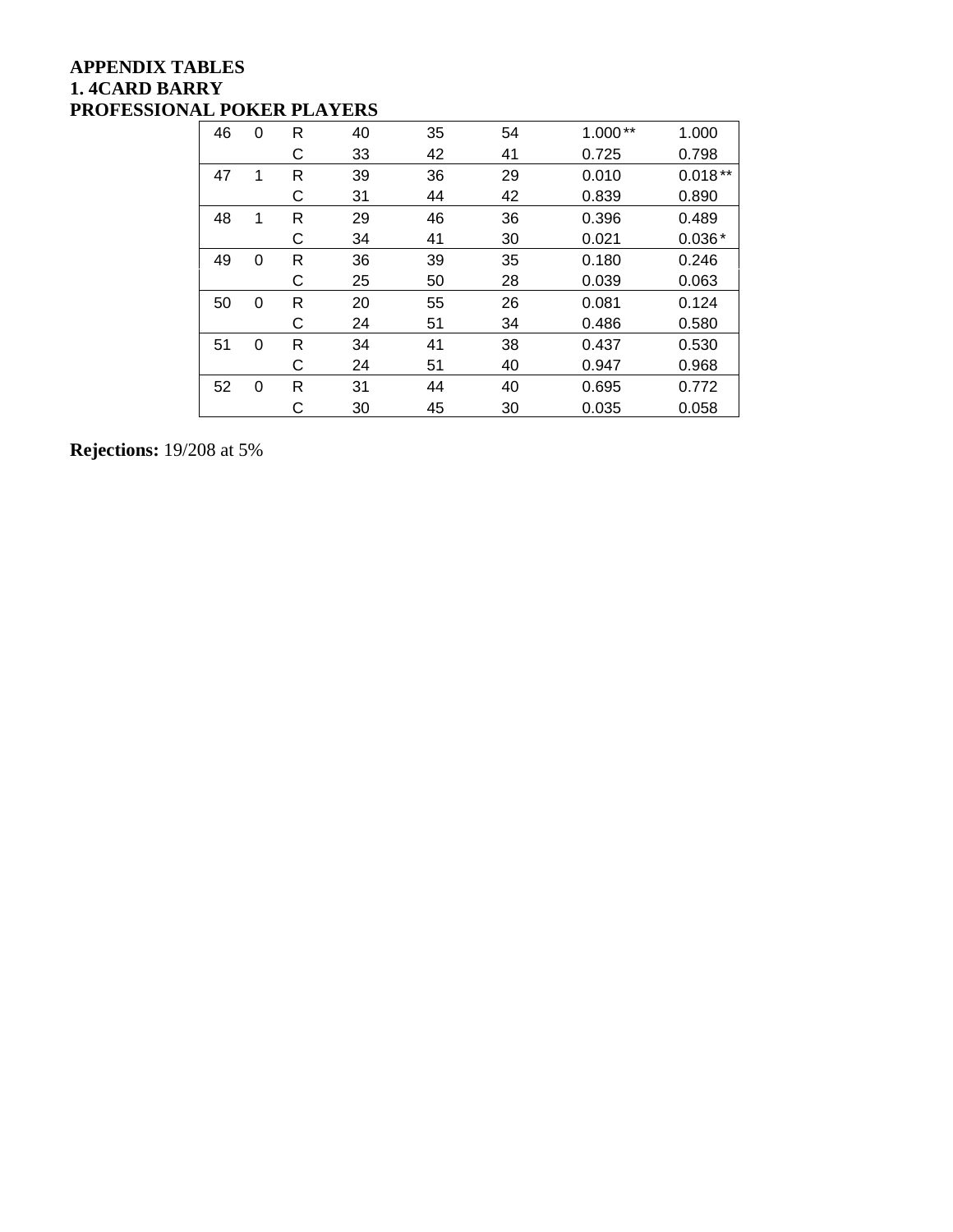### **APPENDIX TABLES 1. 4CARD BARRY PROFESSIONAL POKER PLAYERS SMART COMPUTER**

## **TABLE 1**

|                    |   |             | <b>Smart Computer Choice</b> | <b>Marginal</b><br><b>Frequencies</b> |            |            |
|--------------------|---|-------------|------------------------------|---------------------------------------|------------|------------|
|                    |   | $\mathbf c$ | D                            | н                                     | ${\bf S}$  | for Player |
|                    | C | 0.038       | 0.090                        | 0.044                                 | 0.043      | 0.215      |
|                    |   | (0.04)      | (0.08)                       | (0.04)                                | (0.04)     | (0.20)     |
|                    |   | ${0.0000}$  | ${0.0002}$                   | ${0.0001}$                            | ${0.0001}$ | ${0.0003}$ |
|                    | D | 0.076       | 0.161                        | 0.087                                 | 0.069      | 0.392      |
|                    |   | (0.08)      | (0.16)                       | (0.08)                                | (0.08)     | (0.40)     |
| <b>Player</b>      |   | ${0.0001}$  | ${0.0000}$                   | ${0.0001}$                            | ${0.0002}$ | ${0.0001}$ |
| <b>Choice</b>      | H | 0.033       | 0.084                        | 0.043                                 | 0.037      | 0.197      |
|                    |   | (0.04)      | (0.08)                       | (0.04)                                | (0.04)     | (0.20)     |
|                    |   | ${0.0001}$  | ${0.0001}$                   | ${0.0001}$                            | ${0.0001}$ | ${0.0000}$ |
|                    | S | 0.043       | 0.079                        | 0.038                                 | 0.036      | 0.196      |
|                    |   | (0.04)      | (0.08)                       | (0.04)                                | (0.04)     | (0.20)     |
|                    |   | ${0.0001}$  | ${0.0000}$                   | ${0.0000}$                            | ${0.0001}$ | ${0.0001}$ |
| <b>Marginal</b>    |   |             |                              |                                       |            |            |
| <b>Frequencies</b> |   | 0.190       | 0.413                        | 0.212                                 | 0.185      |            |
| for Computer       |   | (0.20)      | (0.40)                       | (0.20)                                | (0.20)     |            |
|                    |   | ${0.0002}$  | ${0.0002}$                   | ${0.0002}$                            | ${0.0003}$ |            |
| N                  |   | 3150        |                              |                                       |            |            |
| #pairs             |   | 42          |                              |                                       |            |            |

**Player p-value:** .2029981 **Computer p-value:** .0326885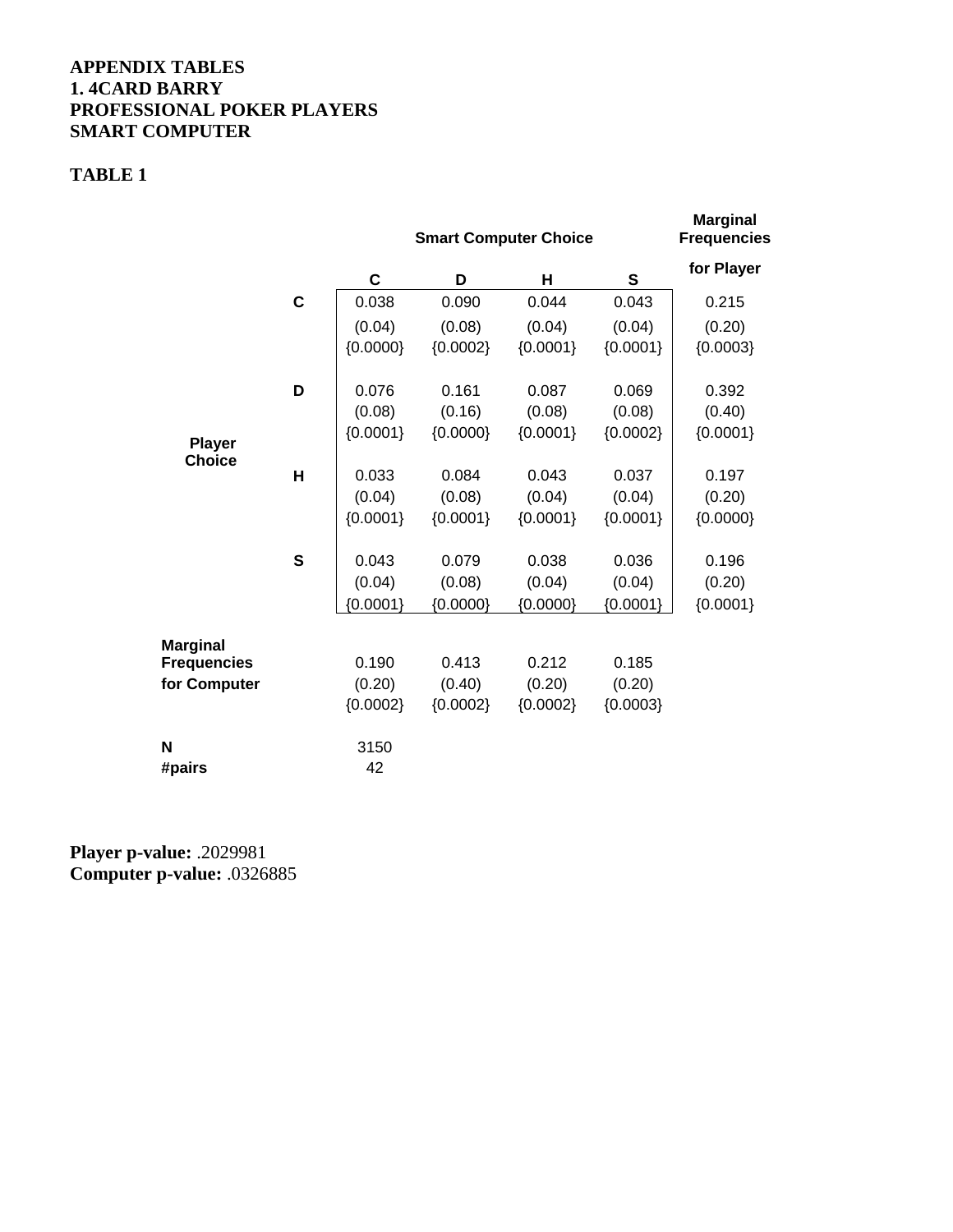## **APPENDIX TABLES 1. 4CARD BARRY PROFESSIONAL POKER PLAYERS SMART COMPUTER TABLE 2 FREQUENCIES BY PAIR**

|        |           |             |       |               |              |             |       |          | <b>P-values from Chi-</b> |               |                                                    |                   |  |
|--------|-----------|-------------|-------|---------------|--------------|-------------|-------|----------|---------------------------|---------------|----------------------------------------------------|-------------------|--|
|        |           |             |       |               |              |             |       |          |                           |               | <b>Squared Test on</b><br><b>Minimax Predicted</b> |                   |  |
|        |           |             |       | <b>Player</b> |              |             |       | Computer |                           |               | <b>Values</b>                                      |                   |  |
| pair   | <b>WC</b> | $\mathbf C$ | D     | Н             | $\mathbf{s}$ | $\mathbf c$ | D     | Н        | ${\bf S}$                 | <b>Player</b> | Comp                                               | Joint             |  |
| 1      | yes       | 0.280       | 0.493 | 0.227         | 0.000        | 0.160       | 0.440 | 0.080    | 0.320                     | $0.000**$     |                                                    | $0.008**0.000**$  |  |
| 2      | yes       | 0.160       | 0.440 | 0.227         | 0.173        | 0.107       | 0.360 | 0.240    | 0.293                     | 0.698         | $0.059*$                                           | 0.377             |  |
| 3      | no        | 0.133       | 0.293 | 0.253         | 0.320        | 0.333       | 0.293 | 0.240    | 0.133                     | $0.016**$     |                                                    | $0.011**0.001**$  |  |
| 4      | no        | 0.147       | 0.493 | 0.173         | 0.187        | 0.147       | 0.400 | 0.267    | 0.187                     | 0.387         | 0.423                                              | 0.782             |  |
| 5      | no        | 0.320       | 0.440 | 0.160         | 0.080        | 0.133       | 0.400 | 0.213    | 0.253                     | $0.008**$     | 0.423                                              | 0.203             |  |
| 6      | no        | 0.240       | 0.373 | 0.173         | 0.213        | 0.240       | 0.320 | 0.213    | 0.227                     | 0.785         | 0.545                                              | 0.729             |  |
| 7      | yes       | 0.160       | 0.427 | 0.133         | 0.280        | 0.200       | 0.427 | 0.253    | 0.120                     | 0.187         | 0.308                                              | 0.577             |  |
| 8      | yes       | 0.280       | 0.373 | 0.187         | 0.160        | 0.293       | 0.413 | 0.147    | 0.147                     | 0.362         | 0.143                                              | 0.507             |  |
| 9      | no        | 0.187       | 0.413 | 0.187         | 0.213        | 0.173       | 0.293 | 0.427    | 0.107                     | 0.972         |                                                    | 0.000** 0.001 **  |  |
| 10     | no        | 0.373       | 0.253 | 0.187         | 0.187        | 0.267       | 0.440 | 0.080    | 0.213                     | $0.001**$     | $0.059*$                                           | $0.007**$         |  |
| 11     | no        | 0.227       | 0.387 | 0.267         | 0.120        | 0.107       | 0.453 | 0.120    | 0.320                     | 0.224         | $0.009**0.206$                                     |                   |  |
| 12     | no        | 0.307       | 0.360 | 0.187         | 0.147        | 0.293       | 0.373 | 0.213    | 0.120                     | 0.127         | 0.118                                              | $0.030**$         |  |
| 13     | no        | 0.173       | 0.440 | 0.227         | 0.160        | 0.133       | 0.347 | 0.253    | 0.267                     | 0.698         | 0.177                                              | 0.304             |  |
| 14     | no        | 0.227       | 0.387 | 0.187         | 0.200        | 0.213       | 0.307 | 0.213    | 0.267                     | 0.947         | 0.330                                              | 0.835             |  |
| 15     | no        | 0.187       | 0.360 | 0.253         | 0.200        | 0.227       | 0.387 | 0.320    | 0.067                     | 0.698         |                                                    | 0.006 ** 0.002 ** |  |
| 16     | no        | 0.240       | 0.360 | 0.253         | 0.147        | 0.213       | 0.373 | 0.253    | 0.160                     | 0.387         | 0.601                                              | 0.416             |  |
| 17     | no        | 0.187       | 0.320 | 0.227         | 0.267        | 0.213       | 0.373 | 0.227    | 0.187                     | 0.362         | 0.912                                              | 0.225             |  |
| 18     | no        | 0.173       | 0.520 | 0.173         | 0.133        | 0.253       | 0.307 | 0.267    | 0.173                     | 0.179         | 0.201                                              | $0.099*$          |  |
| 19     | no        | 0.200       | 0.467 | 0.227         | 0.107        | 0.107       | 0.413 | 0.240    | 0.240                     | 0.224         | 0.212                                              | 0.210             |  |
| 20     | no        | 0.253       | 0.227 | 0.213         | 0.307        | 0.213       | 0.547 | 0.120    | 0.120                     | $0.012**$     |                                                    | 0.031 ** 0.010 ** |  |
| 21     | no        | 0.147       | 0.587 | 0.173         | 0.093        | 0.160       | 0.533 | 0.067    | 0.240                     | $0.007**$     |                                                    | $0.011**0.003**$  |  |
| 22     | no        | 0.280       | 0.320 | 0.187         | 0.213        | 0.293       | 0.400 | 0.107    | 0.200                     | 0.292         | $0.088*$                                           | $0.010**$         |  |
| 23     | no        | 0.107       | 0.480 | 0.253         | 0.160        | 0.133       | 0.427 | 0.307    | 0.133                     | 0.105         | $0.052*$                                           | $0.065*$          |  |
| 24     | no        | 0.213       | 0.240 | 0.280         | 0.267        | 0.173       | 0.493 | 0.120    | 0.213                     | $0.030**$     | 0.224                                              | $0.067*$          |  |
| 25     | no        | 0.093       | 0.520 | 0.227         | 0.160        | 0.333       | 0.413 | 0.160    | 0.093                     | $0.050**$     | $0.009**$                                          | $0.006**$         |  |
| 26     | no        | 0.253       | 0.467 | 0.093         | 0.187        | 0.200       | 0.347 | 0.160    | 0.293                     | 0.101         | 0.221                                              | 0.233             |  |
| 27     | no        | 0.213       | 0.267 | 0.187         | 0.333        | 0.133       | 0.387 | 0.240    | 0.240                     | $0.017**$     | 0.407                                              | 0.304             |  |
| 28     | no        | 0.320       | 0.240 | 0.200         | 0.240        | 0.160       | 0.480 | 0.107    | 0.253                     | $0.013**$     | 0.105                                              | $0.045**$         |  |
| 29     | no        | 0.307       | 0.160 | 0.173         | 0.360        | 0.133       | 0.347 | 0.360    | 0.160                     |               | $0.000**$ 0.006 ** 0.000 **                        |                   |  |
| 30     | no        | 0.200       | 0.093 | 0.347         | 0.360        | 0.067       | 0.693 | 0.107    | 0.133                     | $0.000**$     |                                                    | $0.000**0.000**$  |  |
| 31     | no        | 0.173       | 0.453 | 0.120         | 0.253        | 0.187       | 0.413 | 0.280    | 0.120                     | 0.234         | 0.179                                              | 0.206             |  |
| 32     | no        | 0.067       | 0.627 | 0.160         | 0.147        | 0.133       | 0.307 | 0.333    | 0.227                     | $0.000**$     |                                                    | $0.017**0.003**$  |  |
| 33     | yes       | 0.173       | 0.440 | 0.240         | 0.147        | 0.227       | 0.320 | 0.267    | 0.187                     | 0.525         | 0.362                                              | 0.564             |  |
| 34     | yes       | 0.200       | 0.400 | 0.160         | 0.240        | 0.253       | 0.387 | 0.107    | 0.253                     | 0.753         | 0.143                                              | 0.583             |  |
| $35\,$ | no        | 0.253       | 0.387 | 0.173         | 0.187        | 0.147       | 0.480 | 0.240    | 0.133                     | 0.698         | 0.209                                              | 0.939             |  |
| 36     | no        | 0.360       | 0.133 | 0.267         | 0.240        | 0.093       | 0.600 | 0.187    | 0.120                     | $0.000**$     |                                                    | $0.003**0.000**$  |  |
| 37     | yes       | 0.120       | 0.640 | 0.040         | 0.200        | 0.133       | 0.600 | 0.160    | 0.107                     | $0.000**$     |                                                    | $0.005**0.000**$  |  |
| 38     | yes       | 0.253       | 0.333 | 0.213         | 0.200        | 0.213       | 0.400 | 0.187    | 0.200                     | 0.579         | 0.988                                              | 0.532             |  |
| 39     | yes       | 0.133       | 0.493 | 0.107         | 0.267        | 0.227       | 0.493 | 0.187    | 0.093                     | $0.041**$     | 0.101                                              | $0.055*$          |  |
| 40     | yes       | 0.240       | 0.373 | 0.267         | 0.120        | 0.187       | 0.413 | 0.280    | 0.120                     | 0.187         | 0.179                                              | 0.206             |  |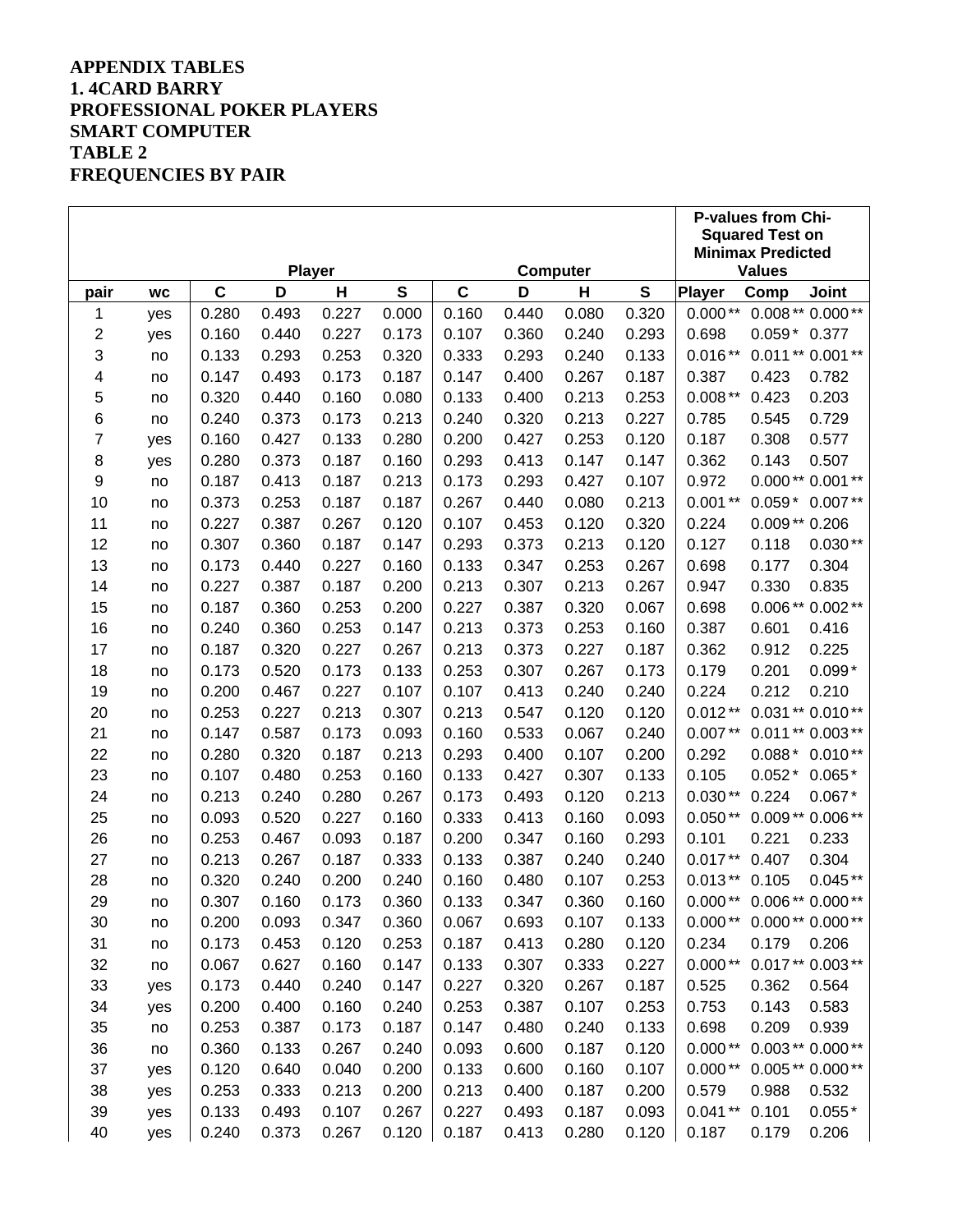## **APPENDIX TABLES 1. 4CARD BARRY PROFESSIONAL POKER PLAYERS SMART COMPUTER**

| <b>DILIANI COMIL UTER</b> |    |  |  |  |  |                                                                           |                                                                                    |
|---------------------------|----|--|--|--|--|---------------------------------------------------------------------------|------------------------------------------------------------------------------------|
| 41                        |    |  |  |  |  |                                                                           | no $\vert$ 0.240 0.547 0.120 0.093 0.107 0.440 0.307 0.147 0.010** 0.031** 0.023** |
| 42                        | no |  |  |  |  | 0.240 0.427 0.187 0.147   0.253 0.307 0.253 0.187   0.601 0.280 0.163   ر |                                                                                    |

**Player rejections:** 17/42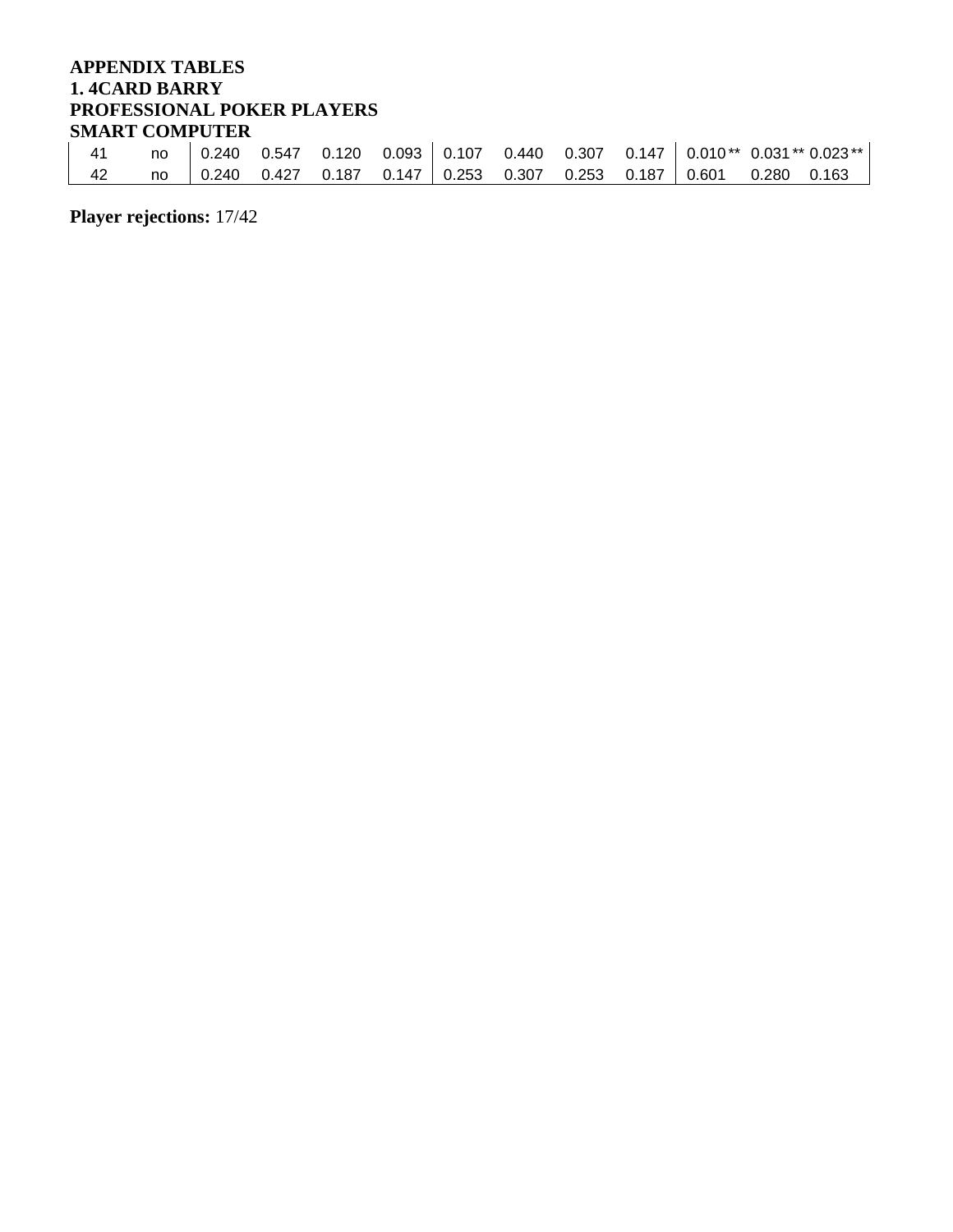### **APPENDIX TABLES 1. 4CARD BARRY PROFESSIONAL POKER PLAYERS SMART COMPUTER TABLE 3 with player only EQUALITY OF WIN RATES**

|                |                 |           |       | <b>Mixtures</b> | <b>Win Rates</b> |                                         |        |           |
|----------------|-----------------|-----------|-------|-----------------|------------------|-----------------------------------------|--------|-----------|
|                | <b>Player's</b> |           |       | Non-            |                  | Non-                                    |        |           |
| Pair           | <b>Role</b>     | <b>WC</b> |       |                 |                  | Diamond Diamond Diamond Diamond Pearson |        | p-value   |
| 1              | $\mathsf{R}$    | yes       | 0.493 | 0.507           | 0.622            | 0.579                                   | 2.870  | 0.412     |
| $\mathbf 2$    | $\mathsf C$     | yes       | 0.440 | 0.560           | 0.455            | 0.452                                   | 1.398  | 0.706     |
| 3              | R               | no        | 0.293 | 0.707           | 0.727            | 0.472                                   | 8.926  | $0.030**$ |
| 4              | $\mathsf{C}$    | no        | 0.493 | 0.507           | 0.459            | 0.447                                   | 3.694  | 0.296     |
| 5              | $\mathsf R$     | no        | 0.440 | 0.560           | 0.606            | 0.571                                   | 0.639  | 0.887     |
| 6              | $\mathsf C$     | no        | 0.373 | 0.627           | 0.357            | 0.489                                   | 2.056  | 0.561     |
| $\overline{7}$ | $\mathsf{R}$    | yes       | 0.427 | 0.573           | 0.500            | 0.512                                   | 2.981  | 0.394     |
| 8              | $\mathsf{C}$    | yes       | 0.373 | 0.627           | 0.321            | 0.362                                   | 1.194  | 0.754     |
| 9              | $\mathsf{R}$    | no        | 0.413 | 0.587           | 0.742            | 0.500                                   | 4.537  | 0.209     |
| 10             | $\mathsf C$     | no        | 0.253 | 0.747           | 0.368            | 0.321                                   | 8.565  | $0.036**$ |
| 11             | R               | no        | 0.387 | 0.613           | 0.586            | 0.652                                   | 0.611  | 0.894     |
| 12             | $\mathsf{C}$    | no        | 0.360 | 0.640           | 0.444            | 0.417                                   | 0.759  | 0.859     |
| 13             | $\mathsf{R}$    | no        | 0.440 | 0.560           | 0.667            | 0.714                                   | 3.306  | 0.347     |
| 14             | $\mathsf C$     | no        | 0.387 | 0.613           | 0.310            | 0.522                                   | 3.898  | 0.273     |
| 15             | R               | no        | 0.360 | 0.640           | 0.370            | 0.521                                   | 7.176  | $0.066*$  |
| 16             | C               | no        | 0.360 | 0.640           | 0.444            | 0.417                                   | 0.759  | 0.859     |
| 17             | R               | no        | 0.320 | 0.680           | 0.542            | 0.706                                   | 4.972  | 0.174     |
| 18             | $\mathsf C$     | no        | 0.520 | 0.480           | 0.462            | 0.639                                   | 12.148 | $0.007**$ |
| 19             | $\mathsf{R}$    | no        | 0.467 | 0.533           | 0.571            | 0.550                                   | 1.898  | 0.594     |
| 20             | $\mathsf{C}$    | no        | 0.227 | 0.773           | 0.471            | 0.241                                   | 17.426 | $0.001**$ |
| 21             | $\mathsf{R}$    | no        | 0.587 | 0.413           | 0.386            | 0.516                                   | 23.787 | $0.000**$ |
| 22             | $\mathsf C$     | no        | 0.320 | 0.680           | 0.333            | 0.294                                   | 5.056  | 0.168     |
| 23             | R               | no        | 0.480 | 0.520           | 0.611            | 0.769                                   | 6.056  | 0.109     |
| 24             | C               | no        | 0.240 | 0.760           | 0.278            | 0.333                                   | 10.009 | $0.018**$ |
| 25             | R               | no        | 0.520 | 0.480           | 0.615            | 0.611                                   | 4.565  | 0.207     |
| 26             | $\mathsf C$     | no        | 0.467 | 0.533           | 0.371            | 0.450                                   | 1.898  | 0.594     |
| 27             | $\mathsf{R}$    | no        | 0.267 | 0.733           | 0.550            | 0.527                                   | 7.176  | $0.066*$  |
| 28             | $\mathsf{C}$    | no        | 0.240 | 0.760           | 0.611            | 0.386                                   | 10.065 | $0.018**$ |
| 29             | $\mathsf{R}$    | no        | 0.160 | 0.840           | 0.750            | 0.540                                   | 19.787 | $0.000**$ |
| 30             | $\mathsf{C}$    | no        | 0.093 | 0.907           | 0.714            | 0.191                                   | 48.731 | $0.000**$ |
| 31             | R               | no        | 0.453 | 0.547           | 0.647            | 0.683                                   | 2.315  | 0.510     |
| 32             | $\mathsf C$     | no        | 0.627 | 0.373           | 0.362            | 0.607                                   | 19.620 | $0.000**$ |
| 33             | ${\sf R}$       | yes       | 0.440 | 0.560           | 0.697            | 0.643                                   | 2.222  | 0.528     |
| 34             | $\mathsf C$     | yes       | 0.400 | 0.600           | 0.300            | 0.356                                   | 1.620  | 0.655     |
| 35             | R               | no        | 0.387 | 0.613           | 0.483            | 0.630                                   | 1.843  | 0.606     |
| 36             | $\mathsf C$     | no        | 0.133 | 0.867           | 0.500            | 0.277                                   | 28.287 | $0.000**$ |
| 37             | R               | yes       | 0.640 | 0.360           | 0.438            | 0.778                                   | 28.583 | $0.000**$ |
| 38             | $\mathsf C$     | yes       | 0.333 | 0.667           | 0.360            | 0.500                                   | 3.843  | 0.279     |
| 39             | R               | yes       | 0.493 | 0.507           | 0.459            | 0.553                                   | 6.778  | $0.079*$  |
| 40             | $\mathsf C$     | yes       | 0.373 | 0.627           | 0.357            | 0.426                                   | 0.556  | 0.907     |
| 41             | R               | no        | 0.547 | 0.453           | 0.634            | 0.647                                   | 7.231  | $0.065*$  |
| 42             | C               | no        | 0.427 | 0.573           | 0.219            | 0.256                                   | 8.454  | $0.038**$ |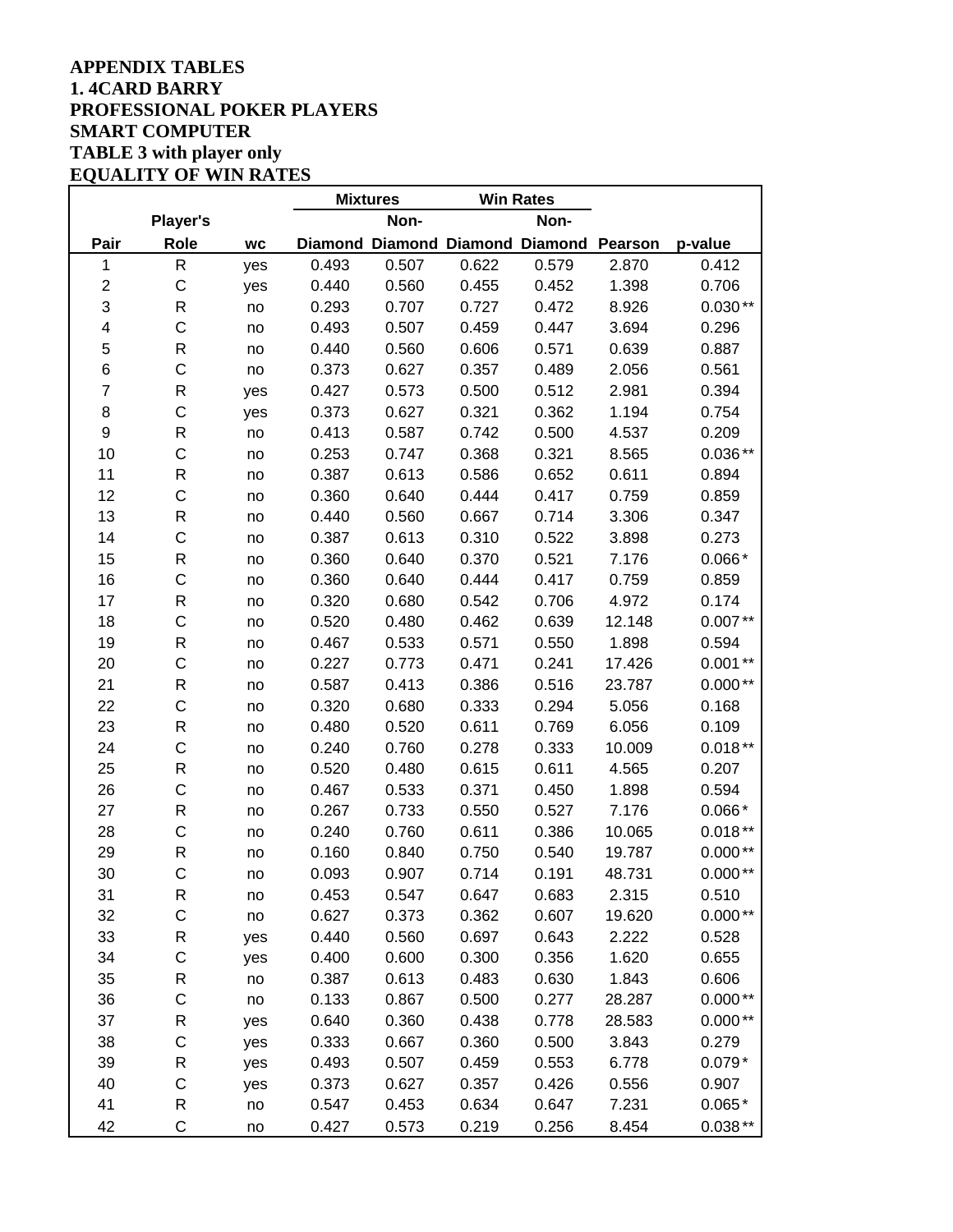**APPENDIX TABLES 1. 4CARD BARRY PROFESSIONAL POKER PLAYERS SMART COMPUTER Rejections :** 12/42 at 5%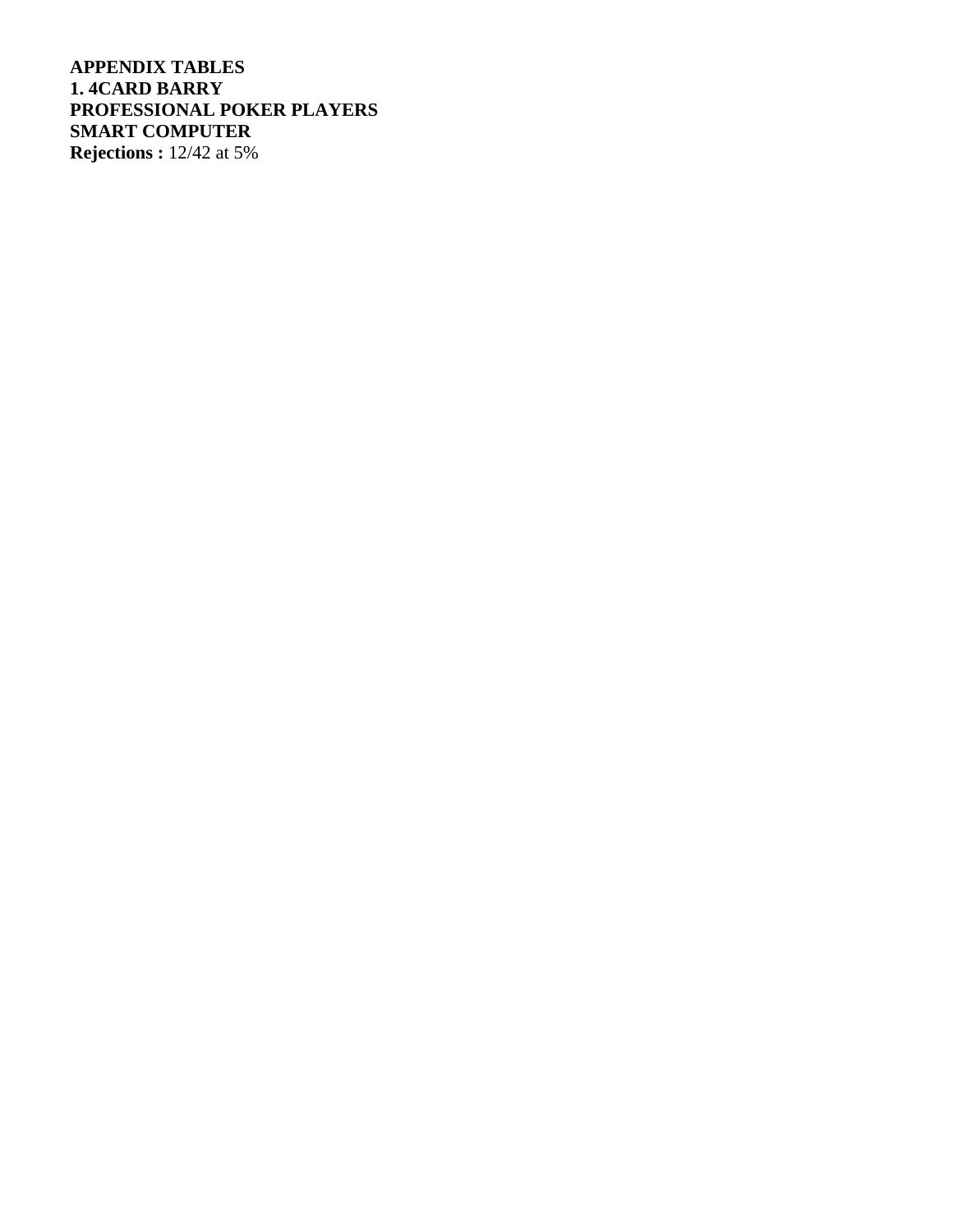### **APPENDIX TABLES 1. 4CARD BARRY PROFESSIONAL POKER PLAYERS SMART COMPUTER TABLE 3 with Computer EQUALITY OF WIN RATES**

|                |               |        |           |       | <b>Mixtures</b>                         |       | <b>Win Rates</b> |        |           |
|----------------|---------------|--------|-----------|-------|-----------------------------------------|-------|------------------|--------|-----------|
|                |               |        |           |       | Non-                                    |       | Non-             |        |           |
| Pair           | <b>Player</b> | Role   | <b>WC</b> |       | Diamond Diamond Diamond Diamond Pearson |       |                  |        | p-value   |
| 1              | $\mathsf{P}$  | row    | yes       | 0.493 | 0.507                                   | 0.622 | 0.579            | 2.870  | 0.412     |
|                | C             | column |           | 0.440 | 0.560                                   | 0.424 | 0.381            | 0.648  | 0.885     |
| $\overline{2}$ | $\mathsf{P}$  | column | yes       | 0.440 | 0.560                                   | 0.455 | 0.452            | 1.398  | 0.706     |
|                | $\mathsf C$   | row    |           | 0.360 | 0.640                                   | 0.444 | 0.604            | 2.954  | 0.399     |
| 3              | $\mathsf{P}$  | row    | no        | 0.293 | 0.707                                   | 0.727 | 0.472            | 8.926  | $0.030**$ |
|                | C             | column |           | 0.293 | 0.707                                   | 0.273 | 0.528            | 8.926  | $0.030**$ |
| 4              | $\mathsf{P}$  | column | no        | 0.493 | 0.507                                   | 0.459 | 0.447            | 3.694  | 0.296     |
|                | $\mathsf C$   | row    |           | 0.400 | 0.600                                   | 0.433 | 0.622            | 3.565  | 0.312     |
| 5              | $\mathsf{P}$  | row    | no        | 0.440 | 0.560                                   | 0.606 | 0.571            | 0.639  | 0.887     |
|                | $\mathsf C$   | column |           | 0.400 | 0.600                                   | 0.433 | 0.400            | 0.139  | 0.987     |
| 6              | P             | column | no        | 0.373 | 0.627                                   | 0.357 | 0.489            | 2.056  | 0.561     |
|                | С             | row    |           | 0.320 | 0.680                                   | 0.583 | 0.549            | 2.648  | 0.449     |
| $\overline{7}$ | P             | row    | yes       | 0.427 | 0.573                                   | 0.500 | 0.512            | 2.981  | 0.394     |
|                | С             | column |           | 0.427 | 0.573                                   | 0.500 | 0.488            | 2.981  | 0.394     |
| 8              | P             | column | yes       | 0.373 | 0.627                                   | 0.321 | 0.362            | 1.194  | 0.754     |
|                | С             | row    |           | 0.413 | 0.587                                   | 0.710 | 0.614            | 1.694  | 0.638     |
| 9              | P             | row    | no        | 0.413 | 0.587                                   | 0.742 | 0.500            | 4.537  | 0.209     |
|                | $\mathsf C$   | column |           | 0.293 | 0.707                                   | 0.364 | 0.415            | 3.704  | 0.295     |
| 10             | $\mathsf{P}$  | column | no        | 0.253 | 0.747                                   | 0.368 | 0.321            | 8.565  | $0.036**$ |
|                | С             | row    |           | 0.440 | 0.560                                   | 0.788 | 0.571            | 5.972  | 0.113     |
| 11             | P             | row    | no        | 0.387 | 0.613                                   | 0.586 | 0.652            | 0.611  | 0.894     |
|                | $\mathsf C$   | column |           | 0.453 | 0.547                                   | 0.353 | 0.390            | 1.259  | 0.739     |
| 12             | $\mathsf{P}$  | column | no        | 0.360 | 0.640                                   | 0.444 | 0.417            | 0.759  | 0.859     |
|                | $\mathsf C$   | row    |           | 0.373 | 0.627                                   | 0.571 | 0.574            | 0.444  | 0.931     |
| 13             | P             | row    | no        | 0.440 | 0.560                                   | 0.667 | 0.714            | 3.306  | 0.347     |
|                | C             | column |           | 0.347 | 0.653                                   | 0.423 | 0.245            | 6.287  | $0.098*$  |
| 14             | $\mathsf{P}$  | column | no        | 0.387 | 0.613                                   | 0.310 | 0.522            | 3.898  | 0.273     |
|                | C             | row    |           | 0.307 | 0.693                                   | 0.609 | 0.538            | 3.676  | 0.299     |
| 15             | $\mathsf{P}$  | row    | no        | 0.360 | 0.640                                   | 0.370 | 0.521            | 7.176  | $0.066*$  |
|                | C             | column |           | 0.387 | 0.613                                   | 0.586 | 0.500            | 6.065  | 0.108     |
| 16             | $\sf P$       | column | no        | 0.360 | 0.640                                   | 0.444 | 0.417            | 0.759  | 0.859     |
|                | $\mathsf C$   | row    |           | 0.373 | 0.627                                   | 0.571 | 0.574            | 0.444  | 0.931     |
| 17             | ${\sf P}$     | row    | no        | 0.320 | 0.680                                   | 0.542 | 0.706            | 4.972  | 0.174     |
|                | C             | column |           | 0.373 | 0.627                                   | 0.393 | 0.319            | 1.565  | 0.667     |
| 18             | $\mathsf{P}$  | column | no        | 0.520 | 0.480                                   | 0.462 | 0.639            | 12.148 | $0.007**$ |
|                | C             | row    |           | 0.307 | 0.693                                   | 0.217 | 0.558            | 13.926 | $0.003**$ |
| 19             | ${\sf P}$     | row    | no        | 0.467 | 0.533                                   | 0.571 | 0.550            | 1.898  | 0.594     |
|                | С             | column |           | 0.413 | 0.587                                   | 0.484 | 0.409            | 1.009  | 0.799     |
| 20             | ${\sf P}$     | column | no        | 0.227 | 0.773                                   | 0.471 | 0.241            | 17.426 | $0.001**$ |
|                | С             | row    |           | 0.547 | 0.453                                   | 0.805 | 0.588            | 16.537 | $0.001**$ |
| 21             | $\mathsf{P}$  | row    | no        | 0.587 | 0.413                                   | 0.386 | 0.516            | 23.787 | $0.000**$ |
|                | С             | column |           | 0.533 | 0.467                                   | 0.675 | 0.429            | 22.454 | $0.000**$ |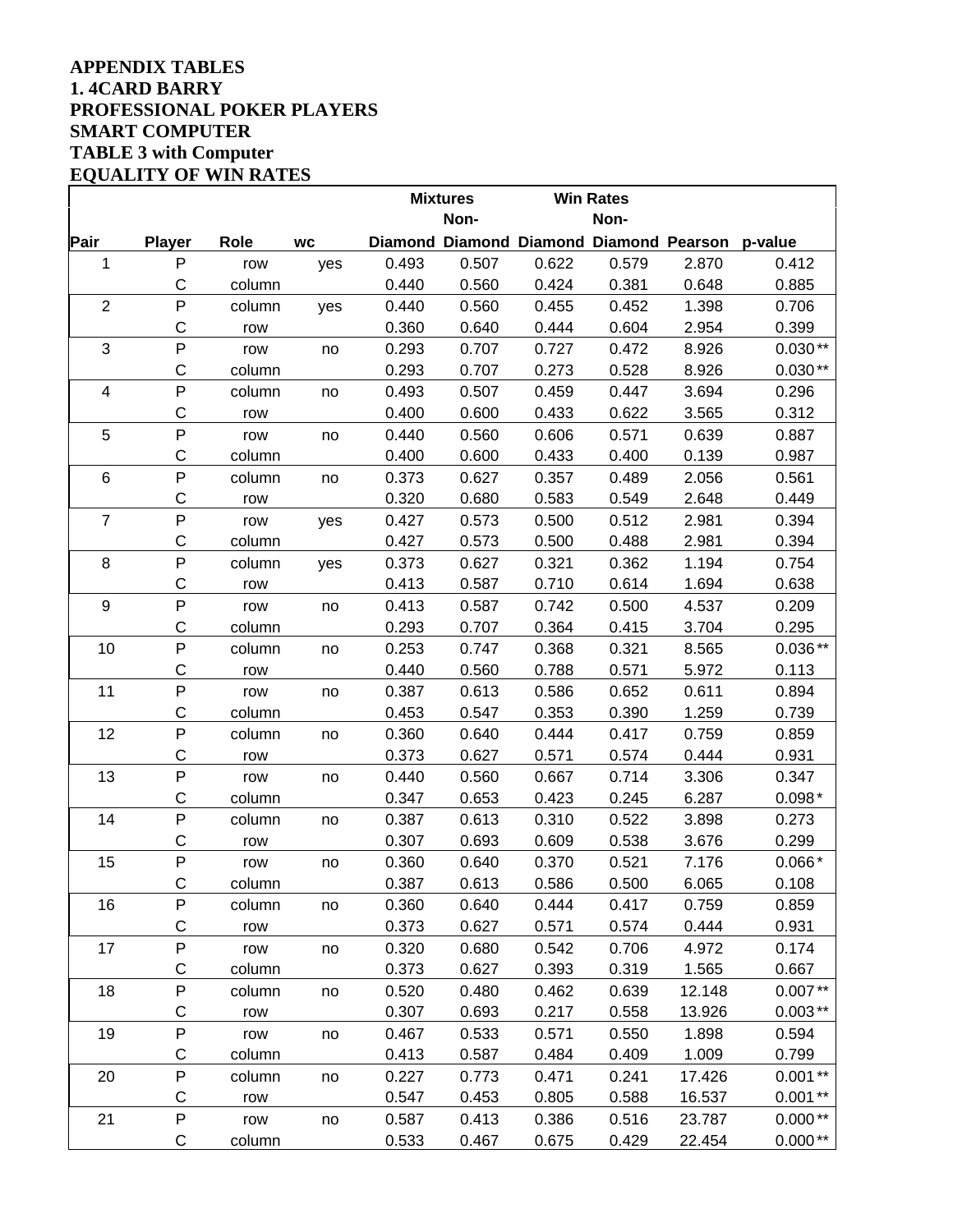### **APPENDIX TABLES 1. 4CARD BARRY PROFESSIONAL POKER PLAYERS SMART COMPUTER**

| 22 | P            | column | no  | 0.320 | 0.680 | 0.333 | 0.294 | 5.056  | 0.168     |
|----|--------------|--------|-----|-------|-------|-------|-------|--------|-----------|
|    | C            | row    |     | 0.400 | 0.600 | 0.733 | 0.667 | 3.056  | 0.383     |
| 23 | P            | row    | no  | 0.480 | 0.520 | 0.611 | 0.769 | 6.056  | 0.109     |
|    | C            | column |     | 0.427 | 0.573 | 0.438 | 0.209 | 6.648  | $0.084*$  |
| 24 | P            | column | no  | 0.240 | 0.760 | 0.278 | 0.333 | 10.009 | $0.018**$ |
|    | C            | row    |     | 0.493 | 0.507 | 0.865 | 0.500 | 17.398 | $0.001**$ |
| 25 | P            | row    | no  | 0.520 | 0.480 | 0.615 | 0.611 | 4.565  | 0.207     |
|    | C            | column |     | 0.413 | 0.587 | 0.484 | 0.318 | 2.194  | 0.533     |
| 26 | P            | column | no  | 0.467 | 0.533 | 0.371 | 0.450 | 1.898  | 0.594     |
|    | C            | row    |     | 0.347 | 0.653 | 0.500 | 0.633 | 2.065  | 0.559     |
| 27 | P            | row    | no  | 0.267 | 0.733 | 0.550 | 0.527 | 7.176  | $0.066*$  |
|    | C            | column |     | 0.387 | 0.613 | 0.310 | 0.565 | 6.343  | $0.096*$  |
| 28 | P            | column | no  | 0.240 | 0.760 | 0.611 | 0.386 | 10.065 | $0.018**$ |
|    | C            | row    |     | 0.480 | 0.520 | 0.694 | 0.436 | 7.398  | $0.060*$  |
| 29 | P            | row    | no  | 0.160 | 0.840 | 0.750 | 0.540 | 19.787 | $0.000**$ |
|    | C            | column |     | 0.347 | 0.653 | 0.115 | 0.592 | 16.676 | $0.001**$ |
| 30 | P            | column | no  | 0.093 | 0.907 | 0.714 | 0.191 | 48.731 | $0.000**$ |
|    | C            | row    |     | 0.693 | 0.307 | 0.904 | 0.435 | 62.898 | $0.000**$ |
| 31 | P            | row    | no  | 0.453 | 0.547 | 0.647 | 0.683 | 2.315  | 0.510     |
|    | C            | column |     | 0.413 | 0.587 | 0.387 | 0.295 | 2.037  | 0.565     |
| 32 | P            | column | no  | 0.627 | 0.373 | 0.362 | 0.607 | 19.620 | $0.000**$ |
|    | C            | row    |     | 0.307 | 0.693 | 0.261 | 0.673 | 12.509 | $0.006**$ |
| 33 | P            | row    | yes | 0.440 | 0.560 | 0.697 | 0.643 | 2.222  | 0.528     |
|    | C            | column |     | 0.320 | 0.680 | 0.417 | 0.294 | 4.722  | 0.193     |
| 34 | P            | column | yes | 0.400 | 0.600 | 0.300 | 0.356 | 1.620  | 0.655     |
|    | C            | row    |     | 0.387 | 0.613 | 0.690 | 0.652 | 1.528  | 0.676     |
| 35 | P            | row    | no  | 0.387 | 0.613 | 0.483 | 0.630 | 1.843  | 0.606     |
|    | C            | column |     | 0.480 | 0.520 | 0.417 | 0.436 | 2.231  | 0.526     |
| 36 | P            | column | no  | 0.133 | 0.867 | 0.500 | 0.277 | 28.287 | $0.000**$ |
|    | C            | row    |     | 0.600 | 0.400 | 0.889 | 0.400 | 39.306 | $0.000**$ |
| 37 | P            | row    | yes | 0.640 | 0.360 | 0.438 | 0.778 | 28.583 | $0.000**$ |
|    | C            | column |     | 0.600 | 0.400 | 0.600 | 0.200 | 27.083 | $0.000**$ |
| 38 | P            | column | yes | 0.333 | 0.667 | 0.360 | 0.500 | 3.843  | 0.279     |
|    | С            | row    |     | 0.400 | 0.600 | 0.700 | 0.444 | 5.787  | 0.122     |
| 39 | P            | row    | yes | 0.493 | 0.507 | 0.459 | 0.553 | 6.778  | $0.079*$  |
|    | C            | column |     | 0.493 | 0.507 | 0.541 | 0.447 | 6.778  | $0.079*$  |
| 40 | P            | column | yes | 0.373 | 0.627 | 0.357 | 0.426 | 0.556  | 0.907     |
|    | C            | row    |     | 0.413 | 0.587 | 0.677 | 0.545 | 1.389  | 0.708     |
| 41 | P            | row    | no  | 0.547 | 0.453 | 0.634 | 0.647 | 7.231  | $0.065*$  |
|    | С            | column |     | 0.440 | 0.560 | 0.455 | 0.286 | 3.083  | 0.379     |
| 42 | $\mathsf{P}$ | column | no  | 0.427 | 0.573 | 0.219 | 0.256 | 8.454  | $0.038**$ |
|    | C            | row    |     | 0.307 | 0.693 | 0.696 | 0.788 | 12.287 | $0.006**$ |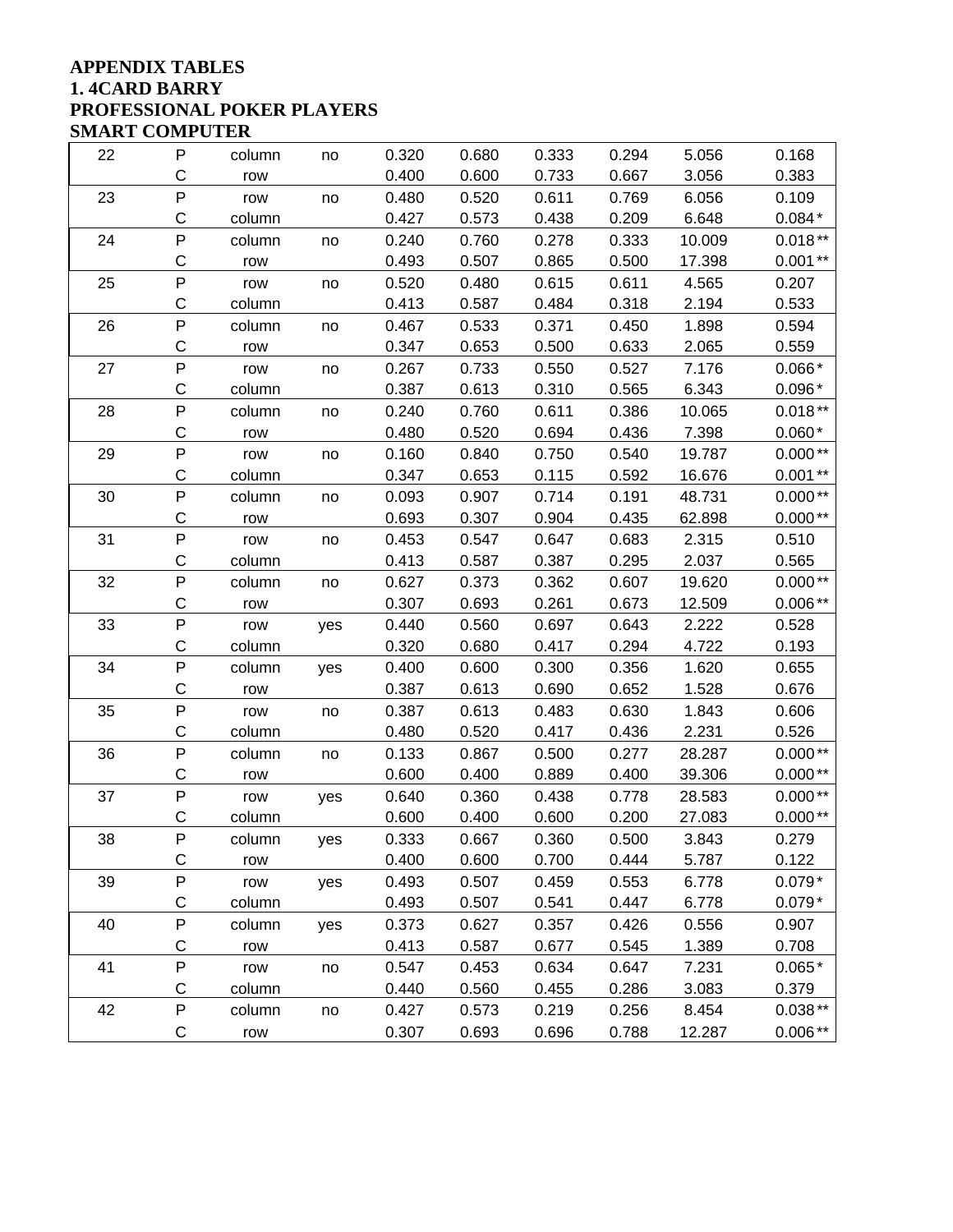## **APPENDIX TABLES 1. 4CARD BARRY PROFESSIONAL POKER PLAYERS SMART COMPUTER TABLE 4 with player only RUNS ANALYSIS**

|                         | <b>Choices</b>  |           |                |                          |    |           |            |  |  |  |  |
|-------------------------|-----------------|-----------|----------------|--------------------------|----|-----------|------------|--|--|--|--|
|                         | <b>Player's</b> |           |                | Non-                     |    |           |            |  |  |  |  |
| Pair                    | <b>Role</b>     | <b>WC</b> |                | Diamond Diamond Runs (r) |    | F(r)      | $F(r - 1)$ |  |  |  |  |
| $\mathbf{1}$            | ${\sf R}$       | yes       | 37             | 38                       | 21 | $0.000**$ | 0.000      |  |  |  |  |
| $\overline{\mathbf{c}}$ | $\mathsf{C}$    | yes       | 33             | 42                       | 30 | $0.039*$  | 0.023      |  |  |  |  |
| 3                       | R               | no        | 22             | 53                       | 42 | 0.999     | $0.998**$  |  |  |  |  |
| 4                       | $\mathsf{C}$    | no        | 37             | 38                       | 53 | 1.000     | $1.000**$  |  |  |  |  |
| 5                       | $\mathsf R$     | no        | 33             | 42                       | 26 | $0.003**$ | 0.002      |  |  |  |  |
| 6                       | $\mathsf C$     | no        | 28             | 47                       | 29 | 0.051     | 0.030      |  |  |  |  |
| $\overline{\mathbf{7}}$ | R               | yes       | 32             | 43                       | 45 | 0.969     | 0.948      |  |  |  |  |
| 8                       | $\mathsf{C}$    | yes       | 28             | 47                       | 38 | 0.721     | 0.637      |  |  |  |  |
| 9                       | $\mathsf R$     | no        | 31             | 44                       | 33 | 0.177     | 0.121      |  |  |  |  |
| 10                      | $\mathsf{C}$    | no        | 19             | 56                       | 25 | 0.123     | 0.067      |  |  |  |  |
| 11                      | ${\sf R}$       | no        | 29             | 46                       | 37 | 0.590     | 0.489      |  |  |  |  |
| 12                      | $\mathsf{C}$    | no        | 27             | 48                       | 36 | 0.588     | 0.495      |  |  |  |  |
| 13                      | $\mathsf R$     | no        | 33             | 42                       | 33 | 0.146     | 0.099      |  |  |  |  |
| 14                      | $\mathsf{C}$    | no        | 29             | 46                       | 36 | 0.489     | 0.396      |  |  |  |  |
| 15                      | R               | no        | 27             | 48                       | 28 | $0.038*$  | 0.022      |  |  |  |  |
| 16                      | $\mathsf{C}$    | no        | 27             | 48                       | 27 | $0.022**$ | 0.011      |  |  |  |  |
| 17                      | $\mathsf R$     | no        | 24             | 51                       | 21 | $0.001**$ | 0.000      |  |  |  |  |
| 18                      | $\mathsf{C}$    | no        | 39             | 36                       | 27 | $0.005**$ | 0.003      |  |  |  |  |
| 19                      | ${\sf R}$       | no        | 35             | 40                       | 29 | $0.019**$ | 0.011      |  |  |  |  |
| 20                      | $\mathsf{C}$    | no        | 17             | 58                       | 21 | $0.033*$  | 0.014      |  |  |  |  |
| 21                      | $\mathsf R$     | no        | 44             | 31                       | 42 | 0.890     | 0.839      |  |  |  |  |
| 22                      | $\mathsf{C}$    | no        | 24             | 51                       | 39 | 0.947     | 0.901      |  |  |  |  |
| 23                      | R               | no        | 36             | 39                       | 24 | $0.001**$ | 0.000      |  |  |  |  |
| 24                      | $\mathsf{C}$    | no        | 18             | 57                       | 29 | 0.648     | 0.490      |  |  |  |  |
| 25                      | $\mathsf R$     | no        | 39             | 36                       | 38 | 0.506     | 0.413      |  |  |  |  |
| 26                      | $\mathsf{C}$    | no        | 35             | 40                       | 42 | 0.835     | 0.770      |  |  |  |  |
| 27                      | $\mathsf R$     | no        | 20             | 55                       | 18 | $0.000**$ | 0.000      |  |  |  |  |
| 28                      | $\mathsf{C}$    | no        | 18             | 57                       | 21 | $0.018**$ | 0.007      |  |  |  |  |
| 29                      | ${\sf R}$       | no        | 12             | 63                       | 25 | 1.000     | 0.917      |  |  |  |  |
| 30                      | $\mathsf{C}$    | no        | $\overline{7}$ | 68                       | 15 | 1.000     | 0.562      |  |  |  |  |
| 31                      | ${\sf R}$       | no        | 34             | 41                       | 40 | 0.707     | 0.622      |  |  |  |  |
| 32                      | C               | no        | 47             | 28                       | 37 | 0.637     | 0.536      |  |  |  |  |
| 33                      | ${\sf R}$       | yes       | 33             | 42                       | 35 | 0.281     | 0.207      |  |  |  |  |
| 34                      | $\mathsf C$     | yes       | 30             | 45                       | 35 | 0.358     | 0.271      |  |  |  |  |
| 35                      | R               | no        | 29             | 46                       | 15 | $0.000**$ | 0.000      |  |  |  |  |
| 36                      | C               | no        | 10             | 65                       | 16 | 0.151     | 0.097      |  |  |  |  |
| 37                      | R               | yes       | 48             | 27                       | 38 | 0.767     | 0.689      |  |  |  |  |
| 38                      | C               | yes       | 25             | 50                       | 39 | 0.916     | 0.859      |  |  |  |  |
| 39                      | R               | yes       | 37             | 38                       | 31 | 0.051     | 0.031      |  |  |  |  |
| 40                      | C               | yes       | 28             | 47                       | 39 | 0.803     | 0.721      |  |  |  |  |
| 41                      | R               | no        | 41             | 34                       | 42 | 0.845     | 0.782      |  |  |  |  |
| 42                      | C               | no        | 32             | 43                       | 50 | 0.999     | $0.998**$  |  |  |  |  |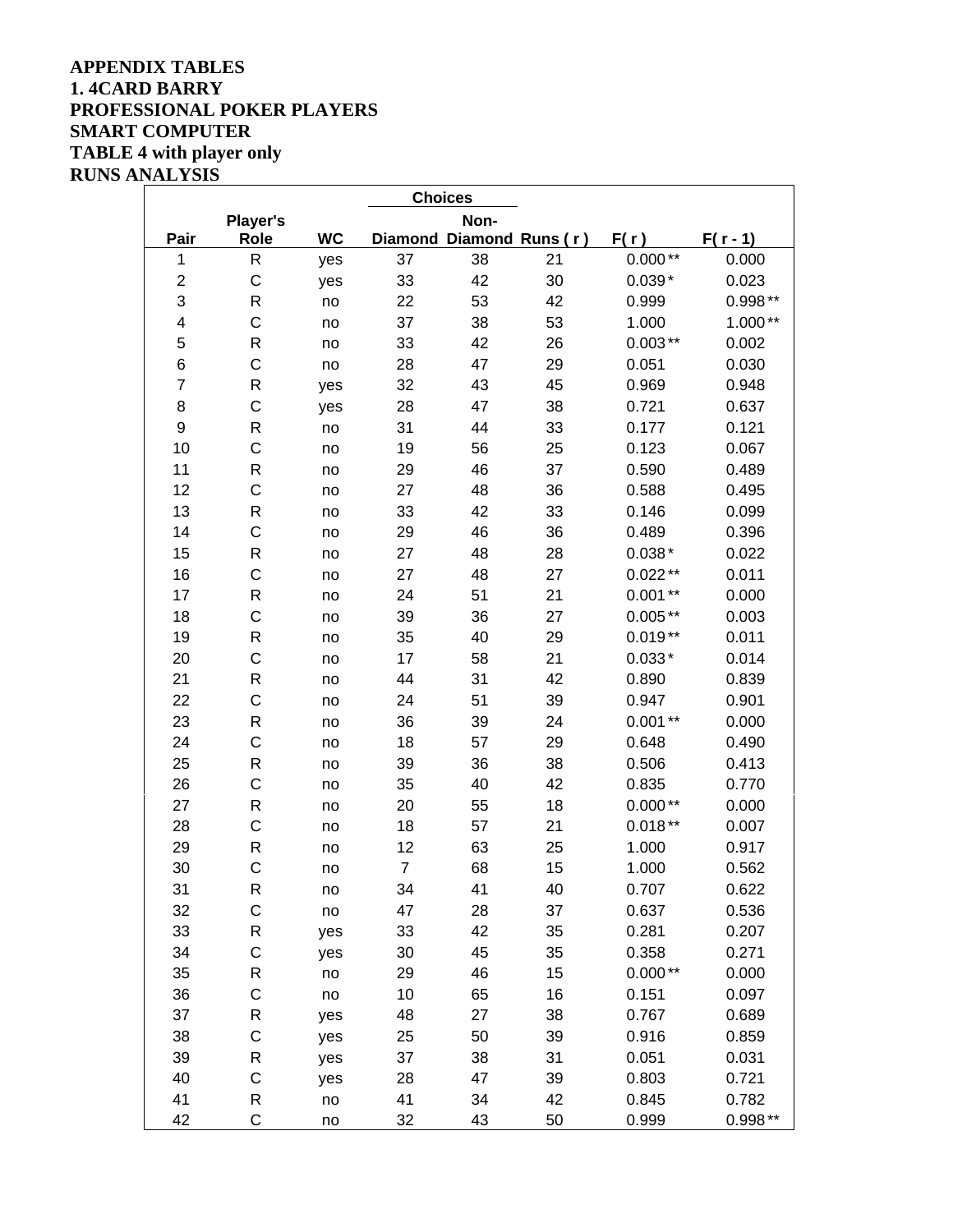### **APPENDIX TABLES 1. 4CARD BARRY PROFESSIONAL POKER PLAYERS SMART COMPUTER TABLE 4 with Computer RUNS ANALYSIS**

|                         |                |             |           |    | Non- |                               |           |           |
|-------------------------|----------------|-------------|-----------|----|------|-------------------------------|-----------|-----------|
| Pair                    | <b>Player</b>  | <b>Role</b> | <b>WC</b> |    |      | Diamond Diamond Runs (r) F(r) |           | $F(r-1)$  |
| 1                       | P              | row         | yes       | 37 | 38   | 21                            | $0.000**$ | 0.000     |
|                         | C              | column      |           | 33 | 42   | 37                            | 0.456     | 0.365     |
| $\overline{2}$          | P              | column      | yes       | 33 | 42   | 30                            | $0.039*$  | 0.023     |
|                         | C              | row         |           | 27 | 48   | 25                            | $0.006**$ | 0.003     |
| 3                       | P              | row         | no        | 22 | 53   | 42                            | 0.999     | $0.998**$ |
|                         | C              | column      |           | 22 | 53   | 29                            | 0.237     | 0.153     |
| $\overline{\mathbf{4}}$ | P              | column      | no        | 37 | 38   | 53                            | 1.000     | $1.000**$ |
|                         | C              | row         |           | 30 | 45   | 30                            | 0.058     | 0.035     |
| 5                       | P              | row         | no        | 33 | 42   | 26                            | $0.003**$ | 0.002     |
|                         | C              | column      |           | 30 | 45   | 42                            | 0.908     | 0.863     |
| $\,6$                   | P              | column      | no        | 28 | 47   | 29                            | 0.051     | 0.030     |
|                         | $\mathsf C$    | row         |           | 24 | 51   | 32                            | 0.371     | 0.286     |
| $\overline{7}$          | P              | row         | yes       | 32 | 43   | 45                            | 0.969     | 0.948     |
|                         | C              | column      |           | 32 | 43   | 29                            | $0.026*$  | 0.014     |
| 8                       | P              | column      | yes       | 28 | 47   | 38                            | 0.721     | 0.637     |
|                         | C              | row         |           | 31 | 44   | 34                            | 0.245     | 0.177     |
| 9                       | $\mathsf{P}$   | row         | no        | 31 | 44   | 33                            | 0.177     | 0.121     |
|                         | C              | column      |           | 22 | 53   | 32                            | 0.530     | 0.436     |
| 10                      | P              | column      | no        | 19 | 56   | 25                            | 0.123     | 0.067     |
|                         | $\mathsf C$    | row         |           | 33 | 42   | 42                            | 0.858     | 0.798     |
| 11                      | P              | row         | no        | 29 | 46   | 37                            | 0.590     | 0.489     |
|                         | $\mathsf C$    | column      |           | 34 | 41   | 35                            | 0.265     | 0.195     |
| 12                      | P              | column      | no        | 27 | 48   | 36                            | 0.588     | 0.495     |
|                         | C              | row         |           | 28 | 47   | 44                            | 0.983     | $0.969*$  |
| 13                      | $\overline{P}$ | row         | no        | 33 | 42   | 33                            | 0.146     | 0.099     |
|                         | $\mathsf C$    | column      |           | 26 | 49   | 36                            | 0.645     | 0.555     |
| 14                      | P              | column      | no        | 29 | 46   | 36                            | 0.489     | 0.396     |
|                         | $\mathsf{C}$   | row         |           | 23 | 52   | 34                            | 0.658     | 0.568     |
| 15                      | P              | row         | no        | 27 | 48   | 28                            | $0.038*$  | 0.022     |
|                         | С              | column      |           | 29 | 46   | 41                            | 0.888     | 0.830     |
| 16                      | $\overline{P}$ | column      | no        | 27 | 48   | 27                            | $0.022**$ | 0.011     |
|                         | C              | row         |           | 28 | 47   | 33                            | 0.260     | 0.185     |
| 17                      | P              | row         | no        | 24 | 51   | 21                            | $0.001**$ | 0.000     |
|                         | С              | column      |           | 28 | 47   | 31                            | 0.128     | 0.082     |
| 18                      | ${\sf P}$      | column      | no        | 39 | 36   | 27                            | $0.005**$ | 0.003     |
|                         | $\mathsf C$    | row         |           | 23 | 52   | 24                            | $0.011**$ | 0.006     |
| 19                      | P              | row         | no        | 35 | 40   | 29                            | $0.019**$ | 0.011     |
|                         | С              | column      |           | 31 | 44   | 25                            | $0.002**$ | 0.001     |
| 20                      | ${\sf P}$      | column      | no        | 17 | 58   | 21                            | $0.033*$  | 0.014     |
|                         | C              | row         |           | 41 | 34   | 36                            | 0.348     | 0.265     |
| 21                      | P              | row         | no        | 44 | 31   | 42                            | 0.890     | 0.839     |
|                         | C              | column      |           | 40 | 35   | 32                            | 0.087     | 0.055     |
| 22                      | P              | column      | no        | 24 | 51   | 39                            | 0.947     | 0.901     |

 $\overline{\phantom{a}}$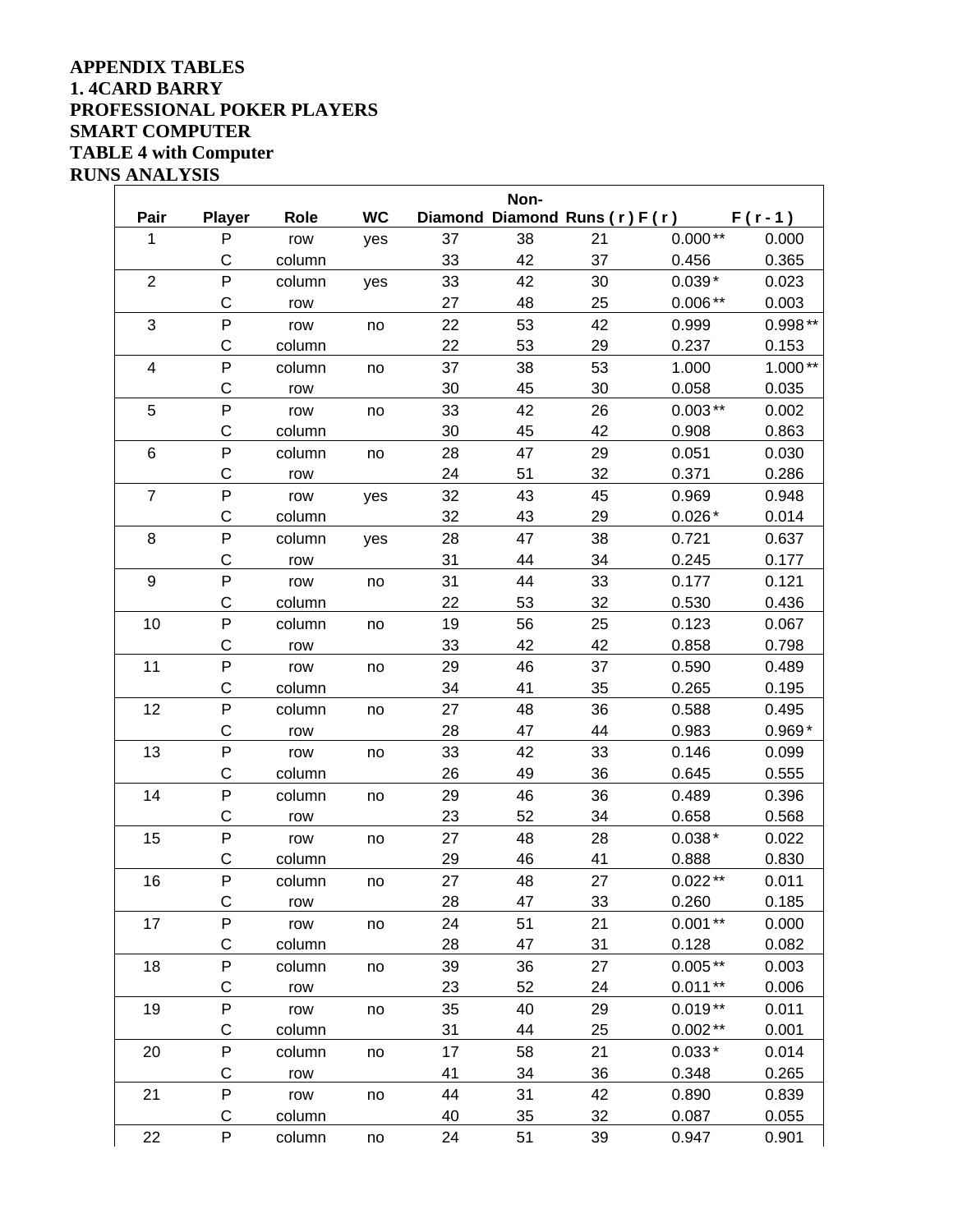### **APPENDIX TABLES 1. 4CARD BARRY PROFESSIONAL POKER PLAYERS SMART COMPUTER**

|    | C           | row    |     | 30             | 45 | 26 | $0.005**$ | 0.003     |
|----|-------------|--------|-----|----------------|----|----|-----------|-----------|
| 23 | P           | row    | no  | 36             | 39 | 24 | $0.001**$ | 0.000     |
|    | C           | column |     | 32             | 43 | 37 | 0.481     | 0.388     |
| 24 | P           | column | no  | 18             | 57 | 29 | 0.648     | 0.490     |
|    | $\mathsf C$ | row    |     | 37             | 38 | 37 | 0.408     | 0.322     |
| 25 | P           | row    | no  | 39             | 36 | 38 | 0.506     | 0.413     |
|    | C           | column |     | 31             | 44 | 36 | 0.416     | 0.327     |
| 26 | ${\sf P}$   | column | no  | 35             | 40 | 42 | 0.835     | 0.770     |
|    | C           | row    |     | 26             | 49 | 27 | $0.029*$  | 0.015     |
| 27 | P           | row    | no  | 20             | 55 | 18 | $0.000**$ | 0.000     |
|    | C           | column |     | 29             | 46 | 40 | 0.830     | 0.764     |
| 28 | P           | column | no  | 18             | 57 | 21 | $0.018**$ | 0.007     |
|    | C           | row    |     | 36             | 39 | 38 | 0.506     | 0.413     |
| 29 | P           | row    | no  | 12             | 63 | 25 | 1.000     | 0.917     |
|    | C           | column |     | 26             | 49 | 30 | 0.124     | 0.082     |
| 30 | P           | column | no  | $\overline{7}$ | 68 | 15 | 1.000     | 0.562     |
|    | $\mathsf C$ | row    |     | 52             | 23 | 32 | 0.445     | 0.354     |
| 31 | P           | row    | no  | 34             | 41 | 40 | 0.707     | 0.622     |
|    | $\mathsf C$ | column |     | 31             | 44 | 29 | $0.030*$  | 0.017     |
| 32 | ${\sf P}$   | column | no  | 47             | 28 | 37 | 0.637     | 0.536     |
|    | C           | row    |     | 23             | 52 | 23 | $0.006**$ | 0.003     |
| 33 | P           | row    | yes | 33             | 42 | 35 | 0.281     | 0.207     |
|    | C           | column |     | 24             | 51 | 25 | $0.016**$ | 0.008     |
| 34 | P           | column | yes | 30             | 45 | 35 | 0.358     | 0.271     |
|    | C           | row    |     | 29             | 46 | 43 | 0.957     | 0.927     |
| 35 | P           | row    | no  | 29             | 46 | 15 | $0.000**$ | 0.000     |
|    | C           | column |     | 36             | 39 | 46 | 0.970     | $0.950*$  |
| 36 | P           | column | no  | 10             | 65 | 16 | 0.151     | 0.097     |
|    | $\mathsf C$ | row    |     | 45             | 30 | 38 | 0.639     | 0.548     |
| 37 | P           | row    | yes | 48             | 27 | 38 | 0.767     | 0.689     |
|    | C           | column |     | 45             | 30 | 38 | 0.639     | 0.548     |
| 38 | P           | column | yes | 25             | 50 | 39 | 0.916     | 0.859     |
|    | C           | row    |     | 30             | 45 | 33 | 0.199     | 0.137     |
| 39 | P           | row    | yes | 37             | 38 | 31 | 0.051     | 0.031     |
|    | С           | column |     | 37             | 38 | 41 | 0.757     | 0.680     |
| 40 | ${\sf P}$   | column | yes | 28             | 47 | 39 | 0.803     | 0.721     |
|    | С           | row    |     | 31             | 44 | 38 | 0.605     | 0.512     |
| 41 | ${\sf P}$   | row    | no  | 41             | 34 | 42 | 0.845     | 0.782     |
|    | $\mathsf C$ | column |     | 33             | 42 | 34 | 0.207     | 0.146     |
| 42 | P           | column | no  | 32             | 43 | 50 | 0.999     | $0.998**$ |
|    | С           | row    |     | 23             | 52 | 39 | 0.970     | 0.937     |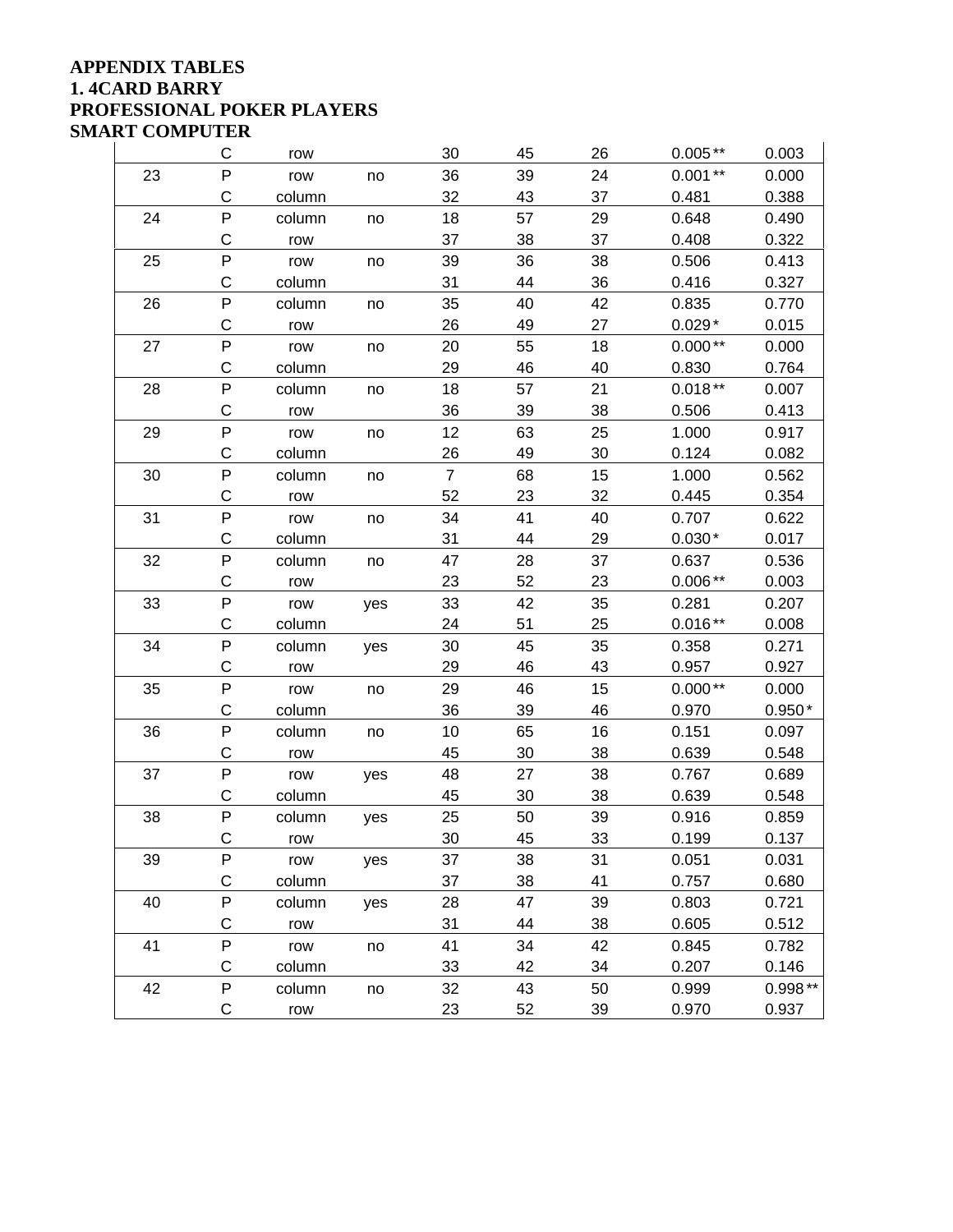## **APPENDIX TABLES 2. HIDE AND SEEK PROFESSIONAL POKER PLAYERS TABLE 1**

|                                                            |   | <b>EVADER CHOICE</b>          | <b>Marginal</b><br><b>Frequencies</b><br>for Pursuer |            |
|------------------------------------------------------------|---|-------------------------------|------------------------------------------------------|------------|
|                                                            |   | в                             | R                                                    |            |
|                                                            |   | 0.201                         | 0.271                                                | 0.472      |
|                                                            | в | (0.11)                        | (0.22)                                               | (0.33)     |
| <b>PURSUER</b><br><b>CHOICE</b>                            |   | ${0.0009}$<br>${0.0016}$      |                                                      | ${0.0024}$ |
|                                                            |   | 0.209                         | 0.319                                                | 0.528      |
|                                                            | R | (0.22)                        | (0.44)                                               | (0.67)     |
|                                                            |   | ${0.0002}$                    | ${0.0022}$                                           | ${0.0024}$ |
| <b>Marginal</b><br><b>Frequencies For</b><br><b>Evader</b> |   | 0.410<br>(0.33)<br>${0.0013}$ | 0.590<br>(0.67)<br>${0.0013}$                        |            |

### **Pursuer p value:** 0

Evader p value: 0 Overall p value: 0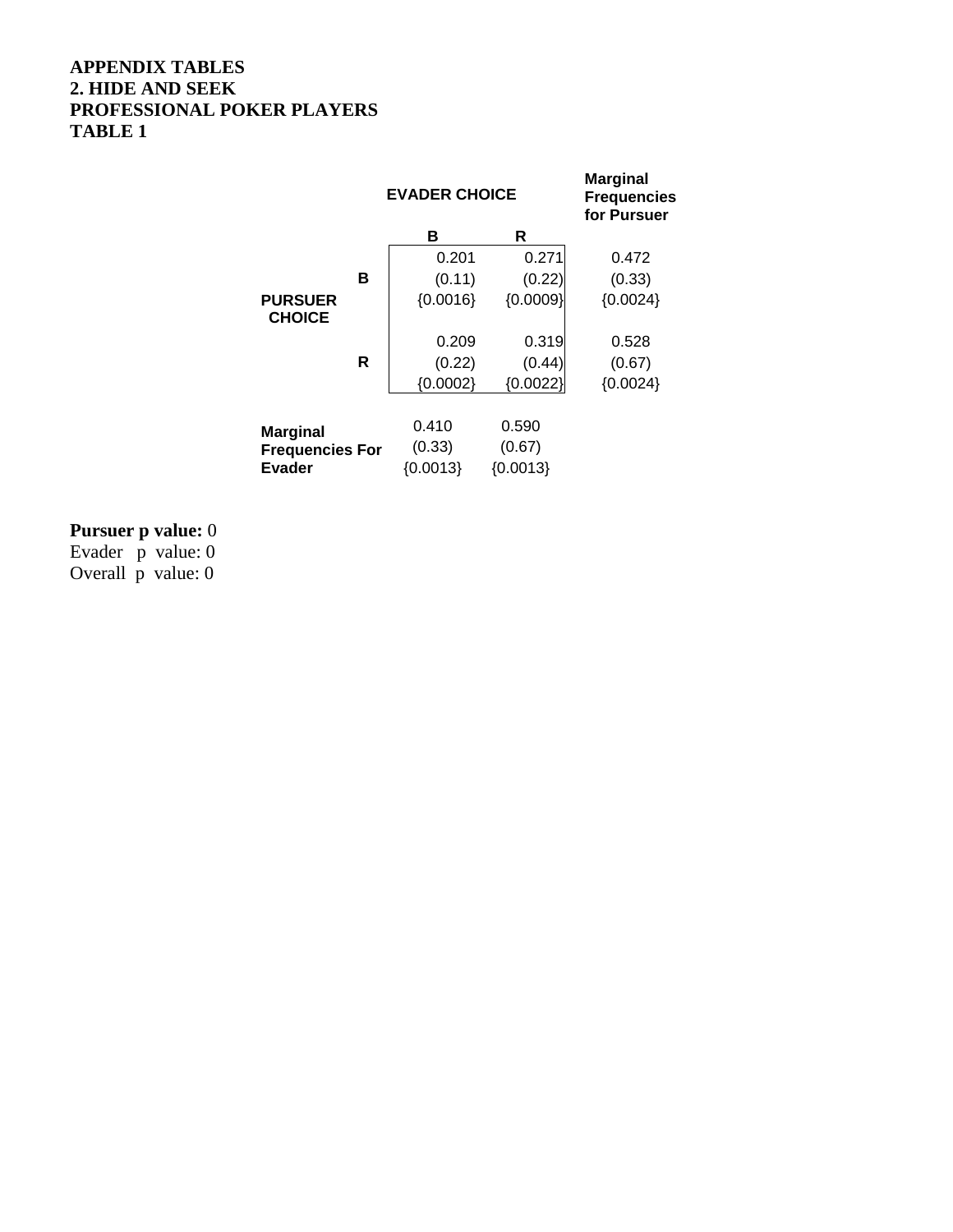# **APPENDIX TABLES 2. HIDE AND SEEK PROFESSIONAL POKER PLAYERS TABLE 2 FREQUENCIES BY PAIR**

|                         |        |                         | <b>Pursuer</b> | <b>Evader</b> | <b>Joint Frequencies</b> |           |           |           |           |
|-------------------------|--------|-------------------------|----------------|---------------|--------------------------|-----------|-----------|-----------|-----------|
| pair                    | screen | <b>WC</b>               | $\mathsf R$    | $\mathsf{R}$  | <b>BB</b>                | <b>BR</b> | <b>RB</b> | <b>RR</b> | pvalue    |
| 1                       | yes    | $\pmb{0}$               | $0.507**$      | $0.573*$      | 0.213                    | 0.280     | 0.213     | 0.293     | $0.007**$ |
| $\overline{\mathbf{c}}$ | yes    | 0                       | 0.640          | 0.680         | 0.107                    | 0.253     | 0.213     | 0.427     | 0.936     |
| 3                       | no     | 0                       | $0.493**$      | $0.480**$     | 0.267                    | 0.240     | 0.253     | 0.240     | $0.000**$ |
| 4                       | no     | 0                       | $0.413**$      | $0.507**$     | 0.280                    | 0.307     | 0.213     | 0.200     | $0.000**$ |
| 5                       | yes    | 0                       | $0.533**$      | $0.573*$      | 0.280                    | 0.187     | 0.147     | 0.387     | $0.000**$ |
| 6                       | yes    | 0                       | $0.533**$      | $0.507**$     | 0.120                    | 0.347     | 0.373     | 0.160     | $0.000**$ |
| 7                       | no     | 0                       | $0.333**$      | $0.573*$      | 0.293                    | 0.373     | 0.133     | 0.200     | $0.000**$ |
| 8                       | no     | 0                       | $0.493**$      | $0.800**$     | 0.067                    | 0.440     | 0.133     | 0.360     | $0.000**$ |
| 9                       | no     | 0                       | $0.467**$      | $0.573*$      | 0.213                    | 0.320     | 0.213     | 0.253     | $0.001**$ |
| 10                      | no     | 0                       | $0.560*$       | 0.693         | 0.133                    | 0.307     | 0.173     | 0.387     | 0.250     |
| 11                      | yes    | 0                       | 0.600          | $0.533**$     | 0.213                    | 0.187     | 0.253     | 0.347     | $0.024**$ |
| 12                      | yes    | 0                       | $0.480**$      | $0.520**$     | 0.253                    | 0.267     | 0.227     | 0.253     | $0.000**$ |
| 13                      | yes    | $\overline{\mathbf{c}}$ | $0.480**$      | $0.440**$     | 0.293                    | 0.227     | 0.267     | 0.213     | $0.000**$ |
| 14                      | yes    | $\boldsymbol{2}$        | $0.560*$       | $0.507**$     | 0.227                    | 0.213     | 0.267     | 0.293     | $0.004**$ |
| 15                      | no     | 0                       | $0.493**$      | $0.520**$     | 0.253                    | 0.253     | 0.227     | 0.267     | $0.000**$ |
| 16                      | no     | 0                       | 0.587          | $0.480**$     | 0.227                    | 0.187     | 0.293     | 0.293     | $0.002**$ |
| 17                      | no     | 0                       | $0.507**$      | 0.613         | 0.227                    | 0.267     | 0.160     | 0.347     | $0.006**$ |
| 18                      | no     | 0                       | $0.533**$      | $0.480**$     | 0.267                    | 0.200     | 0.253     | 0.280     | $0.000**$ |
| 19                      | yes    | 1                       | 0.613          | $0.560*$      | 0.160                    | 0.227     | 0.280     | 0.333     | 0.185     |
| 20                      | yes    | 1                       | 0.640          | 0.707         | 0.160                    | 0.200     | 0.133     | 0.507     | 0.165     |
| 21                      | yes    | 0                       | $0.413**$      | $0.773*$      | 0.147                    | 0.440     | 0.080     | 0.333     | $0.000**$ |
| 22                      | yes    | 0                       | $0.547**$      | $0.520**$     | 0.173                    | 0.280     | 0.307     | 0.240     | $0.004**$ |
| 23                      | no     | 0                       | $0.507**$      | $0.520**$     | 0.253                    | 0.240     | 0.227     | 0.280     | $0.000**$ |
| 24                      | no     | 0                       | $0.547**$      | 0.640         | 0.147                    | 0.307     | 0.213     | 0.333     | 0.147     |
| 25                      | no     | 0                       | $0.427**$      | 0.707         | 0.160                    | 0.413     | 0.133     | 0.293     | $0.000**$ |
| 26                      | no     | 0                       | 0.720          | 0.680         | 0.147                    | 0.133     | 0.173     | 0.547     | 0.107     |
| 27                      | yes    | 1                       | $0.493**$      | 0.667         | 0.227                    | 0.280     | 0.107     | 0.387     | $0.002**$ |
| 28                      | yes    | 1                       | $0.520**$      | $0.573*$      | 0.187                    | 0.293     | 0.240     | 0.280     | $0.017**$ |
| 29                      | no     | 0                       | $0.507**$      | $0.520**$     | 0.267                    | 0.227     | 0.213     | 0.293     | $0.000**$ |
| 30                      | no     | 0                       | $0.440**$      | $0.533*$      | 0.213                    | 0.347     | 0.253     | 0.187     | $0.000**$ |
| 31                      | yes    | 0                       | 0.667          | 0.680         | 0.107                    | 0.227     | 0.213     | 0.453     | 0.996     |
| 32                      | yes    | $\mathbf 0$             | $0.560*$       | 0.653         | 0.120                    | 0.320     | 0.227     | 0.333     | 0.147     |
| 33                      | yes    | $\pmb{0}$               | $0.440**$      | $0.440**$     | 0.280                    | 0.280     | 0.280     | 0.160     | $0.000**$ |
| 34                      | yes    | $\pmb{0}$               | $0.333**$      | $0.547**$     | 0.333                    | 0.333     | 0.120     | 0.213     | $0.000**$ |
| 35                      | no     | $\pmb{0}$               | $0.520**$      | 0.667         | 0.200                    | 0.280     | 0.133     | 0.387     | $0.021**$ |
| 36                      | no     | 0                       | 0.707          | 0.747         | 0.067                    | 0.227     | 0.187     | 0.520     | 0.435     |
| 37                      | no     | 1                       | $0.480**$      | $0.453**$     | 0.267                    | 0.253     | 0.280     | 0.200     | $0.000**$ |
| 38                      | no     | 1                       | $0.547**$      | $0.493**$     | 0.240                    | 0.213     | 0.267     | 0.280     | $0.001**$ |
| 39                      | no     | $\pmb{0}$               | 0.600          | $0.947**$     | 0.027                    | 0.373     | 0.027     | 0.573     | $0.000**$ |
| 40                      | no     | 0                       | 0.720          | 0.653         | 0.133                    | 0.147     | 0.213     | 0.507     | 0.401     |
| 41                      | no     | 0                       | $0.533**$      | $0.507**$     | 0.227                    | 0.240     | 0.267     | 0.267     | $0.002**$ |
| 42                      | no     | 0                       | $0.467**$      | $0.533**$     | 0.253                    | 0.280     | 0.213     | 0.253     | $0.000**$ |
| 43                      | no     | 1                       | 0.627          | $0.547**$     | 0.187                    | 0.187     | 0.267     | 0.360     | 0.105     |
| 44                      | no     | 1                       | $0.440**$      | 0.640         | 0.227                    | 0.333     | 0.133     | 0.307     | $0.000**$ |

٦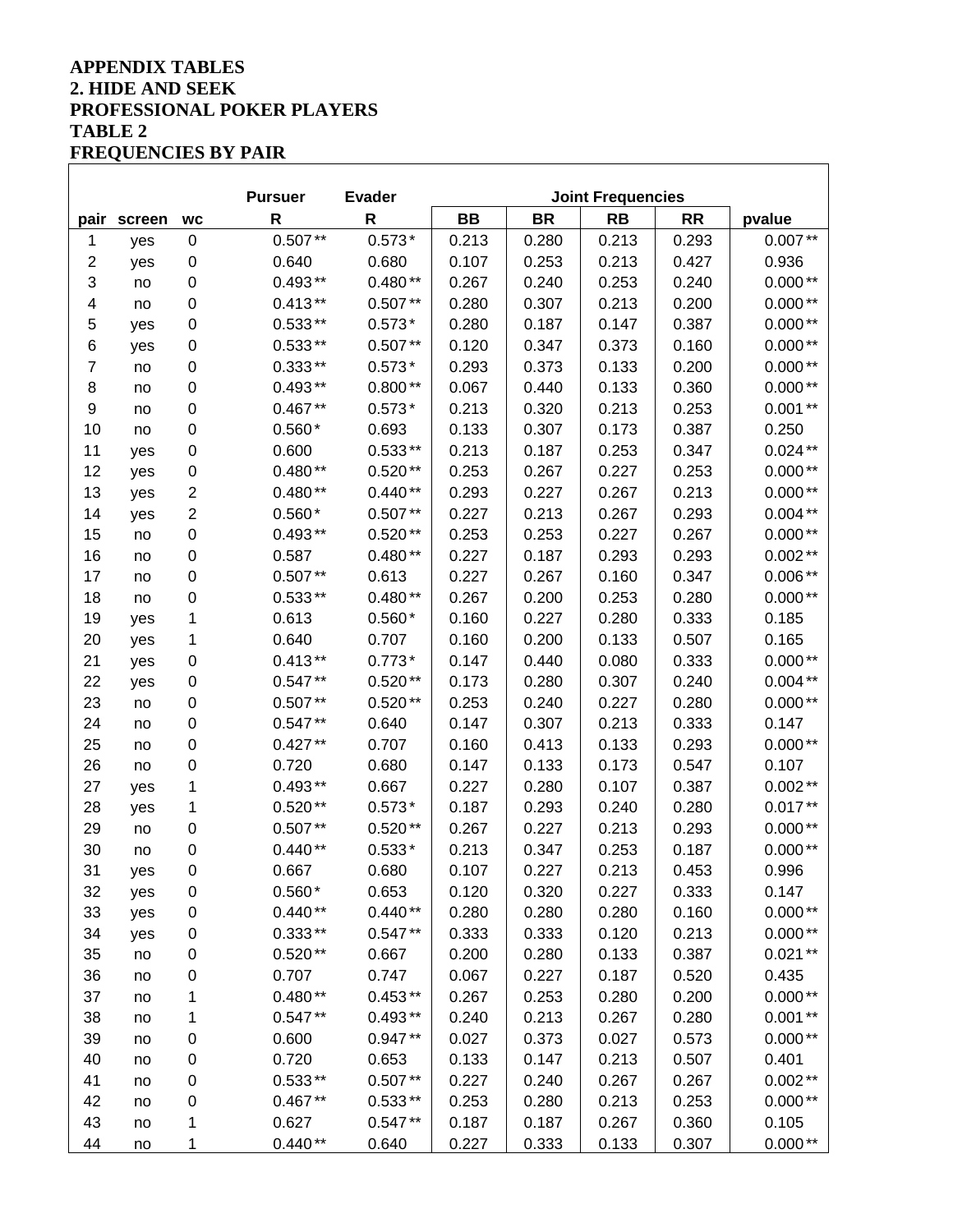### **APPENDIX TABLES 2. HIDE AND SEEK PROFESSIONAL POKER PLAYERS TABLE 3 EQUALITY OF WIN RATES**

|                 |                  |                | В              |       | $\mathsf R$    |       |                |           |
|-----------------|------------------|----------------|----------------|-------|----------------|-------|----------------|-----------|
| pair            | <b>WC</b>        | <b>Player</b>  | <b>Success</b> | Fail  | <b>Success</b> | Fail  | <b>Pearson</b> | p-value   |
| 1               | $\boldsymbol{0}$ | P              | 0.147          | 0.347 | 0.040          | 0.467 | 13.856         | $0.003**$ |
|                 |                  | E              | 0.280          | 0.147 | 0.533          | 0.040 | 11.413         | $0.010**$ |
| $\mathbf 2$     | $\boldsymbol{0}$ | P              | 0.067          | 0.293 | 0.147          | 0.480 | 0.607          | 0.895     |
|                 |                  | E              | 0.253          | 0.067 | 0.520          | 0.147 | 0.067          | 0.995     |
| 3               | $\boldsymbol{0}$ | $\overline{P}$ | 0.160          | 0.347 | 0.067          | 0.427 | 14.267         | $0.003**$ |
|                 |                  | E              | 0.360          | 0.160 | 0.413          | 0.067 | 15.373         | $0.002**$ |
| $\overline{4}$  | $\boldsymbol{0}$ | P              | 0.213          | 0.373 | 0.067          | 0.347 | 31.033         | $0.000**$ |
|                 |                  | E              | 0.280          | 0.213 | 0.440          | 0.067 | 24.013         | $0.000**$ |
| 5               | $\boldsymbol{0}$ | P              | 0.200          | 0.267 | 0.120          | 0.400 | 18.504         | $0.000**$ |
|                 |                  | E              | 0.227          | 0.200 | 0.440          | 0.120 | 17.656         | $0.001**$ |
| $6\phantom{1}6$ | $\boldsymbol{0}$ | P              | 0.080          | 0.387 | 0.040          | 0.493 | 10.744         | $0.013**$ |
|                 |                  | E              | 0.413          | 0.080 | 0.467          | 0.040 | 13.213         | $0.004**$ |
| $\overline{7}$  | $\boldsymbol{0}$ | P              | 0.213          | 0.453 | 0.040          | 0.293 | 43.787         | $0.000**$ |
|                 |                  | E              | 0.213          | 0.213 | 0.533          | 0.040 | 26.199         | $0.000**$ |
| 8               | $\mathbf 0$      | P              | 0.040          | 0.467 | 0.080          | 0.413 | 17.571         | $0.001**$ |
|                 |                  | E              | 0.160          | 0.040 | 0.720          | 0.080 | 12.249         | $0.007**$ |
| 9               | $\boldsymbol{0}$ | $\overline{P}$ | 0.187          | 0.347 | 0.080          | 0.387 | 19.911         | $0.000**$ |
|                 |                  | E              | 0.240          | 0.187 | 0.493          | 0.080 | 15.386         | $0.002**$ |
| 10              | 0                | $\mathsf{P}$   | 0.107          | 0.333 | 0.120          | 0.440 | 3.956          | 0.266     |
|                 |                  | E              | 0.200          | 0.107 | 0.573          | 0.120 | 2.927          | 0.403     |
| 11              | $\boldsymbol{0}$ | P              | 0.173          | 0.227 | 0.147          | 0.453 | 10.899         | $0.012**$ |
|                 |                  | E              | 0.293          | 0.173 | 0.387          | 0.147 | 12.827         | $0.005**$ |
| 12              | $\mathbf 0$      | $\mathsf{P}$   | 0.200          | 0.320 | 0.120          | 0.360 | 21.159         | $0.000**$ |
|                 |                  | E              | 0.280          | 0.200 | 0.400          | 0.120 | 18.613         | $0.000**$ |
| 13              | $\overline{2}$   | P              | 0.187          | 0.333 | 0.067          | 0.413 | 19.384         | $0.000**$ |
|                 |                  | E              | 0.373          | 0.187 | 0.373          | 0.067 | 23.010         | $0.000**$ |
| 14              | $\overline{c}$   | P              | 0.133          | 0.307 | 0.080          | 0.480 | 6.771          | $0.080*$  |
|                 |                  | E              | 0.360          | 0.133 | 0.427          | 0.080 | 10.063         | $0.018**$ |
| 15              | $\pmb{0}$        | $\mathsf{P}$   | 0.133          | 0.373 | 0.120          | 0.373 | 10.770         | $0.013**$ |
|                 |                  | E              | 0.347          | 0.133 | 0.400          | 0.120 | 8.199          | $0.042**$ |
| 16              | 0                | P              | 0.160          | 0.253 | 0.133          | 0.453 | 8.211          | $0.042**$ |
|                 |                  | E              | 0.360          | 0.160 | 0.347          | 0.133 | 14.794         | $0.002**$ |
| 17              | $\pmb{0}$        | P              | 0.160          | 0.333 | 0.080          | 0.427 | 12.634         | $0.005**$ |
|                 |                  | E              | 0.227          | 0.160 | 0.533          | 0.080 | 10.166         | $0.017**$ |
| 18              | $\pmb{0}$        | P              | 0.160          | 0.307 | 0.080          | 0.453 | 11.091         | $0.011**$ |
|                 |                  | E              | 0.360          | 0.160 | 0.400          | 0.080 | 14.794         | $0.002**$ |
| 19              | 1                | P              | 0.093          | 0.293 | 0.120          | 0.493 | 1.204          | 0.752     |
|                 |                  | E              | 0.347          | 0.093 | 0.440          | 0.120 | 3.879          | 0.275     |
| 20              | $\mathbf{1}$     | P              | 0.067          | 0.293 | 0.107          | 0.533 | 1.294          | 0.730     |
|                 |                  | E              | 0.227          | 0.067 | 0.600          | 0.107 | 2.194          | 0.533     |
| 21              | $\pmb{0}$        | P              | 0.107          | 0.480 | 0.147          | 0.267 | 24.347         | $0.000**$ |
|                 |                  | E              | 0.120          | 0.107 | 0.627          | 0.147 | 8.379          | $0.039**$ |
| 22              | $\pmb{0}$        | P              | 0.107          | 0.347 | 0.160          | 0.387 | 5.871          | 0.118     |
|                 |                  | E              | 0.373          | 0.107 | 0.360          | 0.160 | 8.546          | $0.036**$ |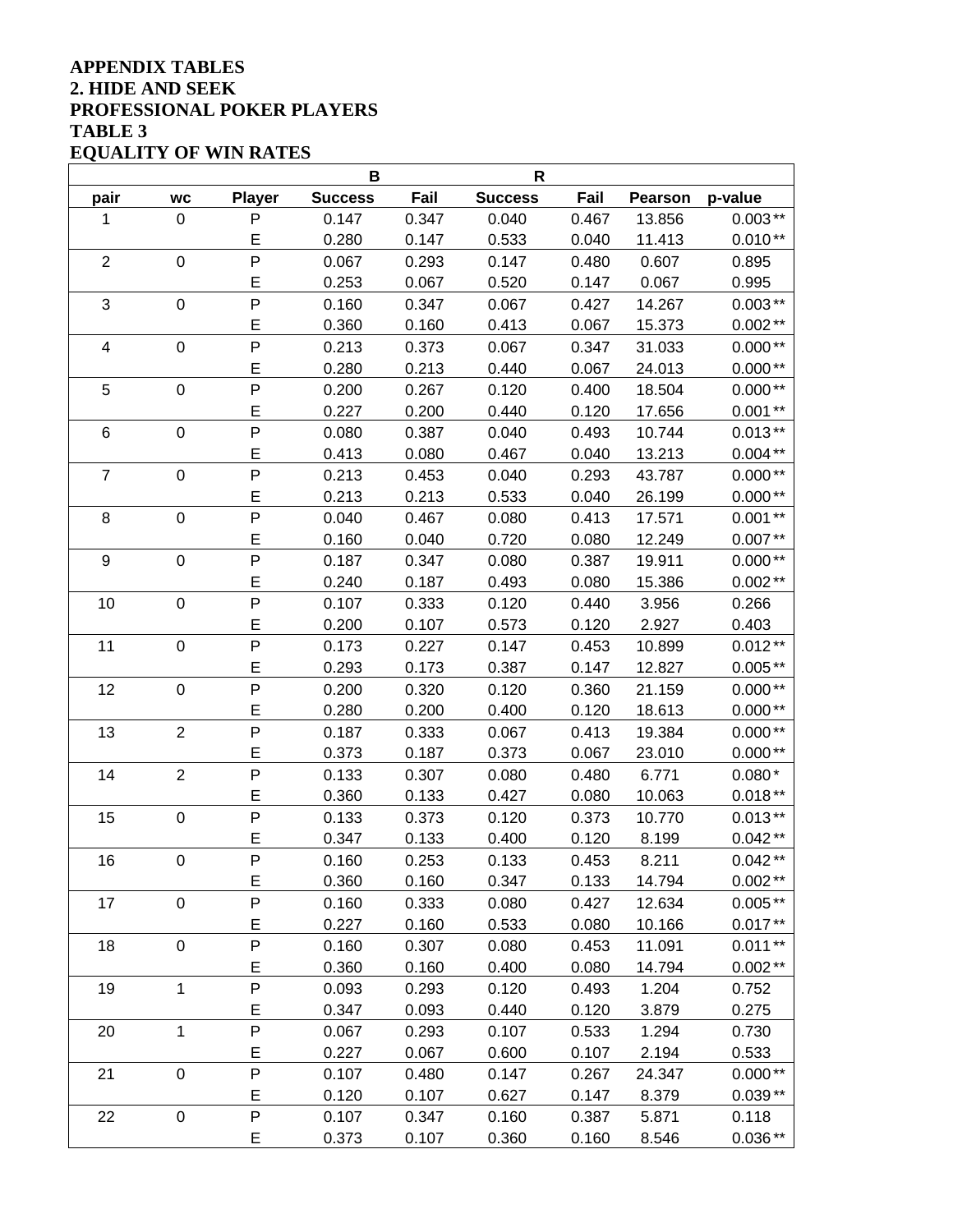### **APPENDIX TABLES 2. HIDE AND SEEK PROFESSIONAL POKER PLAYERS**

| 23 | $\boldsymbol{0}$ | P              | 0.133 | 0.360 | 0.120 | 0.387 | 9.407  | $0.024**$ |
|----|------------------|----------------|-------|-------|-------|-------|--------|-----------|
|    |                  | E              | 0.347 | 0.133 | 0.400 | 0.120 | 8.199  | $0.042**$ |
| 24 | $\pmb{0}$        | P              | 0.080 | 0.373 | 0.093 | 0.453 | 5.936  | 0.115     |
|    |                  | E              | 0.280 | 0.080 | 0.547 | 0.093 | 1.796  | 0.616     |
| 25 | $\pmb{0}$        | P              | 0.120 | 0.453 | 0.093 | 0.333 | 19.513 | $0.000**$ |
|    |                  | E              | 0.173 | 0.120 | 0.613 | 0.093 | 7.093  | $0.069*$  |
| 26 | $\boldsymbol{0}$ | P              | 0.133 | 0.147 | 0.187 | 0.533 | 8.006  | $0.046*$  |
|    |                  | E              | 0.187 | 0.133 | 0.493 | 0.187 | 5.923  | 0.115     |
| 27 | $\mathbf{1}$     | P              | 0.173 | 0.333 | 0.040 | 0.453 | 18.099 | $0.000**$ |
|    |                  | E              | 0.160 | 0.173 | 0.627 | 0.040 | 20.439 | $0.000**$ |
| 28 | 1                | P              | 0.160 | 0.320 | 0.080 | 0.440 | 11.786 | $0.008**$ |
|    |                  | E              | 0.267 | 0.160 | 0.493 | 0.080 | 9.934  | $0.019**$ |
| 29 | $\boldsymbol{0}$ | P              | 0.200 | 0.293 | 0.053 | 0.453 | 21.557 | $0.000**$ |
|    |                  | E              | 0.280 | 0.200 | 0.467 | 0.053 | 21.120 | $0.000**$ |
| 30 | $\pmb{0}$        | P              | 0.093 | 0.467 | 0.093 | 0.347 | 18.613 | $0.000**$ |
|    |                  | E              | 0.373 | 0.093 | 0.440 | 0.093 | 6.553  | $0.088*$  |
| 31 | $\pmb{0}$        | P              | 0.053 | 0.280 | 0.227 | 0.440 | 4.573  | 0.206     |
|    |                  | E              | 0.267 | 0.053 | 0.453 | 0.227 | 4.187  | 0.242     |
| 32 | $\boldsymbol{0}$ | $\mathsf{P}$   | 0.027 | 0.413 | 0.107 | 0.453 | 10.629 | $0.014*$  |
|    |                  | E              | 0.320 | 0.027 | 0.547 | 0.107 | 4.329  | 0.228     |
| 33 | $\pmb{0}$        | P              | 0.253 | 0.307 | 0.053 | 0.387 | 40.251 | $0.000**$ |
|    |                  | E              | 0.307 | 0.253 | 0.387 | 0.053 | 40.251 | $0.000**$ |
| 34 | $\pmb{0}$        | P              | 0.227 | 0.440 | 0.027 | 0.307 | 46.989 | $0.000**$ |
|    |                  | E              | 0.227 | 0.227 | 0.520 | 0.027 | 31.354 | $0.000**$ |
| 35 | $\boldsymbol{0}$ | $\mathsf{P}$   | 0.107 | 0.373 | 0.120 | 0.400 | 7.273  | $0.064*$  |
|    |                  | E              | 0.227 | 0.107 | 0.547 | 0.120 | 1.899  | 0.594     |
| 36 | $\boldsymbol{0}$ | P              | 0.040 | 0.253 | 0.133 | 0.573 | 1.731  | 0.630     |
|    |                  | E              | 0.213 | 0.040 | 0.613 | 0.133 | 3.197  | 0.362     |
| 37 | $\mathbf{1}$     | P              | 0.173 | 0.347 | 0.067 | 0.413 | 17.147 | $0.001**$ |
|    |                  | E              | 0.373 | 0.173 | 0.387 | 0.067 | 19.616 | $0.000**$ |
| 38 | 1                | $\overline{P}$ | 0.187 | 0.267 | 0.080 | 0.467 | 15.591 | $0.001**$ |
|    |                  | E              | 0.320 | 0.187 | 0.413 | 0.080 | 17.854 | $0.000**$ |
| 39 | 0                | P              | 0.027 | 0.373 | 0.173 | 0.427 | 7.581  | $0.056*$  |
|    |                  | E              | 0.027 | 0.027 | 0.773 | 0.173 | 27.639 | $0.000**$ |
| 40 | $\pmb{0}$        | P              | 0.093 | 0.187 | 0.213 | 0.507 | 4.071  | 0.254     |
|    |                  | E              | 0.253 | 0.093 | 0.440 | 0.213 | 3.429  | 0.330     |
| 41 | $\pmb{0}$        | P              | 0.133 | 0.333 | 0.107 | 0.427 | 7.234  | $0.065*$  |
|    |                  | E              | 0.360 | 0.133 | 0.400 | 0.107 | 9.394  | $0.024**$ |
| 42 | $\pmb{0}$        | P              | 0.200 | 0.333 | 0.107 | 0.360 | 22.149 | $0.000**$ |
|    |                  | E              | 0.267 | 0.200 | 0.427 | 0.107 | 18.163 | $0.000**$ |
| 43 | $\mathbf 1$      | P              | 0.133 | 0.227 | 0.080 | 0.547 | 6.329  | $0.097*$  |
|    |                  | E              | 0.307 | 0.133 | 0.467 | 0.080 | 6.946  | $0.074*$  |
| 44 | 1                | P              | 0.080 | 0.480 | 0.107 | 0.333 | 19.963 | $0.000**$ |
|    |                  | E              | 0.280 | 0.080 | 0.533 | 0.107 | 1.063  | 0.786     |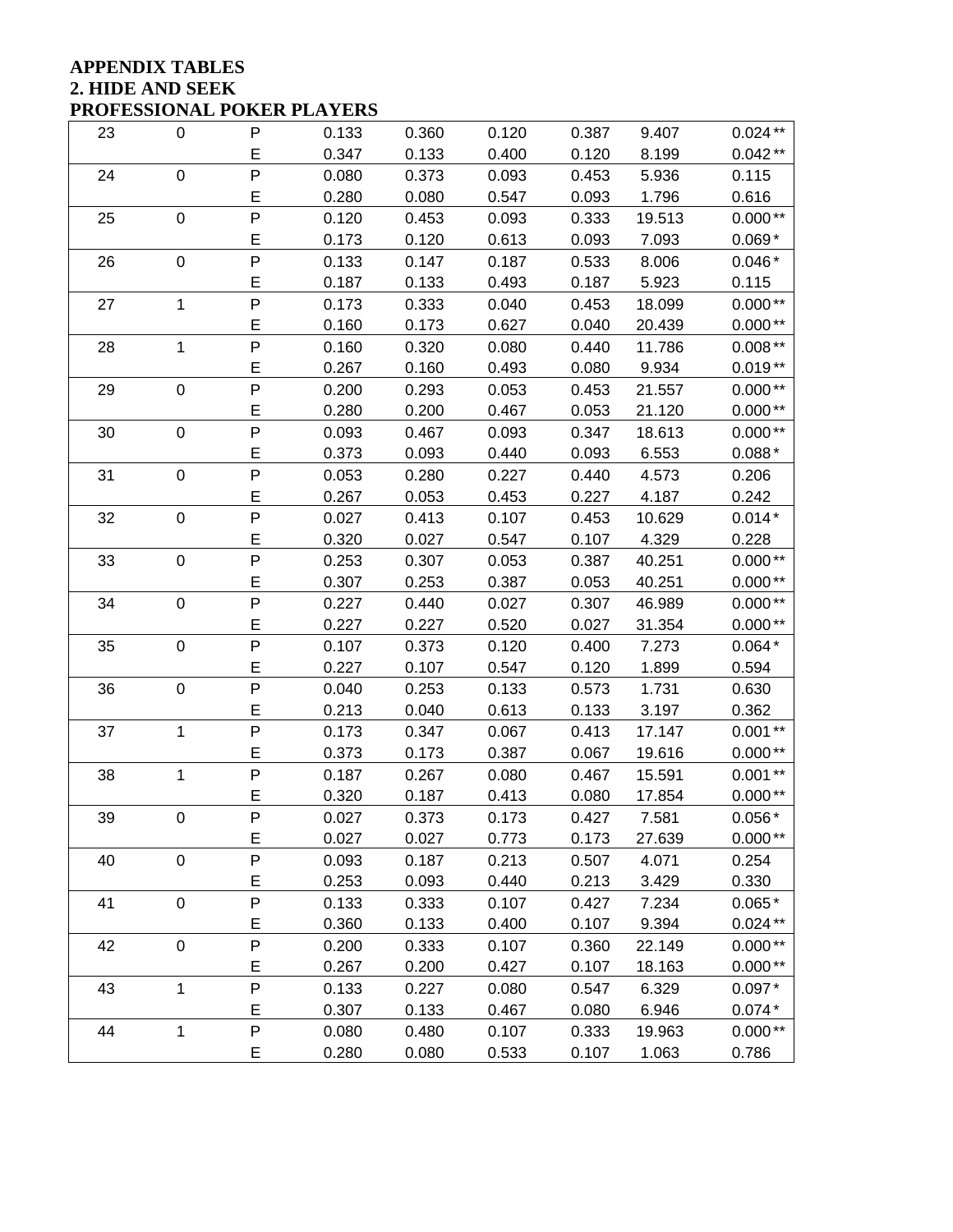### **APPENDIX TABLES 2. HIDE AND SEEK PROFESSIONAL POKER PLAYERS TABLE 4 RUNS ANALYSIS**

| <b>Choices</b>   |                |               |              |    |             |           |            |  |  |
|------------------|----------------|---------------|--------------|----|-------------|-----------|------------|--|--|
| Pair             | <b>WC</b>      | <b>Player</b> | $\mathsf{R}$ | B  | <b>Runs</b> | F(r)      | $F(r - 1)$ |  |  |
| 1                | 0              | P             | 38           | 37 | 28          | $0.010**$ | 0.005      |  |  |
|                  |                | E             | 43           | 32 | 24          | $0.001**$ | 0.000      |  |  |
| $\boldsymbol{2}$ | $\mathsf 0$    | $\mathsf{P}$  | 48           | 27 | 30          | 0.100     | 0.064      |  |  |
|                  |                | E             | 51           | 24 | 32          | 0.371     | 0.286      |  |  |
| 3                | $\mathsf 0$    | P             | 37           | 38 | 38          | 0.501     | 0.408      |  |  |
|                  |                | E             | 36           | 39 | 28          | $0.010**$ | 0.005      |  |  |
| 4                | 0              | P             | 31           | 44 | 47          | 0.993     | $0.986**$  |  |  |
|                  |                | E             | 38           | 37 | 35          | 0.243     | 0.177      |  |  |
| 5                | 0              | P             | 40           | 35 | 31          | 0.055     | 0.033      |  |  |
|                  |                | E             | 43           | 32 | 24          | $0.001**$ | 0.000      |  |  |
| $\,6$            | 0              | $\mathsf{P}$  | 40           | 35 | 24          | $0.001**$ | 0.000      |  |  |
|                  |                | E             | 38           | 37 | 33          | 0.122     | 0.082      |  |  |
| $\overline{7}$   | $\mathsf 0$    | P             | 25           | 50 | 32          | 0.310     | 0.231      |  |  |
|                  |                | E             | 43           | 32 | 43          | 0.917     | 0.873      |  |  |
| 8                | 0              | P             | 37           | 38 | 37          | 0.408     | 0.322      |  |  |
|                  |                | E             | 60           | 15 | 19          | $0.030*$  | 0.011      |  |  |
| 9                | 0              | P             | 35           | 40 | 30          | $0.033*$  | 0.019      |  |  |
|                  |                | E             | 43           | 32 | 39          | 0.666     | 0.575      |  |  |
| 10               | 0              | $\mathsf{P}$  | 42           | 33 | 36          | 0.365     | 0.281      |  |  |
|                  |                | E             | 52           | 23 | 30          | 0.249     | 0.180      |  |  |
| 11               | 0              | P             | 45           | 30 | 37          | 0.548     | 0.449      |  |  |
|                  |                | E             | 40           | 35 | 34          | 0.186     | 0.129      |  |  |
| 12               | 0              | P             | 36           | 39 | 33          | 0.125     | 0.083      |  |  |
|                  |                | E             | 39           | 36 | 32          | 0.083     | 0.053      |  |  |
| 13               | $\overline{2}$ | P             | 36           | 39 | 43          | 0.881     | 0.828      |  |  |
|                  |                | E             | 33           | 42 | 33          | 0.146     | 0.099      |  |  |
| 14               | $\overline{2}$ | $\mathsf{P}$  | 42           | 33 | 33          | 0.146     | 0.099      |  |  |
|                  |                | E             | 38           | 37 | 31          | 0.051     | 0.031      |  |  |
| 15               | 0              | P             | 37           | 38 | 40          | 0.680     | 0.592      |  |  |
|                  |                | E             | 39           | 36 | 44          | 0.921     | 0.881      |  |  |
| 16               | 0              | P             | 44           | 31 | 32          | 0.121     | 0.080      |  |  |
|                  |                | E             | 36           | 39 | 45          | 0.950     | 0.921      |  |  |
| 17               | 0              | P             | 38           | 37 | 31          | 0.051     | 0.031      |  |  |
|                  |                | E             | 46           | 29 | 24          | $0.002**$ | 0.001      |  |  |
| 18               | $\mathsf 0$    | $\mathsf{P}$  | 40           | 35 | 53          | 1.000     | $1.000**$  |  |  |
|                  |                | E             | 36           | 39 | 41          | 0.761     | 0.685      |  |  |
| 19               | $\mathbf 1$    | P             | 46           | 29 | 31          | 0.108     | 0.068      |  |  |
|                  |                | E             | 42           | 33 | 40          | 0.725     | 0.641      |  |  |
| 20               | $\mathbf 1$    | $\mathsf{P}$  | 48           | 27 | 30          | 0.100     | 0.064      |  |  |
|                  |                | E             | 53           | 22 | 21          | $0.002**$ | 0.001      |  |  |
| 21               | $\mathsf 0$    | P             | 31           | 44 | 36          | 0.416     | 0.327      |  |  |
|                  |                | E             | 58           | 17 | 29          | 0.780     | 0.625      |  |  |
| 22               | $\mathsf 0$    | $\mathsf{P}$  | 41           | 34 | 21          | $0.000**$ | 0.000      |  |  |
|                  |                | E             | 39           | 36 | 45          | 0.950     | 0.921      |  |  |
| 23               | 0              | P             | 38           | 37 | 43          | 0.878     | 0.825      |  |  |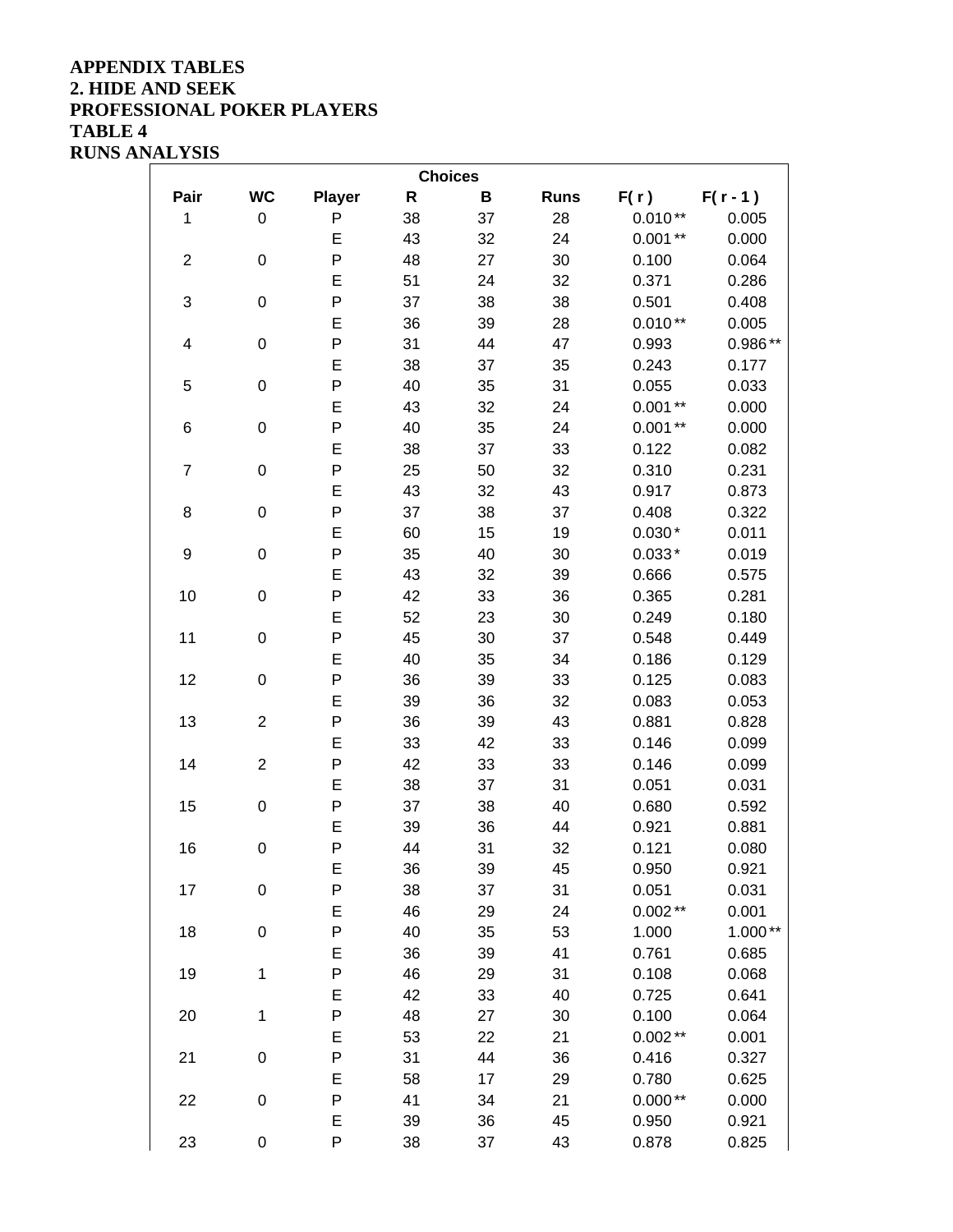## **APPENDIX TABLES 2. HIDE AND SEEK PROFESSIONAL POKER PLAYERS**

|    |                  | E         | 39 | 36 | 45 | 0.950     | 0.921 |
|----|------------------|-----------|----|----|----|-----------|-------|
| 24 | $\boldsymbol{0}$ | P         | 41 | 34 | 29 | $0.021**$ | 0.011 |
|    |                  | E         | 48 | 27 | 36 | 0.588     | 0.495 |
| 25 | $\mathbf 0$      | $\sf P$   | 32 | 43 | 36 | 0.388     | 0.301 |
|    |                  | E         | 53 | 22 | 29 | 0.237     | 0.153 |
| 26 | $\mathbf 0$      | P         | 54 | 21 | 25 | 0.052     | 0.027 |
|    |                  | E         | 51 | 24 | 33 | 0.486     | 0.371 |
| 27 | $\mathbf 1$      | P         | 37 | 38 | 44 | 0.919     | 0.878 |
|    |                  | E         | 50 | 25 | 29 | 0.105     | 0.063 |
| 28 | 1                | P         | 39 | 36 | 39 | 0.597     | 0.506 |
|    |                  | E         | 43 | 32 | 41 | 0.817     | 0.747 |
| 29 | $\mathbf 0$      | $\sf P$   | 38 | 37 | 40 | 0.680     | 0.592 |
|    |                  | E         | 39 | 36 | 45 | 0.950     | 0.921 |
| 30 | $\mathbf 0$      | P         | 33 | 42 | 35 | 0.281     | 0.207 |
|    |                  | E         | 40 | 35 | 30 | $0.033*$  | 0.019 |
| 31 | $\mathbf 0$      | P         | 50 | 25 | 33 | 0.415     | 0.310 |
|    |                  | E         | 51 | 24 | 19 | $0.000**$ | 0.000 |
| 32 | 0                | P         | 42 | 33 | 38 | 0.550     | 0.456 |
|    |                  | E         | 49 | 26 | 41 | 0.957     | 0.921 |
| 33 | $\mathbf 0$      | $\sf P$   | 33 | 42 | 29 | $0.023**$ | 0.013 |
|    |                  | E         | 33 | 42 | 30 | $0.039*$  | 0.023 |
| 34 | $\mathbf 0$      | P         | 25 | 50 | 30 | 0.156     | 0.105 |
|    |                  | E         | 41 | 34 | 33 | 0.136     | 0.092 |
| 35 | 0                | ${\sf P}$ | 39 | 36 | 30 | $0.032*$  | 0.018 |
|    |                  | E         | 50 | 25 | 37 | 0.800     | 0.707 |
| 36 | 0                | P         | 53 | 22 | 35 | 0.837     | 0.738 |
|    |                  | E         | 56 | 19 | 23 | $0.040*$  | 0.019 |
| 37 | $\mathbf 1$      | $\sf P$   | 36 | 39 | 35 | 0.246     | 0.180 |
|    |                  | E         | 34 | 41 | 26 | $0.003**$ | 0.001 |
| 38 | 1                | P         | 41 | 34 | 42 | 0.845     | 0.782 |
|    |                  | E         | 37 | 38 | 38 | 0.501     | 0.408 |
| 39 | 0                | ${\sf P}$ | 45 | 30 | 28 | $0.020**$ | 0.011 |
|    |                  | E         | 71 | 4  | 6  | $0.018**$ | 0.006 |
| 40 | 0                | P         | 54 | 21 | 25 | 0.052     | 0.027 |
|    |                  | E         | 49 | 26 | 33 | 0.354     | 0.259 |
| 41 | $\mathbf 0$      | P         | 40 | 35 | 38 | 0.516     | 0.422 |
|    |                  | E         | 38 | 37 | 42 | 0.825     | 0.757 |
| 42 | $\mathbf 0$      | P         | 35 | 40 | 40 | 0.694     | 0.607 |
|    |                  | E         | 40 | 35 | 36 | 0.335     | 0.254 |
| 43 | $\mathbf 1$      | ${\sf P}$ | 47 | 28 | 37 | 0.637     | 0.536 |
|    |                  | E         | 41 | 34 | 32 | 0.092     | 0.058 |
| 44 | $\mathbf 1$      | ${\sf P}$ | 33 | 42 | 36 | 0.365     | 0.281 |
|    |                  | E         | 48 | 27 | 39 | 0.842     | 0.767 |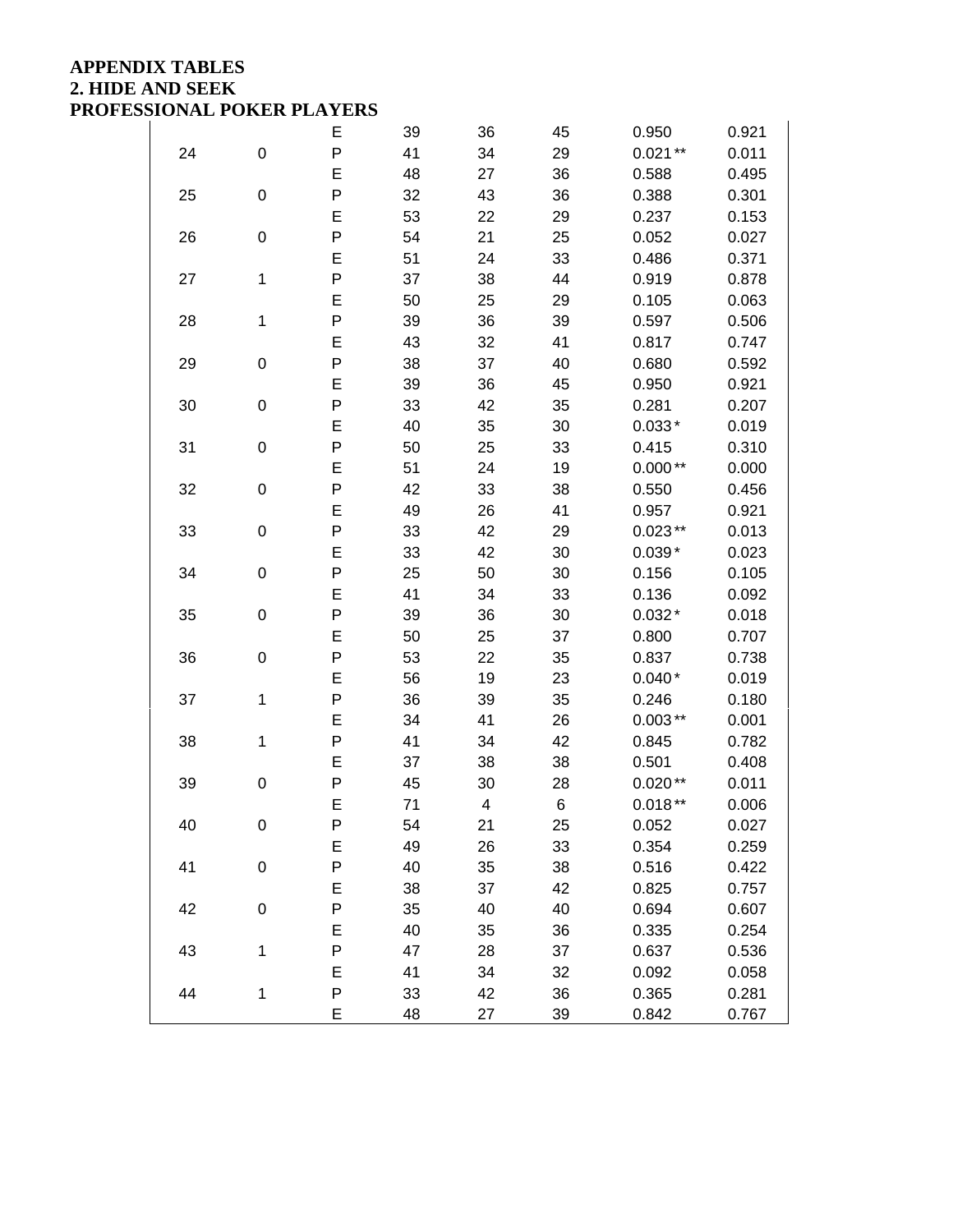### **APPENDIX TABLES 2. HIDE AND SEEK PROFESSIONAL POKER PLAYERS SMART COMPUTER**

## **TABLE 1**

|                                |   | <b>COMPUTER CHOICE</b> | <b>Marginal</b><br><b>Frequencies</b><br>for Player |            |
|--------------------------------|---|------------------------|-----------------------------------------------------|------------|
|                                |   | в                      | R                                                   |            |
|                                |   | 0.163                  | 0.284                                               | 0.447      |
|                                |   | (0.111)                | (0.222)                                             | (0.333)    |
| <b>PLAYER</b><br><b>CHOICE</b> | в | ${0.0009}$             | ${0.0011}$                                          | ${0.0020}$ |
|                                |   | 0.208                  | 0.344                                               | 0.552      |
|                                |   | (0.222)                | (0.444)                                             | (0.667)    |
|                                | R | ${0.0003}$             | ${0.0017}$                                          | ${0.0020}$ |
|                                |   |                        |                                                     |            |
| <b>Marginal</b>                |   | 0.361                  | 0.628                                               |            |
| <b>Frequencies For</b>         |   | (0.333)                | (0.667)                                             |            |
| <b>Computer</b>                |   |                        |                                                     |            |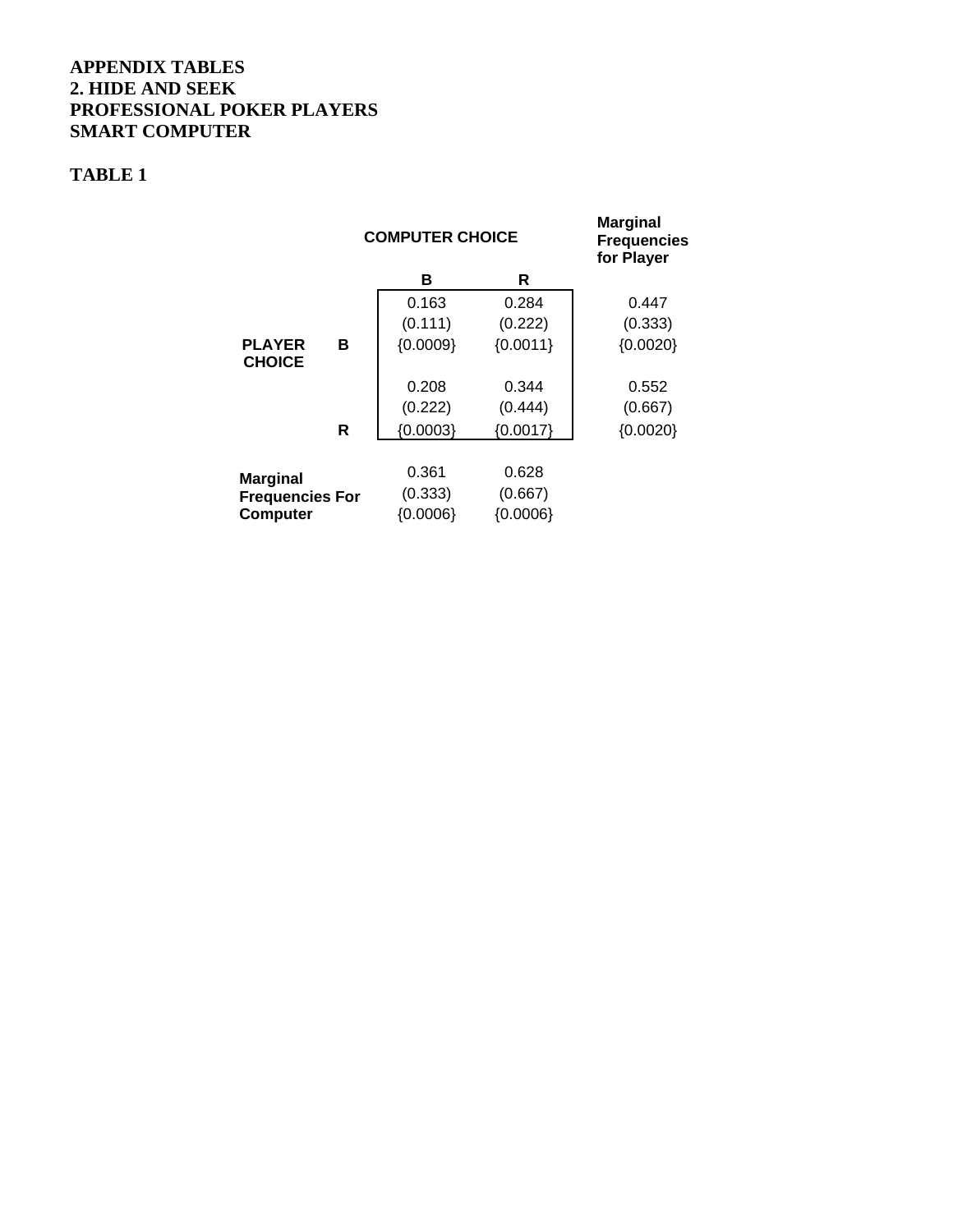### **APPENDIX TABLES 2. HIDE AND SEEK PROFESSIONAL POKER PLAYERS SMART COMPUTER TABLE 2 FREQUENCIES BY PAIR**

|      |           |                    | <b>Marginal</b><br><b>Frequencies</b> |              |           |           |           |           |           |
|------|-----------|--------------------|---------------------------------------|--------------|-----------|-----------|-----------|-----------|-----------|
|      |           |                    | <b>Player</b>                         | Computer     |           |           |           |           |           |
| pair | <b>WC</b> | <b>Player Role</b> | R                                     | $\mathsf{R}$ | <b>BB</b> | <b>BR</b> | <b>RB</b> | <b>RR</b> | jpvalue   |
| 1    | yes       | pursuer            | $0.560*$                              | $0.573*$     | 0.160     | 0.280     | 0.267     | 0.293     | $0.064*$  |
| 2    | yes       | evader             | $0.773*$                              | 0.733        | 0.093     | 0.133     | 0.173     | 0.600     | $0.051*$  |
| 3    | no        | pursuer            | $0.507**$                             | 0.693        | 0.213     | 0.280     | 0.093     | 0.413     | $0.003**$ |
| 4    | no        | evader             | $0.787**$                             | 0.733        | 0.067     | 0.147     | 0.200     | 0.587     | $0.077*$  |
| 5    | no        | pursuer            | 0.587                                 | $0.507**$    | 0.173     | 0.240     | 0.320     | 0.267     | $0.010**$ |
| 6    | no        | evader             | 0.653                                 | $0.520**$    | 0.173     | 0.173     | 0.307     | 0.347     | $0.059*$  |
| 7    | yes       | pursuer            | $0.467**$                             | $0.787**$    | 0.120     | 0.413     | 0.093     | 0.373     | $0.000**$ |
| 8    | yes       | evader             | 0.693                                 | $0.547**$    | 0.160     | 0.147     | 0.293     | 0.400     | 0.134     |
| 9    | no        | pursuer            | 0.587                                 | 0.720        | 0.133     | 0.280     | 0.147     | 0.440     | 0.335     |
| 10   | no        | evader             | $0.400**$                             | $0.493**$    | 0.227     | 0.373     | 0.280     | 0.120     | $0.000**$ |
| 11   | no        | pursuer            | $0.560*$                              | 0.613        | 0.160     | 0.280     | 0.227     | 0.333     | 0.185     |
| 12   | no        | evader             | 0.587                                 | 0.600        | 0.240     | 0.173     | 0.160     | 0.427     | $0.004**$ |
| 13   | no        | pursuer            | $0.533**$                             | 0.720        | 0.120     | 0.347     | 0.160     | 0.373     | $0.059*$  |
| 14   | no        | evader             | $0.547**$                             | $0.533**$    | 0.187     | 0.267     | 0.280     | 0.267     | $0.012**$ |
| 15   | no        | pursuer            | 0.640                                 | 0.680        | 0.120     | 0.240     | 0.200     | 0.440     | 0.954     |
| 16   | no        | evader             | $0.800**$                             | 0.640        | 0.040     | 0.160     | 0.320     | 0.480     | $0.043**$ |
| 17   | no        | pursuer            | $0.533**$                             | 0.707        | 0.120     | 0.347     | 0.173     | 0.360     | $0.063*$  |
| 18   | no        | evader             | $0.440**$                             | $0.347**$    | 0.280     | 0.280     | 0.373     | 0.067     | $0.000**$ |
| 19   | no        | pursuer            | 0.587                                 | 0.587        | 0.147     | 0.267     | 0.267     | 0.320     | 0.187     |
| 20   | no        | evader             | 0.720                                 | 0.680        | 0.093     | 0.187     | 0.227     | 0.493     | 0.789     |
| 21   | no        | pursuer            | $0.387**$                             | $0.760*$     | 0.147     | 0.467     | 0.093     | 0.293     | $0.000**$ |
| 22   | no        | evader             | 0.667                                 | 0.627        | 0.080     | 0.253     | 0.293     | 0.373     | 0.316     |
| 23   | no        | pursuer            | $0.467**$                             | 0.600        | 0.160     | 0.373     | 0.240     | 0.227     | $0.001**$ |
| 24   | no        | evader             | 0.707                                 | 0.587        | 0.147     | 0.147     | 0.267     | 0.440     | 0.327     |
| 25   | no        | pursuer            | 0.627                                 | 0.640        | 0.120     | 0.253     | 0.240     | 0.387     | 0.789     |
| 26   | no        | evader             | 0.653                                 | 0.600        | 0.147     | 0.200     | 0.253     | 0.400     | 0.641     |
| 27   | no        | pursuer            | $0.373**$                             | 0.747        | 0.200     | 0.427     | 0.053     | 0.320     | $0.000**$ |
| 28   | no        | evader             | $0.427**$                             | $0.480**$    | 0.307     | 0.267     | 0.213     | 0.213     | $0.000**$ |
| 29   | no        | pursuer            | $0.200**$                             | $0.867**$    | 0.093     | 0.707     | 0.040     | 0.160     | $0.000**$ |
| 30   | no        | evader             | $0.480**$                             | $0.453**$    | 0.280     | 0.240     | 0.267     | 0.213     | $0.000**$ |
| 31   | no        | pursuer            | $0.387**$                             | 0.747        | 0.160     | 0.453     | 0.093     | 0.293     | $0.000**$ |
| 32   | no        | evader             | 0.600                                 | $0.547**$    | 0.160     | 0.240     | 0.293     | 0.307     | $0.085*$  |
| 33   | yes       | pursuer            | 0.587                                 | 0.680        | 0.200     | 0.213     | 0.120     | 0.467     | $0.030**$ |
| 34   | yes       | evader             | $0.547**$                             | $0.413**$    | 0.253     | 0.200     | 0.333     | 0.213     | $0.000*$  |
| 35   | no        | pursuer            | 0.653                                 | 0.640        | 0.133     | 0.213     | 0.227     | 0.427     | 0.936     |
| 36   | no        | evader             | $0.267**$                             | $0.413**$    | 0.440     | 0.293     | 0.147     | 0.120     | $0.000**$ |
| 37   | yes       | pursuer            | $0.413**$                             | 0.747        | 0.160     | 0.427     | 0.093     | 0.320     | $0.000**$ |
| 38   | yes       | evader             | $0.547**$                             | $0.493**$    | 0.187     | 0.267     | 0.320     | 0.227     | $0.001**$ |
| 39   | yes       | pursuer            | $0.533**$                             | 0.653        | 0.173     | 0.293     | 0.173     | 0.360     | $0.097*$  |
| 40   | yes       | evader             | $0.867**$                             | $0.827**$    | 0.027     | 0.107     | 0.147     | 0.720     | $0.000**$ |
| 41   | no        | pursuer            | $0.147**$                             | $0.853**$    | 0.120     | 0.733     | 0.027     | 0.120     | $0.000**$ |
| 44   | no        | evader             | 0.693                                 | 0.627        | 0.147     | 0.160     | 0.227     | 0.467     | 0.522     |

٦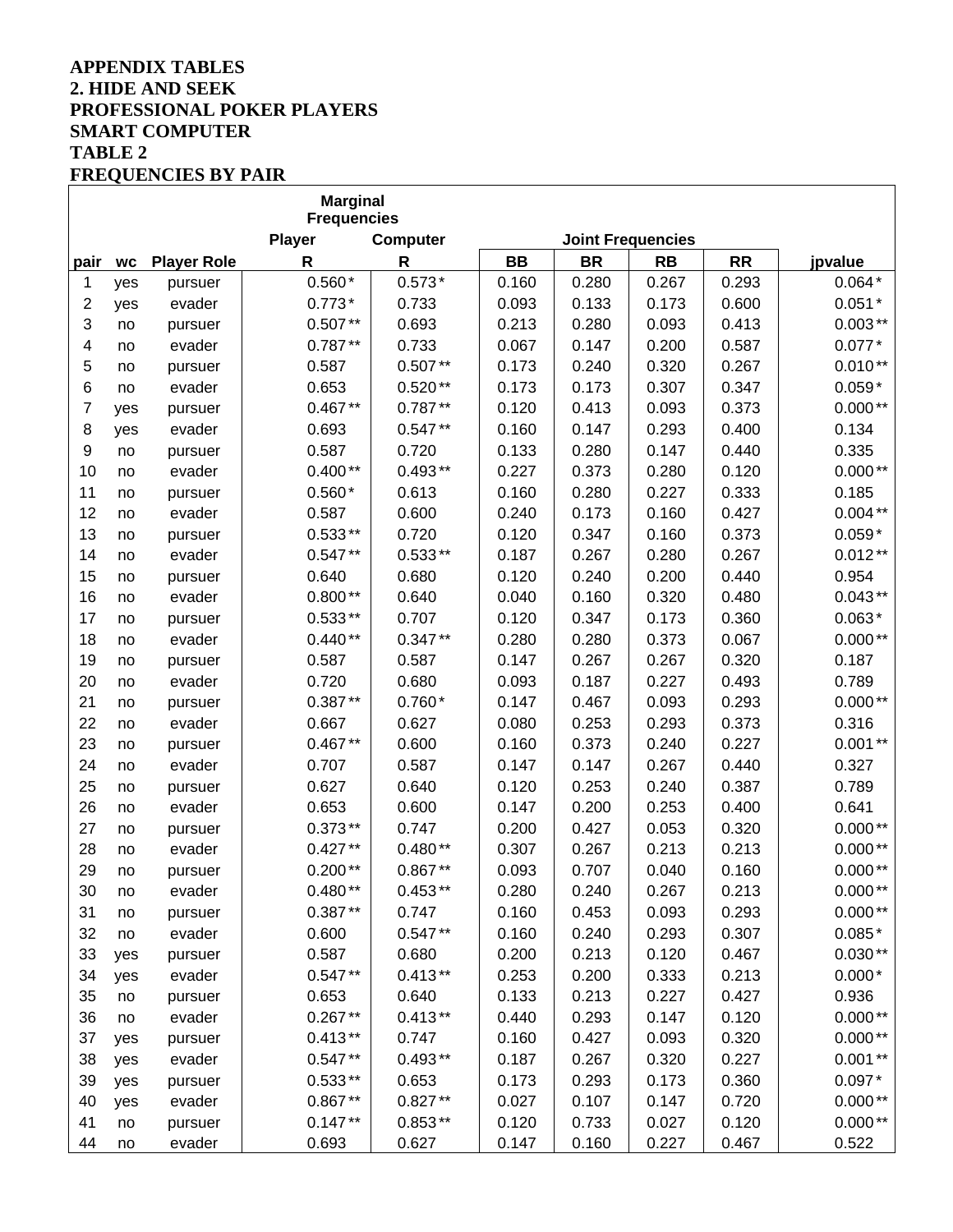## **APPENDIX TABLES 2. HIDE AND SEEK PROFESSIONAL POKER PLAYERS SMART COMPUTER**

Note: If player plays badly, computer plays badly.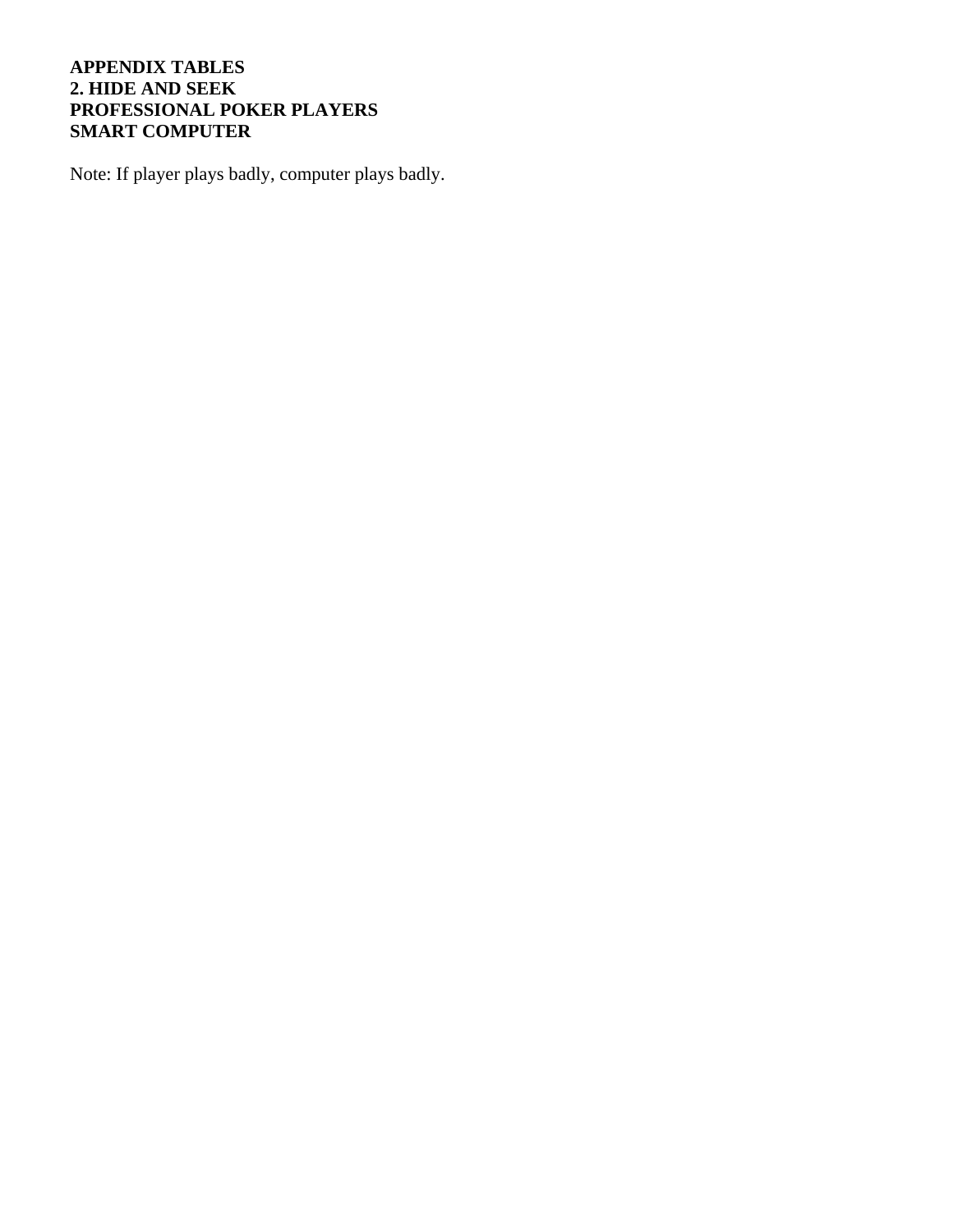## **APPENDIX TABLES 2. HIDE AND SEEK PROFESSIONAL POKER PLAYERS SMART COMPUTER Table 3 with Player only EQUALITY OF WIN RATES**

|                  |           | В               |                | R     |                |       |                |           |
|------------------|-----------|-----------------|----------------|-------|----------------|-------|----------------|-----------|
|                  |           | <b>Player's</b> |                |       |                |       |                |           |
| pair             | <b>WC</b> | Role            | <b>Success</b> | Fail  | <b>Success</b> | Fail  | <b>Pearson</b> | p-value   |
| 1                | yes       | P               | 0.080          | 0.360 | 0.080          | 0.480 | 5.537          | 0.136     |
| $\boldsymbol{2}$ | yes       | E               | 0.187          | 0.040 | 0.520          | 0.253 | 8.301          | $0.040**$ |
| 3                | no        | P               | 0.133          | 0.360 | 0.107          | 0.400 | 9.394          | $0.024**$ |
| 4                | no        | E               | 0.173          | 0.040 | 0.667          | 0.120 | 6.887          | $0.076*$  |
| 5                | no        | P               | 0.147          | 0.267 | 0.067          | 0.520 | 8.713          | $0.033**$ |
| 6                | no        | E               | 0.213          | 0.133 | 0.507          | 0.147 | 4.187          | 0.242     |
| $\overline{7}$   | yes       | P               | 0.080          | 0.453 | 0.067          | 0.400 | 16.324         | $0.001**$ |
| 8                | yes       | E               | 0.187          | 0.120 | 0.533          | 0.160 | 3.763          | 0.288     |
| $\mathsf g$      | no        | P               | 0.027          | 0.387 | 0.133          | 0.453 | 7.697          | $0.053*$  |
| 10               | no        | E               | 0.507          | 0.093 | 0.373          | 0.027 | 28.603         | $0.000**$ |
| 11               | no        | P               | 0.120          | 0.320 | 0.107          | 0.453 | 4.689          | 0.196     |
| 12               | no        | E               | 0.280          | 0.133 | 0.507          | 0.080 | 6.051          | 0.109     |
| 13               | no        | P               | 0.053          | 0.413 | 0.120          | 0.413 | 9.304          | $0.026**$ |
| 14               | no        | E               | 0.360          | 0.093 | 0.427          | 0.120 | 4.933          | 0.177     |
| 15               | no        | P               | 0.093          | 0.267 | 0.147          | 0.493 | 0.484          | 0.922     |
| 16               | no        | E               | 0.173          | 0.027 | 0.640          | 0.160 | 6.617          | $0.085*$  |
| 17               | no        | P               | 0.067          | 0.400 | 0.080          | 0.453 | 8.751          | $0.033**$ |
| 18               | no        | E               | 0.440          | 0.120 | 0.427          | 0.013 | 22.007         | $0.000**$ |
| 19               | no        | P               | 0.080          | 0.333 | 0.133          | 0.453 | 2.349          | 0.503     |
| 20               | no        | E               | 0.227          | 0.053 | 0.560          | 0.160 | 1.063          | 0.786     |
| 21               | no        | P               | 0.120          | 0.493 | 0.093          | 0.293 | 26.841         | $0.000**$ |
| 22               | no        | E               | 0.293          | 0.040 | 0.573          | 0.093 | 3.467          | 0.325     |
| 23               | no        | P               | 0.120          | 0.413 | 0.067          | 0.400 | 14.396         | $0.002**$ |
| 24               | no        | E               | 0.227          | 0.067 | 0.613          | 0.093 | 3.184          | 0.364     |
| 25               | no        | P               | 0.080          | 0.293 | 0.160          | 0.467 | 0.831          | 0.842     |
| 26               | no        | E               | 0.240          | 0.107 | 0.560          | 0.093 | 2.953          | 0.399     |
| 27               | no        | P               | 0.173          | 0.453 | 0.093          | 0.280 | 30.621         | $0.000**$ |
| 28               | no        | E               | 0.413          | 0.160 | 0.373          | 0.053 | 21.943         | $0.000**$ |
| 29               | no        | P               | 0.080          | 0.720 | 0.067          | 0.133 | 86.267         | $0.000**$ |
| 30               | no        | E               | 0.307          | 0.213 | 0.413          | 0.067 | 25.247         | $0.000**$ |
| 31               | no        | P               | 0.080          | 0.533 | 0.147          | 0.240 | 32.987         | $0.000**$ |
| 32               | no        | E               | 0.293          | 0.107 | 0.520          | 0.080 | 3.763          | 0.288     |
| 33               | yes       | P               | 0.133          | 0.280 | 0.120          | 0.467 | 4.470          | 0.215     |
| 34               | yes       | E               | 0.333          | 0.120 | 0.467          | 0.080 | 6.463          | $0.091*$  |
| 35               | no        | P               | 0.067          | 0.280 | 0.133          | 0.520 | 0.291          | 0.962     |
| 36               | no        | E               | 0.467          | 0.267 | 0.227          | 0.040 | 68.241         | $0.000**$ |
| 37               | yes       | P               | 0.120          | 0.467 | 0.147          | 0.267 | 23.756         | $0.000**$ |
| 38               | yes       | E               | 0.360          | 0.093 | 0.493          | 0.053 | 7.954          | $0.047**$ |
| 39               | yes       | P               | 0.080          | 0.387 | 0.067          | 0.467 | 8.481          | $0.037**$ |
| 40               | yes       | E               | 0.107          | 0.027 | 0.693          | 0.173 | 13.753         | $0.003**$ |
| 41               | no        | P               | 0.093          | 0.760 | 0.027          | 0.120 | 103.354        | $0.000**$ |
| 42               | no        | E               | 0.227          | 0.080 | 0.547          | 0.147 | 0.459          | 0.928     |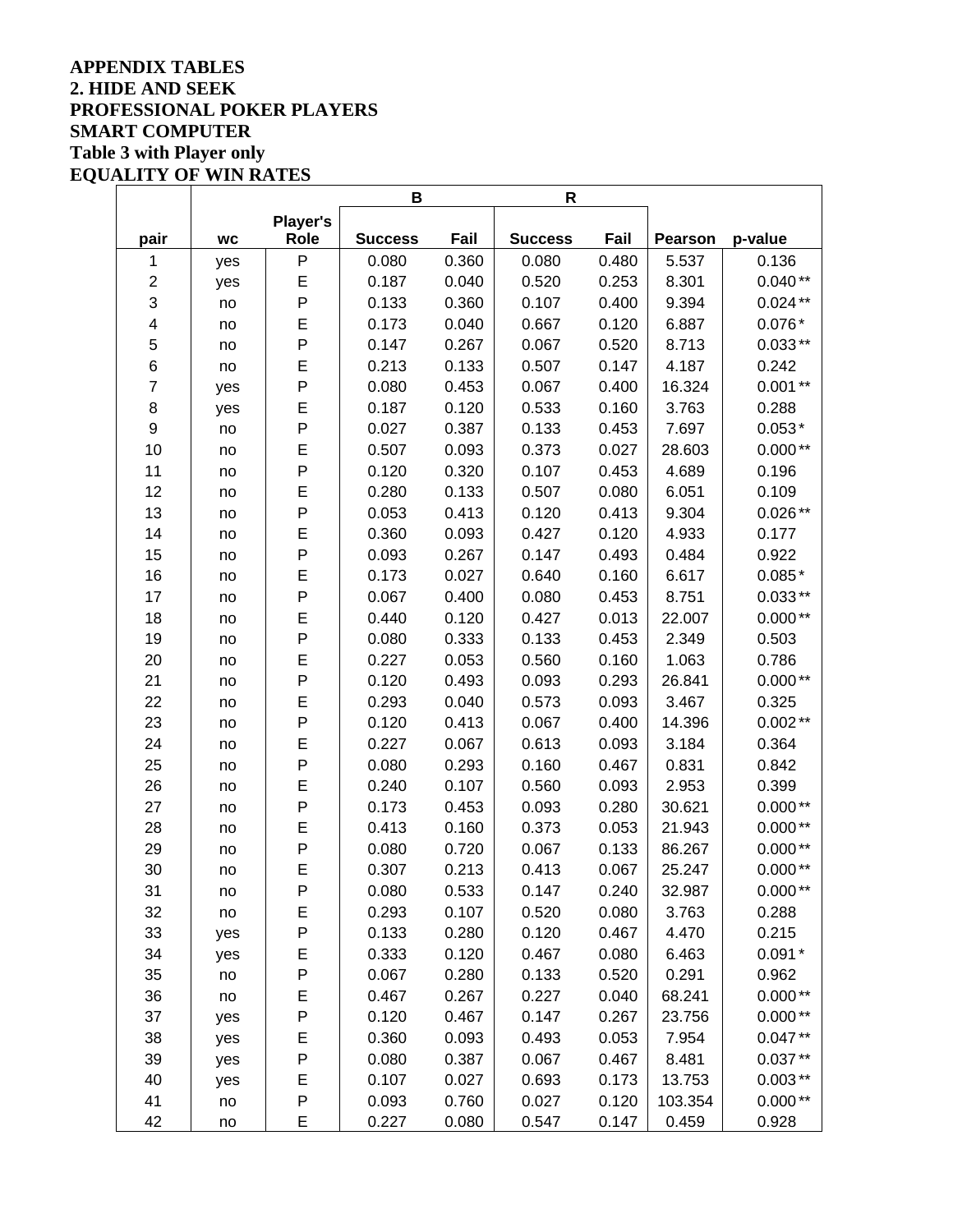## **APPENDIX TABLES 2. HIDE AND SEEK PROFESSIONAL POKER PLAYERS SMART COMPUTER TABLE 3 with computer EQUALITY OF WIN RATES**

|                  |           |               |             | B              |       | $\mathsf{R}$   |       |                |           |  |
|------------------|-----------|---------------|-------------|----------------|-------|----------------|-------|----------------|-----------|--|
| Pair             | <b>WC</b> | <b>Player</b> | <b>Role</b> | <b>Success</b> | Fail  | <b>Success</b> | Fail  | <b>Pearson</b> | p-value   |  |
| $\mathbf{1}$     | yes       | Ρ             | pursuer     | 0.080          | 0.360 | 0.080          | 0.480 | 5.537          | 0.136     |  |
|                  |           | $\mathsf C$   |             | 0.347          | 0.080 | 0.493          | 0.080 | 4.689          | 0.196     |  |
| $\overline{c}$   | yes       | ${\sf P}$     | evader      | 0.187          | 0.040 | 0.520          | 0.253 | 8.301          | $0.040**$ |  |
|                  |           | $\mathsf C$   |             | 0.040          | 0.227 | 0.253          | 0.480 | 7.299          | $0.063*$  |  |
| 3                | no        | ${\sf P}$     | pursuer     | 0.133          | 0.360 | 0.107          | 0.400 | 9.394          | $0.024**$ |  |
|                  |           | С             |             | 0.173          | 0.133 | 0.587          | 0.107 | 7.234          | $0.065*$  |  |
| 4                | no        | ${\sf P}$     | evader      | 0.173          | 0.040 | 0.667          | 0.120 | 6.887          | $0.076*$  |  |
|                  |           | $\mathsf C$   |             | 0.040          | 0.227 | 0.120          | 0.613 | 3.184          | 0.364     |  |
| 5                | no        | ${\sf P}$     | pursuer     | 0.147          | 0.267 | 0.067          | 0.520 | 8.713          | $0.033**$ |  |
|                  |           | C             |             | 0.347          | 0.147 | 0.440          | 0.067 | 11.799         | $0.008**$ |  |
| 6                | no        | ${\sf P}$     | evader      | 0.213          | 0.133 | 0.507          | 0.147 | 4.187          | 0.242     |  |
|                  |           | $\mathsf C$   |             | 0.133          | 0.347 | 0.147          | 0.373 | 8.816          | $0.032**$ |  |
| $\overline{7}$   | yes       | ${\sf P}$     | pursuer     | 0.080          | 0.453 | 0.067          | 0.400 | 16.324         | $0.001**$ |  |
|                  |           | $\mathsf C$   |             | 0.133          | 0.080 | 0.720          | 0.067 | 13.856         | $0.003**$ |  |
| 8                | yes       | ${\sf P}$     | evader      | 0.187          | 0.120 | 0.533          | 0.160 | 3.763          | 0.288     |  |
|                  |           | $\mathsf C$   |             | 0.120          | 0.333 | 0.160          | 0.387 | 6.309          | $0.098*$  |  |
| $\boldsymbol{9}$ | no        | ${\sf P}$     | pursuer     | 0.027          | 0.387 | 0.133          | 0.453 | 7.697          | $0.053*$  |  |
|                  |           | $\mathsf C$   |             | 0.253          | 0.027 | 0.587          | 0.133 | 3.069          | 0.381     |  |
| 10               | no        | ${\sf P}$     | evader      | 0.507          | 0.093 | 0.373          | 0.027 | 28.603         | $0.000**$ |  |
|                  |           | $\mathsf C$   |             | 0.093          | 0.413 | 0.027          | 0.467 | 15.103         | $0.002**$ |  |
| 11               | no        | ${\sf P}$     | pursuer     | 0.120          | 0.320 | 0.107          | 0.453 | 4.689          | 0.196     |  |
|                  |           | С             |             | 0.267          | 0.120 | 0.507          | 0.107 | 3.043          | 0.385     |  |
| 12               | no        | ${\sf P}$     | evader      | 0.280          | 0.133 | 0.507          | 0.080 | 6.051          | 0.109     |  |
|                  |           | C             |             | 0.133          | 0.267 | 0.080          | 0.520 | 5.923          | 0.115     |  |
| 13               | no        | $\mathsf{P}$  | pursuer     | 0.053          | 0.413 | 0.120          | 0.413 | 9.304          | $0.026**$ |  |
|                  |           | $\mathsf C$   |             | 0.227          | 0.053 | 0.600          | 0.120 | 2.104          | 0.551     |  |
| 14               | no        | $\sf P$       | evader      | 0.360          | 0.093 | 0.427          | 0.120 | 4.933          | 0.177     |  |
|                  |           | С             |             | 0.093          | 0.373 | 0.120          | 0.413 | 6.141          | 0.105     |  |
| 15               | no        | ${\sf P}$     | pursuer     | 0.093          | 0.267 | 0.147          | 0.493 | 0.484          | 0.922     |  |
|                  |           | С             |             | 0.227          | 0.093 | 0.533          | 0.147 | 0.716          | 0.870     |  |
| 16               | no        | P             | evader      | 0.173          | 0.027 | 0.640          | 0.160 | 6.617          | $0.085*$  |  |
|                  |           | C             |             | 0.027          | 0.333 | 0.160          | 0.480 | 4.149          | 0.246     |  |
| 17               | no        | ${\sf P}$     | pursuer     | 0.067          | 0.400 | 0.080          | 0.453 | 8.751          | $0.033**$ |  |
|                  |           | $\mathsf C$   |             | 0.227          | 0.067 | 0.627          | 0.080 | 4.406          | 0.221     |  |
| 18               | no        | ${\sf P}$     | evader      | 0.440          | 0.120 | 0.427          | 0.013 | 22.007         | $0.000**$ |  |
|                  |           | $\mathsf C$   |             | 0.120          | 0.533 | 0.013          | 0.333 | 38.027         | $0.000**$ |  |
| 19               | no        | $\sf P$       | pursuer     | 0.080          | 0.333 | 0.133          | 0.453 | 2.349          | 0.503     |  |
|                  |           | $\mathsf C$   |             | 0.333          | 0.080 | 0.453          | 0.133 | 2.349          | 0.503     |  |
| 20               | no        | P             | evader      | 0.227          | 0.053 | 0.560          | 0.160 | 1.063          | 0.786     |  |
|                  |           | C             |             | 0.053          | 0.267 | 0.160          | 0.520 | 0.523          | 0.914     |  |
| 21               | no        | $\sf P$       | pursuer     | 0.120          | 0.493 | 0.093          | 0.293 | 26.841         | $0.000**$ |  |
|                  |           | C             |             | 0.120          | 0.120 | 0.667          | 0.093 | 12.441         | $0.006**$ |  |
| 22               | no        | $\sf P$       | evader      | 0.293          | 0.040 | 0.573          | 0.093 | 3.467          | 0.325     |  |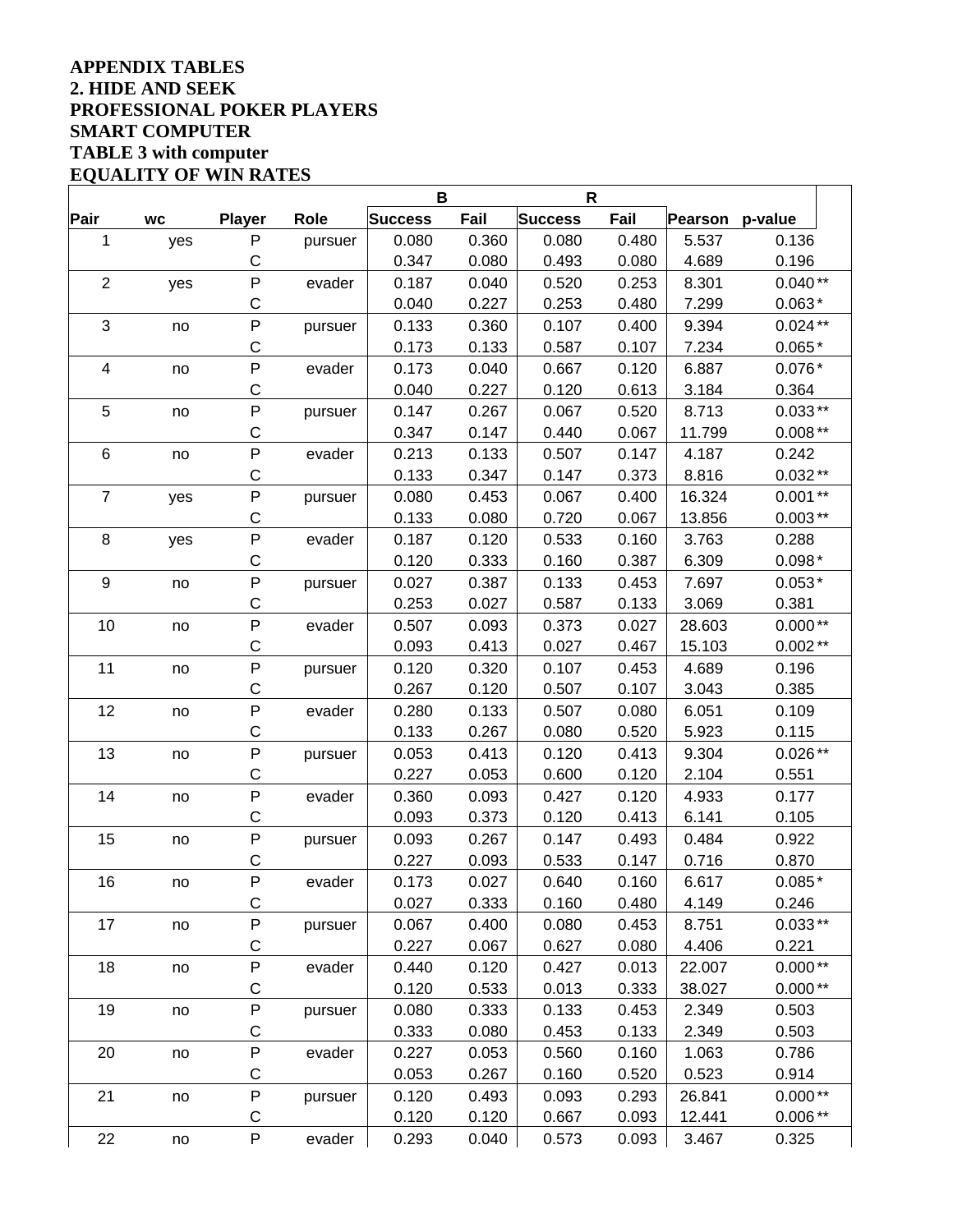#### **APPENDIX TABLES 2. HIDE AND SEEK PROFESSIONAL POKER PLAYERS SMART COMPUTER**   $\sim$  10

|    | diviart coivit uter |             |         |       |       |       |       |         |           |
|----|---------------------|-------------|---------|-------|-------|-------|-------|---------|-----------|
|    |                     | С           |         | 0.040 | 0.333 | 0.093 | 0.533 | 4.316   | 0.229     |
| 23 | no                  | $\sf P$     | pursuer | 0.120 | 0.413 | 0.067 | 0.400 | 14.396  | $0.002**$ |
|    |                     | $\mathsf C$ |         | 0.280 | 0.120 | 0.533 | 0.067 | 5.653   | 0.130     |
| 24 | no                  | P           | evader  | 0.227 | 0.067 | 0.613 | 0.093 | 3.184   | 0.364     |
|    |                     | C           |         | 0.067 | 0.347 | 0.093 | 0.493 | 3.879   | 0.275     |
| 25 | no                  | P           | pursuer | 0.080 | 0.293 | 0.160 | 0.467 | 0.831   | 0.842     |
|    |                     | $\mathsf C$ |         | 0.280 | 0.080 | 0.480 | 0.160 | 0.446   | 0.931     |
| 26 | no                  | P           | evader  | 0.240 | 0.107 | 0.560 | 0.093 | 2.953   | 0.399     |
|    |                     | C           |         | 0.107 | 0.293 | 0.093 | 0.507 | 2.953   | 0.399     |
| 27 | no                  | P           | pursuer | 0.173 | 0.453 | 0.093 | 0.280 | 30.621  | $0.000**$ |
|    |                     | C           |         | 0.080 | 0.173 | 0.653 | 0.093 | 23.421  | $0.000**$ |
| 28 | no                  | P           | evader  | 0.413 | 0.160 | 0.373 | 0.053 | 21.943  | $0.000**$ |
|    |                     | C           |         | 0.160 | 0.360 | 0.053 | 0.427 | 16.183  | $0.001**$ |
| 29 | no                  | ${\sf P}$   | pursuer | 0.080 | 0.720 | 0.067 | 0.133 | 86.267  | $0.000**$ |
|    |                     | C           |         | 0.053 | 0.080 | 0.800 | 0.067 | 27.124  | $0.000**$ |
| 30 | no                  | P           | evader  | 0.307 | 0.213 | 0.413 | 0.067 | 25.247  | $0.000**$ |
|    |                     | $\mathsf C$ |         | 0.213 | 0.333 | 0.067 | 0.387 | 27.099  | $0.000**$ |
| 31 | no                  | P           | pursuer | 0.080 | 0.533 | 0.147 | 0.240 | 32.987  | $0.000**$ |
|    |                     | C           |         | 0.173 | 0.080 | 0.600 | 0.147 | 3.133   | 0.372     |
| 32 | no                  | P           | evader  | 0.293 | 0.107 | 0.520 | 0.080 | 3.763   | 0.288     |
|    |                     | $\mathsf C$ |         | 0.107 | 0.347 | 0.080 | 0.467 | 6.026   | 0.110     |
| 33 | yes                 | $\sf P$     | pursuer | 0.133 | 0.280 | 0.120 | 0.467 | 4.470   | 0.215     |
|    |                     | C           |         | 0.187 | 0.133 | 0.560 | 0.120 | 5.730   | 0.126     |
| 34 | yes                 | P           | evader  | 0.333 | 0.120 | 0.467 | 0.080 | 6.463   | $0.091*$  |
|    |                     | C           |         | 0.120 | 0.467 | 0.080 | 0.333 | 21.891  | $0.000**$ |
| 35 | no                  | $\sf P$     | pursuer | 0.067 | 0.280 | 0.133 | 0.520 | 0.291   | 0.962     |
|    |                     | $\mathsf C$ |         | 0.293 | 0.067 | 0.507 | 0.133 | 0.523   | 0.914     |
| 36 | no                  | P           | evader  | 0.467 | 0.267 | 0.227 | 0.040 | 68.241  | $0.000**$ |
|    |                     | C           |         | 0.267 | 0.320 | 0.040 | 0.373 | 47.593  | $0.000**$ |
| 37 | yes                 | P           | pursuer | 0.120 | 0.467 | 0.147 | 0.267 | 23.756  | $0.000**$ |
|    |                     | C           |         | 0.133 | 0.120 | 0.600 | 0.147 | 7.684   | $0.053*$  |
| 38 | yes                 | P           | evader  | 0.360 | 0.093 | 0.493 | 0.053 | 7.954   | $0.047**$ |
|    |                     | C           |         | 0.093 | 0.413 | 0.053 | 0.440 | 12.686  | $0.005**$ |
| 39 | yes                 | $\sf P$     | pursuer | 0.080 | 0.387 | 0.067 | 0.467 | 8.481   | $0.037**$ |
|    |                     | С           |         | 0.267 | 0.080 | 0.587 | 0.067 | 4.084   | 0.253     |
| 40 | yes                 | P           | evader  | 0.107 | 0.027 | 0.693 | 0.173 | 13.753  | $0.003**$ |
|    |                     | С           |         | 0.027 | 0.147 | 0.173 | 0.653 | 8.893   | $0.031**$ |
| 41 | no                  | ${\sf P}$   | pursuer | 0.093 | 0.760 | 0.027 | 0.120 | 103.354 | $0.000**$ |
|    |                     | С           |         | 0.053 | 0.093 | 0.827 | 0.027 | 33.849  | $0.000**$ |
| 42 | no                  | P           | evader  | 0.227 | 0.080 | 0.547 | 0.147 | 0.459   | 0.928     |
|    |                     | C           |         | 0.080 | 0.293 | 0.147 | 0.480 | 0.587   | 0.899     |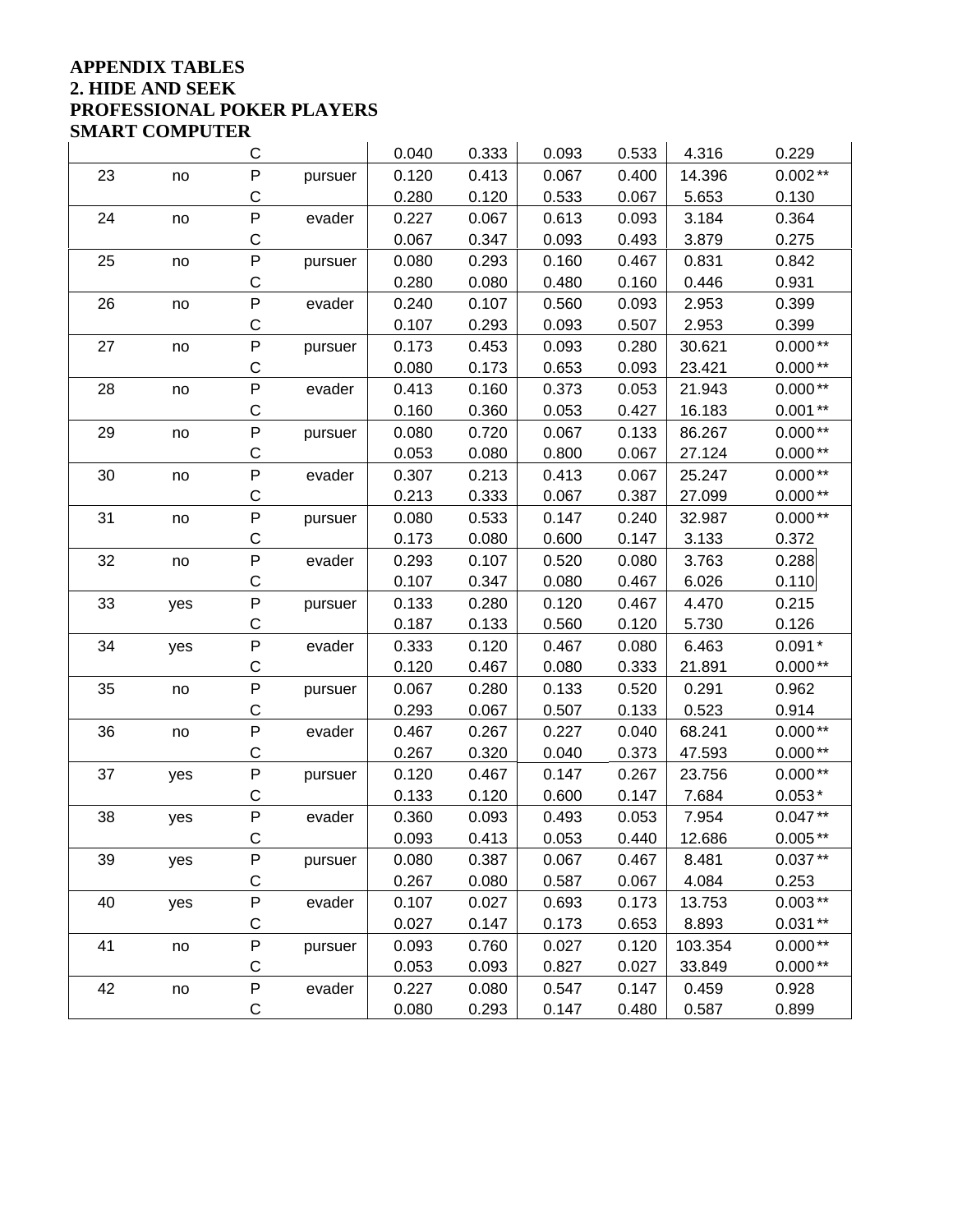### **APPENDIX TABLES 2. HIDE AND SEEK PROFESSIONAL POKER PLAYERS SMART COMPUTER TABLE 4: player only RUNS ANALYSIS**

|                         |                  |             |    | <b>Choices</b> |                         |           |            |
|-------------------------|------------------|-------------|----|----------------|-------------------------|-----------|------------|
| pair                    | Player's<br>Role | <b>WC</b>   | B  | $\mathsf R$    | Runs $(r)$ F( $r$ )     |           | $F(r - 1)$ |
| $\mathbf 1$             | P                | 1           | 33 | 42             | 21                      | $0.000**$ | 0.000      |
| $\overline{\mathbf{c}}$ | E                | 1           | 17 | 58             | $\overline{\mathbf{4}}$ | $0.000**$ | 0.000      |
| 3                       | P                | $\mathbf 0$ | 37 | 38             | 55                      | 1.000     | $1.000**$  |
| 4                       | E                | $\mathbf 0$ | 16 | 59             | 33                      | 0.991     | $0.991**$  |
| 5                       | P                | $\mathbf 0$ | 31 | 44             | 27                      | $0.009**$ | 0.004      |
| 6                       | E                | 0           | 26 | 49             | 28                      | $0.048*$  | 0.029      |
| $\overline{7}$          | P                | 1           | 40 | 35             | 40                      | 0.694     | 0.607      |
| 8                       | E                | 1           | 23 | 52             | 34                      | 0.658     | 0.568      |
| 9                       | P                | $\pmb{0}$   | 31 | 44             | 32                      | 0.121     | 0.080      |
| 10                      | E                | $\mathbf 0$ | 45 | 30             | 26                      | $0.005**$ | 0.003      |
| 11                      | P                | $\mathbf 0$ | 33 | 42             | 35                      | 0.281     | 0.207      |
| 12                      | E                | $\mathbf 0$ | 31 | 44             | 39                      | 0.695     | 0.605      |
| 13                      | P                | $\mathbf 0$ | 35 | 40             | 34                      | 0.186     | 0.129      |
| 14                      | E                | $\mathbf 0$ | 34 | 41             | 31                      | 0.058     | 0.036      |
| 15                      | P                | $\mathbf 0$ | 27 | 48             | 43                      | 0.980     | $0.961*$   |
| 16                      | E                | $\mathbf 0$ | 15 | 60             | 23                      | 0.301     | 0.168      |
| 17                      | P                | $\pmb{0}$   | 35 | 40             | 48                      | 0.992     | $0.984**$  |
| 18                      | E                | $\mathbf 0$ | 42 | 33             | 24                      | $0.001**$ | 0.000      |
| 19                      | P                | $\mathbf 0$ | 31 | 44             | 31                      | 0.080     | 0.050      |
| 20                      | E                | $\mathbf 0$ | 21 | 54             | 26                      | 0.085     | 0.053      |
| 21                      | P                | $\mathbf 0$ | 46 | 29             | 23                      | $0.001**$ | 0.000      |
| 22                      | E                | $\mathbf 0$ | 25 | 50             | 31                      | 0.231     | 0.156      |
| 23                      | P                | $\mathbf 0$ | 40 | 35             | 41                      | 0.770     | 0.694      |
| 24                      | E                | $\mathbf 0$ | 22 | 53             | 24                      | $0.017**$ | 0.009      |
| 25                      | P                | $\mathbf 0$ | 28 | 47             | 29                      | 0.051     | 0.030      |
| 26                      | E                | $\mathbf 0$ | 26 | 49             | 27                      | $0.029*$  | 0.015      |
| 27                      | P                | $\mathbf 0$ | 47 | 28             | 41                      | 0.913     | 0.862      |
| 28                      | E                | $\mathbf 0$ | 43 | 32             | 40                      | 0.747     | 0.666      |
| 29                      | P                | $\mathbf 0$ | 60 | 15             | 31                      | 1.000     | $0.983**$  |
| 30                      | E                | 0           | 39 | 36             | 41                      | 0.761     | 0.685      |
| 31                      | P                | 0           | 46 | 29             | 24                      | $0.002**$ | 0.001      |
| 32                      | E                | $\mathbf 0$ | 30 | 45             | 47                      | 0.995     | $0.990**$  |
| 33                      | P                | 1           | 31 | 44             | 31                      | 0.080     | 0.050      |
| 34                      | E                | 1           | 34 | 41             | 36                      | 0.348     | 0.265      |
| 35                      | P                | 0           | 26 | 49             | 30                      | 0.124     | 0.082      |
| 36                      | E                | $\mathbf 0$ | 55 | 20             | 28                      | 0.280     | 0.205      |
| 37                      | P                | 1           | 44 | 31             | 45                      | 0.975     | $0.957*$   |
| 38                      | E                | 1           | 34 | 41             | 53                      | 1.000     | 1.000      |
| 39                      | P                | 1           | 35 | 40             | 47                      | 0.984     | $0.972*$   |
| 40                      | E                | 1           | 10 | 65             | 13                      | $0.016**$ | 0.004      |
| 41                      | P                | 0           | 64 | 11             | 17                      | 0.163     | 0.063      |
| 42                      | E                | 0           | 23 | 52             | 24                      | $0.011**$ | 0.006      |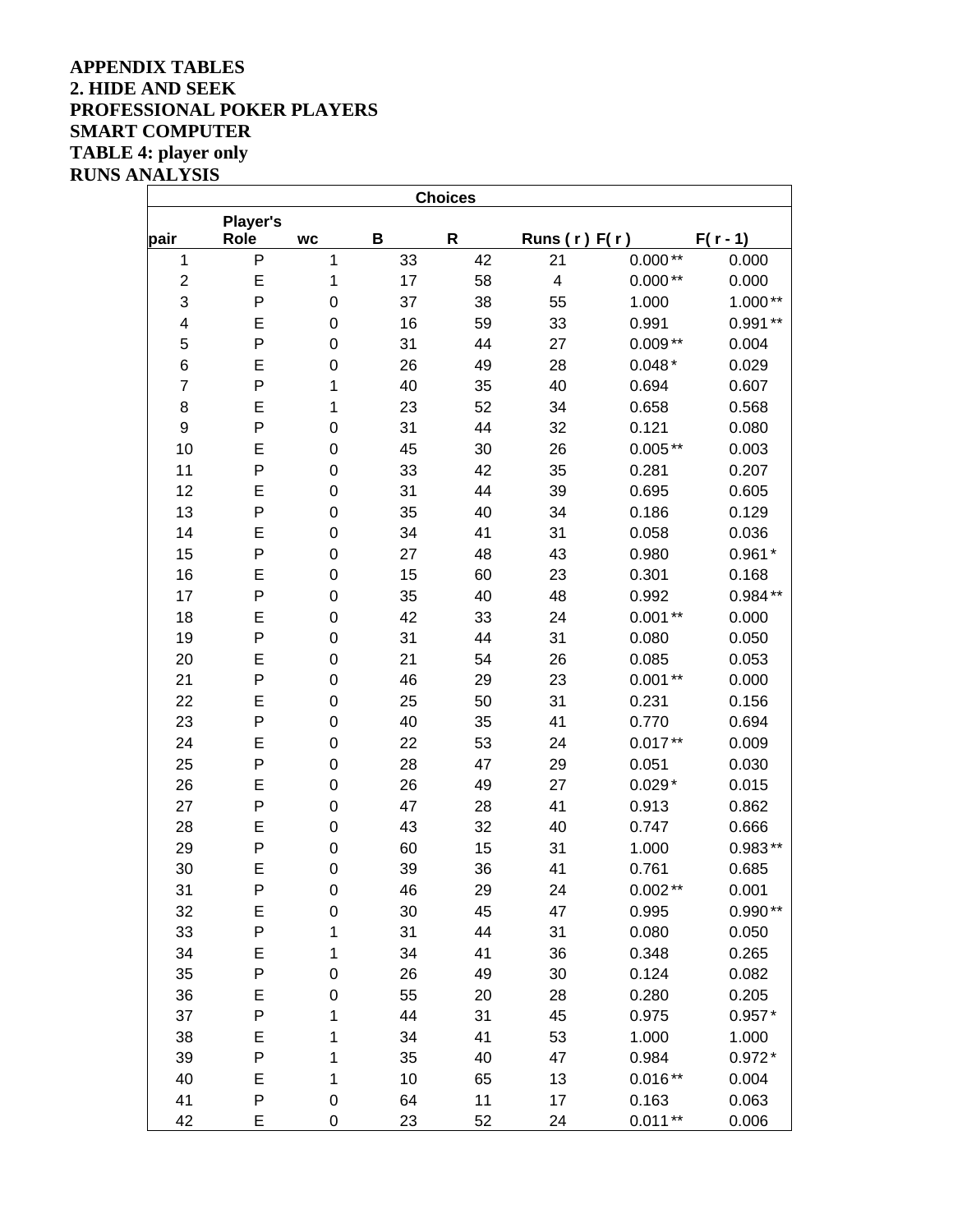### **APPENDIX TABLES 2. HIDE AND SEEK PROFESSIONAL POKER PLAYERS SMART COMPUTER TABLE 4 with computer RUNS ANALYSIS**

|                         |               |             |                  |    | <b>Choices</b> |             |                          |                |
|-------------------------|---------------|-------------|------------------|----|----------------|-------------|--------------------------|----------------|
|                         |               | Player's    |                  |    |                |             |                          |                |
| Pair                    | <b>Player</b> | <b>Role</b> | <b>WC</b>        | R  | В              | <b>Runs</b> | F(r)                     | $F(r - 1)$     |
| 1                       | P             | pursuer     | 1                | 42 | 33             | 21          | $***$<br>0.000           | 0.000          |
|                         | C             |             |                  | 32 | 43             | 20          | $***$<br>0.000           | 0.000          |
| $\overline{2}$          | P             | evader      | $\mathbf 1$      | 58 | 17             | 4           | $***$<br>0.000           | 0.000          |
|                         | C             |             |                  | 20 | 55             | 29          | 0.405                    | 0.279          |
| 3                       | P             | pursuer     | $\boldsymbol{0}$ | 38 | 37             | 55          | 1.000                    | 1.000<br>$***$ |
|                         | C             |             |                  | 23 | 52             | 38          | 0.937                    | 0.903          |
| $\overline{\mathbf{4}}$ | P             | evader      | $\mathbf 0$      | 59 | 16             | 33          | 0.991                    | $***$<br>0.991 |
|                         | C             |             |                  | 20 | 55             | 26          | 0.124                    | 0.080          |
| 5                       | P             | pursuer     | $\mathbf 0$      | 44 | 31             | 27          | $***$<br>0.009           | 0.004          |
|                         | $\mathsf{C}$  |             |                  | 37 | 38             | 40          | 0.680                    | 0.592          |
| 6                       | P             | evader      | $\mathbf 0$      | 49 | 26             | 28          | $0.048$ *                | 0.029          |
|                         | C             |             |                  | 36 | 39             | 41          | 0.761                    | 0.685          |
| $\overline{7}$          | P             | pursuer     | $\mathbf 1$      | 35 | 40             | 40          | 0.694                    | 0.607          |
|                         | $\mathsf C$   |             |                  | 16 | 59             | 33          | 0.988                    | $***$<br>0.988 |
| 8                       | P             | evader      | 1                | 52 | 23             | 34          | 0.658                    | 0.568          |
|                         | C             |             |                  | 34 | 41             | 44          | 0.932                    | 0.894          |
| 9                       | P             | pursuer     | $\boldsymbol{0}$ | 44 | 31             | 32          | 0.121                    | 0.080          |
|                         | C             |             |                  | 21 | 54             | 30          | 0.400                    | 0.311          |
| 10                      | P             | evader      | $\boldsymbol{0}$ | 30 | 45             | 26          | $***$<br>0.005           | 0.003          |
|                         | C             |             |                  | 38 | 37             | 40          | 0.680                    | 0.592          |
| 11                      | P             | pursuer     | $\mathbf 0$      | 42 | 33             | 35          | 0.281                    | 0.207          |
|                         | C             |             |                  | 29 | 46             | 39          | 0.764                    | 0.678          |
| 12                      | P             | evader      | $\mathbf 0$      | 44 | 31             | 39          | 0.695                    | 0.605          |
|                         | C             |             |                  | 30 | 45             | 32          | 0.137                    | 0.092          |
| 13                      | P             | pursuer     | $\mathbf 0$      | 40 | 35             | 34          | 0.186                    | 0.129          |
|                         | C             |             |                  | 21 | 54             | 32          | 0.625                    | 0.533          |
| 14                      | P             | evader      | $\boldsymbol{0}$ | 41 | 34             | 31          | 0.058                    | 0.036          |
|                         | C             |             |                  | 35 | 40             | 36          | 0.335                    | 0.254          |
| 15                      | P             | pursuer     | $\mathbf 0$      | 48 | 27             | 43          | 0.980                    | 0.961          |
|                         | C             |             |                  | 24 | 51             | 37          | 0.854                    | 0.770          |
| 16                      | P             | evader      | 0                | 60 | 15             | 23          | 0.301                    | 0.168          |
|                         | C             |             |                  | 27 | 48             | 38          | 0.767                    | 0.689          |
| 17                      | P             | pursuer     | $\boldsymbol{0}$ | 40 | 35             | 48          | 0.992                    | $***$<br>0.984 |
|                         | $\mathsf{C}$  |             |                  | 22 | 53             | 34          | 0.738                    | 0.657          |
| 18                      | P             | evader      | 0                | 33 | 42             | 24          | $^{\star\star}$<br>0.001 | 0.000          |
|                         | С             |             |                  | 49 | 26             | 26          | 0.015<br>$***$           | 0.008          |
| 19                      | P             | pursuer     | $\boldsymbol{0}$ | 44 | 31             | 31          | 0.080                    | 0.050          |
|                         | $\mathsf C$   |             |                  | 31 | 44             | 27          | $***$<br>0.009           | 0.004          |
| 20                      | P             | evader      | $\pmb{0}$        | 54 | 21             | 26          | 0.085                    | 0.053          |
|                         | C             |             |                  | 24 | 51             | 37          | 0.854                    | 0.770          |
| 21                      | ${\sf P}$     | pursuer     | $\pmb{0}$        | 29 | 46             | 23          | $***$<br>0.001           | 0.000          |
|                         | C             |             |                  | 18 | 57             | 30          | 0.730                    | 0.648          |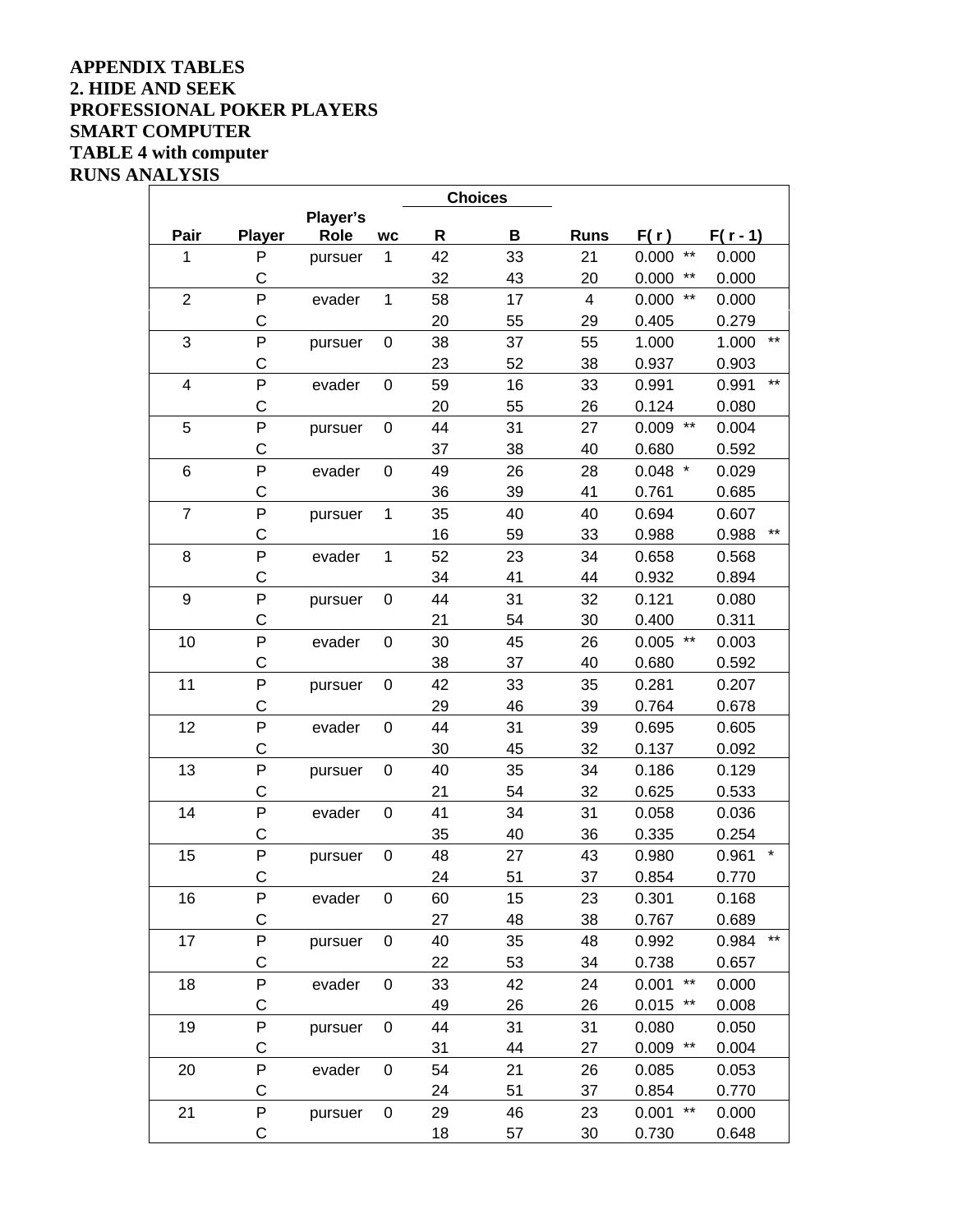### **APPENDIX TABLES 2. HIDE AND SEEK PROFESSIONAL POKER PLAYERS SMART COMPUTER**

| 22 | P           | evader  | 0            | 50 | 25 | 31 | 0.231          | 0.156                 |
|----|-------------|---------|--------------|----|----|----|----------------|-----------------------|
|    | C           |         |              | 28 | 47 | 40 | 0.862          | 0.803                 |
| 23 | P           | pursuer | 0            | 35 | 40 | 41 | 0.770          | 0.694                 |
|    | C           |         |              | 30 | 45 | 38 | 0.639          | 0.548                 |
| 24 | P           | evader  | $\pmb{0}$    | 53 | 22 | 24 | $0.017$ **     | 0.009                 |
|    | C           |         |              | 31 | 44 | 54 | 1.000          | $\star\star$<br>1.000 |
| 25 | P           | pursuer | 0            | 47 | 28 | 29 | 0.051          | 0.030                 |
|    | С           |         |              | 27 | 48 | 32 | 0.218          | 0.154                 |
| 26 | P           | evader  | 0            | 49 | 26 | 27 | $***$<br>0.029 | 0.015                 |
|    | Ċ           |         |              | 30 | 45 | 43 | 0.944          | 0.908                 |
| 27 | P           | pursuer | 0            | 28 | 47 | 41 | 0.913          | 0.862                 |
|    | C           |         |              | 19 | 56 | 29 | 0.519          | 0.374                 |
| 28 | P           | evader  | 0            | 32 | 43 | 40 | 0.747          | 0.666                 |
|    | $\mathsf C$ |         |              | 39 | 36 | 41 | 0.761          | 0.685                 |
| 29 | P           | pursuer | 0            | 15 | 60 | 31 | 1.000          | $***$<br>0.983        |
|    | C           |         |              | 10 | 65 | 19 | 0.400          | 0.096                 |
| 30 | P           | evader  | 0            | 36 | 39 | 41 | 0.761          | 0.685                 |
|    | C           |         |              | 41 | 34 | 33 | 0.136          | 0.092                 |
| 31 | P           | pursuer | 0            | 29 | 46 | 24 | $0.002$ **     | 0.001                 |
|    | C           |         |              | 19 | 56 | 28 | 0.374          | 0.287                 |
| 32 | P           | evader  | $\mathbf 0$  | 45 | 30 | 47 | 0.995          | $***$<br>0.990        |
|    | C           |         |              | 34 | 41 | 57 | 1.000          | $***$<br>1.000        |
| 33 | P           | pursuer | $\mathbf{1}$ | 44 | 31 | 31 | 0.080          | 0.050                 |
|    | C           |         |              | 24 | 51 | 25 | 0.016<br>$***$ | 0.008                 |
| 34 | P           | evader  | $\mathbf{1}$ | 41 | 34 | 36 | 0.348          | 0.265                 |
|    | C           |         |              | 44 | 31 | 36 | 0.416          | 0.327                 |
| 35 | P           | pursuer | 0            | 49 | 26 | 30 | 0.124          | 0.082                 |
|    | C           |         |              | 27 | 48 | 32 | 0.218          | 0.154                 |
| 36 | P           | evader  | 0            | 20 | 55 | 28 | 0.280          | 0.205                 |
|    | C           |         |              | 44 | 31 | 22 | 0.000<br>$***$ | 0.000                 |
| 37 | P           | pursuer | $\mathbf 1$  | 31 | 44 | 45 | 0.975          | $\star$<br>0.957      |
|    | C           |         |              | 19 | 56 | 28 | 0.374          | 0.287                 |
| 38 | P           | evader  | $\mathbf{1}$ | 41 | 34 | 53 | 1.000          | $***$<br>1.000        |
|    | C           |         |              | 38 | 37 | 52 | 1.000          | $***$<br>0.999        |
| 39 | P           | pursuer | $\mathbf{1}$ | 40 | 35 | 47 | 0.984          | 0.972                 |
|    | C           |         |              | 26 | 49 | 41 | 0.957          | 0.921                 |
| 40 | P           | evader  | $\mathbf 1$  | 65 | 10 | 13 | $0.016$ **     | 0.004                 |
|    | $\mathsf C$ |         |              | 13 | 62 | 26 | 0.918          | 0.890                 |
| 41 | P           | pursuer | 0            | 11 | 64 | 17 | 0.163          | 0.063                 |
|    | C           |         |              | 11 | 64 | 19 | 0.297          | 0.071                 |
| 42 | P           | evader  | 0            | 52 | 23 | 24 | $***$<br>0.011 | 0.006                 |
|    | C           |         |              | 28 | 47 | 29 | 0.051          | 0.030                 |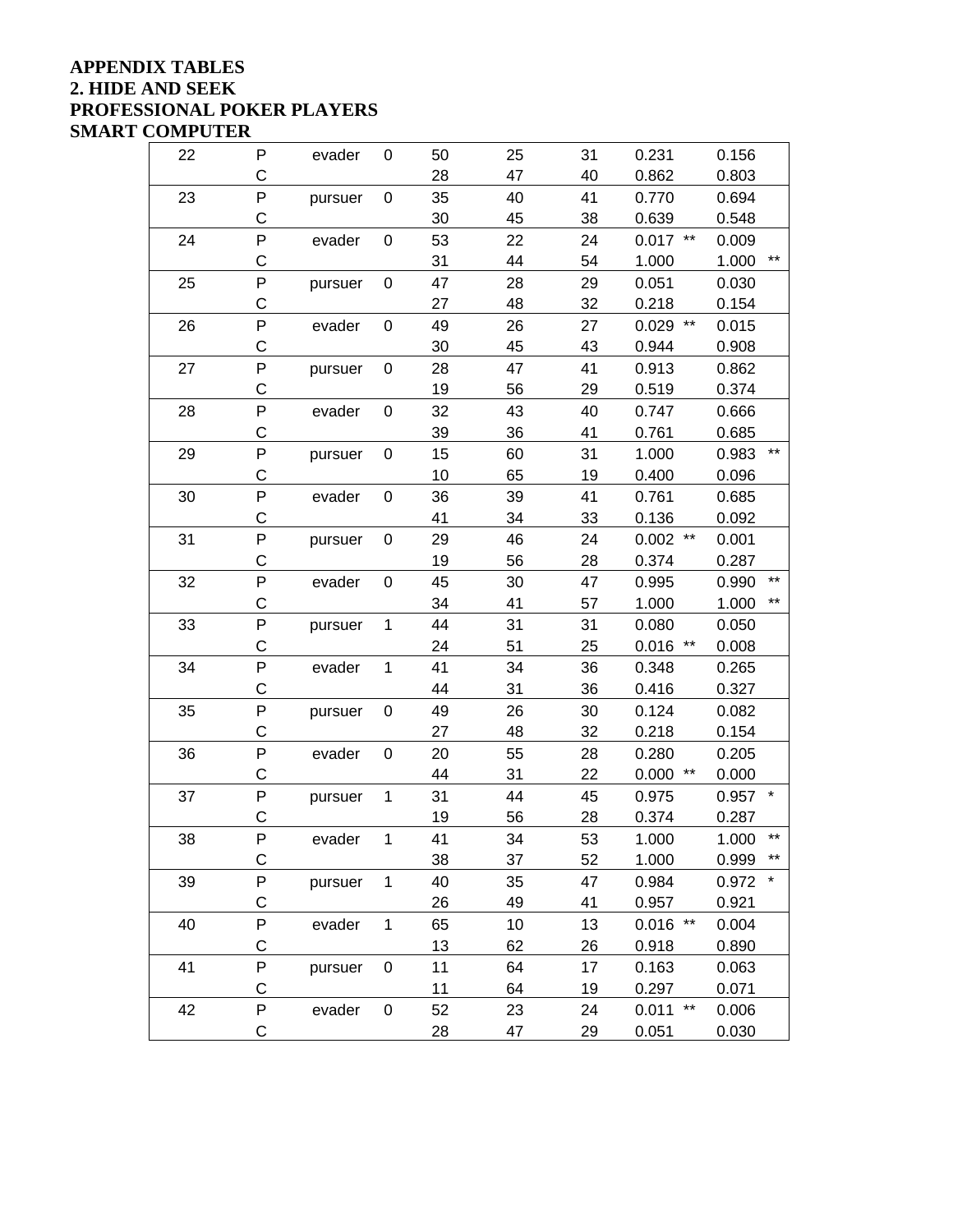# **APPENDIX TABLES 1. HIDE & SEEK WORLD-CLASS BRIDGE PLAYERS TABLE 1**

|                                 |   | <b>Evader Choice</b> |            | <b>Marginal</b><br><b>Frequencies</b><br><b>For Pursuer</b> |
|---------------------------------|---|----------------------|------------|-------------------------------------------------------------|
|                                 |   | в                    | R          |                                                             |
|                                 |   | 0.148                | 0.252      | 0.400                                                       |
|                                 |   | (0.11)               | (0.22)     | (0.33)                                                      |
| <b>Pursuer Choice</b>           | В | ${0.0011}$           | ${0.0009}$ | ${0.0033}$                                                  |
|                                 |   |                      |            |                                                             |
|                                 |   | 0.232                | 0.368      | 0.600                                                       |
|                                 |   | (0.22)               | (0.44)     | (0.67)                                                      |
|                                 | R | ${0.0003}$           | ${0.0024}$ | ${0.0033}$                                                  |
|                                 |   |                      |            |                                                             |
|                                 |   | 0.380                | 0.620      |                                                             |
| <b>Marginal Frequencies For</b> |   | (0.33)               | (0.67)     |                                                             |
| Evader                          |   | ${0.0019}$           | ${0.0019}$ |                                                             |
|                                 |   |                      |            |                                                             |
| N                               |   | 1050                 |            |                                                             |
| # pairs                         |   | 7                    |            |                                                             |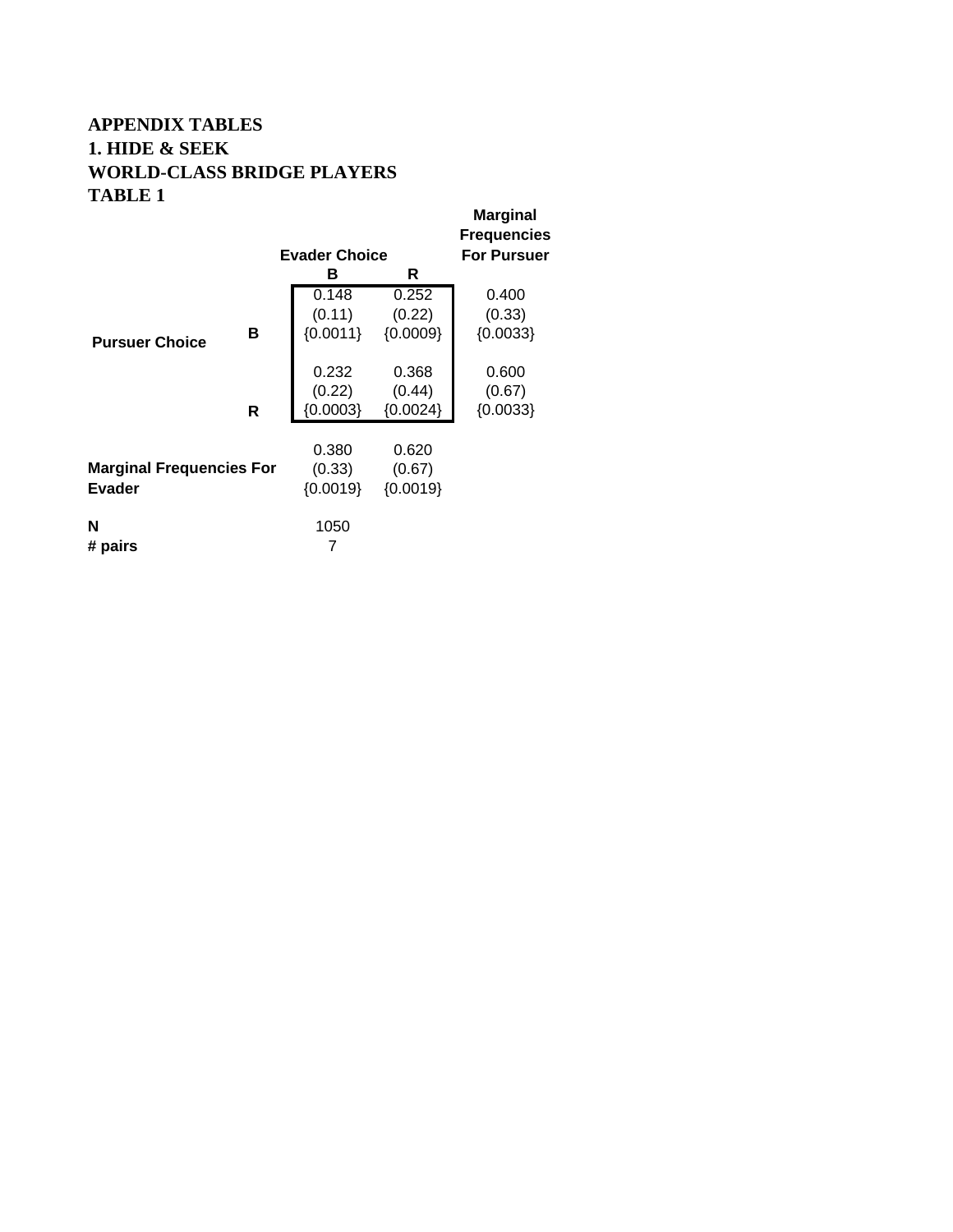## **APPENDIX TABLES 1. HIDE & SEEKWORLD-CLASS BRIDGE PLAYERS FREQUENCIES BY PAIR**

|      | <b>Pursuer</b> | Evader         | <b>Joint Frequencies</b> |       |       |           |                |  |
|------|----------------|----------------|--------------------------|-------|-------|-----------|----------------|--|
| Pair | R              | R              | BВ                       | BR    | RB    | <b>RR</b> | p-value        |  |
|      | 0.600          | $***$<br>0.453 | 0.240                    | 0.160 | 0.307 | 0.293     | $***$<br>0.000 |  |
| 2    | **<br>0.453    | **<br>0.520    | 0.293                    | 0.253 | 0.187 | 0.267     | $***$<br>0.000 |  |
| 3    | $0.573*$       | 0.747          | 0.107                    | 0.320 | 0.147 | 0.427     | 0.156          |  |
| 4    | 0.680          | 0.680          | 0.107                    | 0.213 | 0.213 | 0.467     | 0.985          |  |
| 5    | 0.667          | $0.813**$      | 0.080                    | 0.253 | 0.107 | 0.560     | $0.052$ *      |  |
| 6    | 0.680          | 0.587          | 0.107                    | 0.213 | 0.307 | 0.373     | 0.348          |  |
| 7    | **<br>0.800    | $0.573*$       | 0.080                    | 0.120 | 0.347 | 0.453     | $***$<br>0.024 |  |
| 8    | 0.613          | **<br>0.520    | 0.187                    | 0.200 | 0.293 | 0.320     | $***$<br>0.039 |  |
| 9    | $0.427**$      | 0.640          | 0.200                    | 0.373 | 0.160 | 0.267     | **<br>0.000    |  |
| 10   | 0.667          | 0.627          | 0.107                    | 0.227 | 0.267 | 0.400     | 0.796          |  |
| 11   | 0.667          | $***$<br>0.440 | 0.187                    | 0.147 | 0.373 | 0.293     | $***$<br>0.001 |  |
| 12   | $0.520**$      | 0.680          | 0.147                    | 0.333 | 0.173 | 0.347     | $0.059*$       |  |
| 13   | **<br>0.507    | 0.640          | 0.133                    | 0.360 | 0.227 | 0.280     | $***$<br>0.010 |  |
| 14   | **<br>0.547    | $0.760*$       | 0.093                    | 0.360 | 0.147 | 0.400     | $***$<br>0.031 |  |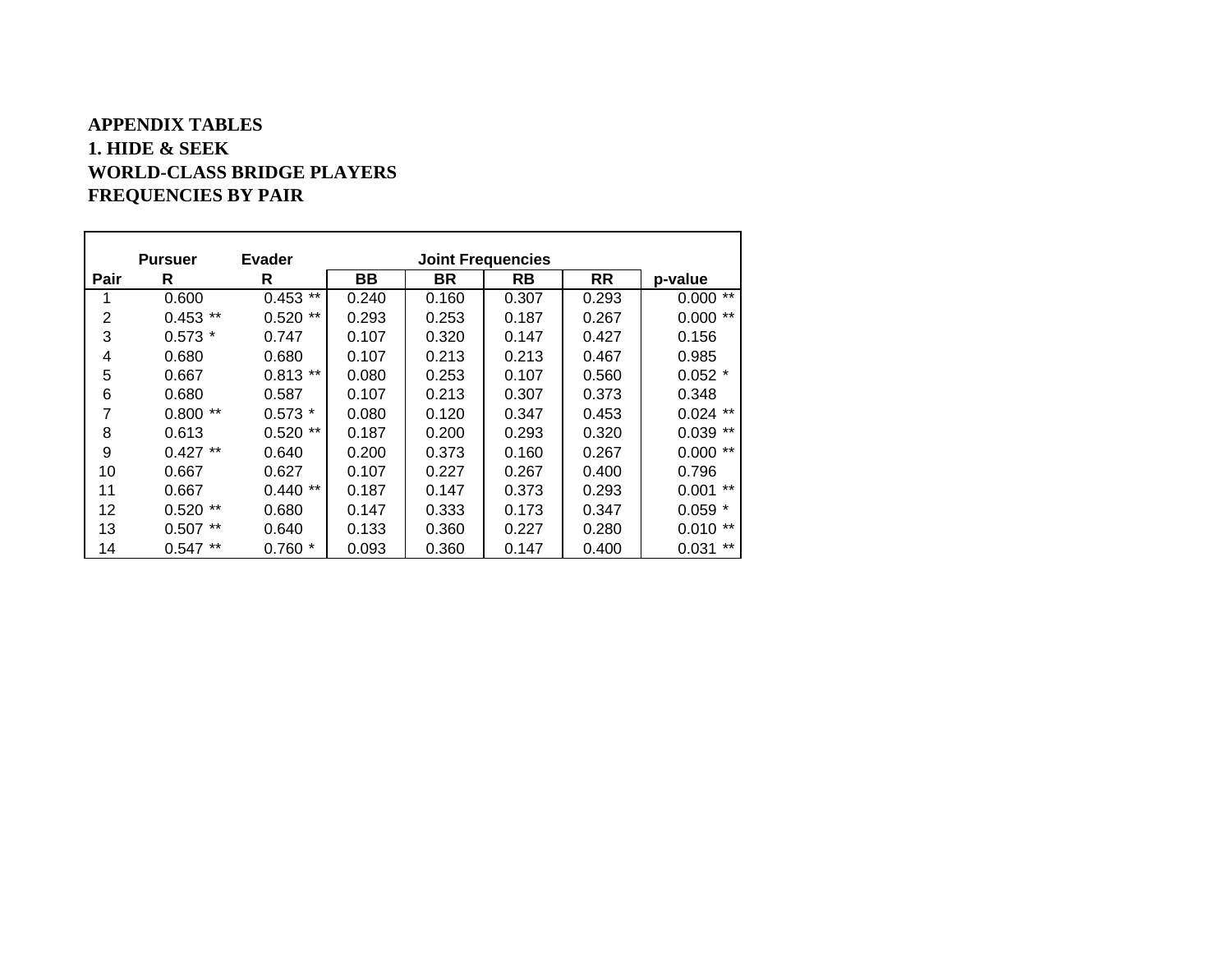# **APPENDIX TABLES 1. HIDE & SEEK WORLD-CLASS BRIDGE PLAYERS RUNS TESTS**

|                |                         |             | <b>Choices</b>  |                 |                |            |
|----------------|-------------------------|-------------|-----------------|-----------------|----------------|------------|
| Pair           | <b>Player</b>           | <b>Runs</b> | $\mathsf{R}$    | B               | F(r)           | $F(r - 1)$ |
| 1              | P                       | 36          | 45              | 30              | 0.449          | 0.358      |
|                | E                       | 35          | 41              | 34              | 0.265          | 0.195      |
| $\overline{c}$ | $\overline{\mathsf{P}}$ | 36          | 34              | 41              | 0.348          | 0.265      |
|                | E                       | 41          | 36              | 39              | 0.761          | 0.685      |
| 3              | $\overline{P}$          | 36          | 43              | 32              | 0.388          | 0.301      |
|                | E                       | 22          | 19              | 56              | $0.019**$      | 0.010      |
| 4              | $\overline{P}$          | 27          | 51              | 24              | 0.053          | 0.029      |
|                | E                       | 27          | 24              | 51              | 0.053          | 0.029      |
| 5              | $\overline{P}$          | 27          | 50              | 25              | $0.039*$       | 0.021      |
|                | E                       | 17          | 14              | 61              | $0.013$ **     | 0.004      |
| 6              | $\overline{P}$          | 34          | 51              | 24              | 0.580          | 0.486      |
|                | E                       | 25          | 31              | 44              | $0.002$ **     | 0.001      |
| $\overline{7}$ | $\overline{P}$          | 15          | 60              | 15              | $***$<br>0.001 | 0.000      |
|                | E                       | 38          | 32              | 43              | 0.575          | 0.481      |
| 8              | $\overline{\mathsf{P}}$ | 38          | 46              | 29              | 0.678          | 0.590      |
|                | E                       | 38          | 36              | 39              | 0.506          | 0.413      |
| $\overline{9}$ | $\overline{\mathsf{P}}$ | 35          | $\overline{32}$ | $\overline{43}$ | 0.301          | 0.224      |
|                | E                       | 34          | 27              | 48              | 0.390          | 0.303      |
| 10             | $\overline{\mathsf{P}}$ | 39          | 50              | 25              | 0.916          | 0.859      |
|                | E                       | 36          | 28              | 47              | 0.536          | 0.442      |
| 11             | $\overline{P}$          | 32          | 50              | 25              | 0.310          | 0.231      |
|                | E                       | 41          | 42              | 33              | 0.798          | 0.725      |
| 12             | $\overline{\mathsf{P}}$ | 39          | 39              | 36              | 0.597          | 0.506      |
|                | E                       | 33          | 24              | 51              | 0.486          | 0.371      |
| 13             | $\overline{\mathsf{P}}$ | 38          | 38              | 37              | 0.501          | 0.408      |
|                | E                       | 39          | 27              | 48              | 0.842          | 0.767      |
| 14             | $\overline{\mathsf{P}}$ | 45          | 41              | 34              | 0.958          | 0.932      |
|                | E                       | 31          | 18              | 57              | 0.855          | 0.731      |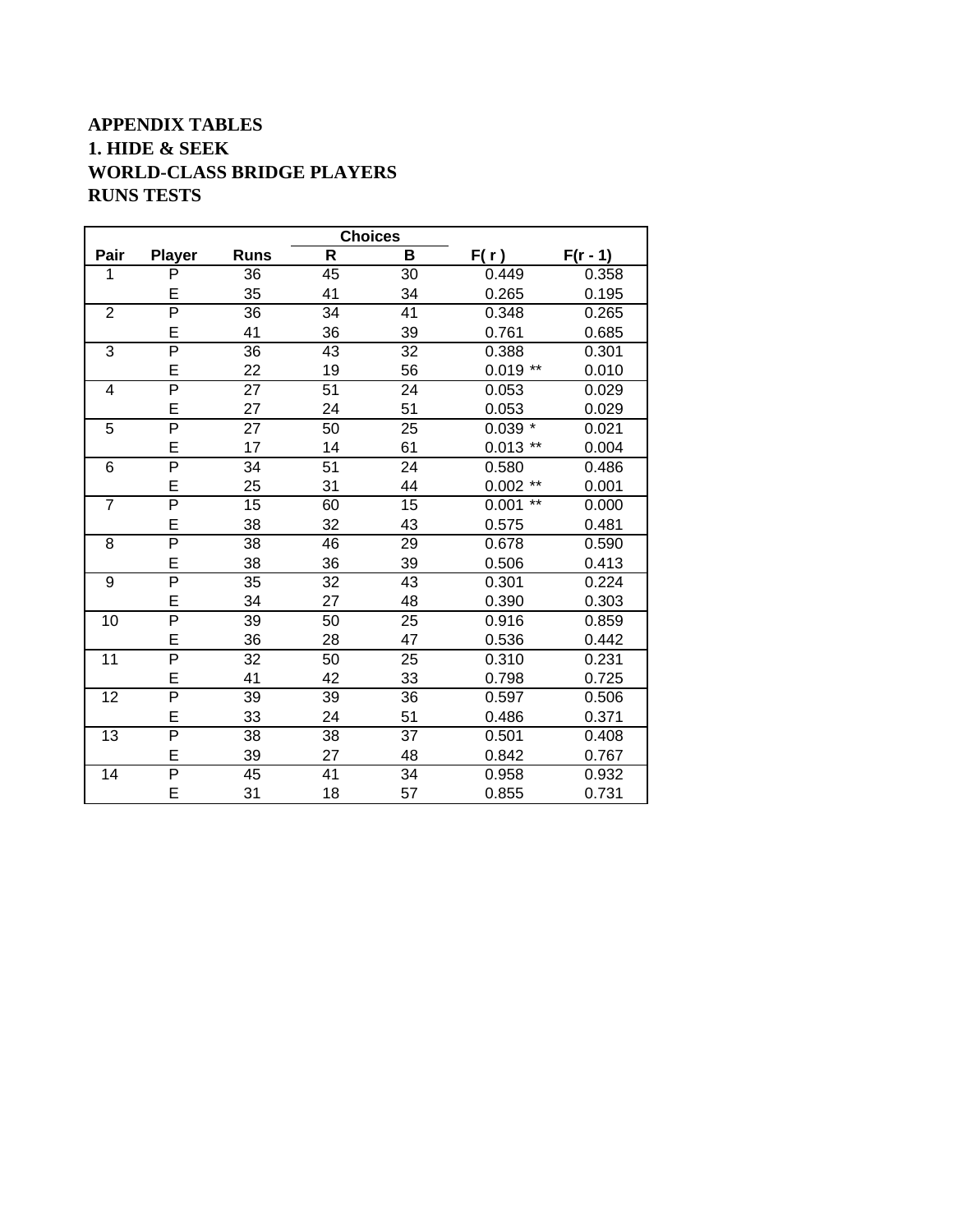# **APPENDIX TABLES 1. 4CARD BARRY WORLD-CLASS BRIDGE PLAYERS TABLE 1**

|                 |              |            | <b>Column Player Choice</b> |            |            | <b>Marginal</b><br>Frequenci |
|-----------------|--------------|------------|-----------------------------|------------|------------|------------------------------|
|                 |              | C          | D                           | н          | S          | es for                       |
|                 | $\mathbf c$  | 0.045      | 0.058                       | 0.039      | 0.044      | 0.186                        |
|                 |              | (0.040)    | (0.080)                     | (0.040)    | (0.040)    | (0.200)                      |
|                 |              | ${0.0001}$ | ${0.0006}$                  | ${0.0000}$ | ${0.0001}$ | ${0.0003}$                   |
|                 | D            | 0.091      | 0.157                       | 0.074      | 0.086      | 0.408                        |
|                 |              | (0.080)    | (0.016)                     | (0.080)    | (0.080)    | (0.400)                      |
| <b>Row</b>      |              | ${0.0003}$ |                             | ${0.0001}$ | ${0.0001}$ | ${0.0002}$                   |
| <b>Player</b>   |              |            | ${0.0001}$                  |            |            |                              |
| <b>Choice</b>   | Н            | 0.046      | 0.083                       | 0.037      | 0.045      | 0.212                        |
|                 |              | (0.040)    | (0.080)                     | (0.040)    | (0.040)    | (0.200)                      |
|                 |              | ${0.0001}$ | ${0.0001}$                  | ${0.0001}$ | ${0.0001}$ | ${0.0003}$                   |
|                 | $\mathbf{s}$ | 0.048      | 0.071                       | 0.044      | 0.032      | 0.195                        |
|                 |              | (0.040)    | (0.080)                     | (0.040)    | (0.040)    | (0.200)                      |
|                 |              | ${0.0002}$ | ${0.0002}$                  | ${0.0001}$ | ${0.0002}$ | ${0.0001}$                   |
| <b>Marginal</b> |              |            |                             |            |            |                              |
| <b>Frequenc</b> |              | 0.230      | 0.368                       | 0.194      | 0.207      |                              |
| ies for         |              | (0.200)    | (0.400)                     | (0.200)    | (0.200)    |                              |
| Column          |              | ${0.0007}$ | ${0.0008}$                  | ${0.0001}$ | ${0.0002}$ |                              |
| N               |              | 1650       |                             |            |            |                              |
| #pairs          |              | 22         |                             |            |            |                              |
| Row p-value     |              | 0.362023   |                             |            |            |                              |
| Column p-value  |              | 0.006097   |                             |            |            |                              |
| Pooled p-value  |              | 0.494905   |                             |            |            |                              |
|                 |              |            |                             |            |            |                              |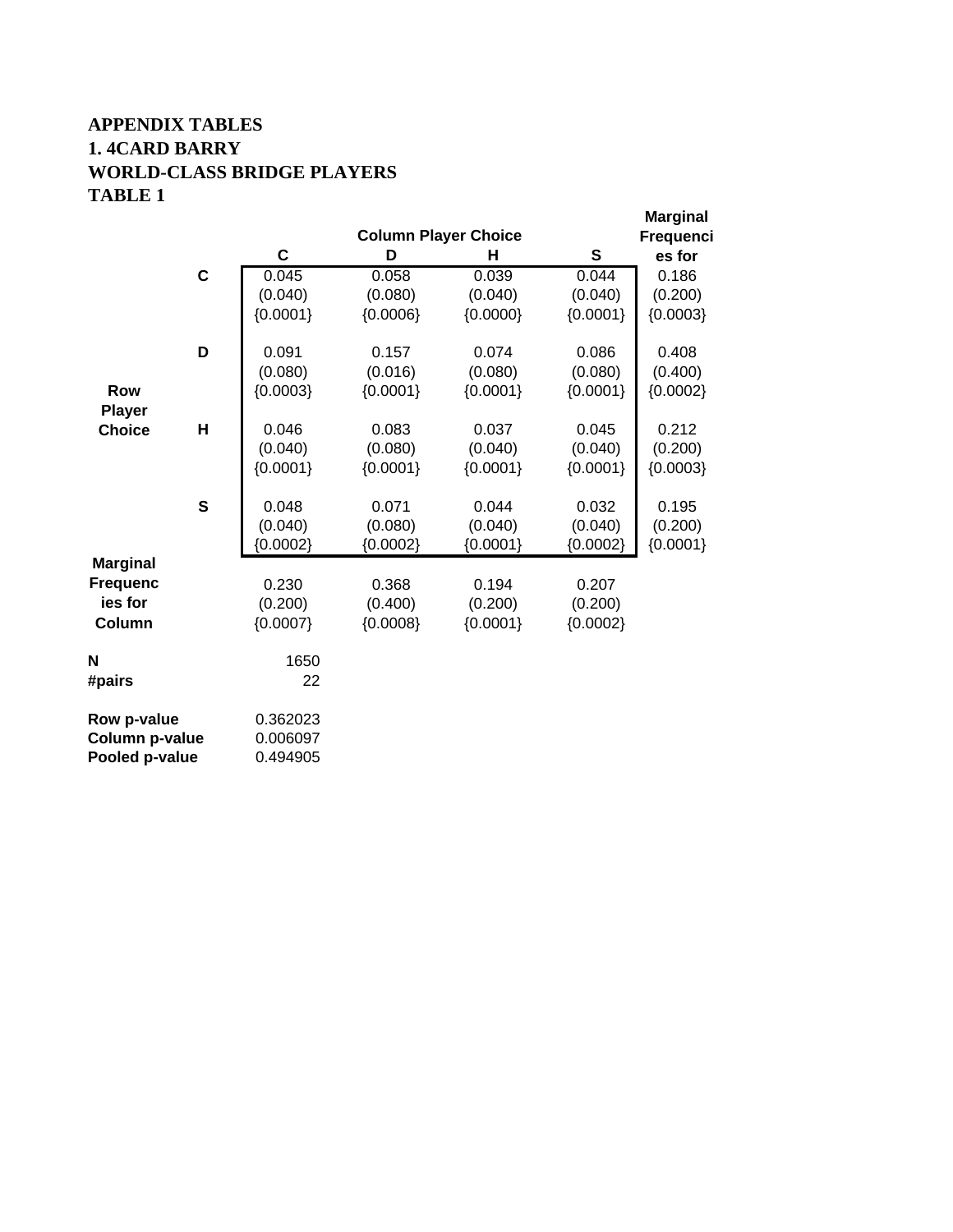## **APPENDIX TABLES 1. 4CARD BARRY WORLD-CLASS BRIDGE PLAYERS FREQUENCIES BY PAIR**

|                |       |       |                           |       |             |       |                              |              | <b>P-values from Chi-Squared Test</b> |                        |                |
|----------------|-------|-------|---------------------------|-------|-------------|-------|------------------------------|--------------|---------------------------------------|------------------------|----------------|
|                |       |       | <b>Row Player Choices</b> |       |             |       | <b>Column Player Choices</b> |              |                                       | on Minimax Predictions |                |
|                |       |       |                           |       |             |       |                              |              | Row                                   | Column                 | <b>Both</b>    |
| Pair           | C     | D     | H                         | S     | $\mathbf c$ | D     | н                            | $\mathbf{s}$ | <b>Player</b>                         | <b>Player</b>          | <b>Players</b> |
|                | 0.160 | 0.413 | 0.173                     | 0.253 | 0.253       | 0.373 | 0.080                        | 0.293        | 0.579                                 | $0.020**$              | 0.175          |
| 2              | 0.013 | 0.440 | 0.093                     | 0.453 | 0.240       | 0.387 | 0.240                        | 0.133        | $0.000**$                             | 0.407                  | $0.000**$      |
| 3              | 0.427 | 0.253 | 0.200                     | 0.120 | 0.320       | 0.173 | 0.253                        | 0.253        | $0.000**$                             | $0.001$ **             | $0.000**$      |
| 4              | 0.213 | 0.320 | 0.253                     | 0.213 | 0.107       | 0.400 | 0.227                        | 0.267        | 0.494                                 | 0.158                  | 0.377          |
| 5              | 0.320 | 0.280 | 0.240                     | 0.160 | 0.240       | 0.320 | 0.293                        | 0.147        | $0.026$ **                            | 0.105                  | $0.005$ **     |
| 6              | 0.187 | 0.427 | 0.293                     | 0.093 | 0.187       | 0.440 | 0.187                        | 0.187        | $0.052$ *                             | 0.919                  | 0.166          |
| $\overline{7}$ | 0.133 | 0.347 | 0.227                     | 0.293 | 0.267       | 0.093 | 0.320                        | 0.320        | 0.125                                 | $0.000**$              | $0.000**$      |
| 8              | 0.120 | 0.547 | 0.187                     | 0.147 | 0.320       | 0.467 | 0.133                        | 0.080        | $0.056*$                              | $0.004$ **             | $0.032$ **     |
| 9              | 0.147 | 0.507 | 0.187                     | 0.160 | 0.213       | 0.413 | 0.187                        | 0.187        | 0.276                                 | 0.972                  | 0.583          |
| 10             | 0.200 | 0.493 | 0.147                     | 0.160 | 0.160       | 0.600 | 0.147                        | 0.093        | 0.348                                 | $0.004$ **             | $0.050**$      |
| 11             | 0.173 | 0.373 | 0.200                     | 0.253 | 0.280       | 0.227 | 0.253                        | 0.240        | 0.690                                 | $0.021$ **             | 0.366          |
| 12             | 0.107 | 0.613 | 0.187                     | 0.093 | 0.160       | 0.373 | 0.200                        | 0.267        | $0.001$ **                            | 0.494                  | $0.035$ **     |
| 13             | 0.147 | 0.333 | 0.213                     | 0.307 | 0.307       | 0.307 | 0.187                        | 0.200        | 0.101                                 | 0.113                  | $0.069$ *      |
| 14             | 0.040 | 0.573 | 0.253                     | 0.133 | 0.133       | 0.480 | 0.160                        | 0.227        | $0.000**$                             | 0.292                  | $0.000**$      |
| 15             | 0.253 | 0.387 | 0.213                     | 0.147 | 0.360       | 0.413 | 0.107                        | 0.120        | 0.525                                 | $0.002$ **             | $0.029$ **     |
| 16             | 0.187 | 0.453 | 0.133                     | 0.227 | 0.187       | 0.413 | 0.160                        | 0.240        | 0.469                                 | 0.729                  | 0.942          |
| 17             | 0.227 | 0.320 | 0.320                     | 0.133 | 0.307       | 0.267 | 0.120                        | 0.307        | $0.036**$                             | $0.003$ **             | $0.002$ **     |
| 18             | 0.213 | 0.413 | 0.333                     | 0.040 | 0.227       | 0.333 | 0.173                        | 0.267        | $0.001$ **                            | 0.387                  | $0.065$ *      |
| 19             | 0.173 | 0.427 | 0.213                     | 0.187 | 0.240       | 0.493 | 0.147                        | 0.120        | 0.912                                 | 0.127                  | 0.140          |
| 20             | 0.307 | 0.240 | 0.213                     | 0.240 | 0.147       | 0.373 | 0.293                        | 0.187        | $0.021$ **                            | 0.209                  | 0.145          |
| 21             | 0.187 | 0.373 | 0.267                     | 0.173 | 0.200       | 0.307 | 0.213                        | 0.280        | 0.545                                 | 0.251                  | 0.764          |
| 22             | 0.160 | 0.440 | 0.107                     | 0.293 | 0.213       | 0.453 | 0.187                        | 0.147        | $0.059*$                              | 0.630                  | $0.086*$       |